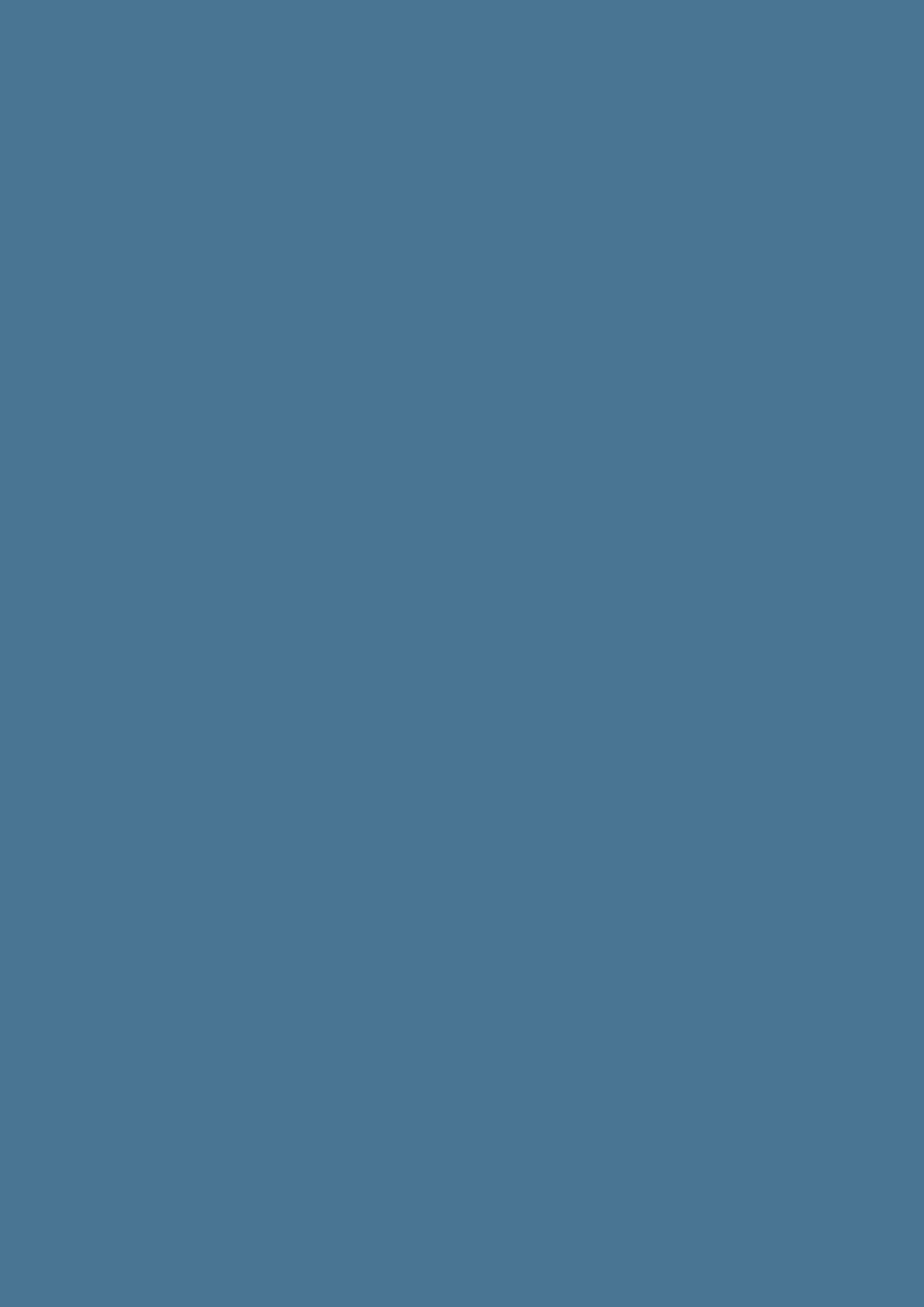# **Contents**

- Paul Hamlyn Foundation Trustees' and Directors' Report for the year ended 31 March 2021
- Chair's Statement
- Chief Executive's Statement
- Trustees' and Directors' Report
- Strategic Report
- Financial Review
- 25 Grants Awarded and Direct Charitable Expenditure in 2020/21
- Independent Auditor's Report to the Members of Paul Hamlyn Foundation
- Statement of Financial Activities
- Balance Sheet
- Statement of Cash Flows
- Notes to the Financial Statements
- Trustees, Staff and Advisors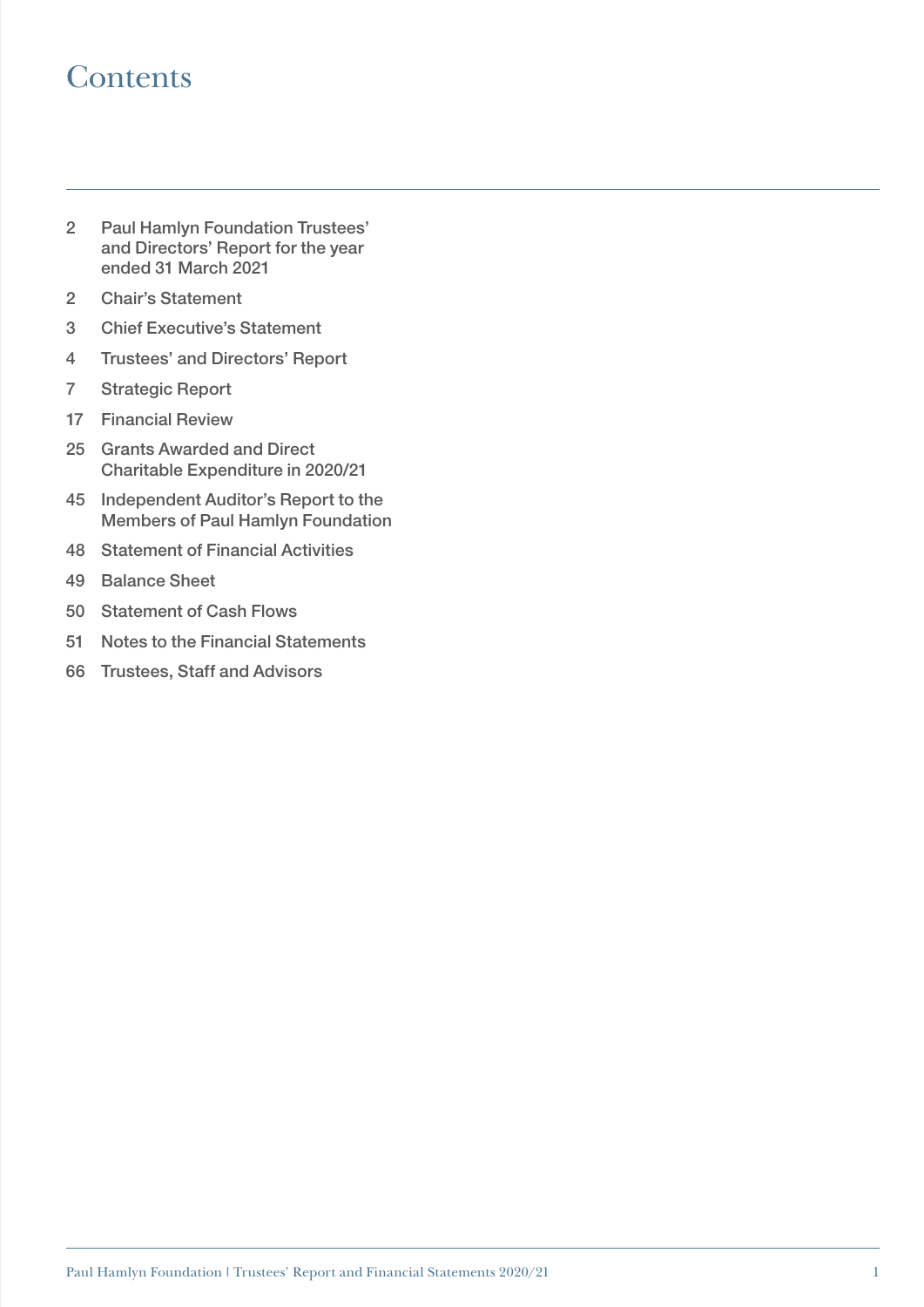# Paul Hamlyn Foundation Trustees' and Directors' Report for the year ended 31 March 2021

#### Chair's Statement

Last year, I wrote that Paul Hamlyn Foundation had established a £20m Emergency Fund to support those that we fund and their beneficiaries during a period of immediate hardship. None of us then could possibly have understood the impact that Covid-19 would have on them, or on our own people and operations. And, at the time of writing, the situation in India remains bleak. This period of change and turbulence is not over yet.

We have worked hard to respond as best we could, working at pace and always with a mind to the needs and challenges in the fields where we think we can help to make the most difference. Along with our peers, we have heard the value in trusts and foundations being flexible and in sticking by organisations as they have needed to prioritise and adjust their programmes. The case for additional funding and new partnerships has also been well made, to reach into communities and networks new to us where the needs have been greatest.

Paul Hamlyn Foundation will continue to develop too. Building on everything we have learnt in recent years about effective philanthropy, reaffirming our commitment to social justice and sharpening our focus to address the most pressing demands, we published our refreshed strategy in September 2020. This provides us with the framework for our future work and, we hope, gives clarity to the organisations and people looking to us for funding. Our vision is for a just society in which everyone, especially young people, can realise their full potential and enjoy fulfilling and creative lives. Realising that will be no easy task. Given the scale of social, economic and health upheaval, we are unwavering in our determination to be an effective and independent funder, using all our resources to create opportunities and support social change.

It has been the most challenging year, and I am enormously proud of what the Foundation and our partners have achieved, and grateful for the contribution of trustees and staff in helping us in our efforts. Everyone has given more of their time and energy than was asked for and has brought diligence and kindness to bear in their work and expertise to our decision making. I would like to pay particular tribute to Sir Anthony Salz – the Board of trustees has benefited from his wisdom and good humour since the very early days of the Foundation, and we offered him our very best wishes as he stepped down after fifteen years of service.

Jane Hamlyn CBE Chair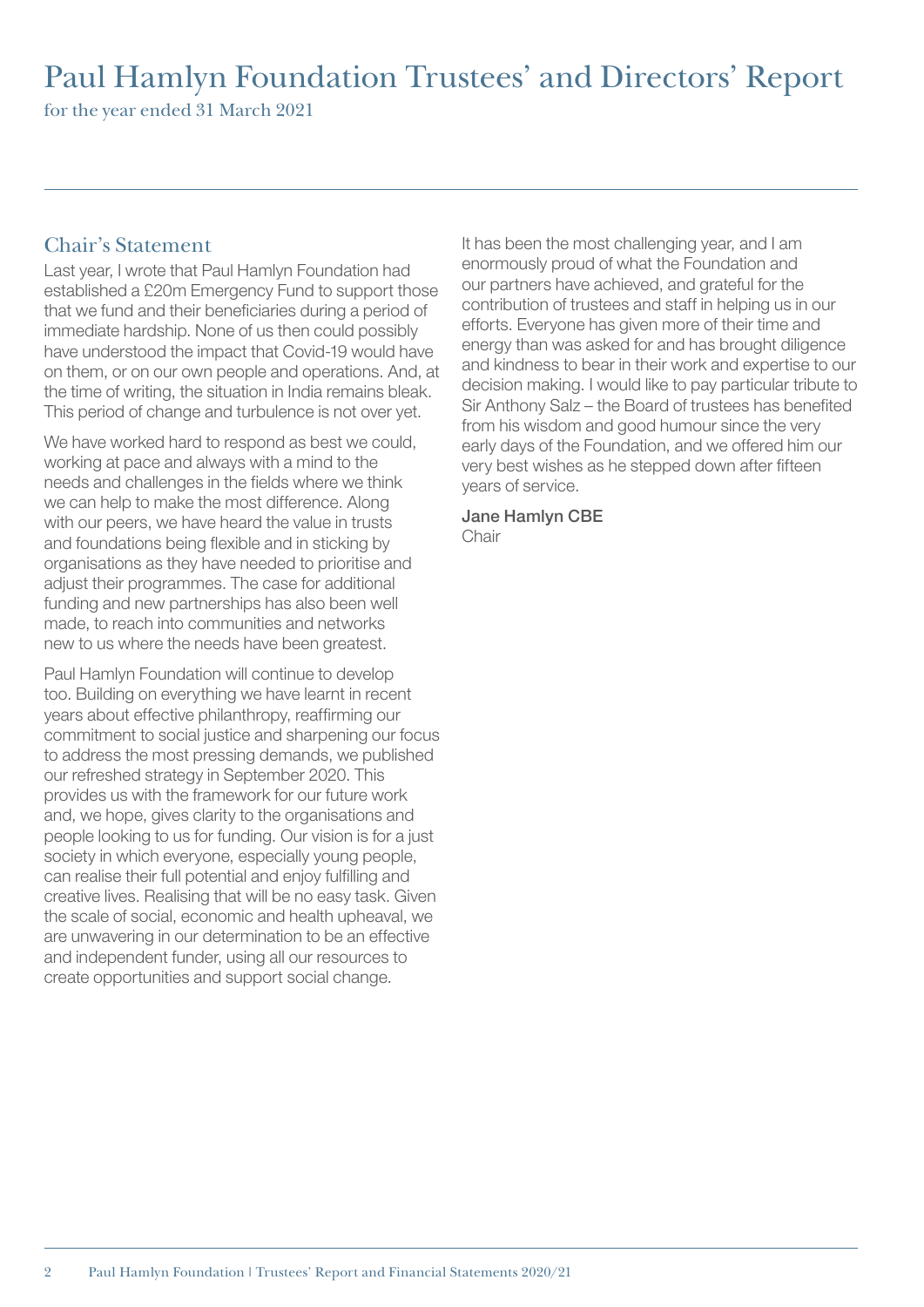#### Chief Executive's Statement

In the midst of the pandemic, the charities we fund and the individuals we back brought their ingenuity and deep understanding of their communities to the fore – they addressed immediate hardship, designed new services, connected to people at their lowest ebb and persevered, even when exhausted themselves. They did an outstanding job in the most challenging of circumstances and we are privileged to have played a small part in enabling them to do their best.

In this year's report, we have tried to capture the scale and challenge of that task as we mobilised our own operations and our people to respond. What this does not quite capture is the impact of this work on grantees, one of whom told us that PHF emergency funding was "the easiest, simplest and quickest" of all the support they got. We were the first to give them a grant during the pandemic and it gave their board confidence that people saw their organisation as "worth saving", and faith they could make it through.

The PHF team are to be congratulated – it is the quality of their relationships and analysis, and their ability to move quickly that creates this type of feedback. But we have worked people hard. Whilst they are acutely aware of the privilege of working for a foundation, the last year has taken its toll and we also reflect on the management challenge that it has presented.

At the same time, the role and responsibilities of grant makers, their power and influence, remains a challenging and urgent discussion, amongst our staff, in external meetings with grantees, policy makers and thinkers, and in the media. Our refreshed strategy (https://www.phf.org.uk/publications/ strategy-2020) and new Diversity, Equity and Inclusion (DEI) Statement (https://www.phf.org.uk/ about-phf/#diversity-equity-and-inclusion) builds on our previous work and speaks to our aspiration for purposeful, equitable and relational grant-making and our commitment to being anti-racist. We acknowledge that we need to change in order to achieve that and have established a learning programme to underpin this work.

Looking to the future, my feeling at the moment is that, whilst our programmatic focus will stay in place, we will want to maintain some flexibility to respond in the post-Covid recovery phase, both in the UK and in India. The task, considering the likelihood of a tough economic climate and its impact on charities and their beneficiaries, and the unhelpful framing of deep societal divisions as 'culture wars', will require creativity, determination and agility on a number of fronts.

There are also some strategic and seismic shifts that we may want to respond to, notably the geographic disparities and racial inequalities exposed during Covid-19 that may call for a more targeted funding response and the climate emergency that has an impact across our investment approach as well as our wider operations. Our ability to continue to operate effectively and to sustain our values and strategic direction will be uppermost in our minds.

Moira Sinclair OBE Chief Executive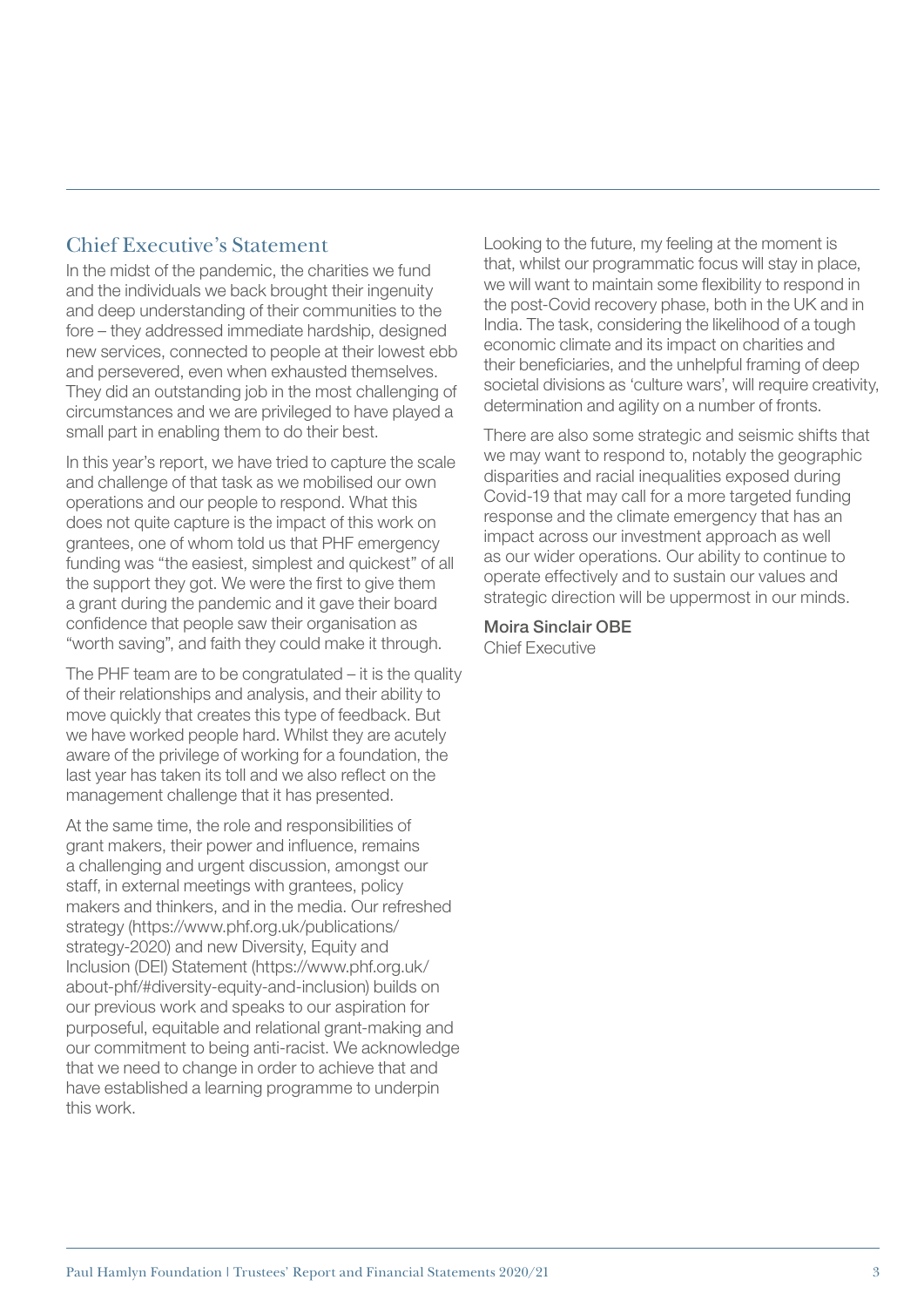# Trustees' and Directors' Report Objectives and Activities

Paul Hamlyn Foundation was established for general charitable purposes in 1987 by Paul Hamlyn, an entrepreneurial publisher and philanthropist, committed to offering new opportunities and experiences for less fortunate members of society. During his lifetime, and because of his experiences, he had a strong interest in social justice, challenging prejudice and opening up the arts and education to everyone, but particularly to young people.

Paul died in August 2001; his bequest enables us to be independent and bold in honouring his beliefs and aims. The Foundation, in its current form, was incorporated in February 2004 and the Objects of the Charity are to further such charitable purposes and to benefit such institutions as the trustees think fit.

We do this primarily through our grant-making which:

- Underpins the activities of charities and those delivering public benefit to communities and individuals experiencing disadvantage in the UK and in India
- Funds research to develop the practice of those organisations and the sectors in which they operate and the quality and range of services they are able to provide
- Supports policy and influencing work that brings the voice of those experiencing the issues we seek to address to life to inform and innovate for the future

When combined with the data and intelligence that our staff can bring and our forward-thinking approach to philanthropy, working in collaboration to maximise impact and increasingly releasing long-term and core funding, we are helping to release the most public benefit from the organisations that we support.

Trustees have considered the Charity Commission's guidance on public benefit and confirm their view that the Foundation's objects and aims, as set out here, are in alignment with the public benefit requirements of the 2011 Charities Act. The Trustees' Report demonstrates the activities of the Foundation and how they meet the principles as defined in the Act.

In 2020-2021, trustees reviewed the Foundation's strategy to make sure it was still relevant, responsive to the needs of our partners and stakeholders and set out our purpose and approach as openly as possible. The refreshed strategy was published in September 2020. Whilst our funding priorities remained essentially the same, we took the opportunity to update our vision and mission, placing a stronger emphasis on our commitment to social justice and clarifying our values and our approach, all of which has an impact on the way in which we make grants and the expectations we have of those we fund.

#### Our Vision

A just society in which everyone, especially young people, can realise their full potential and enjoy fulfilling and creative lives.

#### Our Mission

To be an effective and independent funder, using all our resources to create opportunities and support social change.

We partner with inspiring organisations and individuals to make sure that people facing disadvantage are at the heart of leading change and designing solutions to overcome inequality.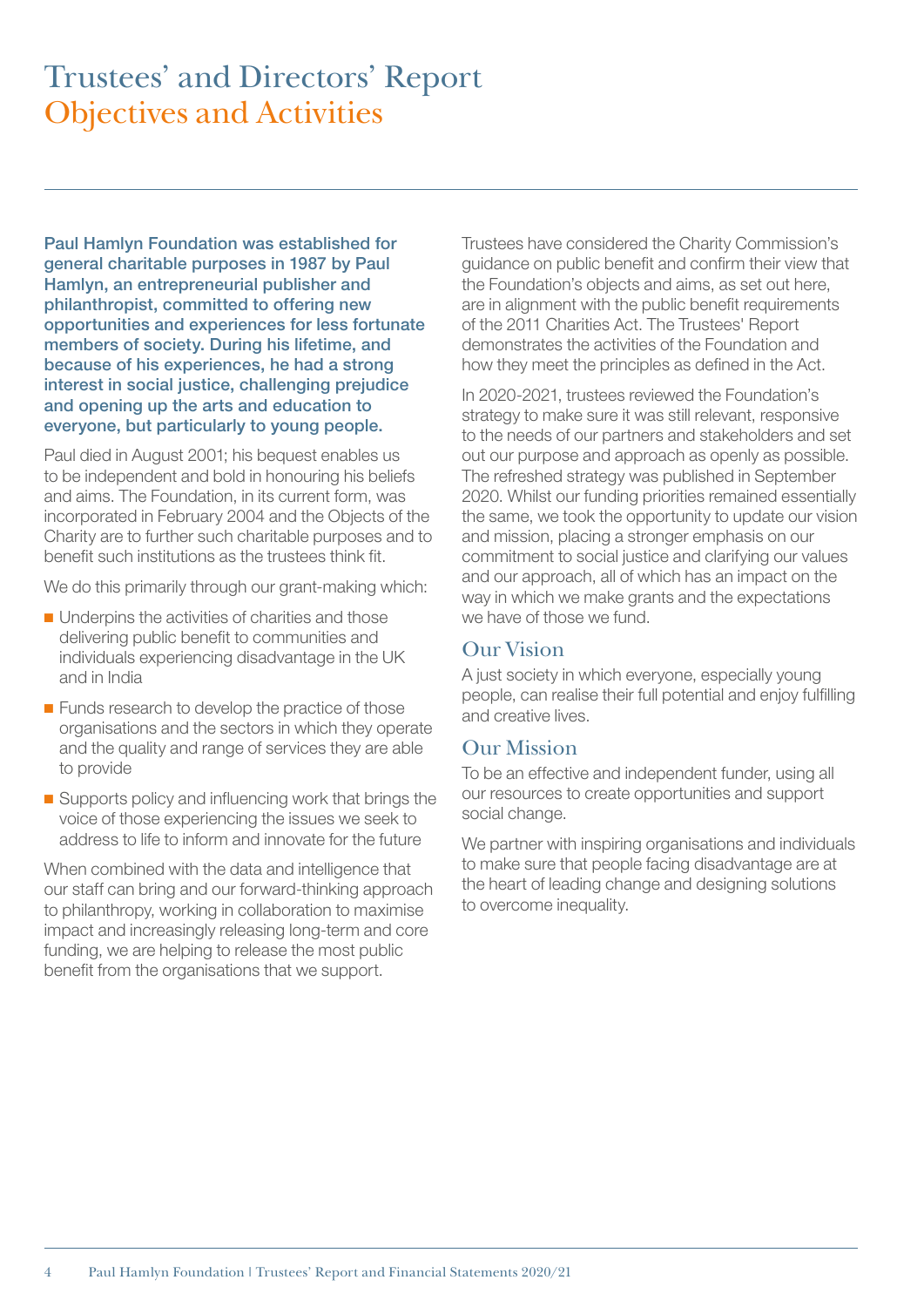#### Funding priorities Investing in young people

Much of our grant-making aims to benefit young people, but it is the groups and organisations who work directly with them who often make the most difference, especially for young people who face complex transitions to adulthood. We concentrate our support on young people who are in the most challenging circumstances: those who are socially excluded or marginalised, whose experiences are hidden or less well known, whose voices are often erased or ignored.

Our aim is to improve the quality and quantity of support available to these young people. We do this by investing in organisations that can expand and improve their impact by developing resources and enhancing delivery.

We want to support organisations at different stages of development to improve, consolidate and spread practices that empower young people to shape their lives and lead change. We look for work with young people that starts by recognising and building on their strengths and potential. We also work with organisations to influence the wider context. advocating for young people and being led by their direct advocacy.

We also support work that is led by young people, where power is shared, where work is developed and delivered in partnership with them, and where youth voice and experience influences decision making. We have a particular interest in young people leading social change and shaping the world around them.

#### Migration and integration

Migration is a global phenomenon, generating opportunities for social, economic and cultural enrichment. It also creates challenges for those who have moved or been displaced, and for those facing change in their communities. We have long experience of grant-making, research and collaborations around migration, mainly focused on helping young people for whom migration has brought vulnerability and hardship.

Our view is that societies are more likely to live well together if exclusion is addressed and connections are deepened. We want to use our funding to help build 'shared ground', with the aim of a more socially equal society where young people, settled and transient, migrant and British, can contribute actively and engage positively.

#### Arts access and participation

We believe in the power of the arts as a force for change, and one that enriches people's lives and communities.

We want to ensure that a wider and more diverse group of people have access to quality artistic practice, both as audiences and participants. Building on our long history of work in this area, we support organisations to test, implement and develop more effective approaches to widening access to and deepening participation in the arts. It is not enough simply to increase numbers – our emphasis is on addressing inequalities of opportunity and the systemic issues that put up barriers to access and participation in the arts.

We are particularly interested in supporting organisations that want to build meaningful relationships with people and communities, and those that prioritise partnership working within the arts and across wider sectors. We aim to enable organisations to build stronger evidence about what works, so that they can better understand and improve their practice, share learning and have greater impact.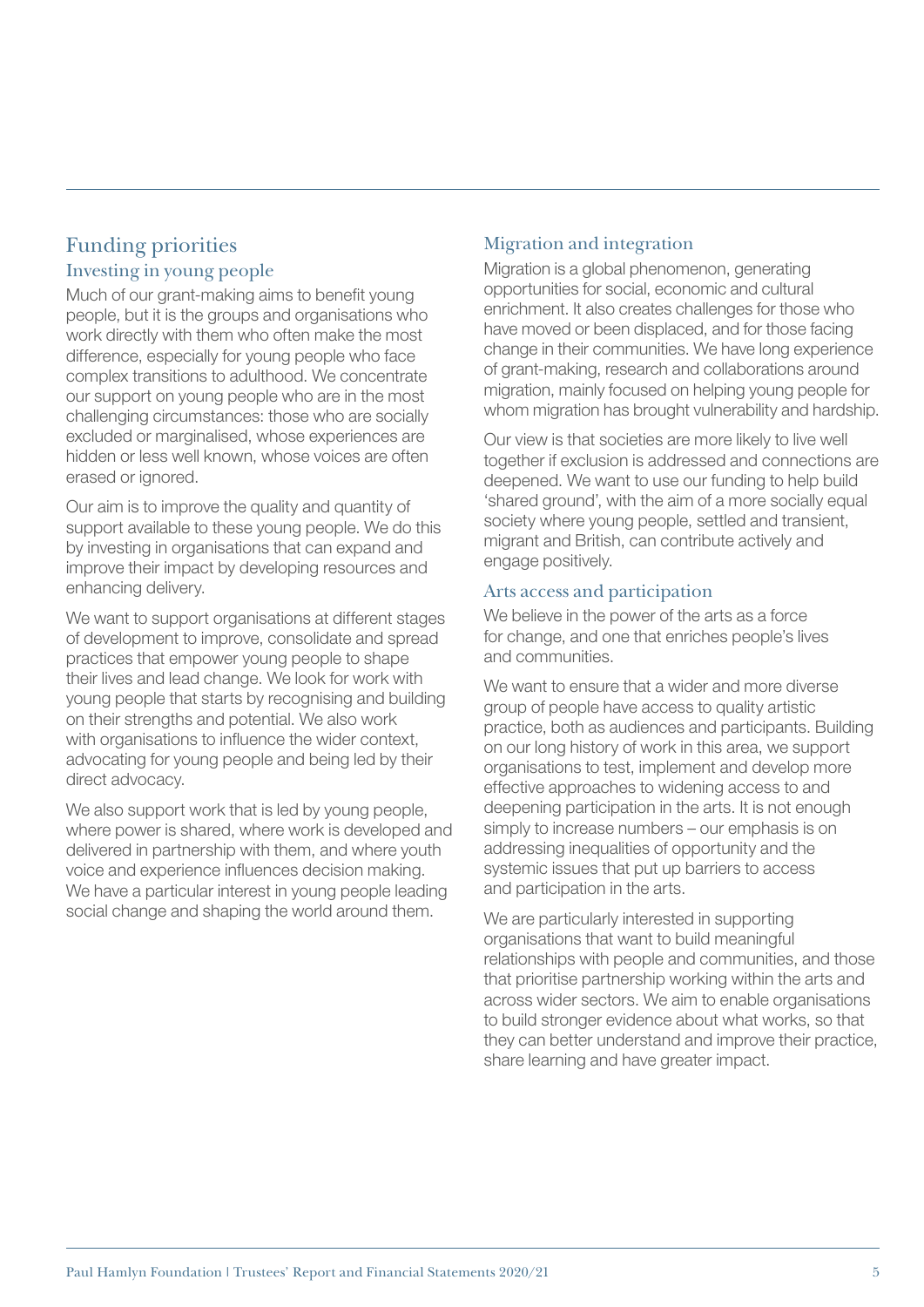#### Education and learning through the arts

The arts play an important role in enriching young people's learning and educational experiences. Exposure to the arts can unlock potential in young people, helping them to develop skills in communication, collaboration, creativity and problem solving. In addition to the enjoyment and enrichment the arts bring, arts education can increase young people's engagement in school and learning, and support key educational outcomes. For many young people, particularly those experiencing the most disadvantage, the only opportunity to gain access to arts education is at school.

Where good practice exists in schools, colleges and the arts organisations that work with them, the benefits for young people are significant. This is where we focus our grant-making and learning.

There is an appetite for collaboration between teachers and arts organisations, and for them to explore and improve their practice and the outcomes for young people. We are particularly interested in supporting such partnerships. We also respond to teachers' interest in having more opportunities to develop their skills and professional practice in teaching through the arts, and in understanding their pivotal role in creating and delivering an arts-rich curriculum and school environment.

#### Nurturing ideas and people

Social change often comes about because of the application of good ideas by passionate people. Our founder was an innovator: in his business life and philanthropy, he backed people with good ideas. We want to do this, too.

Individuals in the UK have limited opportunities to access the financial support that is needed to scope and develop ideas to achieve social change. We are interested in backing ideas at the earliest stages of development, particularly from people who may not have much experience of applying for or receiving funding, but merit backing.

Believing that a healthy civic society is one where artists thrive, we support composers and visual artists to have the freedom to develop creatively and to grow personally and professionally.

A vibrant arts ecology requires not only great artists, but also talented and visionary people with the drive and vision to make change happen. For over ten years we have offered responsive and flexible support to creative leaders and entrepreneurs, giving them the chance to make their mark across art forms and genres.

#### Creating opportunities for people and communities in India

Paul Hamlyn recognised that people and communities in India had inherent strengths that were often overlooked, particularly when living in challenging circumstances. We have been working there since 1992, and it is the only place we fund outside of the UK.

Today, we continue to work with local organisations in India, focusing on the areas where we can add most value. To that end, we work in priority geographical areas, giving grants to local NGOs for health, education, shelter, support for people with disabilities, and other social development activities. By doing so, we hope to give local agencies the resources that they need to improve the lives of the poorest and most vulnerable communities. Building the capacity of these organisations and the people that make change happen is one of our strategic aims in India.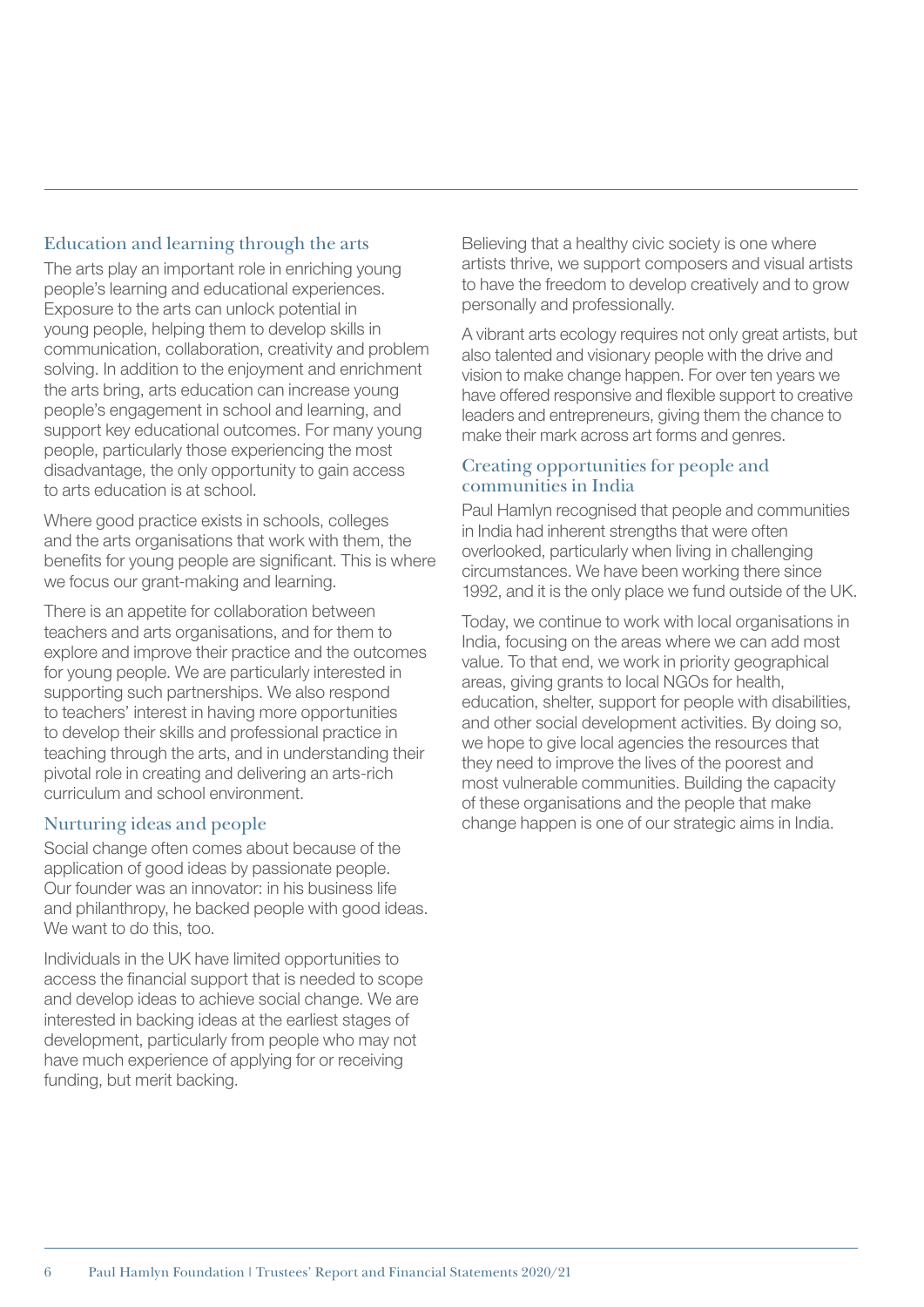# Trustees' and Directors' Report Strategic Report

#### A year like no other

It feels almost too soon, at the time of writing, to look back at 2020/21 and try to make any sense of what has been a tumultuous and traumatic year for so many in the UK and in India. The overarching theme for Paul Hamlyn Foundation has been our response as a grantmaker to the Covid-19 crisis as it unfolded, wanting to play our part as best we could in sustaining those that we fund in order that they could then provide services and support in the midst of unprecedented need, and managing our investments to be able to respond swiftly. In our reporting this year, we reflect on the totality of our grant-making and spend some dedicated time considering the specifics of our Emergency Fund and the learning from the way in which we marshalled our resources under pressure.

We had put publication of our refreshed strategy on hold as we went into the crisis, but we had, in effect, begun to apply the re-articulated values, vision and mission in our emergency response. We report here on the transition to the new strategic framework and the impact this had on our communications, our processes and on the type of applicants that are now approaching the Foundation and making successful applications.

The focus on tackling the root causes of inequalities, on using all of our resources to enable social change and on developing deeper relationships with and responding to the needs of those we fund, was particularly pertinent in the context of Covid-19 and in the wake of the Black Lives Matter protests over the summer. Our Diversity, Equity and Inclusion Statement marked an important moment for Paul Hamlyn Foundation, making more visible our commitment to social justice and to becoming an anti-racist organisation.

All the indications are that demand for our funding and the volume of applications will continue to grow. We will need this focus to make difficult decisions about who we do (and do not) fund and we conclude with some reflections on what we think this might mean as we look towards 2022/23.

#### Total grant-making in 2020/21 – the facts and figures

We spent £39.2 million on grants awarded, a decrease of £7.6 million (16%) from £46.8 million in 2019/20 when the Foundation made several large one-off Major Grants.

As indicated in last year's report, the original grant-making budget for the year had been set at £32 million, with the possibility of making some significant Major Grants in addition. Trustees took the decision to commit an additional up to £20 million specifically to respond to the Covid-19 crisis and, in order to release capacity in the Foundation's team to manage responsive and emergency grant-making, they paused 'normal' programme funds from the end of March until September 2020.

In total, we received 1,812 applications for grants compared to 1,173 applications reported for the previous year. The total amount requested by applicants was £70.5 million, £11.9 million less than the £82.4 million requested in the previous year.

During the year, we took final decisions on 1,4931 applications resulting in either a grant award or declination, which could be for a variety of reasons e.g.: failure to meet application criteria or over subscription to a particular fund. Of these final decisions, 921<sup>2</sup> resulted in a grant award: an approval rate of 62%. Within the UK programme the 771 awards result from an approval rate of 63%, and within the India programme the 147 awards result from an approval rate of 54%. These figures represent a significant variation from our usual lower approval rates, the result of solicited applications for our emergency funding and flexing our usual procedures to extend and add to existing grants.

The 921 awards include 113 Awards for Artists alongside our other grants.

<sup>1</sup> Figures for India do not include applications that were declined because they were deemed ineligible.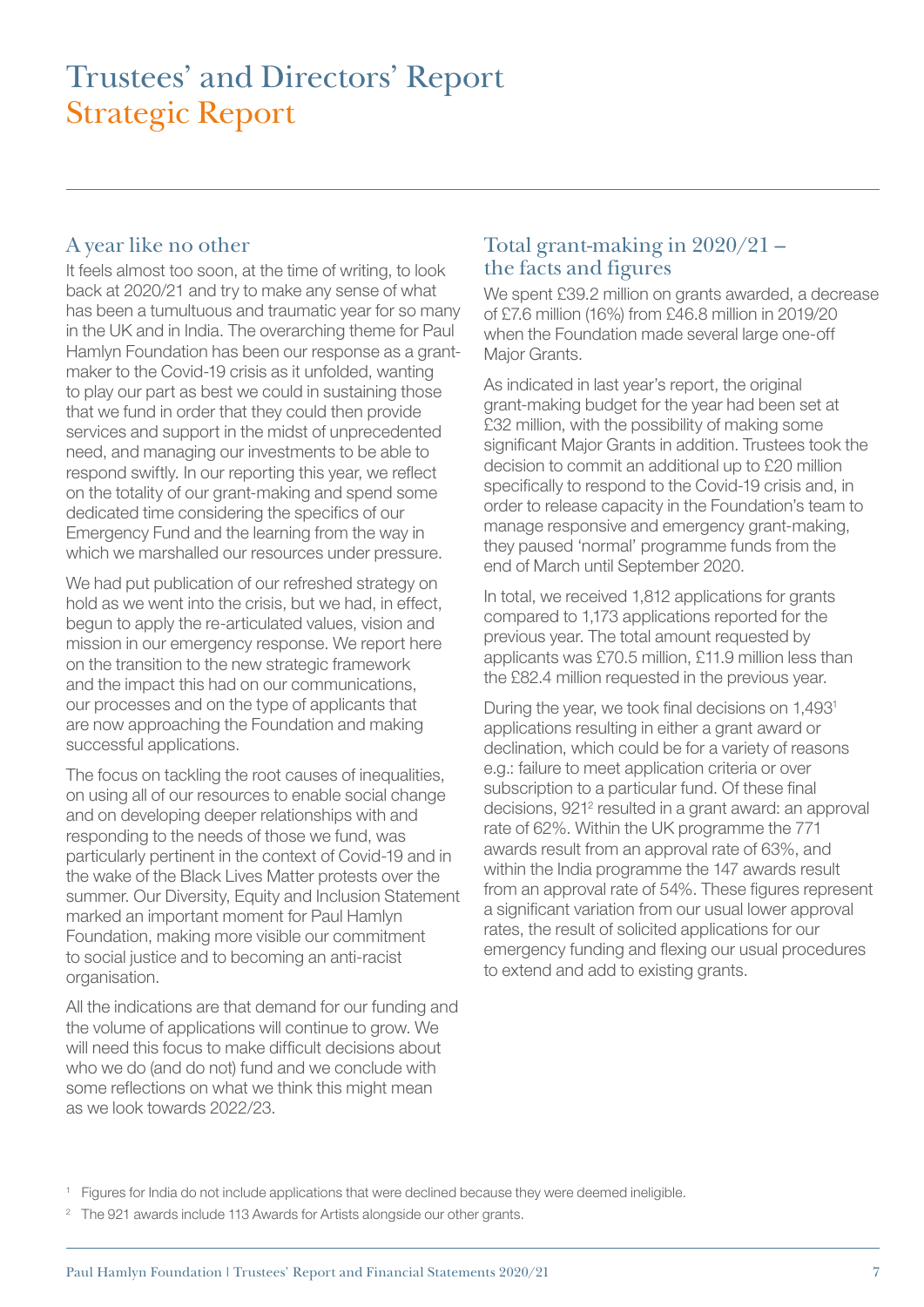

#### UK grants made by region and nation (grants including Emergency Funding but excluding Major Grants)



UK-wide **UK Multi-country** 

- (in all 4 UK countries)
- **England Multi-region**
- **England Single region** (excluding London)
- **England Single region** (London)
- **Northern Ireland**
- **Scotland**
- **Nales**

#### Responding to Covid-19 in 2020/21 Identifying the need and changing our grant-making in response

At a macro level, we saw increased need on all fronts, but this played out differently across different funding programmes. Our ability to intervene effectively was determined by our awareness of the ecology of funding and where our grant-making sits, and an ability to be really clear with grantees about what we could and could not do.

Organisations were dealing with extreme levels of need, funding from non-grant sources fell away, and there was high uncertainty about the future in terms of whether their practice could continue. Organisations who previously would have been seen as 'success stories' with a sustainable funding mix, through community fundraising and trading, were now particularly vulnerable compared to those more reliant on grant funding. Where still working, most grantee staff worked from home, bringing high levels of stress and trauma into their domestic spaces. Some organisations had to pivot completely, delivering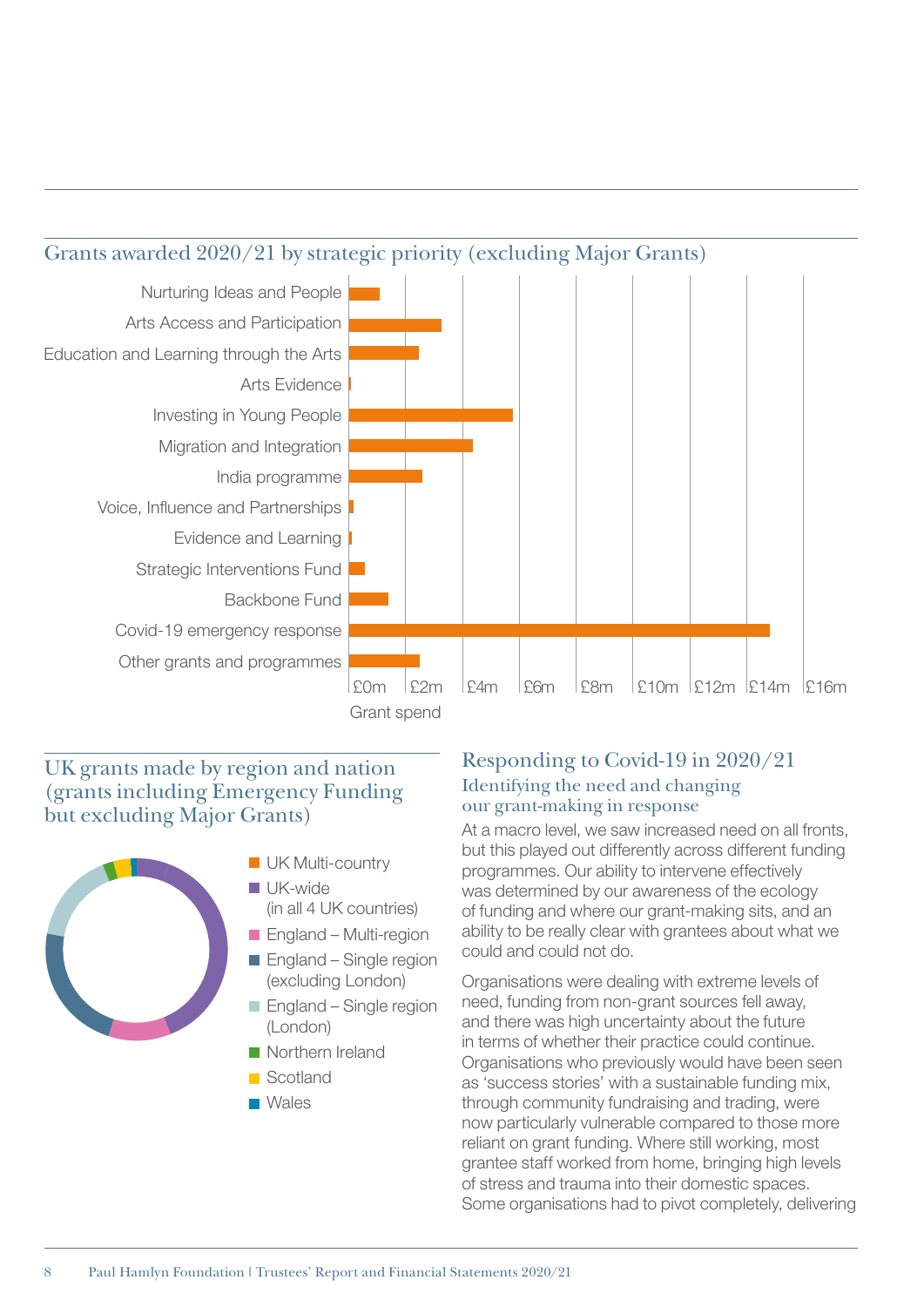emergency services instead of their usual activity. While some organisations adapted well to providing services online, for others this was not appropriate, or the digital exclusion of their service users made it of limited value.

The demand for the services of the organisations we fund in the migration and youth space grew exponentially – they did not slow down during the crisis, but did need to adjust their delivery. In the arts and education space, the closure of schools and venues resulted in the mothballing of much activity, and where a creative response was forthcoming, it took time and energy to realise.

For funders, there was the challenge of balancing immediate funding responses and sustaining a medium/longer term focus. There was also a consideration of where and what role trusts and foundations might play in building the potential coalitions for change, to explore what 'building back better' might look like and to translate that thinking into practical policy ideas.

We were able to operate at speed and with a great deal of flexibility, which was warmly welcomed by our grantees and the wider sector. As we described in our last annual report, in March 2020, we wrote to all existing grantees as the crisis broke to reassure them that payments would continue, as we moved our own operations online and to confirm we would extend programme grants and reporting as needed. Trustees created a £20 million Emergency Fund to ensure our

grantees and the communities they work with could survive the impact of societal change on a scale unprecedented in modern times, and we joined the collective effort to alleviate immediate hardship with a £500,000 contribution each to two emergency funds for the charitable sector, the National Emergencies Trust and the London Community Response Fund in March 2020.

Pausing to new applications until Autumn 2020 enabled us to focus all our available energy on supporting the organisations we fund and the fields in which they operate. We mobilised our own grantmaking effort, creating the governance, systems and processes to make rapid emergency grants, delegating under £20k grants to an executive team who met at first weekly and then fortnightly and mirroring this with a trustees' Emergency Fund Committee for larger grants.

In last year's accounts, as mentioned above, we noted an initial spend of £1m to support the Covid-19 response. Together with this year's figures, where we made £14,791,272 in emergency grants in the UK and India, we are reporting a total of £15,791,272 across both years to the end of March 2021. We anticipate continuing to make grants in response to the pandemic in 2021/22.

As part of the emergency response in the UK during 2020/21, we made 433 emergency grants, 31 Act for Change Fund grants, and 113 Awards for Artists, totalling £13,318,815.

#### Number of UK Emergency Grant Awards by the purpose(s) of those grants (excludes Act for Change Fund Emergency Grants)

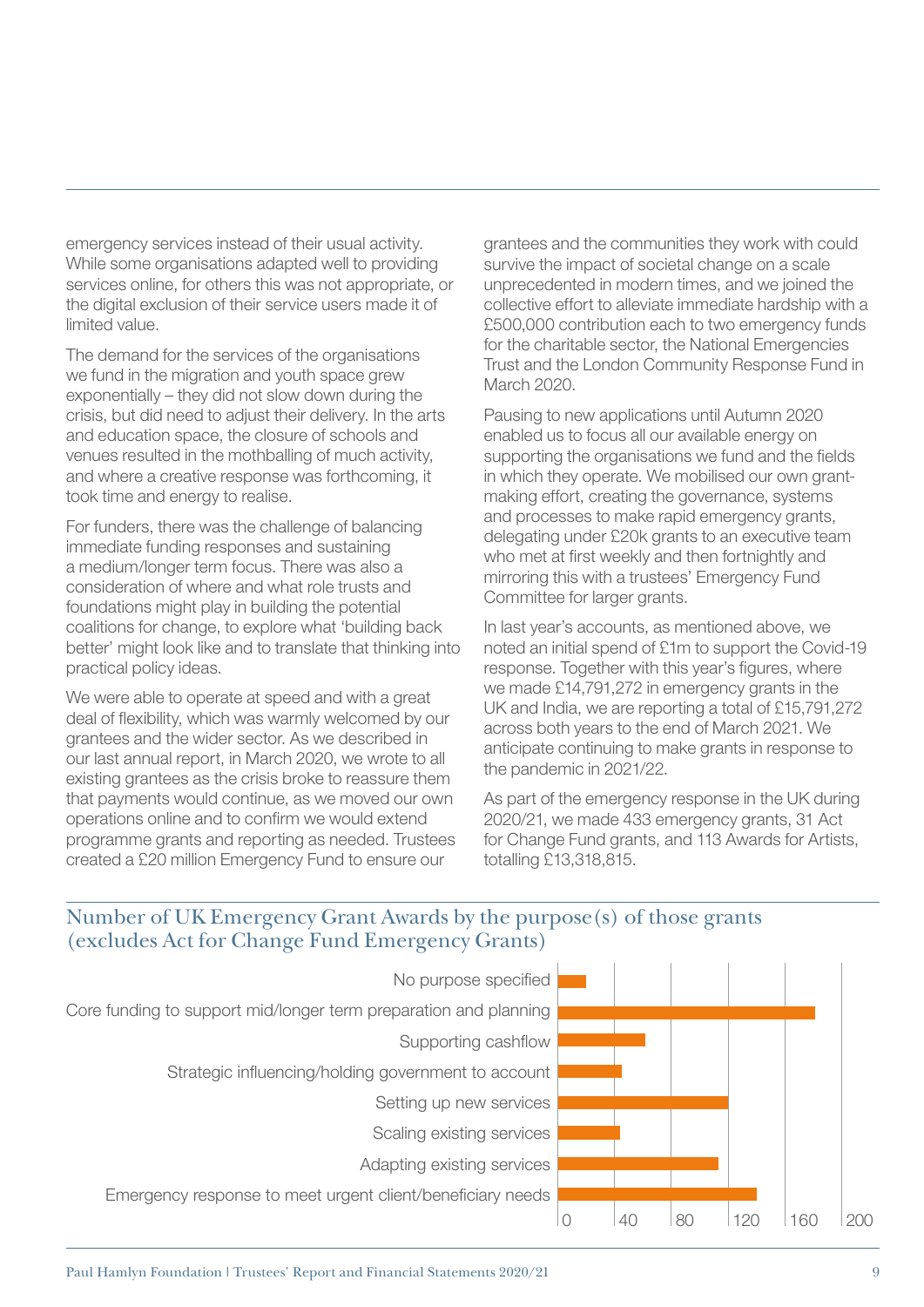We classified each emergency grant according to the purpose for which it was made as shown above. Each grant could be awarded in support of multiple purposes. Emergency grants were most commonly awarded to support grantee organisations to prepare and plan for the future (42%); approximately one third of the grants were awarded to include direct support to meet beneficiaries' emergency needs, including food, phones and data packages to minimise digital exclusion.

The situation in India was even more critical at times, and trustees kept in close touch with our team there. In the context of overwhelming pressure and conscious that Paul Hamlyn Foundation can only ever play a small part in a complex picture, trustees agreed to focus our emergency support on existing grantees. Establishing a £1.5m India Committee Relief Fund (ICRRF), has helped our partners reach out, connect and help some of the most distressed people during the Covid-19 crisis, working on addressing issues of under-nutrition and malnutrition; the dangers presenting to children and adolescents not in education; and livelihoods.

#### Partnerships and collaborations

Collaborations and partnerships have been much more important to us in the last year – in terms of understanding impact; making funding work harder and extending our reach into communities and at scales that, on our own, we are unable to operate at. We have worked more extensively with a range of partners, including Government, to deliver a collective response to Covid-19.

In April, we made a £300,000 contribution to the Community Justice Fund – a joint initiative between Advice UK, Law Centres Network and Citizens Advice and a group of independent funders (the AB Charitable Trust, Access to Justice Foundation, Indigo Trust, Paul Hamlyn Foundation, The Legal Education Foundation and Therium Access). It is hosted by The Access to Justice Foundation and aimed to help specialist social welfare legal advice organisations cope with the immediate impact of the Covid-19 pandemic and lay the foundations for longer-term renewal.

In August, trustees agreed a £500,000 contribution to the Pears Foundation towards a £11 million total fund, with £5 million from Pears Foundation delivering an additional £5.5 million from the Government's Community Match Challenge scheme. Pears have worked through their existing partnerships with Contact, Mencap, Carers Trust, Mind, Samaritans, Home-Start UK, UK Youth, the Scout Association and Girlguiding UK to help support groups who have been disproportionately affected by the pandemic, with our support focused on the youth sector.

Delegating decision making by supporting others who then make grants through their networks and constituencies has been a key component of this work. This approach is new for us, and is something we will want to consider more, especially in the light of our commitment to addressing inequalities better and ensure that those with lived experience of the issues we are seeking to address can have a voice.

£400,000 supported a partnership between Migration Exchange (Global Dialogue), Refugee Action and NACCOM (the 'No Accommodation' network). Migration Exchange played a coordination and fundraising role, with grants going directly to Refugee Action and NACCOM to regrant to front line organisations. A total of £2,137,000 raised from ten contributing funders (AB Charitable Trust, Barrow Cadbury Trust, Comic Relief, Esmée Fairbairn Foundation, Joseph Rowntree Charitable Trust, Lloyds Bank Foundation, Migration Foundation, Paul Hamlyn Foundation, Rayne Foundation, and The Blue Thread) was granted to 130 organisations across the UK. Grants are for 12 months and range from £10,000 to £45,000 towards meeting immediate needs and adapting services to Covid-19.

£70,000 to Camden People's Theatre allowed them to deliver a revised programme consisting of a range of commissions for artists at different career stages, and various forms of presentation, constructed in a way that supports artists and CPT to develop new ways of presenting live performance in the era of social distancing. All opportunities facilitated by this grant were awarded via an open call and targeted at artists of colour, those from working-class backgrounds, and artists who are D/deaf or disabled.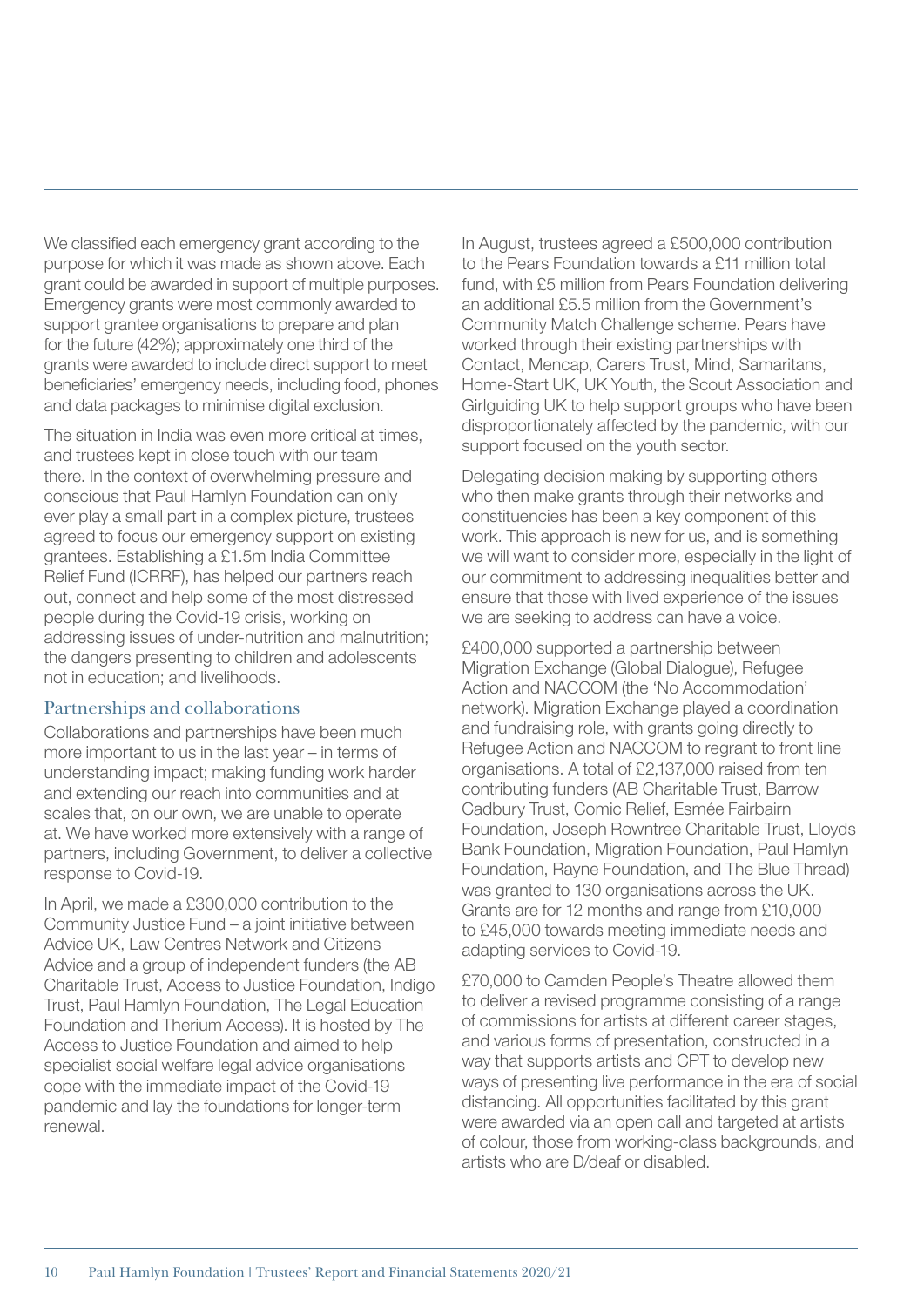A similar grant to Unlimited (Shape Arts) of £200,000 also supported artists, for whom the effects of the pandemic were devastating. Impressed by Unlimited's extensive networks and deep understanding of the pressures that had been exacerbated by the pandemic for disabled artists and disabled-led companies, and their analysis of what needed to be done to respond, the grants they made supported by PHF's funding, addressed barriers to the creation of and participation in art at a particularly challenging moment in time.

#### PHF's people and operations

For many at PHF, the physical transition to working from home was surprisingly seamless, even for roles where this had previously seemed impossible. Steps taken over the last few years to improve our IT systems and support were timely and were felt to have made a huge difference to this transition. We have been keen to maintain the momentum in this area and trustees agreed an increase in our budgets to improve homeworking set-ups for the entire team and to ensure we maintain a secure working environment.

For some staff, the impact on their work has been more profound. The grants staff have been in very close contact with organisations experiencing high levels of uncertainty and stress and have also been working to a different process, with a much faster rhythm, to ensure emergency funds can be granted. The intensity, scale and speed of work has increased, making it harder to manage the day-to-day and to plan. Those in the finance team have been working to ensure a much higher volume of payments are issued, again changing the pattern and types of work. The impact of these changes has meant many staff carrying a much higher workload and a far greater emotional burden. Line management support has been positive and helpful, but these challenges are ongoing, and remain difficult to manage. Paying attention to workload and capacity remains a priority.

Many staff reflected on missing the social contact that the office brings and the challenges in maintaining a collaborative approach. Efforts to improve and promote internal communications through team meetings, online all-staff meetings and weekly bulletins have been very helpful to maintain those connections and boost morale alongside a wellbeing programme which has been delivered online.

#### The wider operating environment and general grant-making in 2020/21: reaffirming our commitment to social justice

#### Refreshing our strategy

In the second half of the year, trustees considered and published our refreshed strategy, building on work we had undertaken in the previous year and informed by a series of structured conversations to capture 'in real time' learning. Our Evidence and Learning team asked staff to reflect on what had been the main impacts of Covid-19 on the issues and organisations or fields that they work with and on the services and functions they provide. We explored what seemed to be more or less important in the way we carry out our work and we asked them to consider the future of the fields and what we might need to do differently in the light of that thinking. All of this was, of course, based on detailed, sometimes challenging and emotional conversations with the organisations that we fund.

This thinking was shared with and informed by our advisory panels. It also referenced conversations that have taken place between funders, and research and insight collated by other peers and grantees. And it took into account the response to the death of George Floyd, the subsequent Black Lives Matter demonstrations and the debates and discussions about racial injustice and inequality that followed.

The resulting strategy, summarised in the opening section of this report, feels relevant and fit for purpose, as a statement of who we are and why we are here. It is, we hope, broad enough to accommodate and respond to change and uncertainty whilst providing clarity about what we hope to achieve and the range and qualities of those we might wish to partner with in that endeavour.

The strategy, and our experience of working with those we fund during the initial phase of the pandemic helped inform our revised grant-making focus as we reopened to applications in Autumn 2020. We simplified our application process and introduced one funding route. Applicants tell us about the kind of support they need in the context of our priorities – from the underpinning or re-design of programmes to support for their core operations.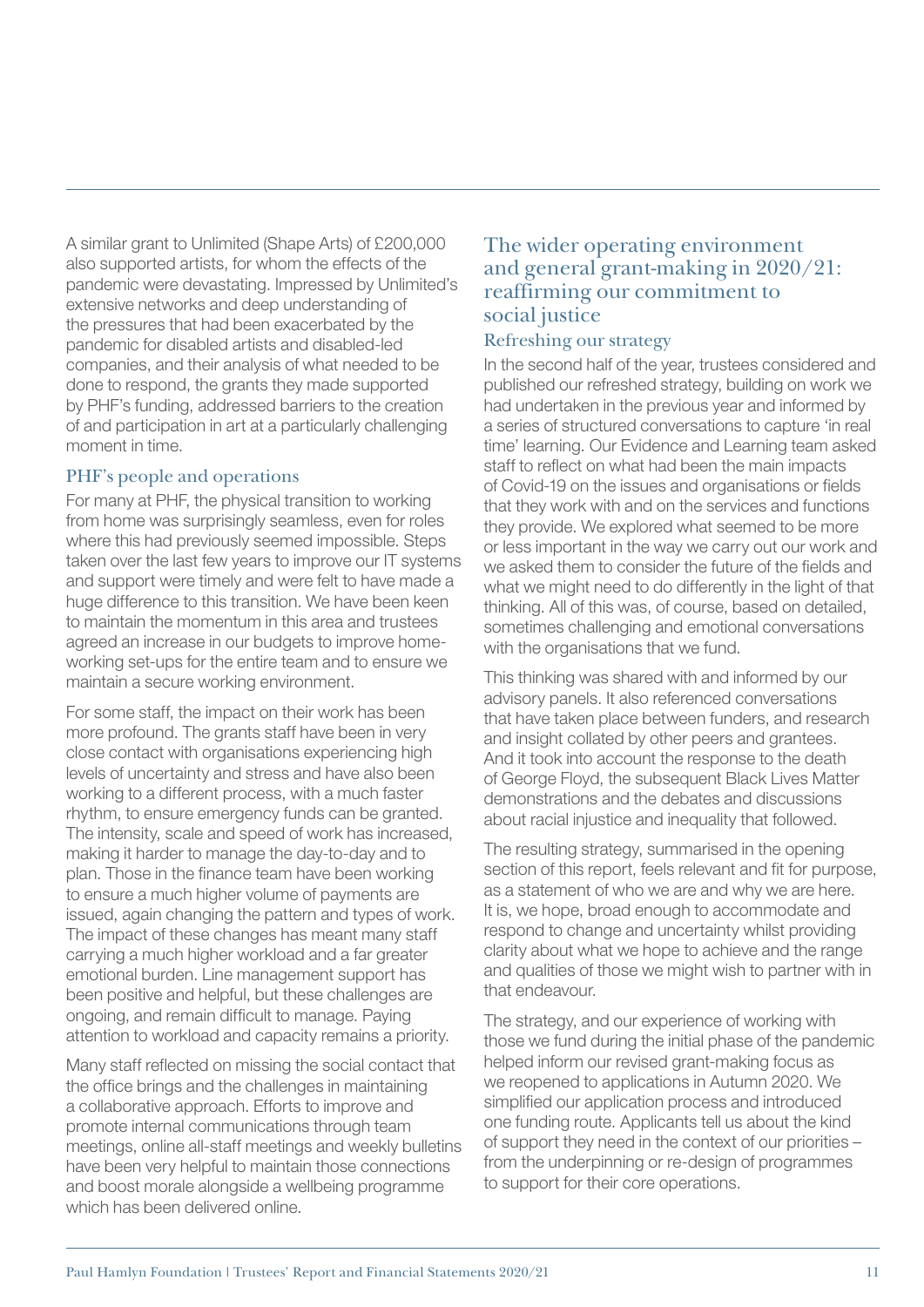Even though we already support a wide range of critically important organisations, we are keen to connect with organisations that we might not have worked with before. As well as recovering from the impact of the pandemic, we expect that organisations in the sectors we care about will be interested in shifting power, supporting their communities to have greater agency and more diverse leadership – and so are we. We are therefore looking to work with organisations who understand what is going on for their communities and what role they can play, as well as thinking about how they might be able to collaborate and adapt in the context of uncertainty. We also think that infrastructure and organisations that enable partnership and collaboration are critical at this time and they will continue to form part of our thinking.

#### Diversity, Equity and Inclusion

As part of these discussions, we have also revisited our approach to diversity, equity and inclusion. This is thinking we have been engaged in for some time, as an active proponent of the Association of Charitable Foundations' *Stronger Foundations* work and as funders of the Civil Society Futures Inquiry that took place between 2016 and 2018. One of its recommendations was: "we need a vision for race equality in civil society that includes, but goes beyond, workforce diversity to include concrete outcomes that address structural causes of inequality" – this was informed by a report commissioned from PHF grantees, BRAP.

In 2019, trustees agreed to consider a "better articulation of what social justice means to Paul Hamlyn Foundation now and how that's manifest in cross cutting themes, such as giving people voice and agency; enabling digital transformation; addressing equality and diversity; supporting innovation." It was from this meeting that the refresh of our strategy was formally commissioned. And in October of the same year, thirteen charitable foundations, including PHF, formed a coalition with the aim of tackling issues of diversity, equity and inclusion (DEI) within the foundation sector. Meetings began in January 2020 and have continued throughout 2020/21.

Two events accelerated this work. Covid-19 vividly exposed inequalities, especially those experienced by Black, Asian and minoritised communities and on 25 May 2020, George Floyd was killed in America,

and #BlackLivesMatter protests erupted across the globe. The process of agreeing to the publication of a statement in response exposed a level of discomfort in our ability to discuss racism and power that was surprising to some and disappointing to others. Staff have been generous and brave in their call to action, and we have been deeply engaged with them and with our peers in the charity and philanthropic sectors in the start of a change process. There has been a challenge to engage more with contemporary thinking and for us to have a more visible anti-racism position. Whilst there was acknowledgement that PHF had in place DEI-related policies and procedures (e.g. for equality and diversity; recruitment; whistle blowing and bullying etc) and related commitments and programmes (e.g. to social justice, to targeting our grant-making to those experiencing disadvantage; to bringing lived experience into our decision making), there was also a sense that we were nowhere near strategic or systemic enough in our approach, language or actions.

We published our renewed commitment to diversity, equity and inclusion at the end of September, the first step in a three-year action plan which we will report on annually. A newly formed staff DEI Advisory group is supporting this work and learning partners Bonnie Chiu and Ngozi Lyn Cole are helping to shape our next steps. We are participating in the Funders for Race Equality Alliance audit tool to better understand the reach of our grant-making. And, responding to requests, we have agreed resources to enable a People of Colour staff network to be established.

#### Support for eco-systems and infrastructure

The crisis in the charitable sector has only confirmed our thinking about the importance of infrastructure and we continue to see this as an essential component of our approach as a grant maker, bringing seven new organisations to join the 21 already in our Backbone Fund cohort. These included the Association of Chief Executives of Voluntary Organisations (ACEVO), a network of 1,200 CEOs and aspiring CEOs who head up everything from small, community-based groups, to ambitious medium-sized organisations, to well known, well-loved national and international not-for-profits and who have been central to efforts to mobilise and connect civil society this year. Immigration Law Practitioners Association (ILPA) is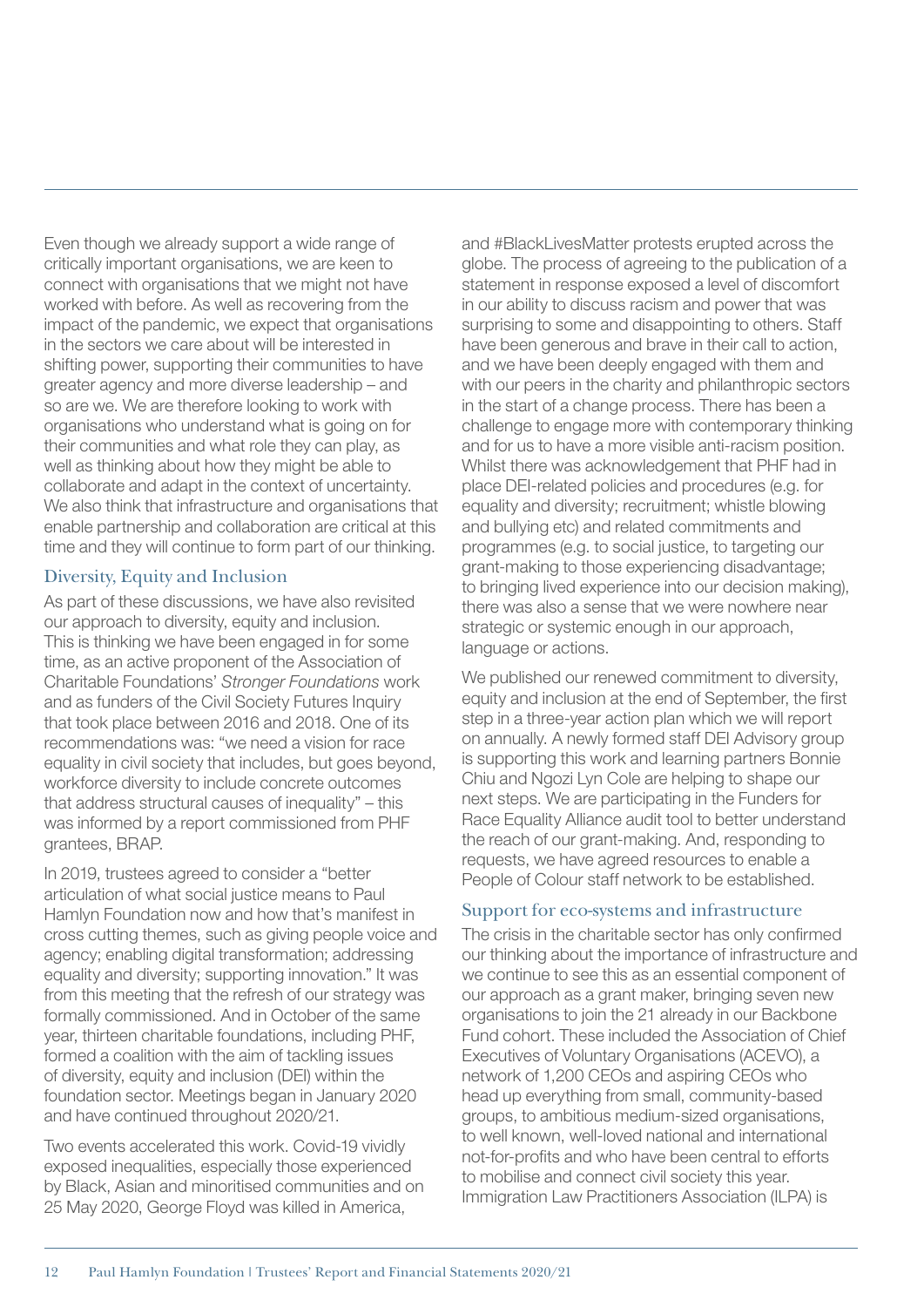a professional association, which exists to promote and improve advice and representation in immigration, asylum and nationality law, through an extensive programme of training and disseminating information, and by providing research, legal analysis and expertise that draw on the experiences of members to influence policy. ILPA is represented on numerous Government and non-Governmental advisory groups, and regularly provides evidence to parliamentary and official enquiries. And YouthAction Northern Ireland, the leading voice and representation organisation for young people in Northern Ireland works to inspire young people to find their true potential.

The nature of the funding – flexible, long-term, that organisations can use to cover core costs and develop business models – is central to our wider approach; that civil society needs to be resilient and future-proofed against shifts in economic and political cycles. This light touch approach is paying dividends. It is helping to build on established relationships with organisations that we trust, furthering our understanding of what they need to have an impact in their fields. It is also helping us to provide small but stable sources of funding to important organisations over a significant period. Together they are all contributing to the ecosystem in which we and our wider grantees are operating.

This emerging systems approach thinking can also be seen in our continuing involvement and long-term commitment to other initiatives. The appointment of a Director for Justice Together, a funder collaboration that we were instrumental in pulling together, was an important milestone, as was the awarding of its first grants in December 2020. As well as offering funding, it will support grant partners to build the power and influence of people with lived and learned experience of the immigration system and embed anti-racism strategies.

And through the 32 organisations in the Act for Change Fund, young people have continued to campaign and organise over the last six months and during lockdown; in many cases, intensifying and focusing their activity. The sharp and extreme unequal impact, particularly in terms of race and class, of Covid-19 – both as a disease and in terms of economic and social distress – has fuelled and focused rather than deflated changemaking and campaigning across the funded organisations.

Young people's activism through Act for Change Fund (AFCF) both reflects, and has contributed to, the clear prominence of youth campaigning and changemaking in recent British news and, as a result, the team have intensified its support, training and learning offer to funded organisations over the last six months.

#### Managing risk

In line with statutory requirements, trustees regularly review and assess the risks faced by the Foundation in all areas and plan for the management of those risks.

In 2020/21 we have been managing our business through a public health emergency and consideration of risk has been at the forefront of our thinking. Trustees have met more frequently throughout the year and discussed risk in the context of our investments, grant-making and operations – including the health risks as an employer in both the UK and India. In a time of rapid grant-making trustees have thought in depth about their duties as charitable trustees and ensured that we have been carrying out our purpose as a charity for public benefit and have the right checks and balances in place and that we are mitigating financial risks and the possibility of fraud. In a volatile investment environment, particular focus has been placed on investment risk (as explained below in the investments review) and we have adapated our internal control procedures to help manage financial risk during a period of home working. As an employer we have put in place measures to ensure we are protecting those to whom we owe a duty of care (in this instance, our responsibility to provide a safe place of work for staff).

In a usual year, the Executive Team monitor our business plan and operational risk register on a quarterly basis, which helps to keep track of workflow, capacity and progress against our objectives across our operations, and this is also reviewed by trustees on an annual basis along with the strategic risk register. In 2020/21, the Emergency Fund Committee also considered the risk register regularly and at their meeting in December, trustees moved the operational effectiveness risk from green to amber in recognition of the impact that Covid-19 was having on our staff attendance and productivity, many of whom were managing illness in their immediate families, homeschooling pressures and the challenges of protracted working from home.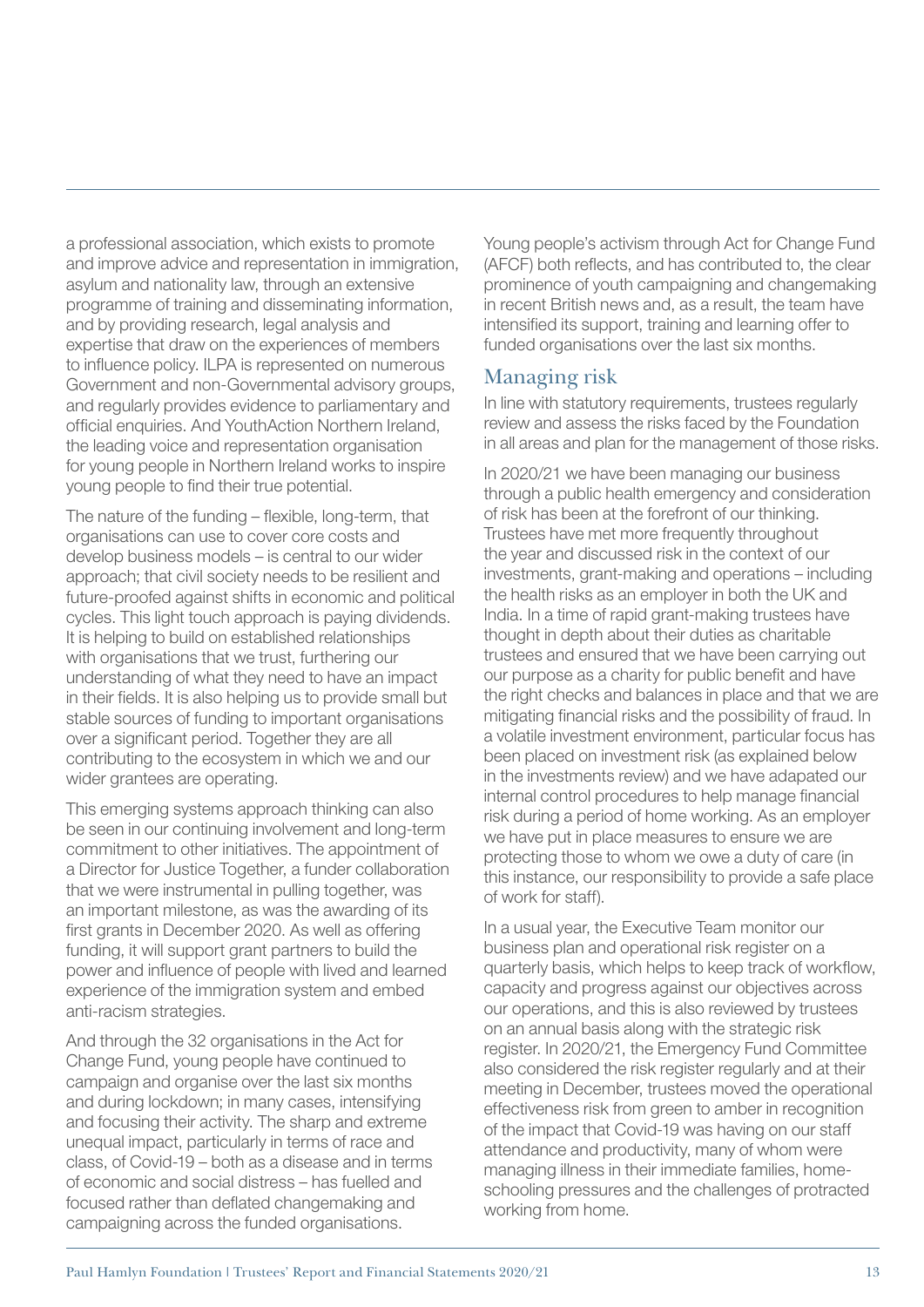#### Plans for the Future

There is a strong appetite from within the Foundation to build on the best of what has happened in 2020/21 – to make our grant-making processes quicker, less burdensome for applicants and more responsive; to keep listening to the organisations that we support and to flex as they adapt; to take the opportunity to question what we do, why we do it and ensure we are really doing things in the most effective way and to maintain a sense of creativity in our response to change.

One of the questions for us is what happens in 2021/22 when most government and emergency support has run its course. The need to be there in rebuilding sector infrastructure and resilience and sustaining good new practice into the medium and longer term is felt to be important. Making sure that we do not box-off options too early that might help us respond differently in light of this will be something to keep sight of, as will the efficacy of our partnerships and collaborations. We anticipate a return to Major Grant making in the coming year, some of which might be to enable participatory and delegated grant-making closer to the communities that funders seek to serve.

The introduction of a new finance system was somewhat delayed by the pandemic and, although installed over the summer, implementation and training to allow it to reach full operating efficacy will take place in 2021/22. We expect that as this work comes to completion, we will turn our attention to our grants management system and our website, furthering our intention to have in place systems that enhance our efficacy.

In thinking about a phased return to work, we know that paying attention to culture is of real importance, and that we have to build our approach from the learning and reflections of our people. Home working can be productive and good for people's wellbeing, but research shows this is only so when a choice is offered. We anticipate that more flexible and home working will become part of our future, but we will still want to meet face to face, especially for learning, for staff development and to maintain a sense of shared purpose and values. Remodelling of some of our spaces to enable this hybrid way of working is likely, but only in consultation with employees and with a degree of experimentation built in.

## Engaging with stakeholders – S172 statement

#### Background

As a company limited by guarantee, the Foundation is required to report on how trustees have discharged their duty to promote the best interests of the Foundation, while having regard to the matters set out in section 172 (1) (a) to (f) of the Companies Act 2006. In doing so, regard (amongst other matters) must be given to:

- The likely long-term consequences of any decision
- The interests of employees
- Fostering relationships with key stakeholders
- The impact of operations on our communities and environment
- Maintenance of our reputation for the highest standards of conduct
- The need to act fairly as between members of the company

#### Long term strategy and decision making

The published strategy sets out our vision for society and our mission to be an effective and independent funder, using all resources to create opportunities and support social change. In 2020/21 trustees considered the development of the refreshed strategy, as outlined in pages 4-6, informed by external advisers, feed-in from conversations with grantees and research and learning from other philanthropic institutions and stakeholders. Risk appetite and management is considered as outlined on page 13. Trustees have also started to consider the application of 'influencing principles' to help us achieve our longterm vison whilst considering the reputational impact of our partnerships, messaging and grant-making. The strategy sets the framework in which decision making takes place and helps ensure trustees are able to consider the long-term consequences of decision making and the balance between the different interests of stakeholders.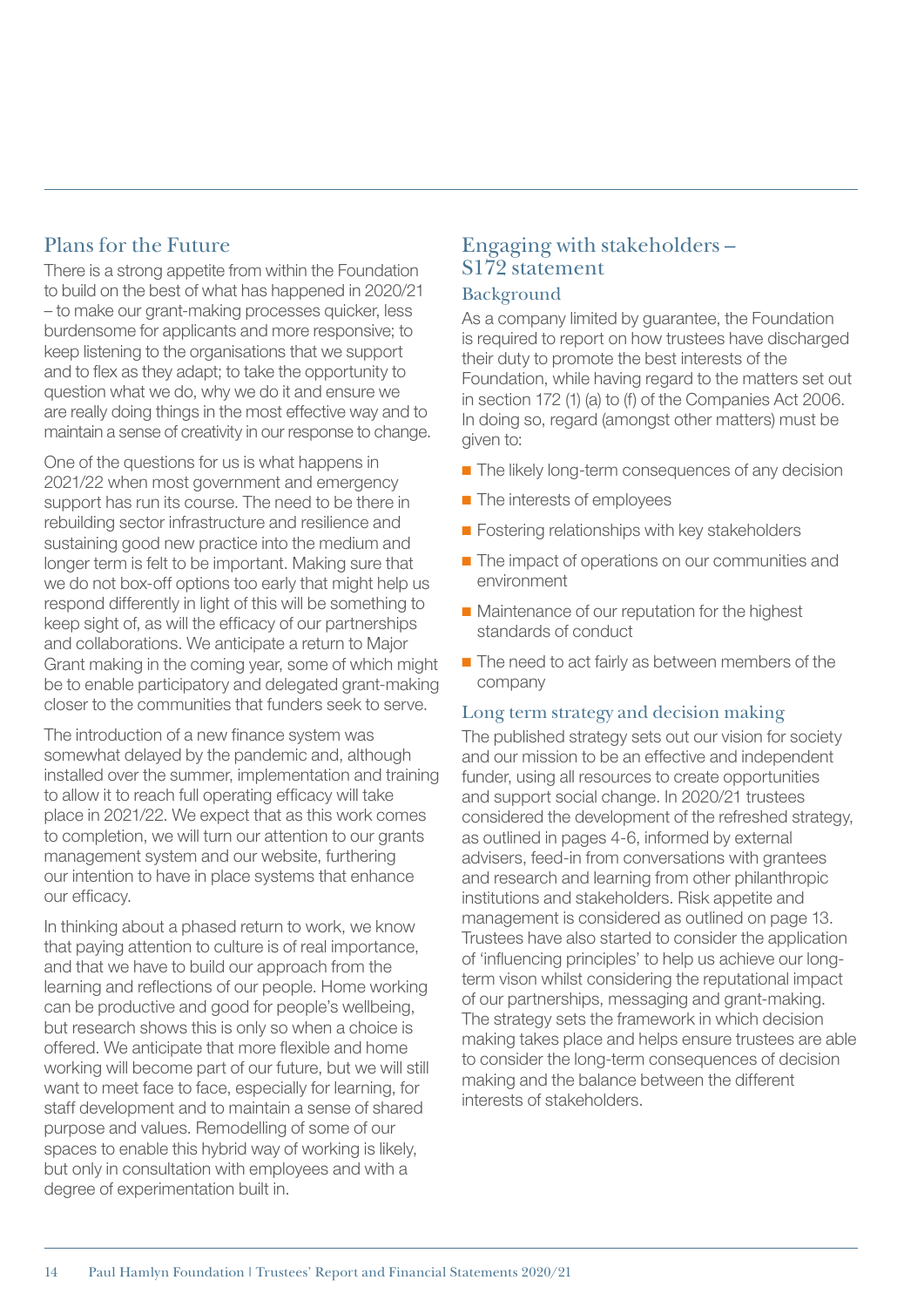#### Our stakeholders

The trustees recognise that the Foundation's relationship with its stakeholders is critical to its success. Our charitable objectives, scale and impact are achieved in large part through relationships and working with others to achieve public benefit. By understanding our stakeholders, trustees are able to consider the potential impact of our decisions on each stakeholder group and consider their needs and concerns.

Those we fund and work in partnership with: The Foundation's values inform its relationships with those we work with and we place particular emphasis on collaboration and connection, trust, openness and thoughtfulness. We believe in the power of working together to achieve more impact and aim to exploit the synergies between the different areas of our grant-making and build communities of interest in the fields we support. We understand the value in building connections, being aware of the external environment and developing a deep knowledge of the fields in which we operate. As a values-based organisation, the Foundation pays particular attention to how it operates and its relationships with stakeholders, including those we fund. We undertake periodic surveys of our applicants and grantees, with the next of these planned for 2022. We have a complaints policy in place, which we have updated in 2020, respond promptly to feedback and share this learning at our Senior Leadership Team and then more widely with our grants team.

Staff: Feedback has shown us how important it is to have skilled and knowledgeable staff and trustees and how critical the quality of the relationships with them is to everyone who works with us, so we are committed to investing in the professional development of our people. We operate a core training and development offer, and each employee also has access to a dedicated professional development budget. This year we have increased investment in technology and kit to allow people to work from home comfortably. We engage with staff through surveys, newsletters, staff meetings and face to face meetings and have placed a particular emphasis on maintaining engagement through the coronavirus pandemic.

#### The local community in which we are placed

and broader environment: In December 2018, the Foundation established Our Neighbourhood Fund – a grant-making programme set up in response to the rising levels of hardship and disadvantage we can see on our doorstep. Our Neighbourhood Fund allocates 1% of PHF's annual grant funding to support local people and organisations working in and around our offices. We want to learn how to be a good neighbour and encourage others to do the same, to think about how we can all contribute to those we live with, work with and share ground with. The Foundation is also an active participant in other local initiatives including the Knowledge Quarter – a local network of knowledge-based organisations – and local police/ local authority networks. We have a strong interest in our environmental impact and have a number of initiatives in place including solar panels, a naturefocussed roof garden and internal practices to support the environment by reducing our consumption. We are participants in the Funder Commitment on Climate Change and consider environmental issues as part of our investment strategy.

#### Businesses, investment managers and suppliers:

The Foundation's values also inform its dealing with the businesses we work with. We seek to build constructive partnerships where possible and have long term relationships with a number of key suppliers who we meet regularly to discuss issues and developments. We also seek to pay our suppliers promptly. PHF's investment advisors and managers are key to the success of our investment activity and PHF's Investment Director and Investment Committee meet regularly with Cambridge Associates LLC and Fund Managers.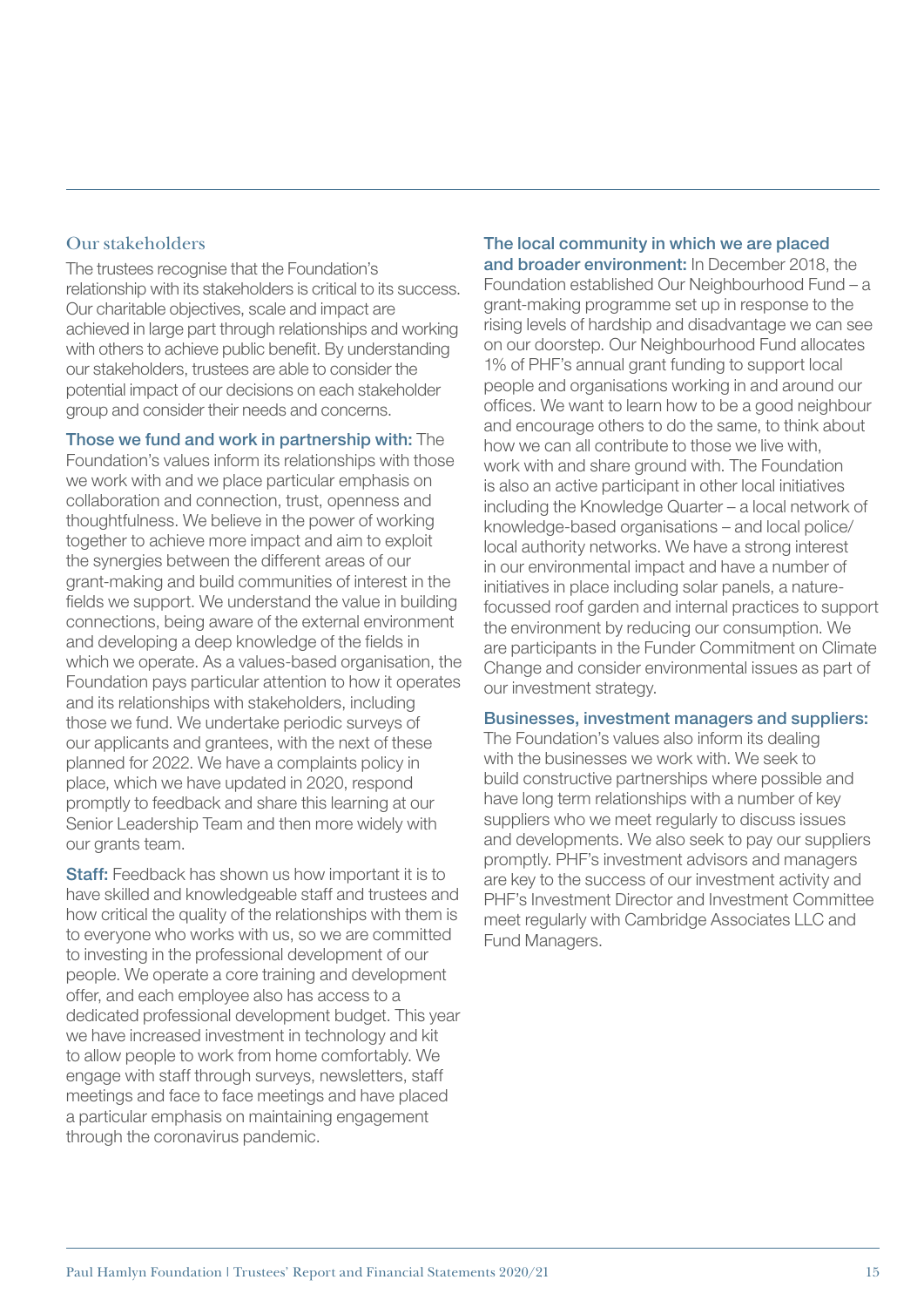#### Key decisions in 2020/21

Response to the pandemic: once the scale of the pandemic became clear the trustees quickly established an emergency fund in both the UK and India and adapted our processes to offer quick targeted support that our beneficiaries needed (see pages 8-10). We also thought hard about the needs of staff as we shifted to home working, provided equipment and changed how we kept in touch. As outlined in the Investment Report (pages 17-20), the pandemic also required additional oversight from the Investment Director and Committee. As the needs of our business changed we engaged with our suppliers and adapted our relationships accordingly to do what we could to ensure that those we had long term relationships with were able to survive.

Revised strategy: as set out on pages 4-6, the trustees adopted a refreshed strategy in 2020/21.

Reopening of standard grant-making: following a temporary suspension of standard grant-making during the initial period of the Covid-19 emergency, we reopened in Autumn 2020 with a revised process in some areas to reflect the needs of those we fund and work with (see page 11).

Governance changes: at the Foundation's AGM in December 2020 it was agreed to create a position of Vice Chair to provide support to the Chair. Tom Wylie was subsequently appointed to this position.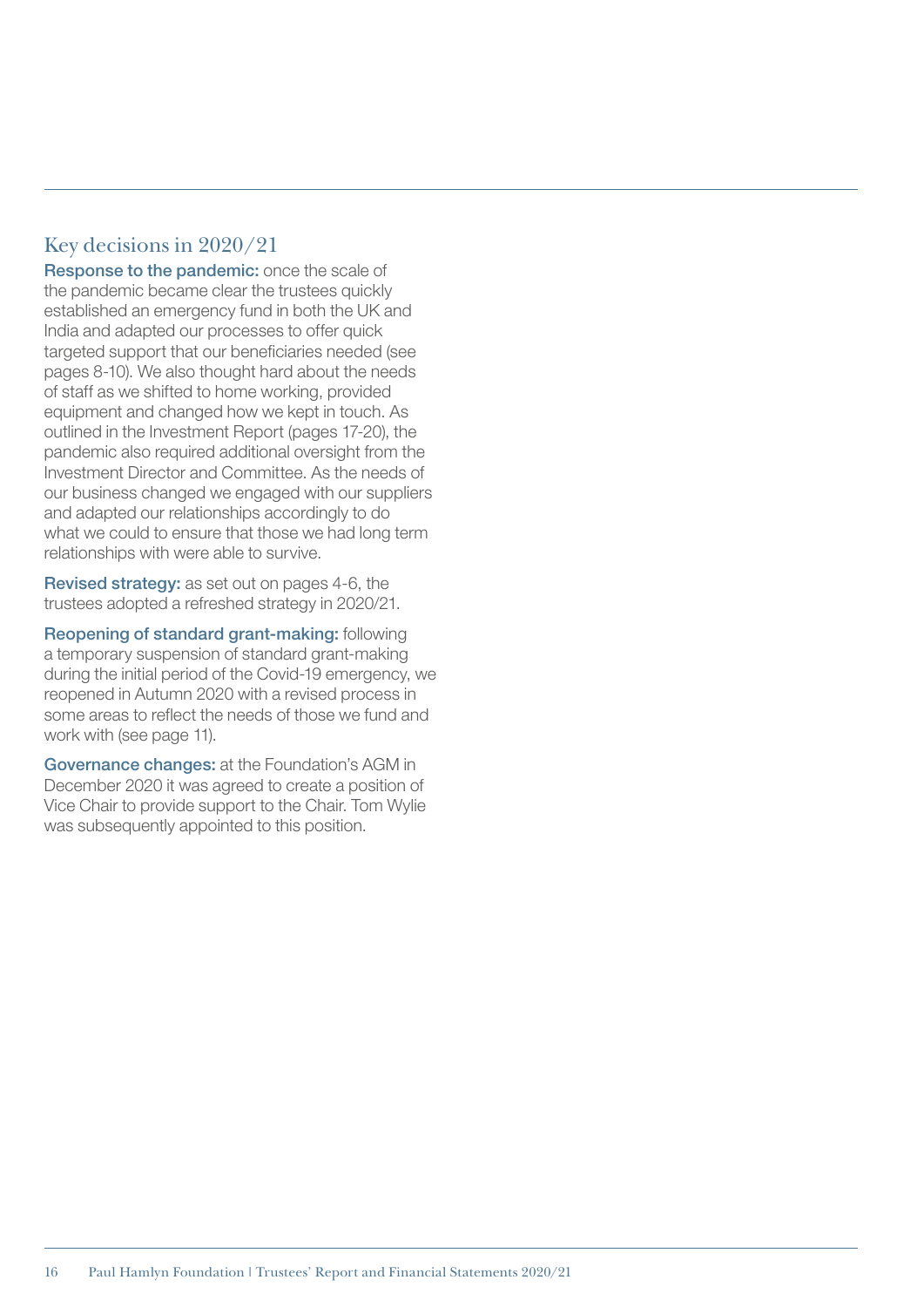# Financial Review

#### **Overview**

The Foundation's operational model is to use the return from its endowment to support grant-making and charitable activities.

The Endowment Fund represents the original gifts by Paul Hamlyn, both in his lifetime and under the terms of his will, together with net gains from related investment assets. The trustees have the discretion to make disbursements from the Endowment Fund in circumstances they consider appropriate. The trustees have stated their intention to preserve the real purchasing power of the gifts from Paul Hamlyn's estate.

The Unrestricted Fund is used to finance the Foundation's tangible fixed assets and working capital. It is financed by returns on investments, including investment income and transfers from the Endowment Fund.

The Restricted Fund comprises grant income from partners jointly funding some of the Foundation's initiatives.

The Foundation reports on a combined basis and details of movements in funds are provided in note 16.

#### Investment review

#### Contrasting Outcomes in a Year of Suffering

In the annals of finance, fiscal 2020/21 has been one of the most remarkable. On a human level the Covid-19 pandemic swept across the entire world, infecting and killing millions of people, causing enormous personal and economic suffering as society was forced to take extreme measures in attempts to halt its advance. Perversely, after having fallen sharply in March 2020, world investment markets reached their lows in the third week of that month and for most of the following twelve, in the face of grizzly economic and health news, they advanced strongly. After a year of trial in the real world, the Foundation along with the invested funds of most others, showed a strong gain on our investments for the period.

No one expected to witness the simultaneous falls in GDP globally that occurred in calendar year 2020. The UK economy fell by -9.9%, the EU by -6.6%, the US by -2.3%.

This was a dramatic end to the co-ordinated economic advance seen since the crisis of 2008/09. Facing the onset of unprecedented business closures and unemployment, Central Banks the world over flooded markets with liquidity and low cost finance. OECD Governments embarked on a set of measures to help their electorates by attempting to insulate them from the most damaging near-term fiscal challenges. In effect, and in a manner and to an extent which has never been tried before, Government took over financial responsibility for vast parts of the country's economy. They borrowed money to allow them to underwrite business and to stave off serious near-term job losses. Done initially on a temporary basis, as the pandemic has continued, so have the bailouts. At the time of writing it is not clear for how much longer they will be extended.

At some point governments will have a spending hangover. Higher taxes and some inflation are the likely consequences. It is hoped by many that some lateral thinking is employed by policy makers to help rebalance the economy in several important directions as we attempt to build back better.

We wrote last year about the necessity that we, as responsible asset owners, pay the full cost for the garnering of the returns from which we benefit. In respect of climate change it is increasingly clear that, if regulators do not require the inclusion of the cost of carbon emissions into the capital asset pricing model, the market will in effect, continue to try to ignore this cost. We hope to see progress on this or something like it, at the COP 26 meeting this November.

After 13 months of infection, and whilst here in the UK we are vaccinating much of the adult population at record speed, we have no way of telling for how much longer the crisis will be with us, but it looks to be years not months. At Paul Hamlyn Foundation we entered the crisis in a relatively strong position. For the last several years, in anticipation of a downturn, we have been pruning the portfolio of complication and refocusing our investments only on existing managers in whom we have the highest levels of conviction. As we wrote last year, when the crisis was breaking in February 2020, we moved swiftly to raise enough liquidity to ensure grant spending irrespective of market returns.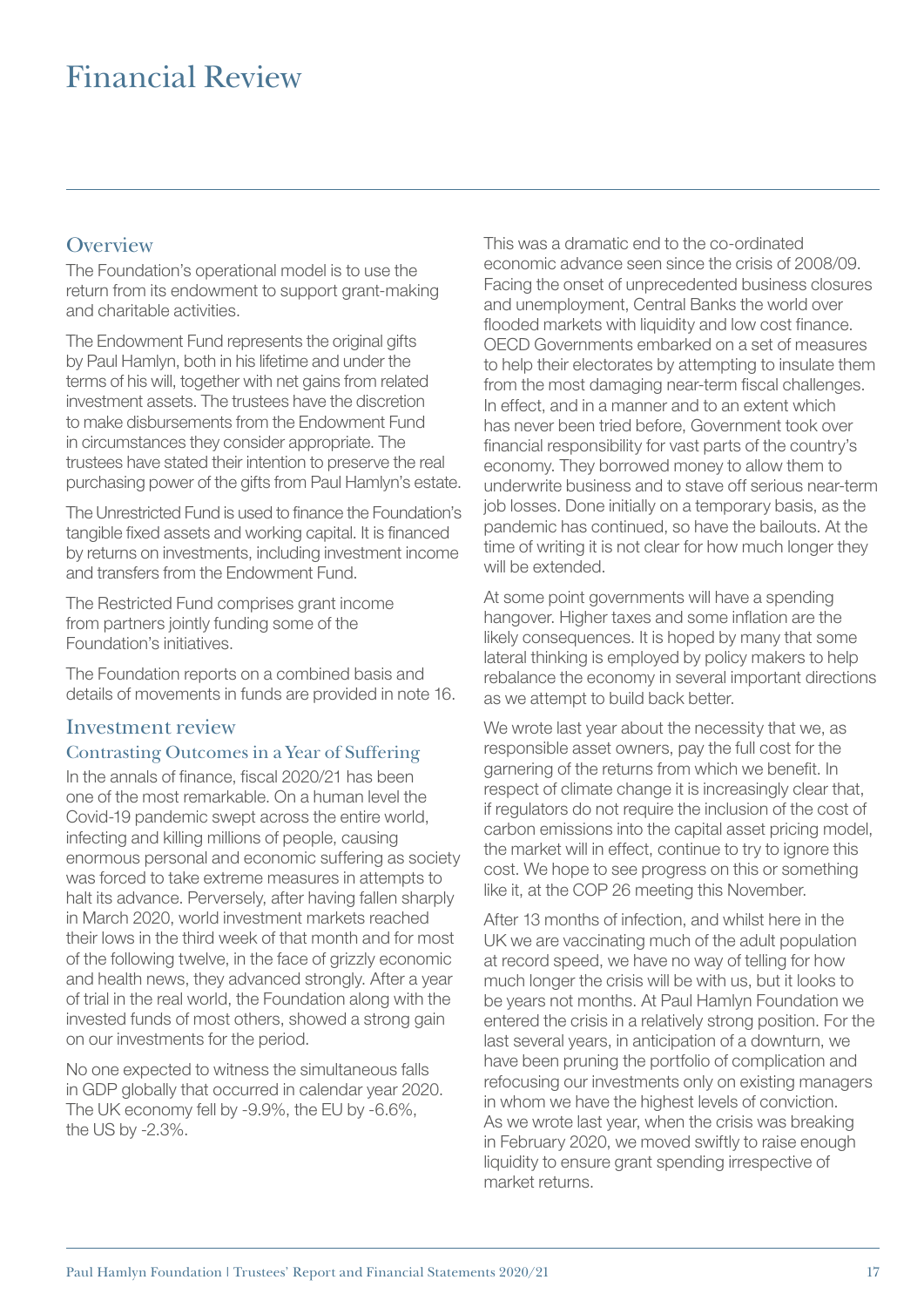Covid-19 has added itself, and similar pandemic threats to which we are now more acutely sensitised, to the long list of risks we focus on in the finance team here. The risks we face come in various forms: investment risk, liquidity risk, counter-party risk, valuation risk and currency risk. Our robust governance culture and structure allows us to monitor and manage these. Despite the move to home working, robust technological and governance preparations allowed us to coordinate on the mitigation of business interruption and to seamlessly move to managing all aspects of the investment function on a remote basis. For much of the year we have had more frequent investment meetings. Trustees are grateful to the investment team at the Foundation for their efforts.

In 2020/21 the UK ended its transition period with the EU and after 40 years, fully exited. As we have said before no single part of our investment allocation gets more scrutiny, or has a larger impact on our portfolio than our overall currency exposure. We are a large UK-based endowment, denominated in sterling but invested for the most part in overseas assets. For many of the last years sterling had been declining in value versus other world currencies, and this loss of relative value accelerated in the period between the vote to leave and actual exit. As we expected, on leaving sterling has rallied against other world currencies but we still have the majority of our assets outside sterling. But we are less underweight than we were.

In summary in a volatile year for markets, the total value of the PHF endowment fund at 31 March 2021 stood at £937.9 million. For the financial year ending 31 March 2021, the Foundation made gains of £179.2 million from the portfolio.

Looking at the progress of the Foundation over the long-term, our relentless focus over the decade has been to make sure we are invested with the finest managers to which we can get access. We have worked to divest from all but those in whom we have the greatest level of conviction, eschewing all else. Side by side with this, we have concentrated on building a top class venture portfolio because we believed ten years ago, and it is in the process of being validated by events, that we were on the cusp of a period of rapid technological innovation.

The early stage companies we have backed in the US, China and to a certain extent in Europe, have demonstrated this. Our failing, in retrospect, is to have been a bit too conservative. Our attempt to dampen volatility of returns in the manner of our portfolio construction, has meant that we have given up advantage that more aggressive funds have garnered. But in the round our risk adjusted returns over 10 years remain satisfactory.

#### Investment approach

The Foundation has wide investment powers which are specified in its Memorandum of Association, and it regularly updates its Investment Policy Statement which lays out the guidelines employed, as recommended by the Charity Commission in its regulatory guidance CC14. All trustees are involved in setting investment policy, but authority to decide strategy is delegated to the Investment Committee. The Investment Committee, with input from senior staff, consultants and Paul Hamlyn Foundation's own Investment Director Richard Robinson, sets asset allocation and engages professional managers running its multi-asset, multi-manager and multicurrency portfolio. Most of the managers have discretionary mandates although use of advisory and passive strategies is made for reasons of efficiency and cost saving. Almost all our investments are in the form of units in pooled funds where our investments are co-mingled with other institutions.

Review and scrutiny of the governance of the operation of the investment function, both within and outside of Paul Hamlyn Foundation, is ongoing. Annually at the September Trustees' Board meeting both governance and performance are formally reviewed by the trustees.

The Foundation's stated investment objective is to:

- Maintain in the long run the real purchasing power of the Endowment fund.
- Invest in a diverse range of assets which are most likely to give good total returns in the long term, in order to maximise the total real value of the amounts available for grant-making and other work.
- Manage volatility as far as possible, while accepting that a degree of volatility is concomitant with seeking high returns.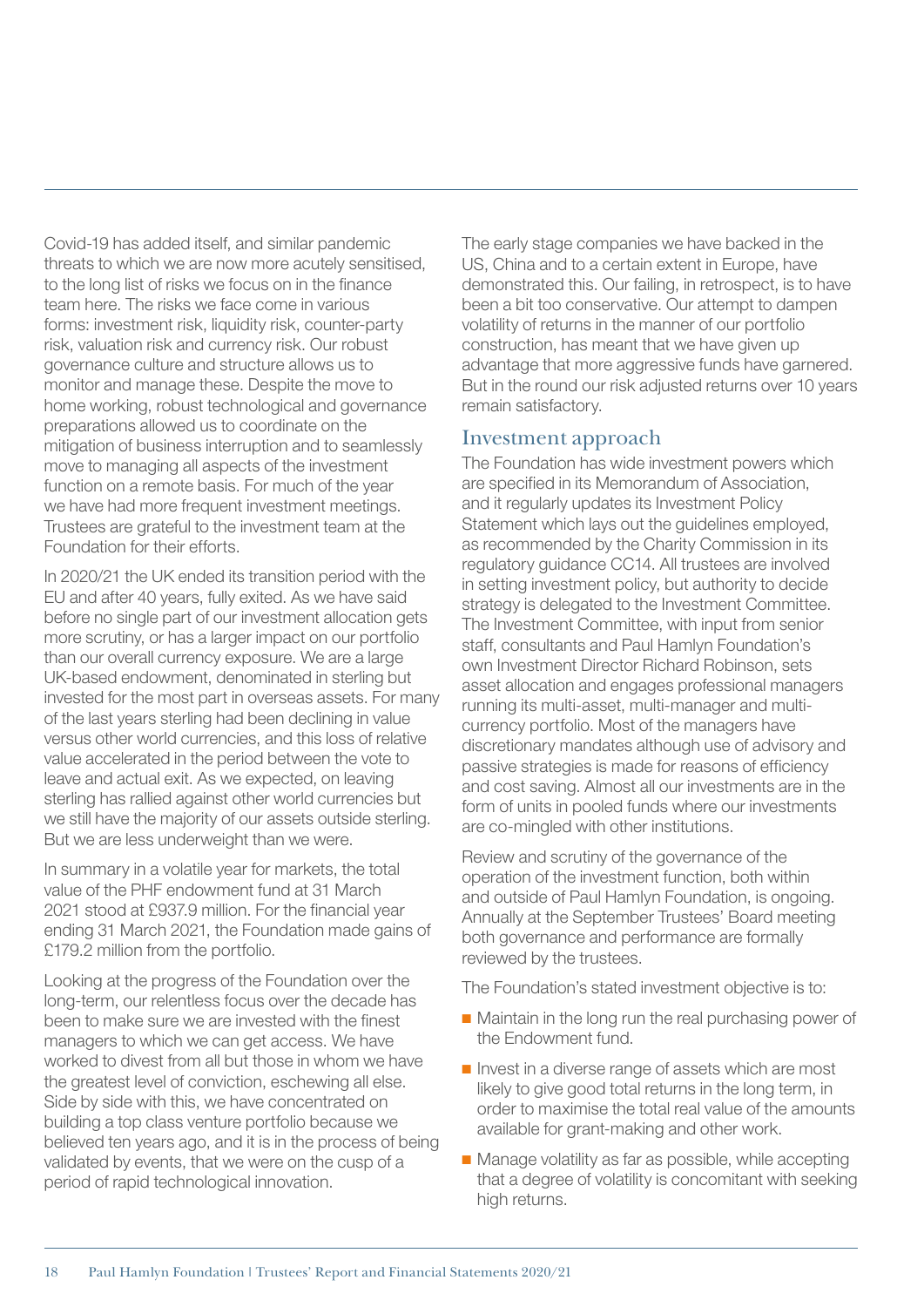In this we are guided by our responsible investing policy and try to be mindful of the implications of the ESG implications of the decisions we take.

Trustees use the recommendation of the Investment Committee, that real spending at circa 4% per annum would be reasonable in the medium term. Our returns in recent years have, on average, enabled this spending target to be exceeded but we continue to keep this under review.

In terms of overall portfolio shape, the Investment Committee continues to run a highly diversified portfolio with a significant equity orientation. As we have highlighted before, whilst frequently volatile in the short term, over the medium and long term, sharing in the returns from business by owning equity in wellmanaged global companies has been a reliable way of maintaining the real value of any portfolio. We also focus on a limited number of absolute return funds for periods when market returns are low or negative, as well as structuring the portfolio in a way that takes into account that there are periods of both inflation and deflation. The intention is to attempt to build a conservative asset mix not overly dependent on any single economic scenario or asset class. The value of this has been seen in these last 12 months under review.

We recognise the centrality of Environmental, Social and Corporate Governance issues in the selection and management of investments within our portfolio. Several years ago we became signatories to the United Nations 'Principles of Responsible Investment' as well as the Carbon Disclosure Project. In the last five years we have worked increasingly closely with the organisation 'ShareAction', to whom we now provide core funding. With them we participate fully in the 'Charities Responsible Investment Network' which they administer. This lends weight and energy to certain of the campaigns to reach the Sustainable Development Goals. Again in September 2020, trustees, in conjunction with the Investment Committee, conducted an in-depth review of our ESG principles and practices.

As yet the Foundation has, in the main, kept grants and investments separate. At the time of writing the Charity Commission is consulting on possible changes to its advice in CC14 on 'responsible investment guidance' and we will be participating in that.

#### Recap on the main points of what we did in the 12 months under review:

- We maintained all year the high level of cash that we had raised in the earliest days of the Covid-19 pandemic when we moved decisively to become more defensively positioned.
- Anticipating prolonged challenges to emerging economies and therefore a reduced likelihood of returns, we chose to eliminate, for the time being, as much exposure to these markets as we could.
- We kept our overall bias towards the largest capitalisation companies, those that were well financed and enjoyed secular growth. Towards the end of the period it has become clear that an element of market leadership rotation is underway and a greater 'value' bias may be warranted.
- Towards the end of calendar year 2020, we allocated more money to Japanese equities which seemed to us better positioned to benefit from economic recovery in Asia.
- The portfolio held several alternative and macro investment funds that historically have profited during periods of market reverse. It was gratifying to see how well some of these managers navigated the difficult environment.
- We continued to fund our long-term commitment to venture capital. We have been successful at getting access to some of the best managers, and this helped us in 2020/21 as the changed world order led to rapid adoption of 'new economy' models of commerce and work in which the venture companies excel. High valuations became even higher by the end of this last fiscal year.
- In venture we made our first commitment to a partnership specialising in India. Our large existing exposure to Chinese venture had an exceptionally strong year.
- In property our core holding in the sector remains the specialist 'Charity Property Fund'. For much of commercial property, the past year has been dire with tenants not being able to pay. However, we have been fortunate to have participation in an exceptionally well managed property fund that was able in 2020 to distribute 90% of the total dividends that were paid in 2019.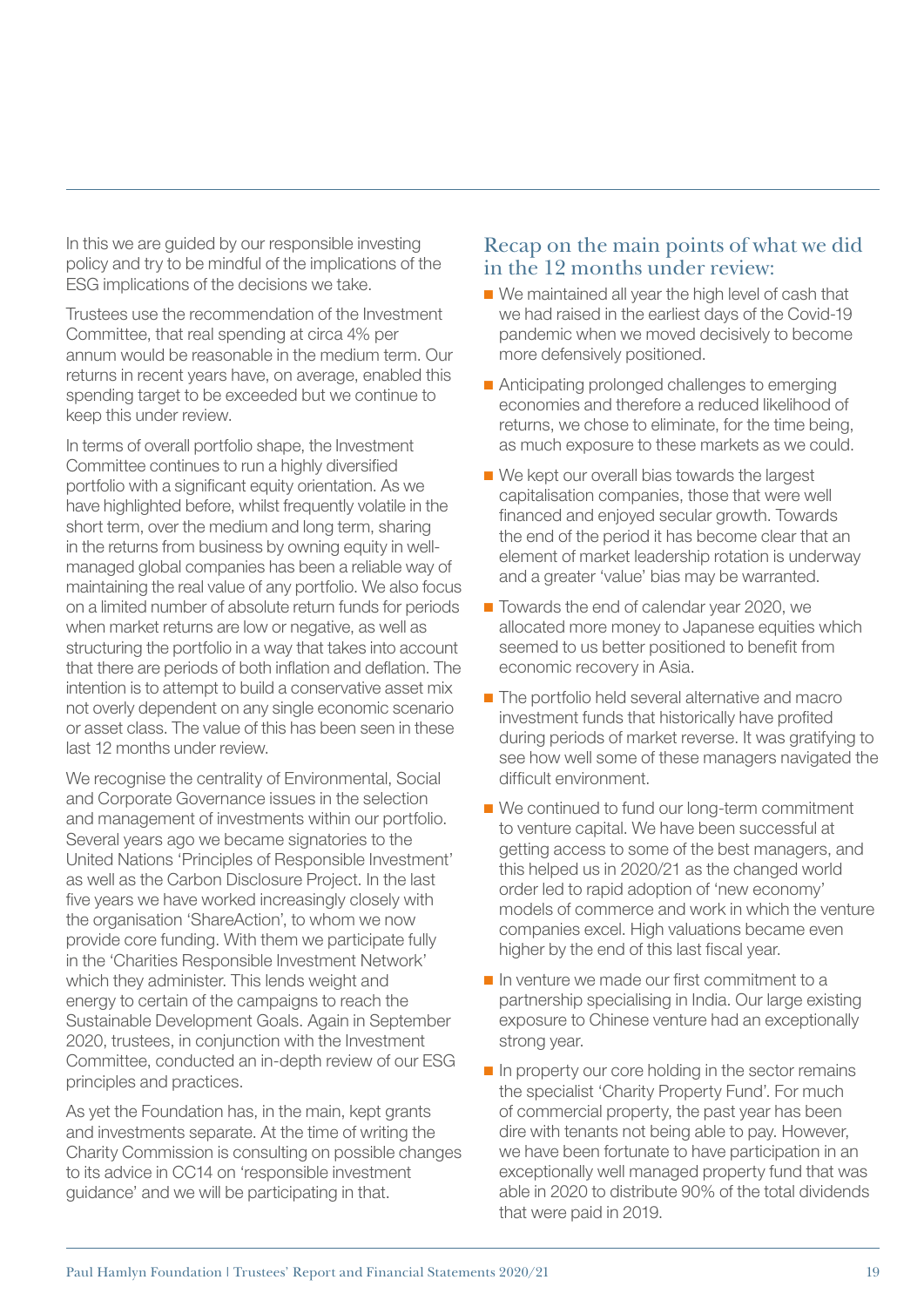- The Foundation has continued its commitment to a limited number of hedge funds.
- We run our currency exposures on a 50% sterling/50% non-sterling neutral position and can move to 70/30 or 30/70 when felt appropriate. We are currently at around 40% sterling exposure.

#### Asset allocation

In terms of asset allocation the Endowment fund was positioned as follows during the year:

- Overall exposure to listed equities was 26.5% (2020: 36%). We regard this equity-focussed part of the portfolio as the major return driver for the Foundation over the long term. Geographically our overall exposure to Asia continued to grow and we have retained an overweight to the UK stock-market.
- Alternative investments now stand at around 52.9% (2020: 41%) of the portfolio. This figure includes both hedge funds, a small private equity allocation and a significant venture fund exposure principally in the US and in China. The Foundation receives expert guidance on these asset classes from Cambridge Associates LLC.
- Because, in time, we fear inflation and the ravages of its effects on the real value of our portfolio, we have about 10.1% (2020: 6%) of the portfolio in investments which are usually good performers in such times, comprising property, physical gold and index linked bonds.
- Conventional bond exposure remains low at 3.5% (2020: 4%) but there has also been a higher than average level of cash of 7.0% (2020: 13%) totalling 10.5% (2020: 17%) in the most defensive investments.

The Foundation's Endowment investment portfolio generated returns of 26.7% in the financial year to 31 March 2021, making an overall cumulative advance, over the last 3 years of approximately 37.5%. At the end of the year the value of the Endowment was in advance of the trustees' target of preserving the real value of its purchasing power. This calculation is made by adjusting Paul Hamlyn's bequests over time for RPI, net of grants.

#### SOFA and Balance Sheet changes compared to 2019/20

As a result of the strong investment returns outlined above, PHF's investment values have increased by 21% with gains of £179 million. Income has increased by 23%. The Covid-19 pandemic changed the shape of our grant-making in 2020/21 as outlined above, resulting in a 15% reduction in total charitable spend, although the most significant factor behind this was a pause in our Major Grants programme which accounted for £14.5 million of charitable expenditure in 2019/20. The number of organisations that benefited from grants in the year was up substantially from 324 to 721, a 123% increase.

Income has increased by 23% compared to last year, due to an increase in investment income to £38.8 million. During the year the Foundation has revised its understanding of the substance of distributions from unlisted investments, and from 1 January 2021 these were treated as return of investment rather than income as had previously been the case. This is discussed further in Note 1 iii) to the Financial Statements. The Foundation also received restricted grant income for projects hosted by Paul Hamlyn Foundation, including £0.31 million from Greater London Authority towards the Justice Collaboration project, as well as £0.41 million from Esmée Fairbairn Foundation and £0.19 million from The National Lottery Community Fund towards the Act for Change Fund.

#### Fundraising activities

Although we do not undertake fundraising from the general public, the legislation defines fundraising as "soliciting or otherwise procuring money or other property for charitable purposes". Such amounts receivable are presented in our accounts as voluntary income and include legacies and grants from others.

In relation to the above, we confirm that any fundraising is managed internally, without involvement of commercial participators or professional fundraisers, or third parties. The day-to-day management of all income generation is delegated to the executive team, which is accountable to the trustees.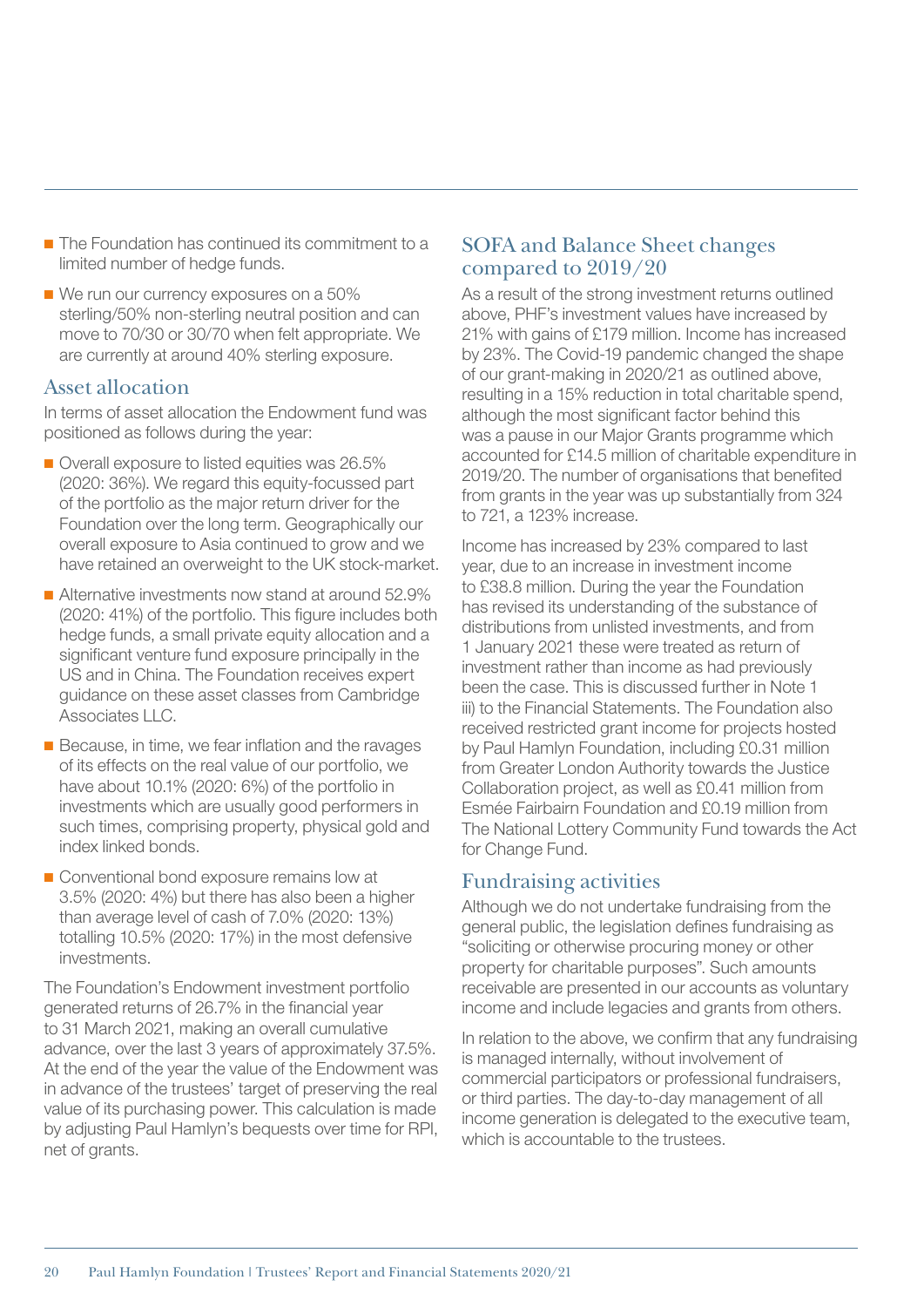The Foundation is not bound by any regulatory scheme in relation to fundraising and we do not consider it necessary to comply with any voluntary code of practice due to the limited scope of our fundraising operation.

We have received no complaints in relation to fundraising activities.

#### Financial risk management

The principal financial risks facing the Foundation relate to our investment portfolio and are in line with similar long-term endowment funds in the sector. Overall investment risk management is predicated on running a diversified portfolio of high-quality assets across a wide variety of asset classes and markets. The longer-term strategic asset mix is set by the Investment Committee, with input from Cambridge Associates LLC and others. Individual investment mandates are awarded to specialist managers after scrutiny by the Investment Committee with input from various sources. Impairment and liquidity risk, including those risks related to Covid-19, are considered by the investment team and the Investment Committee as described above. The trustees consider the Foundation's risk profile on a regular basis.

#### Reserves policy

The Foundation funds are held as an expendable endowment and, as such, the risk associated with not having adequate reserve balances is judged to be low. The implementation of both short term and long-term financial objectives is managed through the grantmaking and investment policies.

Within this context, the Finance Committee has agreed to manage its reserves by ensuring a sum equivalent to at least six months of working-capital commitments (including grant commitments) is held in readily accessible liquid assets. This is reviewed annually.

At the end of 2020/21, total funds held amounted to £905.6 million. Of these, £0.3 million is restricted and not available for general purposes of the Foundation at the end of the reporting period. No designated funds are held by the Foundation and no material amounts have been committed at the end of the reporting period. However a contingent liability has been recorded in the financial statements to recognise £7.5 million awarded to Britten Pear Arts which is contingent upon the successful completion of a

number of actions to be undertaken by the grantee, which need to be confirmed as satisfactory before the grant can be released.

Amounts that can only be realised by the disposing of tangible fixed assets or illiquid fixed assets investments total £625 million. In keeping with its asset-allocation policy outlined above, the Foundation holds a diverse range of investment holdings and of these liquid holdings excluding cash were approximately £246 million and cash £56 million. Six months of commitments are estimated at approximately £43 million.

#### Streamlined Energy and Carbon Reporting

The Foundation's UK operations consumed approximately 85,529kwh of energy in 2020/21 (2019/20: 117,726kwh) and its  $CO_{2}$  emissions are estimated at 18.1 tonnes (2019/20: 27.6 tonnes). This equates to approximately  $0.0258$  CO<sub>2</sub>e emissions per sq metre (2019/20: 0.0395 CO<sub>2</sub>e emissions per sq metre) of our office at Leeke Street. This figure is calculated by drawing on data from our gas and electricity suppliers on energy consumption and square metres of our office as measured by our surveyors. The Foundation staff and trustees travel by public transport, or in rare cases, taxi and so transport costs are not included in these calculations and we have not calculated the energy consumption of staff working from home during the pandemic.

Although 2020/21 saw a reduction in energy usage as the majority of staff were working from home, we kept the office open for those who were unable to work from home and also ran some servers from our air conditioned server room and so maintained heating and other power usage. The Foundation is mindful of its energy footprint and environmental footprint and hopes to undertake a sustainability audit of its office space once staff are able to work from the office again.

We are signatories to the Funder Commitment on Climate Change and report annually on our progress. The Covid-19 crisis has curtailed our ability to act as quickly as we might as we diverted resources (people and grant funding) to respond: we hope to do more work on this agenda in 2021/22.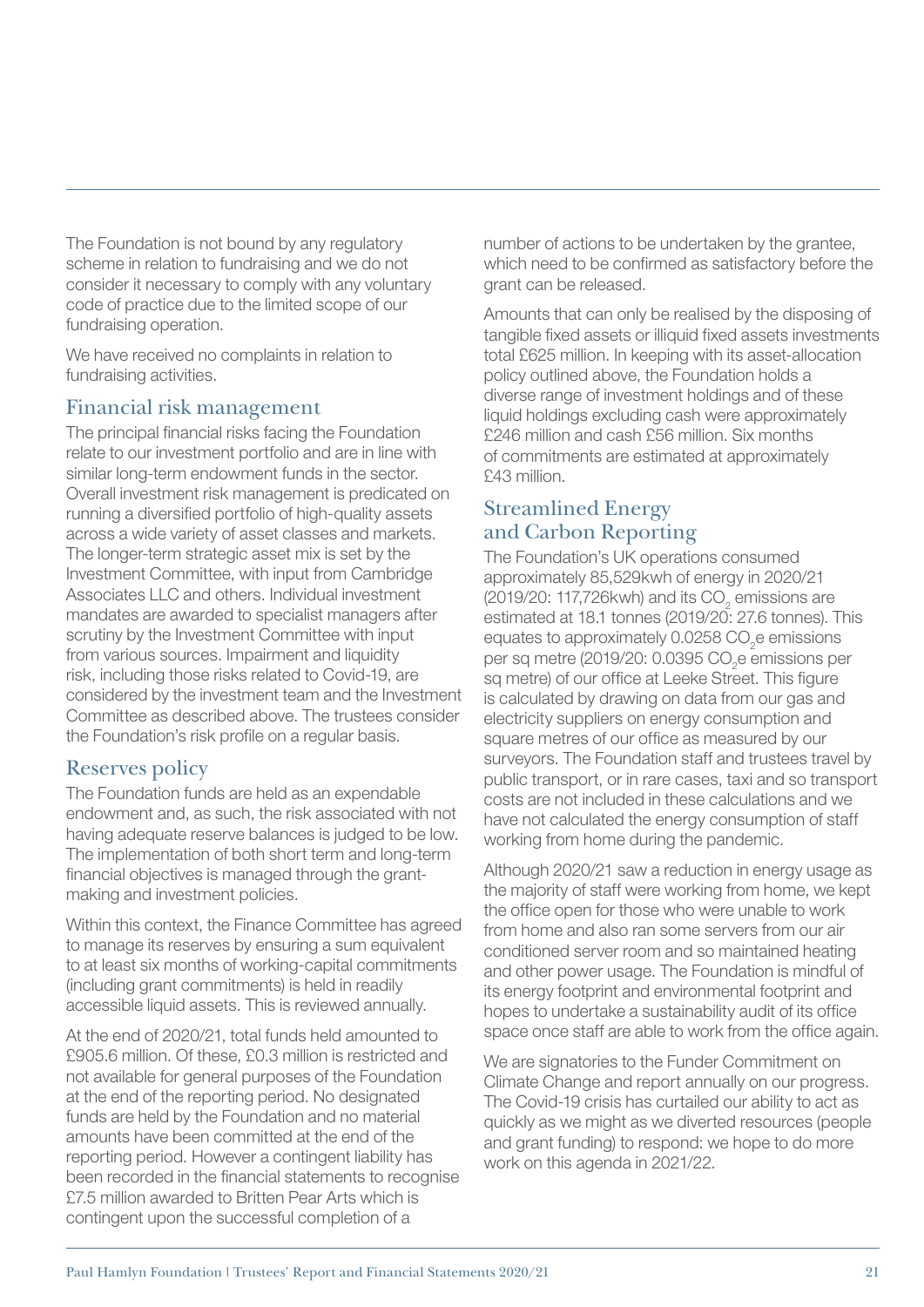#### Statement of trustees' responsibilities

The trustees are responsible for preparing the Strategic Report, the Annual Report and the Financial Statements in accordance with applicable law and regulations.

Company law requires the trustees to prepare financial statements for each financial year in accordance with United Kingdom Generally Accepted Accounting Practice (United Kingdom Accounting Standards and applicable law). Under company law the trustees must not approve the financial statements unless they are satisfied that they give a true and fair view of the state of affairs of the charity and of the incoming resources and application of resources, including the income and expenditure, of the charity for that period.

In preparing these financial statements, the trustees are required to:

- Select suitable accounting policies and then apply them consistently.
- Make judgements and accounting estimates that are reasonable and prudent.
- State whether applicable UK Accounting Standards have been followed, subject to any material departures disclosed and explained in the financial statements.
- Prepare the financial statements on the goingconcern basis unless it is inappropriate to presume that the Foundation will continue in business.

The trustees are responsible for keeping adequate accounting records that are sufficient to show and explain the charity's transactions and disclose with reasonable accuracy at any time the financial position of the charity and enable them to ensure that the financial statements comply with the Companies Act 2006. They are also responsible for safeguarding the assets of the Foundation and hence for taking reasonable steps for the prevention and detection of fraud and other irregularities.

Each trustee has taken reasonable steps to ensure that so far as they are aware:

- There is no relevant audit information of which the auditors are unaware; and
- $\blacksquare$  They have taken all the steps they ought to have taken to make themselves aware of any relevant audit information and to establish that the auditors are aware of that information

#### Structure, governance and management

The Foundation's governing documents are its Memorandum and Articles of Association.

The Board of Trustees comprises not less than three and not more than 11 members. The Board meets at least four times a year and agrees the broad strategy and areas of activity of the Foundation and considers policy and performance around grant-making and other charitable activity, investment, reserves and risk management. The Board also considers significant (above £400,000) or strategic grant applications.

The Board keeps the skills requirements for trustees under review and this informs trustee recruitment. Trustees are appointed by the Appointer as set out in the Articles of Association (currently the Chair of the Foundation). The maximum term of office for a trustee is three years except in the case of family trustees (Jane Hamlyn and Michael Hamlyn) who have no maximum term. Renewals of appointments are considered at AGMs and voted on by all trustees acting as members of the company. In September 2020, the trustees considered recommendations following a detailed review of the Charity Governance Code and agreed a number of changes to the Articles of Association which were formally approved at the December 2020 AGM. These included a statement on the usual maximum term for non-family trustees of 9 years and the creation of a Vice Chair role which Tom Wylie was appointed to in early 2021.

A comprehensive induction is designed for each new trustee by the Chair and Chief Executive – the contents depend on the trustee's skills, experience and background, but will include at a minimum:

- Briefing on Charity Commission and Companies House guidance and requirements.
- Meetings with fellow trustees and senior staff to discuss strategy, policies and procedures, and current priorities.
- A comprehensive briefing pack including relevant information such as Memorandum and Articles of Association, strategy documents and financial statements.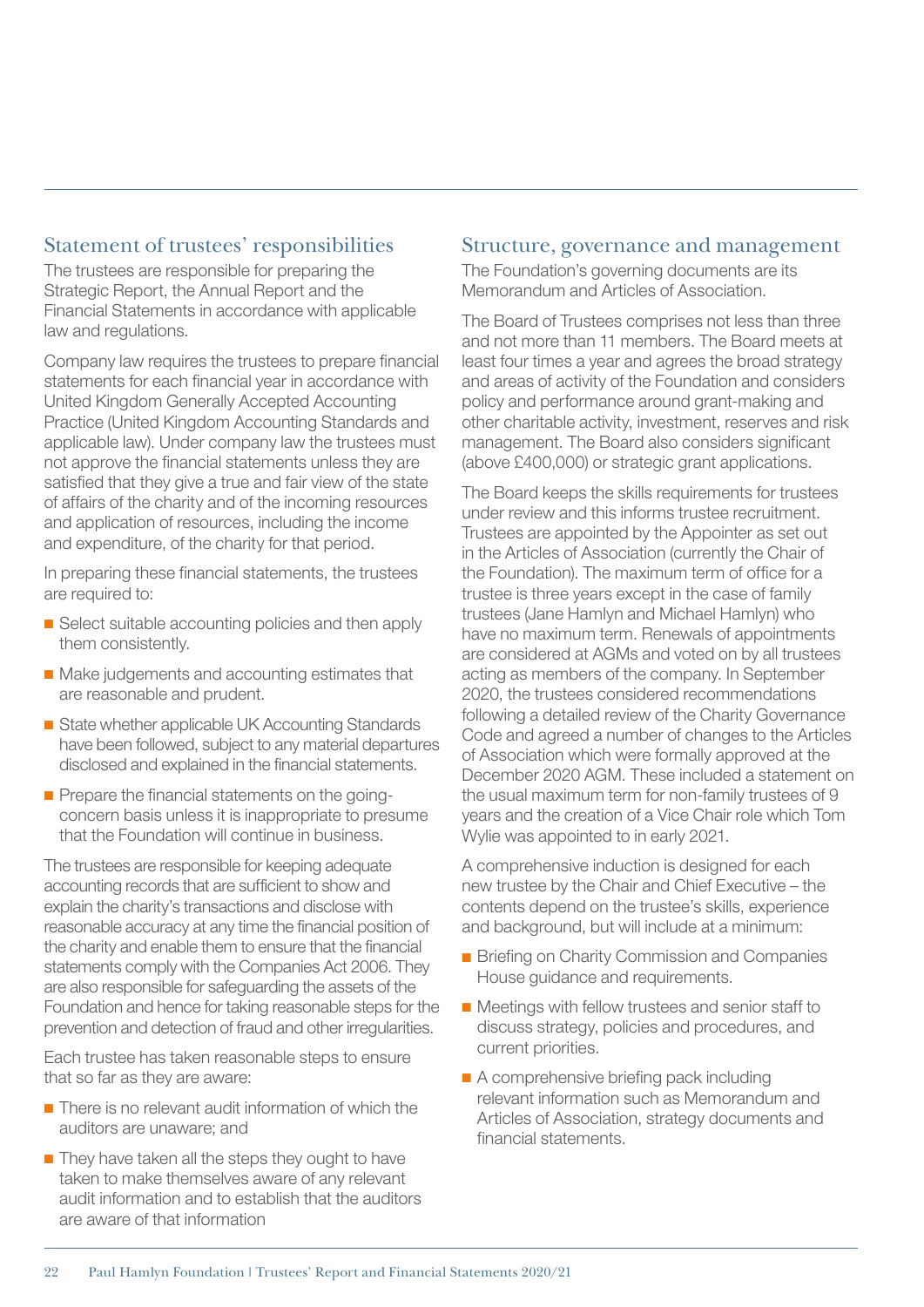The governance structure for grant-making was agreed at a full Board meeting in March 2016 and was introduced in the 2016/17 financial year. Trustees review its operation at regular intervals, most recently in December 2020 when the terms of reference for the full Board were updated. Trustees also consider good practice guidelines, including the Charity Governance Code which was reviewed in depth in 2019/20 and revisited in 2020/21 in the light of amended advice.

The principal committees of the Foundation are:

- Arts and Education Panel, comprising up to four trustees, up to four advisors and one member of the Senior Leadership Team. Meets five times per year.
- Migration and Youth Panel, comprising up to four trustees, up to four advisors and one member of the Senior Leadership Team. Meets five times per year.
- Ideas and Pioneers Panel: comprising up to three trustees, one adviser and three members of staff. Meets four times per year.
- India Committee, comprising up to three trustees, up to four advisory members and one member of Senior Leadership Team. Meets twice per year.
- Finance Committee, comprising up to five trustees and up to three members of Senior Leadership Team. Meets three times a year.
- Investment Committee, comprising up to five trustees, three members of Senior Leadership Team and advisors as considered appropriate. Meets up to five times a year to consider investment strategy, manager appointments and performance.
- HR Committee, comprising the Chair, the Chair of the Finance Committee and at least one other trustee and two members of Senior Leadership Team. Meets at least once per year.

In addition, the Evidence and Learning Advisory Panel, comprising two trustees and a number of advisors, meets as required. In 2018/19 the Foundation entered a partnership with Esmée Fairbairn Foundation and The National Lottery Community Fund (formerly Big Lottery) to deliver the 'Act for Change' project. A joint grant panel involving one trustee and one Senior Leadership Team member from both the Foundation and Esmée Fairbairn Foundation and up to three advisors was established.

In 2020/21, trustees made arrangements to allow the Foundation to respond to the Covid-19 crisis at pace with:

- Emergency Fund Committee, comprising up to five trustees and meeting at first weekly and then fortnightly to agree emergency grants over £20,000
- Delegated authority to the Management Team, who met at first weekly and then fortnightly to agree emergency grants under £20,000
- Delegated authority to a Special Approval Group in India, compromising of advisers, consultant and the Director India to agree under £20k grants in the India Covid-19 Relief and Recovery Fund (ICRRF).

The day-to-day management of the Foundation is delegated by the Board of Trustees to the Chief Executive, who works with the Senior Leadership Team comprising the Director, Chief Operating Officer; Director, Grants and Programmes; Director, Strategic Learning, Insight and Influence and the Investment Director. The organisational structure of the Foundation is that each Director leads a team focusing on the relevant functional area. The Grants and Programme team is organised to reflect the strategic priority areas of the Foundation.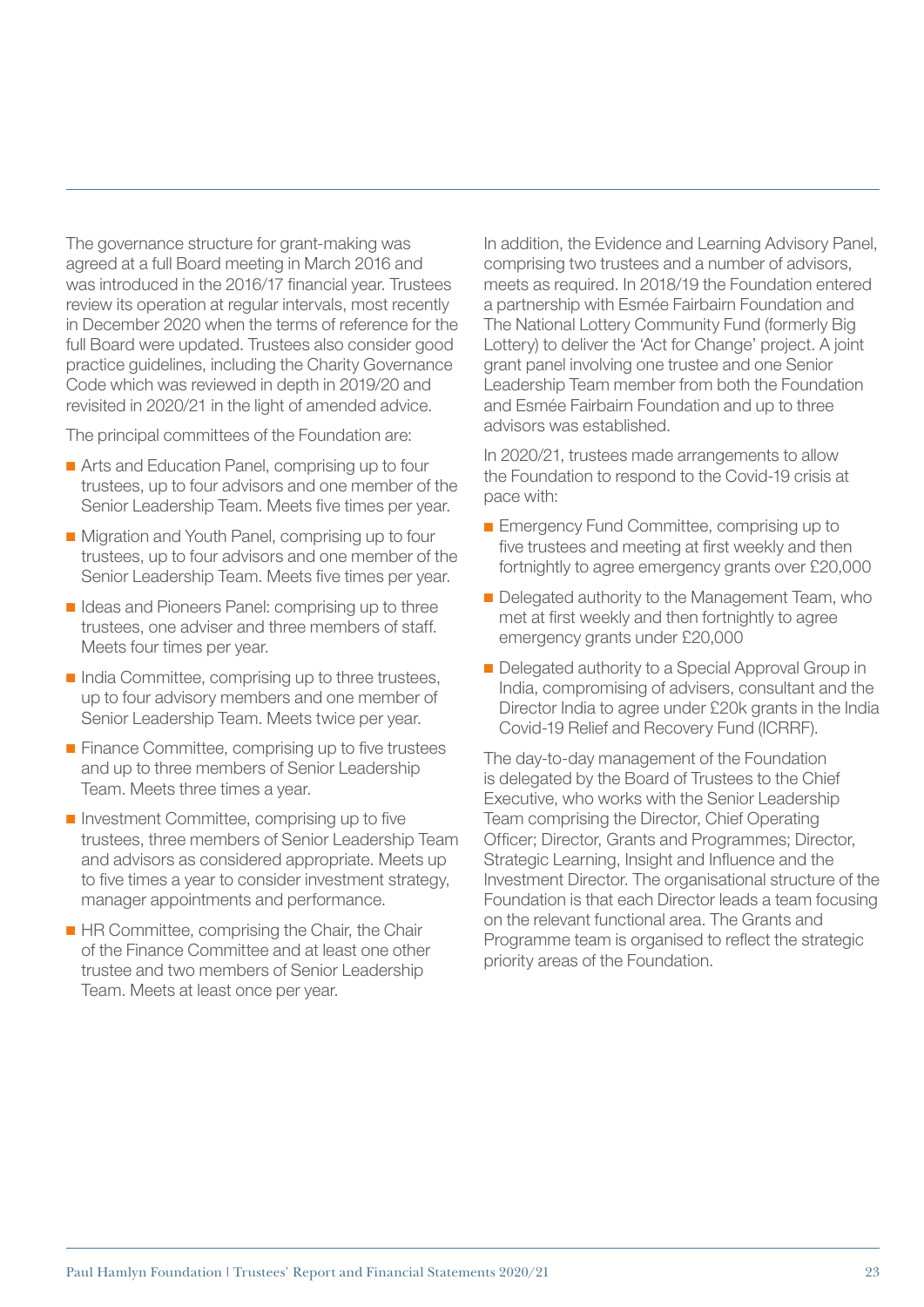#### Key management personnel and remuneration arrangements

The Foundation defines its key management personnel as the trustees and the Senior Leadership Team. The following post-holders were in place as members of the Senior Leadership Team during 2020/21:

Chief Executive – Moira Sinclair Chief Operating Officer – Lucy Palfreyman Investment Director – Richard Robinson Director, Grants and Programmes – Régis Cochefert Director, Strategic Learning, Insight and Influence – Holly Donagh (from June 2020) Director, Evidence and Learning – Jane Steele (resigned May 2020)

Remuneration arrangements for all staff, including key management personnel, are decided by the Foundation's HR Committee, which is a subcommittee of the Board of Trustees.

The HR Committee meets on an annual basis. It considers performance, benchmarks with comparator organisations, inflation levels and changes in responsibility levels, as well as affordability of any pay awards to the Foundation. Any annual pay awards are at the discretion of the HR Committee and usually apply with effect from 1 April each year. The award of an increase in one year does not create an entitlement in any subsequent years. The Foundation is a London Living Wage Employer.

The Foundation draws on expert advice to supplement the expertise held by staff and trustees. In 2020/21, independent advisers were used to provide support to the main committees and panels of the Foundation. In addition, the Foundation has called on professional advice from lawyers, its auditors and investment consultants, the details of which are provided below.

#### Reference and administrative details

PHF is a charitable company limited by guarantee and does not have share capital. The company was formed on 12 February 2004 – company number 5042279 (registered in England and Wales) and registered charity number 1102927. The principal office of the Foundation is 5-11 Leeke Street, London WC1X 9HY, which is also the registered office of the company.

During the year to 31 March 2021, the trustees of the Foundation were as follows and there was one vacancy which will be filled in 2021/22:

Jane Hamlyn (Chair) Tim Bunting Michael Hamlyn Andrew Headley (appointed 15 March 2021) Tony Hall Charles Leadbeater James Lingwood Jan McKenley-Simpson Claire Whitaker Tom Wylie Anthony Salz (resigned 19 December 2020)

#### Independent auditors

BDO LLP, 55 Baker Street, London W1U 7EU

#### **Solicitors**

Withers LLP, 20 Old Bailey, London EC4M 7AN

Farrer & Co, 66 Lincoln's Inn Fields, London WC2A 3LH

#### Bankers

NatWest PLC, 3rd Floor, Cavell House, 2a Charing Cross Road, London WC2H 0NN

C Hoare and Company, 37 Fleet Street, London EC4P 4DQ

#### Investment advisers

Cambridge Associates LLC, 80 Victoria Street, 4th Floor Cardinal Place, London SW1E 5JL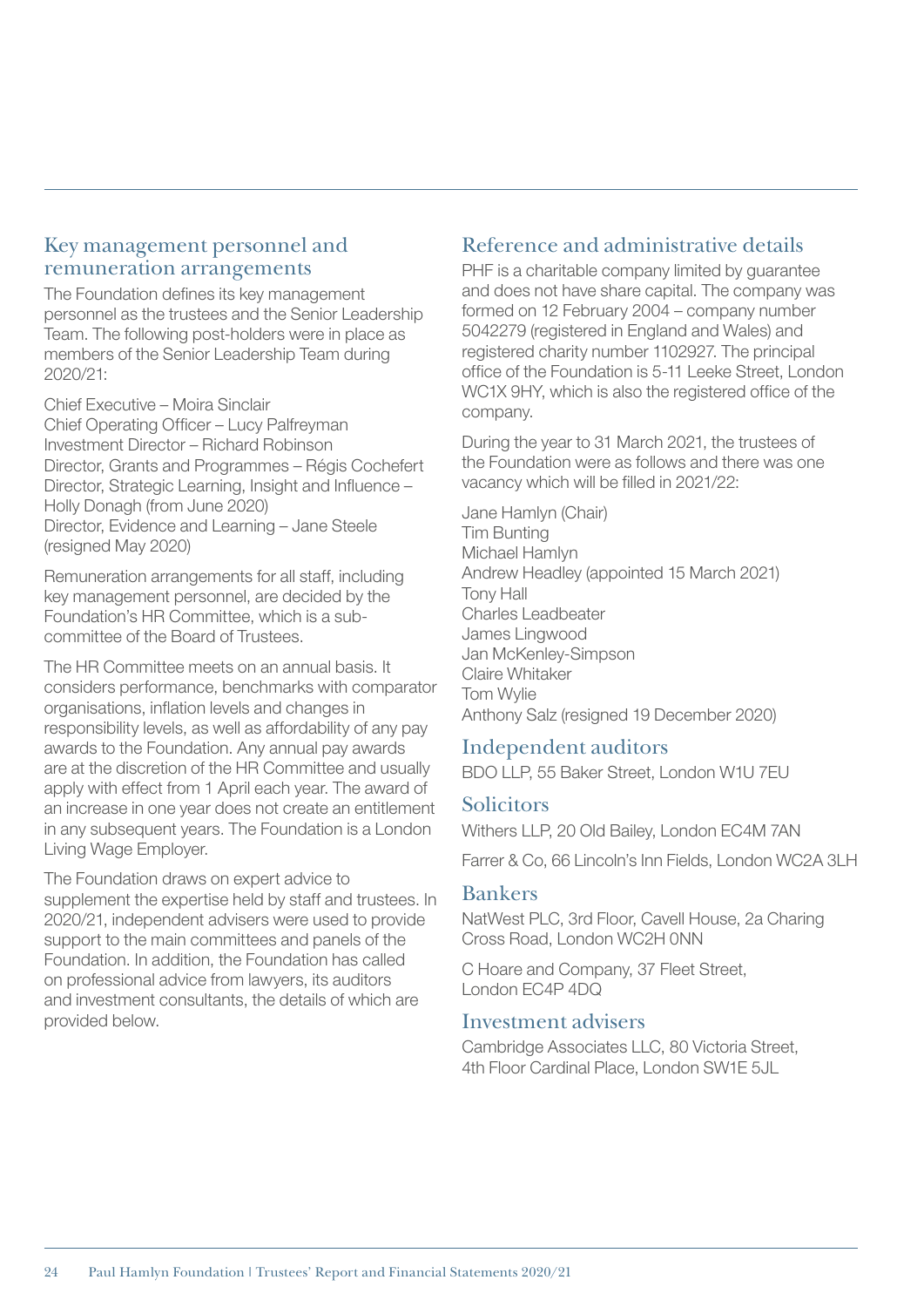# Grants Awarded and Direct Charitable Expenditure in 2020/21

#### Nurturing Ideas and People Ideas and Pioneers

| Amanda Walters<br>To create a Labour Community Alliance, a broad<br>alliance of trade unions and community organisations,<br>to create change for cleaners in the UK.                                                                                              | £15,575 |
|--------------------------------------------------------------------------------------------------------------------------------------------------------------------------------------------------------------------------------------------------------------------|---------|
| Charlene Prempeh<br>To create a platform for an ongoing conversation<br>with the Black community around lived experience<br>of technology to influence the development of<br>new technologies across health, employment,<br>urban planning and facial recognition. | £15,575 |
| Curo Carers<br>To support implementation of a digital carers concierge<br>service which allows carers to access advice and<br>information through a community of specialists.                                                                                      | £15,225 |
| Disability Union<br>To set up the organisation's first local group in<br>Southampton and Winchester as a pilot for embedding<br>the Disability Union within communities.                                                                                           | £15,400 |
| Eni Timi-Biu<br>To develop a platform to provide tools for Black<br>food entrepreneurs to launch, scale and thrive.                                                                                                                                                | £15,820 |
| Firesouls<br>To explore a local government procurement approach to<br>maximise energy reduction in response to climate change.                                                                                                                                     | £15,150 |
| Food Behind Bars<br>To develop HMP Food, a programme that works<br>collaboratively across the kitchen, grounds and<br>wings of a prison to improve the food served, and to<br>enhance residents' wellbeing and mental health.                                      | £15,075 |
| Genius Within<br>To create a mentoring programme for young<br>people with autism, aged 18-25, to become<br>mentors to other autistic young people.                                                                                                                 | £15,320 |
| Happy Smiles Blog CIC<br>To develop bespoke support to help young<br>disabled adults who are transitioning from<br>education to achieve their potential.                                                                                                           | £15,640 |
| Ikram Hirse<br>To develop a digital community platform to support<br>Islamic institutions to showcase their services, and<br>to create a safe online space for service users.                                                                                      | £15,650 |
| <b>Inclusion Labs</b><br>To develop a programme to make schools more inclusive<br>for every child, particularly those from underrepresented<br>groups or lower socio-economic backgrounds.                                                                         | £15,075 |
| Khidr Comix Lab<br>To launch a pilot programme for British Muslim<br>artists to broaden the pool of Muslim artists<br>contributing to written arts in the UK.                                                                                                      | £8,575  |
| Kwame Boateng Sekyere<br>To research how strategic litigation can be<br>used to reform the provision of legal aid.                                                                                                                                                 | £12,000 |
| Michael Ojo<br>To develop a new music curriculum that teaches<br>African-American vocal training, its influence on<br>contemporary music and roots in music therapy.                                                                                               | £15,575 |

| Neurodiverse Self Advocacy Partnership CIC<br>To pilot an online peer mentoring programme to support<br>autistic employees and improve job retention.                                                                                                     | £15,194 |
|-----------------------------------------------------------------------------------------------------------------------------------------------------------------------------------------------------------------------------------------------------------|---------|
| Nicky Rose<br>To develop a prototype app, book and virtual<br>home workshop kit to support care-experienced<br>children to explore their life stories.                                                                                                    | £12,200 |
| Noah Parslew<br>To develop an online version of Speak-Easy, a<br>predictive text-to-voice application designed to<br>help people communicate, and to test its use in<br>schools to support young people with speech,<br>language and communication needs. | £15,700 |
| Nur Khairiyah<br>To create a space where Asian diaspora<br>communities can give each other mutual support<br>and inspire each other's artistic practice.                                                                                                  | £12,575 |
| Olubusayo Abidakun<br>To support people from Black and other minoritised<br>backgrounds to develop their leadership capabilities<br>while using their time and talents to empower their<br>communities and address racial inequality.                     | £15,075 |
| Oxfordshire Discovery College<br>To develop a new approach to exploring mental<br>health topics, adapting the methods used for<br>international Recovery Colleges to young people.                                                                        | £14,657 |
| Pasalo CIC<br>Additional support to produce an accredited<br>e-learning module for mental health practitioners to<br>support them to work with multilingual clients.                                                                                      | £570    |
| Paul Sandelands<br>To create and pilot an asset locked data<br>trust to help vulnerable people to safely and<br>securely share data with trusted services.                                                                                                | £15,320 |
| Pell Ensemble UK, U Can Too and Emma McFarland<br>To develop Move & Code to teach computing<br>fundamentals through movement and dance.                                                                                                                   | £15,123 |
| Plant Paradise Ltd<br>To develop an online platform to connect<br>planting projects with volunteers, to help<br>accelerate restoration of the natural world.                                                                                              | £15,150 |
| Polly for Women CIO<br>To pilot the UK's first helpline and webchat<br>service for women and girls.                                                                                                                                                       | £15,400 |
| Rekindle School<br>To create a youth-led supplementary school in<br>South Manchester for young people aged 13-16<br>who struggle in mainstream education.                                                                                                 | £14,250 |
| Reunite Families UK<br>To support families who are separated from their<br>loved ones by the minimum income requirement<br>in the immigration rules, to raise awareness of<br>these issues and to formalise the organisation.                             | £15,640 |
| Samantha Fray<br>To create a training package to support young people<br>ages 13-19 across Leeds who identify as Black and<br>Asian to apply for roles within the creative industries.                                                                    | £15,820 |
|                                                                                                                                                                                                                                                           |         |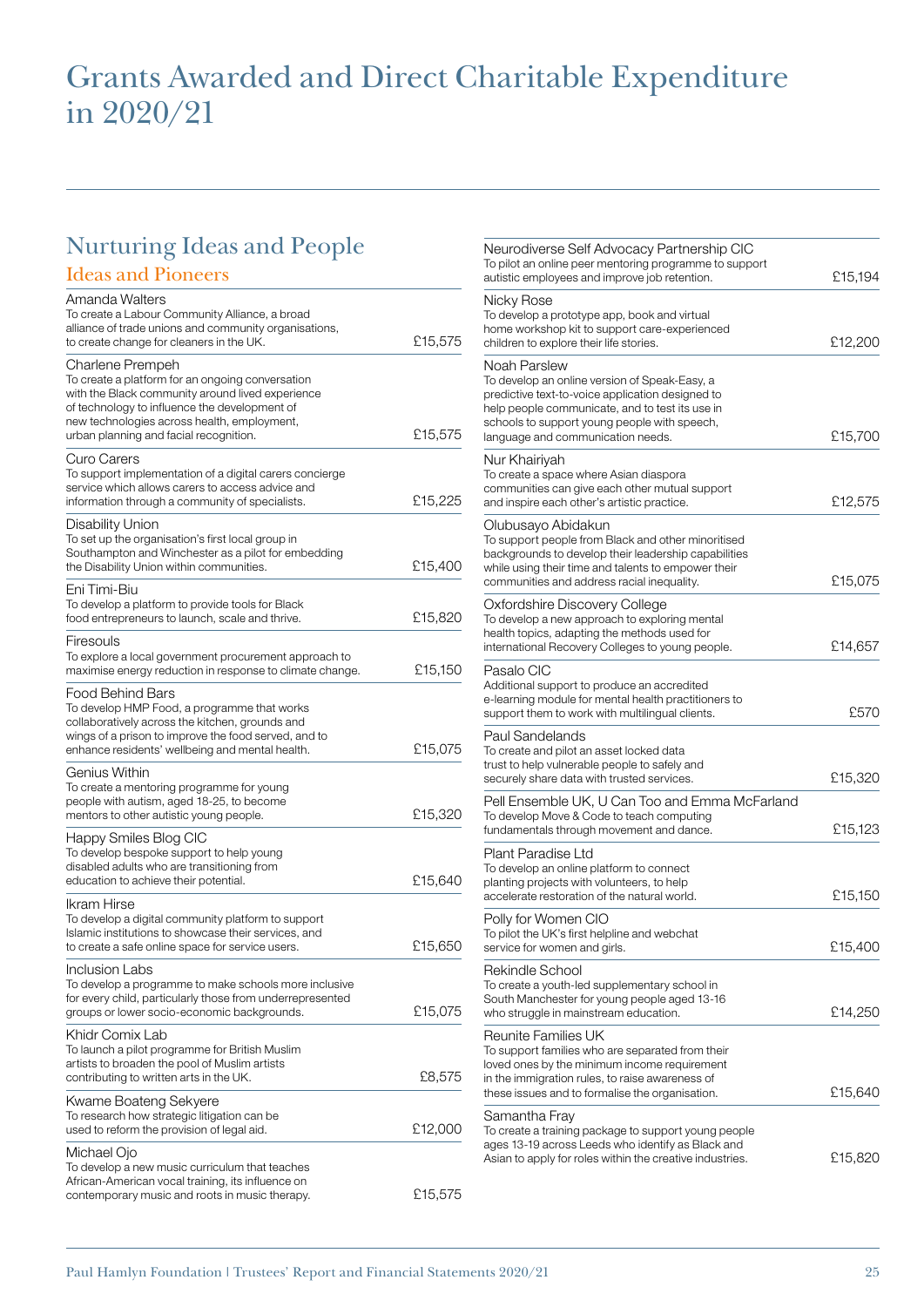|                                                                                                                                                                                                         | £918,503 |
|---------------------------------------------------------------------------------------------------------------------------------------------------------------------------------------------------------|----------|
| Direct charitable expenditure                                                                                                                                                                           | £420,664 |
| Zareen Ali<br>To start an antiracist school in Newham, co-designed<br>with the local community and young people.                                                                                        | £15,575  |
| Winnie Ssanyu Sseruma<br>To develop a network of Black health activists to<br>empower communities to access health services.                                                                            | £15.575  |
| <b>Vocal Communities CIC</b><br>To develop and pilot a Councillor Academy programme<br>to support people from marginalised backgrounds<br>to engage in local politics with confidence.                  | £15,650  |
| Soul Purpose 360<br>To research and develop coaching, mentoring<br>and personal development workshops to support<br>Black and other minoritised women to engage<br>in community development activities. | £15,200  |
| Several Seats<br>To create a mentorship programme to support young<br>women from minoritised backgrounds to lead community<br>and institutional change in the mental health service.                    | £15,575  |
| Sarah Shead<br>To grow and support the grassroots network<br>to address issues and inequalities faced by<br>freelancers in the arts and culture sector.                                                 | £10,320  |
| Sandy Abdelrahman<br>To develop Artistic Messages, a programme<br>connecting young people across East London<br>and Egypt to document and explore interactions<br>between culture and human rights.     | £11,615  |

#### Awards for Artists

| One-off awards of £5,000-10,000 to each<br>of the eligible artists nominated, in response<br>to the challenges posed by Covid-19 |            |
|----------------------------------------------------------------------------------------------------------------------------------|------------|
| <b>Composers:</b> 47 composers                                                                                                   | £460,000   |
| <b>Visual arts:</b> 66 artists                                                                                                   | £660,000   |
| Direct charitable expenditure                                                                                                    | £19,005    |
| Of which was funded from our<br>Covid-19 Response Fund (UK)                                                                      | (E520,000) |
|                                                                                                                                  | £619,005   |
|                                                                                                                                  |            |

#### Breakthrough Fund Direct charitable expenditure <br>
E15,317 £15,317 Total Nurturing Ideas and People £1,552,825

#### Arts Access and Participation Arts Access and Participation Fund

| Amal<br>To support, connect and convene cultural organisations,<br>Muslim communities and artists to work together and<br>with the wider community in Bradford and Birmingham.                                                                                           | £75,000  |
|--------------------------------------------------------------------------------------------------------------------------------------------------------------------------------------------------------------------------------------------------------------------------|----------|
| Artistic Directors of the Future (ADF)<br>To aid strategic development and growth through<br>recruitment of new Executive Director post and<br>delivery of two leadership initiatives for members:<br>ADF Innovators and a Leadership Think Tank.                        | £116,000 |
| Attitude is Everything (AIE)<br>To underpin the organisation's key role in<br>supporting the live music industry and ensuring<br>Deaf and disabled experience is at the heart<br>of accessible reopening of venues.                                                      | £300,000 |
| <b>Brighton People's Theatre</b><br>To support strategic development by enabling<br>the expansion of weekly theatre activities<br>across Brighton, increasing internal capacity,<br>and developing the organisation's leadership<br>role in Brighton's cultural ecology. | £174,000 |
| D6: Culture in Transit<br>To deliver the North East's first Studio of Sanctuary<br>for artists who are refugees or seeking asylum in the<br>region and to launch a cross-sector network to support<br>equitable and sustainable arts engagement practices.               | £210,000 |
| Frozen Light<br>To support the development of co-created practice<br>with a cohort of collaborators with profound and<br>multiple learning disabilities, and to explore ethical<br>evaluation practices and adaptable immersive spaces.                                  | £125,000 |
| Micro Rainbow<br>To deliver a programme of dance and movement arts<br>engagement for LGBTI refugees and asylum seekers,<br>and to employ and develop LGBTI artists as part of<br>Micro Rainbow's strategic expansion across the UK.                                      | £400,000 |
| MK Gallery<br>To further develop inclusive practice by expanding<br>provision for families with children with complex<br>needs, introducing personalised progression<br>routes, and supporting the wider local sector<br>through knowledge sharing and networking.       | £370,000 |
| Phosphoros Theatre<br>To support refugees and asylum seekers through<br>performance, youth participation and training by<br>embedding lived experience within leadership,<br>deepening the organisation's co-created approach<br>and forging new strategic partnerships. | £75,000  |
| The Garage<br>To support the Youth Inclusion Programme in<br>Norwich and King's Lynn and develop a new<br>approach to community work which feeds into<br>organisational development around diversity,<br>co-creation, learning and evaluation.                           | £345,000 |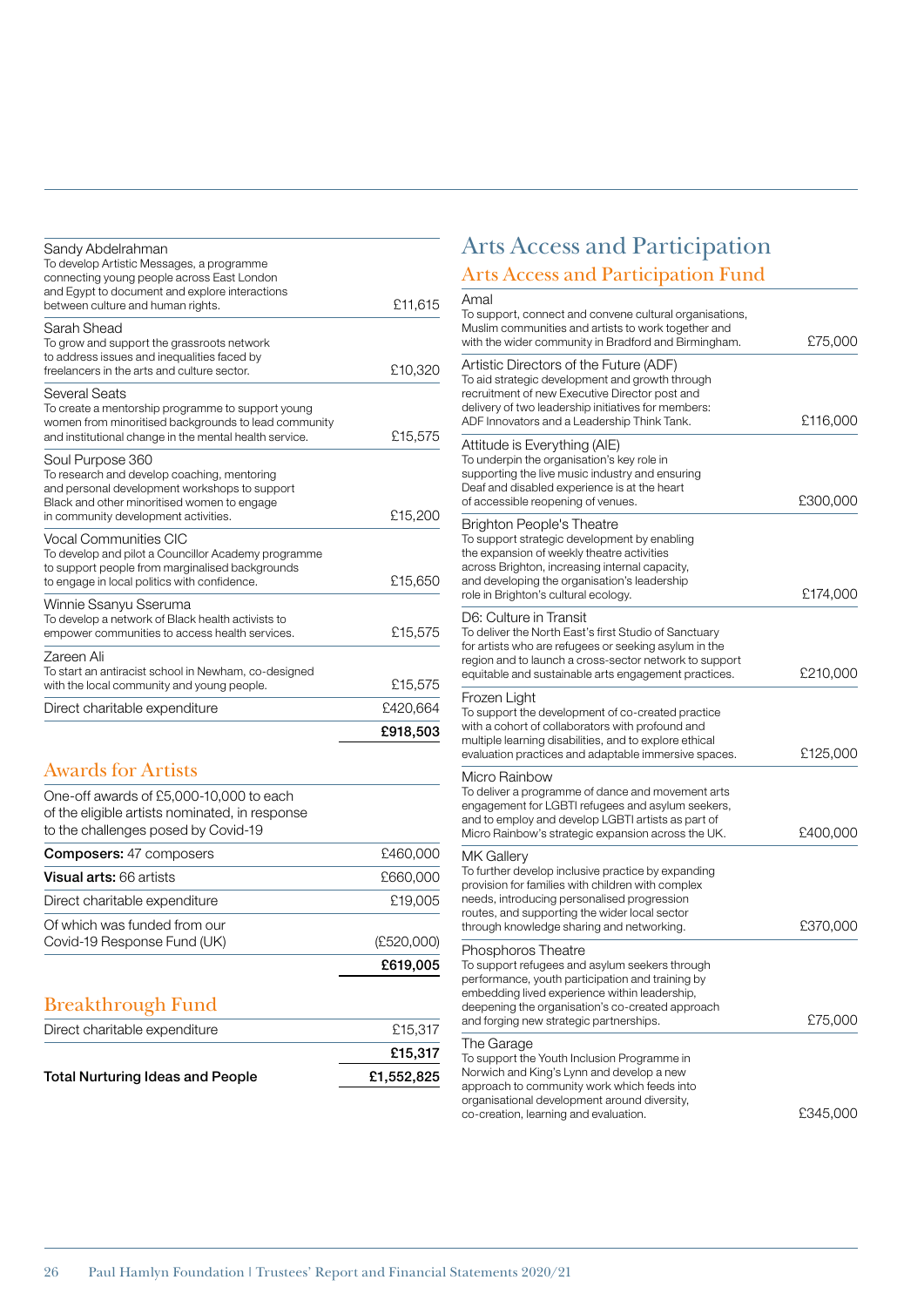#### Transform

|                                                                                                                                                                                                                                                               | £2.657.000 |
|---------------------------------------------------------------------------------------------------------------------------------------------------------------------------------------------------------------------------------------------------------------|------------|
| Direct charitable expenditure                                                                                                                                                                                                                                 | £10,000    |
| Yorkshire Sound Women Network (YSWN)<br>To create more opportunities for women to creatively<br>engage with sound and music technology through the<br>development of grassroots community-led groups,<br>online workshops, networking and skills development. | £70,000    |
| Yorkshire Dance<br>To establish a permanent non-professional<br>intergenerational dance company which will work in-depth<br>and year-round to produce and perform, providing people<br>living with multiple inequalities to engage with dance.                | £137.000   |
| To support a three-year programme embedding co-<br>creation with young people into Transform's organisational<br>model and across their biennial festivals in 2021 and 2023.                                                                                  | £250,000   |

#### Arts Access and Participation Fund: More and Better

| <b>Total Arts Access and Participation</b>                                                                                                                                                                                           | £3.288.000 |
|--------------------------------------------------------------------------------------------------------------------------------------------------------------------------------------------------------------------------------------|------------|
|                                                                                                                                                                                                                                      | £631,000   |
| Take Art<br>To explore the crossover between participatory and<br>professional performance activities in preschool<br>settings through a creative learning programme for<br>under-fives, artists and early years practitioners.      | £275,000   |
| Arika<br>To deepen community agency and participation across<br>the organisation's work, including the planning and<br>delivery of flagship contemporary arts events and ongoing<br>development of access and evaluation approaches. | £356,000   |

#### Education and Learning through the Arts

#### Arts-based Learning Fund

|                                                                                                                                                                                                                                                                           | £616,000 |
|---------------------------------------------------------------------------------------------------------------------------------------------------------------------------------------------------------------------------------------------------------------------------|----------|
| Southampton Music Hub<br>To co-construct a programme exploring literacy<br>and music learning through rap/spoken word,<br>partnering with a rap/spoken word artist, music<br>hub practitioners and school teachers and leaders<br>from three Southampton primary schools. | £64,000  |
| S.M.I.L.E-ing Boys<br>To empower Black boys to improve their mental<br>health, emotional literacy, raise aspirations and<br>build positive identity through wellbeing workshops<br>focusing on photography, film and poetry.                                              | £60,000  |
| London Bubble Theatre Company<br>To adapt the Speech Bubbles drama for communication<br>programme to support children in Key Stage 1 who<br>have been negatively affected by the Covid pandemic.                                                                          | £158,000 |
| DanceEast<br>To create an accessible, scalable and innovative<br>pedagogy blending digital and face to face delivery<br>to support learning through dance and across the<br>curriculum with over 20 primary schools across Suffolk.                                       | £334,000 |

#### Arts-based Learning Fund: More and Better

|                                                                                                                                                                                                                                                                                                                       | £451.000 |
|-----------------------------------------------------------------------------------------------------------------------------------------------------------------------------------------------------------------------------------------------------------------------------------------------------------------------|----------|
| MakeBelieve Arts<br>To expand the reach of the Helicopter Stories and Poetry<br>Basket programmes, which focus on training teachers<br>and early years practitioners, with the aim of improving<br>the communication and early literacy skills of children<br>aged two to six in both mainstream and special schools. | £248.000 |
| darts (Doncaster Community Arts)<br>To develop the Creative Classrooms approach,<br>which uses narrative and drama to support<br>children's resilience, emotional literacy and ability to<br>overcome obstacles, in four Doncaster schools.                                                                           | £203.000 |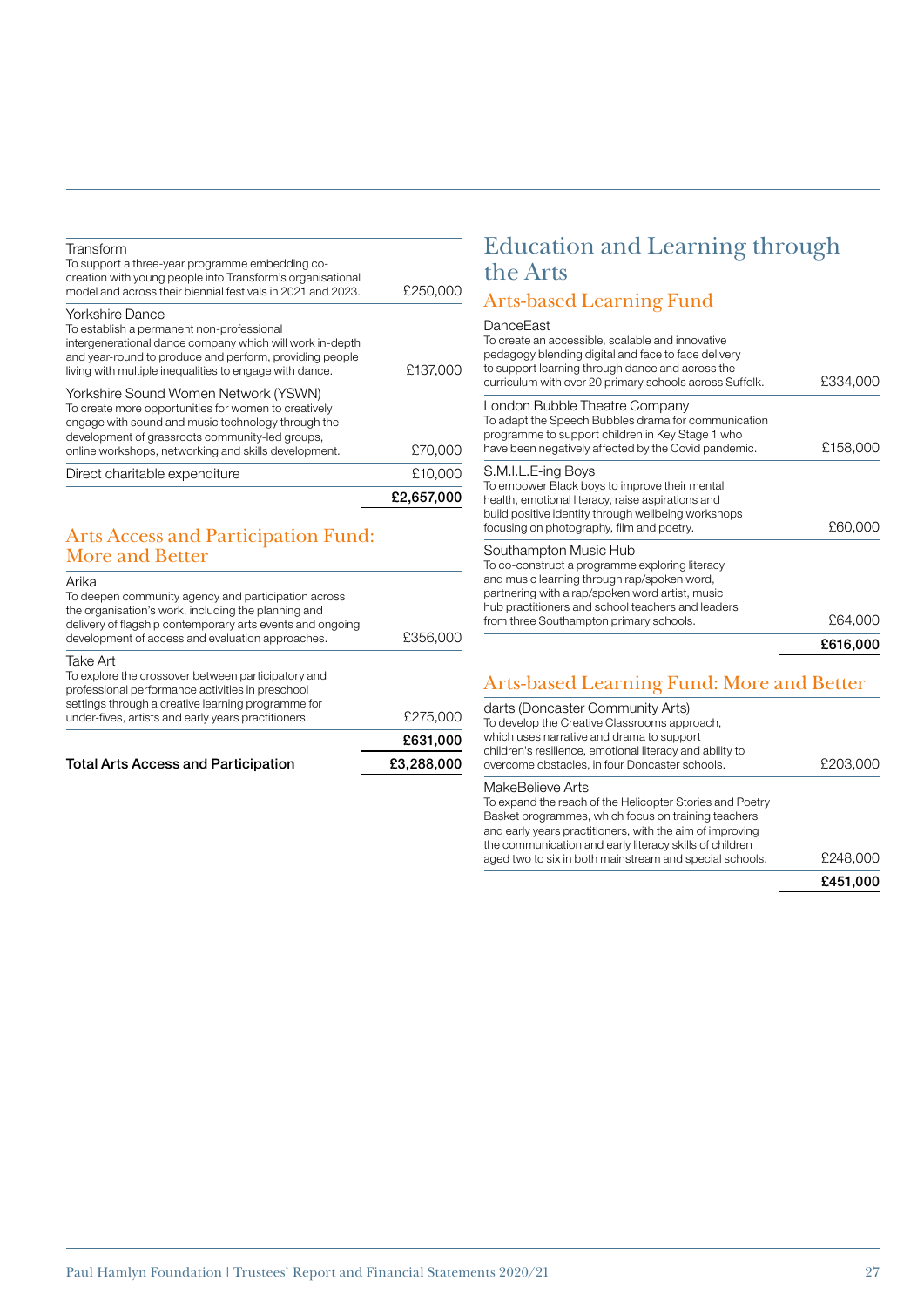#### Teacher Development Fund

| Beam Primary School (on behalf of Inspiring<br>Futures: the Barking and Dagenham Cultural                                                                                                                                                                                                                                                                                                                                                                           |          |
|---------------------------------------------------------------------------------------------------------------------------------------------------------------------------------------------------------------------------------------------------------------------------------------------------------------------------------------------------------------------------------------------------------------------------------------------------------------------|----------|
| Education Partnership)<br>To build teachers' skills in literacy development and<br>language acquisition through representative and<br>diverse models of storytelling and theatre making<br>to overcome language-related barriers to learning,<br>through a partnership between Beam County Primary,<br>Inspiring Futures, Barking and Dagenham local<br>authority education team, Ministry of Stories, Mercury<br>Theatre and six additional local primary schools. | £147,000 |
| Bush Hill Park Primary School<br>To support teachers and school leaders to adopt a<br>blended approach to visual arts-based continuing<br>professional development and learning, and to embed<br>these techniques across the curriculum to develop<br>pupils' breadth and depth of vocabulary, working<br>together with Enfield Town Schools' Partnership,<br>nine local primary schools and Bow Arts.                                                              | £149,500 |
| Leeds Beckett University (on behalf of the Story<br>Makers Company)<br>To work with artists, teachers and pupils to bring<br>the curriculum to life and to enhance children's<br>communication and oracy skills through drama and<br>storytelling across eight primary schools in Bradford.                                                                                                                                                                         | £148,000 |
| Mitcham Town Community Trust<br>To work with teachers to develop and embed innovative<br>practice and creative approaches to teaching English<br>language and literature at Key Stage 2 and across the<br>curriculum through drama and music practice across<br>the Mitcham Town Community Trust schools cluster.                                                                                                                                                   | £149,500 |
| Newlyn Art Gallery and The Exchange<br>To create a programme of live and digital continuing<br>professional development and learning exploring<br>drawing, printmaking and 3D construction for teachers<br>and senior staff in nine primary schools in rural West<br>Cornwall and the Isles of Scilly, led by artist-educators,<br>and to create an in-school gallery at each location.                                                                             | £149,700 |
| Northfield Junior School<br>To support digital artists and teachers and school<br>leaders from six primary schools to work with the<br>University of Sheffield's MakerFutures and the<br>National Videogame Museum on a programme of<br>continued professional development and learning<br>to increase teachers' skills, knowledge, experience<br>and confidence in using arts-based practices to<br>teach digital literacies and 'Worldbuilding'.                  | £113,600 |
| Scottish Borders Council (on behalf of Trinity<br>Primary School and the Hawick Primary School<br>Cluster)<br>To support teachers and school leaders in Hawick<br>primary schools to embed film-based learning in the<br>curriculum and to use digital teaching methods in the<br>classroom in partnership with Alchemy Film and Arts.                                                                                                                              | £145,000 |
|                                                                                                                                                                                                                                                                                                                                                                                                                                                                     |          |

|                                                                                                                                                                                                                                                                                                                                                        | £1,443,751 |
|--------------------------------------------------------------------------------------------------------------------------------------------------------------------------------------------------------------------------------------------------------------------------------------------------------------------------------------------------------|------------|
| Direct charitable expenditure                                                                                                                                                                                                                                                                                                                          | £32.951    |
| <b>YDance (Scottish Youth Dance)</b><br>To develop teachers' confidence, skills and<br>knowledge to explore how dance and kinaesthetic<br>learning can support pupils to overcome barriers<br>to learning and achieve their potential.                                                                                                                 | £150,000   |
| Travelling Light Theatre Company<br>To support teachers to explore how drama-based<br>teaching and learning can develop pupils' oracy and<br>emotional literacy, support wellbeing and address<br>inequality of opportunity, working with five Bristol schools.                                                                                        | £108,500   |
| Theatre Royal (Norwich) Trust Ltd<br>To empower teachers and senior leaders across<br>11 schools in the Wensum Trust to harness the<br>power of story-sharing, reduce barriers to learning<br>for pupils experiencing disadvantage and to use<br>drama-led practices to help pupils develop literacy<br>skills and their executive functioning skills. | £150.00C   |

## Cultural Learning Alliance

| Total Education and Learning through the Arts | £2,532,750 |
|-----------------------------------------------|------------|
| charitable expenditure                        | £21.999    |
| Cultural Learning Alliance direct             |            |

#### Arts Evidence

| <b>Total Arts Evidence</b>                                                                                                                                                                              | £180,000 |
|---------------------------------------------------------------------------------------------------------------------------------------------------------------------------------------------------------|----------|
| Direct charitable expenditure                                                                                                                                                                           | £100,000 |
| National Centre for Creative Health<br>Support to identify models for sustainable delivery<br>and help advance the practical integration of arts<br>and creativity into health and social care systems. | £80,000  |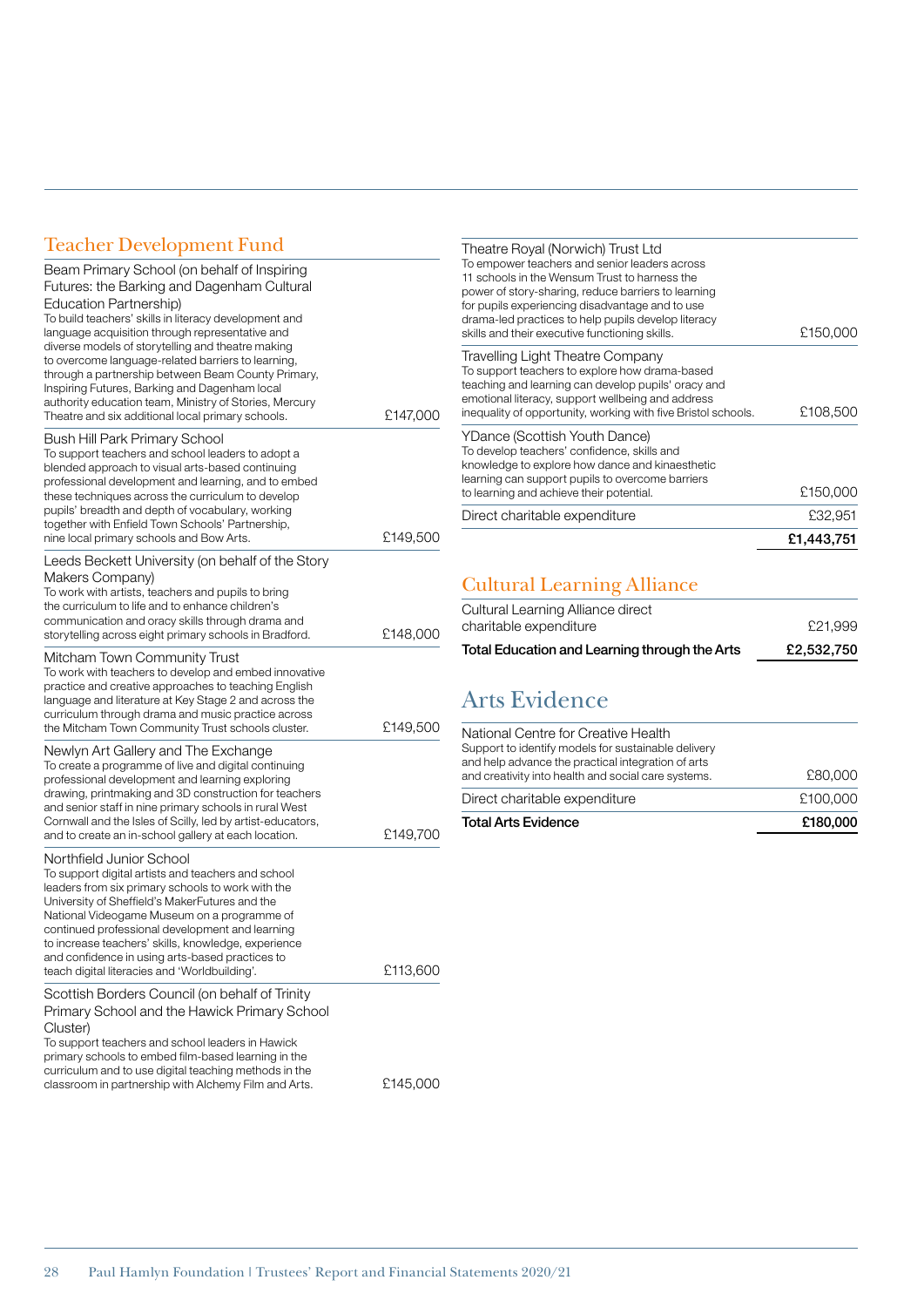#### Investing in Young People Youth Fund

| Conscious Youth<br>To support young people to become active citizens<br>and community members through creative arts,<br>social action, youth groups, fundraising, culture-<br>sharing and personal development workshops in<br>schools and community spaces, and to support<br>strategic development and capacity building. | £90,000  |
|-----------------------------------------------------------------------------------------------------------------------------------------------------------------------------------------------------------------------------------------------------------------------------------------------------------------------------|----------|
| Effervescent: Social Alchemy<br>To develop creative spaces to support children and<br>young people who face complex challenges.                                                                                                                                                                                             | £90,000  |
| Every Child Protected Against Trafficking (ECPAT UK)<br>To work with Sheila McKechnie Foundation to<br>develop a new campaigns strategy and strengthen<br>the organisation's youth participation model.                                                                                                                     | £90,000  |
| First Star Scholars UK<br>To set up a four-year programme to support<br>young people in care to transition to adulthood,<br>build on their strengths and raise aspirations.                                                                                                                                                 | £90,000  |
| GirlDreamer<br>To support the senior team to lead a period of growth<br>and transformation, and to scale work to educate, elevate<br>and empower marginalised young women of colour<br>to become agents of change in local communities.                                                                                     | £90,000  |
| Just Like Us<br>To support the salary of the Chief Executive<br>Officer, and to expand organisational reach to<br>empower LGBT+ young people across the UK<br>to lead change and champion equality.                                                                                                                         | £90,000  |
| Little Hearts Matter<br>To support young people diagnosed with a single ventricle<br>heart condition to transition to adulthood, live more<br>independently, improve wellbeing and raise awareness.                                                                                                                         | £90,000  |
| Mermaids<br>Support to create a new post to oversee data,<br>security and infrastructure for the organisation, which<br>works with and on behalf of transgender and gender<br>variant children and young people across the UK.                                                                                              | £90,000  |
| MYTIME Young Carers<br>To support work with schools and employers to<br>give young carers recognition and support.                                                                                                                                                                                                          | £90,000  |
| No Limits<br>To build organisational capacity, enhance IT<br>expertise, train staff and improve support for<br>young people in and around Southampton with<br>advice, counselling and specialist services.                                                                                                                  | £90,000  |
| Peace First<br>Support to directly invest in young people to<br>create 500 youth-led changemaking projects,<br>distribute 100 small grants, scale selected projects<br>through accelerators and evaluate this work.                                                                                                         | £155,000 |

|                                                                                                                                                                                                                                                                                                                                                | £1,602,200 |
|------------------------------------------------------------------------------------------------------------------------------------------------------------------------------------------------------------------------------------------------------------------------------------------------------------------------------------------------|------------|
| Youth Access<br>Strategic consultancy support to the organisation<br>to develop a theory of change and an evaluation<br>framework to measure progress.                                                                                                                                                                                         | £7,200     |
| The Platform Project<br>To grow organisational reach and capacity to help young<br>people develop confidence and employability skills.                                                                                                                                                                                                         | £90,000    |
| The Bytes Project<br>To support a youth-led research project that aims<br>to tackle inequalities affecting young people in rural<br>Northern Ireland and inform longer term influencing.                                                                                                                                                       | £90,000    |
| StopWatch<br>To employ a young person as a Youth Voice and<br>Participation Lead to support the expansion of the<br>organisation's youth and community engagement work,<br>which aims to inform young people about their rights<br>and raise awareness around stop and search issues.                                                          | £90,000    |
| Stop Abuse for Everyone (SAFE)<br>To raise awareness and improve policy and practice to<br>support young people affected by domestic violence,<br>through a storytelling and peer mentoring programme.                                                                                                                                         | £90,000    |
| Positive Youth Foundation<br>To develop the evaluation and impact analysis of<br>the organisation's work to improve the life chances<br>of young people in Coventry facing challenging<br>circumstances, and to inform influencing and<br>policy work to secure a positive legacy for young<br>people following Coventry City of Culture 2021. | £90,000    |
| <b>Pie Factory Music</b><br>To support the Senior Management Team, ensure robust<br>governance and build the capacity of an organisation<br>that engages young people facing challenging social and<br>emotional circumstances through music and the arts.                                                                                     | £90,000    |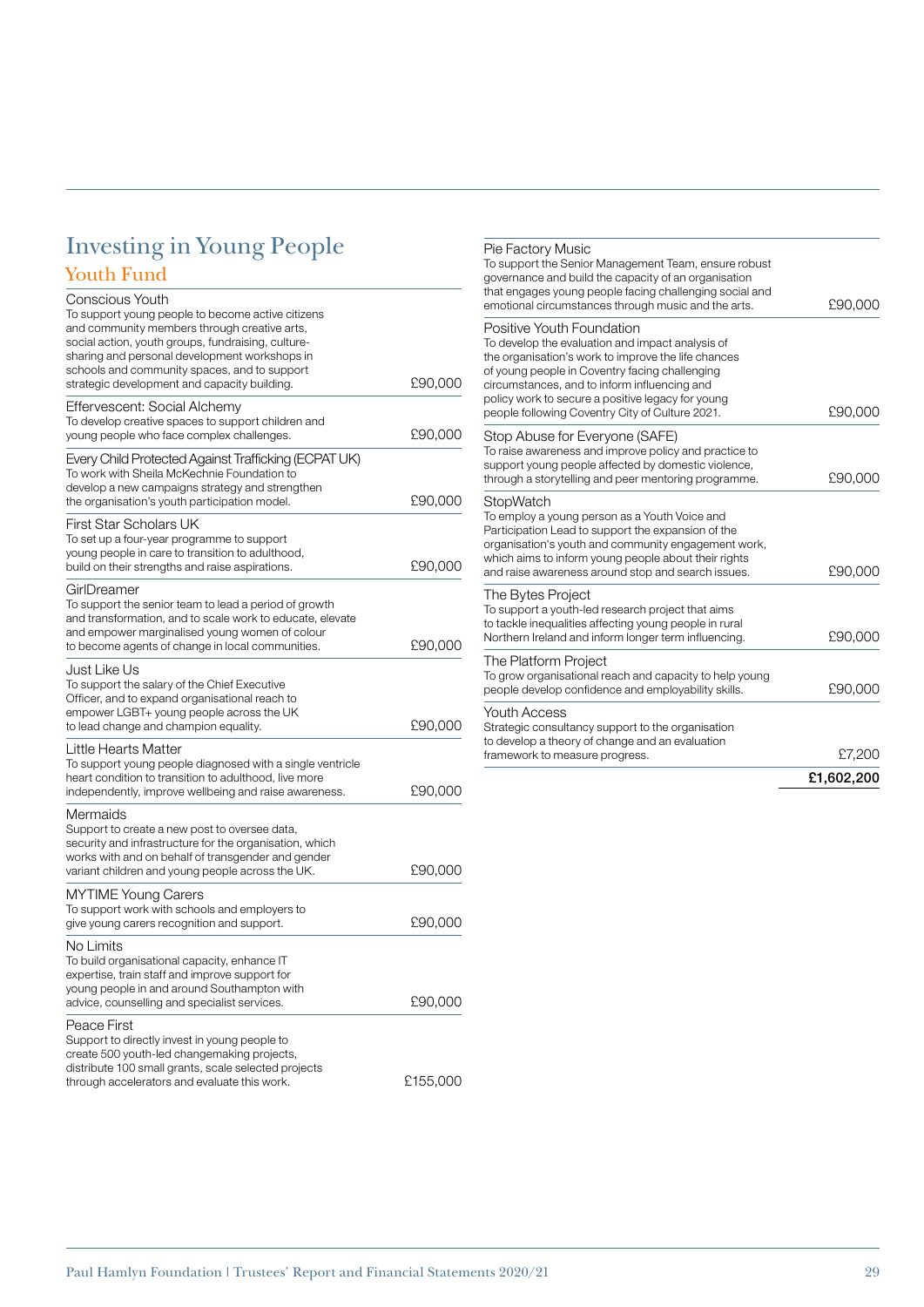#### Youth Fund Follow-On Fund

| <b>Allsorts Youth Project</b><br>To support the organisation to expand a LGBT+<br>youth leadership programme to under-served<br>communities, to develop existing programmes                                                                                                                                         |         |
|---------------------------------------------------------------------------------------------------------------------------------------------------------------------------------------------------------------------------------------------------------------------------------------------------------------------|---------|
| and to refine their asset-based approach.                                                                                                                                                                                                                                                                           | £60,000 |
| Become<br>To contribute to the salary of a new Director of<br>Policy, Campaigns and Communications to help<br>influence systemic change in the care system.                                                                                                                                                         | £60,000 |
| Launch It<br>To strengthen the infrastructure for a growing<br>network of enterprise centres that support young<br>entrepreneurs from disadvantaged backgrounds.                                                                                                                                                    | £60,000 |
| My Life My Say<br>To empower young people to participate in democracy,<br>by creating spaces for dialogue across communities<br>and generations, and by providing young and socially<br>excluded citizens with the tools to lead change.                                                                            | £60,000 |
| On Road Media<br>To set up All About Trans as a separate organisation<br>led by transgender people that aims to increase<br>public awareness and knowledge about the lived<br>experiences of transgender young people in the<br>UK by working alongside others and employing<br>strategic communication techniques. | £60,000 |
| Our Time<br>To support children and young people who<br>have a parent with a mental illness through<br>family workshops and support in school.                                                                                                                                                                      | £60,000 |
| Reaching Higher<br>To fund a mentoring and leadership programme that<br>supports young people experiencing disadvantage,<br>and to expand the core team to deliver organisational<br>growth, reach more young people and deepen impact.                                                                             | £60,000 |
| Tender Education and Arts<br>To contribute to the salary of a Programme Manager<br>to support the organisation to deliver, develop<br>and grow projects which engage young people in<br>the prevention of domestic and sexual abuse.                                                                                | £60,000 |
| The Proud Trust<br>To support a volunteer programme,<br>therapeutic youth work and a social enterprise<br>programme for LGBT+ young people.                                                                                                                                                                         | £60,000 |
| I hinkForward<br>To co-produce a new essential skills framework with<br>young people to prepare them for the world of work,<br>and to develop Move Forward, a new programme<br>for young people with learning disabilities.                                                                                         | £60,000 |
| Trelya<br>To grow the impact of the organisation's asset-<br>based approach to youth work by collaborating with<br>a range of local and statutory sector partners.                                                                                                                                                  | £60,000 |
| Young Harrow Foundation<br>To expand the Change Champions programme, focusing<br>on new thematic areas of need and developing new<br>ways to engage with young people across Harrow.                                                                                                                                | £60,000 |

|                                                                                                                                                                                                                         | £840,000 |
|-------------------------------------------------------------------------------------------------------------------------------------------------------------------------------------------------------------------------|----------|
| YWCA Scotland<br>To give young women a platform to tell their<br>story and create a vision of a more equal<br>future, reimagining professional, public and<br>personal spheres to suit a changing world.                | 000,000  |
| Youth Initiatives<br>To develop and implement a new youth practitioner<br>network, create platforms to amplify the voices<br>of young people in Northern Ireland and clarify<br>staff leadership progression and roles. | £60.000  |

#### Youth Strategic Investment Fund

| Children's Law Centre<br>Core funding to support organisational development<br>and growth plans to enable Children's Law Centre to<br>uphold children and young people's rights, ensuring<br>they can participate, are valued, their rights are<br>respected and guaranteed without discrimination,<br>and every child can achieve their full potential. | £500,000 |
|----------------------------------------------------------------------------------------------------------------------------------------------------------------------------------------------------------------------------------------------------------------------------------------------------------------------------------------------------------|----------|
| <b>Empire Fighting Chance</b><br>Core funding to support organisational development and<br>growth plans, and to scale work harnessing the power of<br>non-contact boxing to mentor, provide therapy and offer<br>careers support for young people to change their lives.                                                                                 | £500,000 |
| Football Beyond Borders<br>Core funding to support organisational development<br>and growth plans, and to scale work providing<br>long-term, intensive support, built around<br>relationships and young people's passions, so<br>they thrive in the classroom and beyond.                                                                                | £500,000 |
| <b>Fully Focused</b><br>To support readiness for investment focused on<br>increasing capacity and enabling organisational<br>development and strategic planning so Fully Focused<br>can continue to provide long-term support for young<br>people and use film as a platform for their voices.                                                           | £100,000 |
| Gloucestershire Young Carers<br>Core funding to support organisational development<br>and growth plans, and to support young carers to<br>build on their strengths, achieve their aspirations<br>and experience a positive transition to adulthood.                                                                                                      | £500,000 |
| Just for Kids Law<br>Core funding to support strategic and operational<br>growth, particularly to grow impact through<br>rights-based and youth-led policy and influencing<br>work and holistic legal representation.                                                                                                                                    | £100,000 |
| Leap Confronting Conflict<br>Core funding to support strategic and operational growth<br>and to grow influence through professional training<br>around conflict prevention, reducing public violence and<br>supporting young people in the criminal justice system.                                                                                      | £100,000 |
| MAP (Mancroft Advice Project)<br>Core funding to support strategic and operational growth,<br>and to fund youth driven and led growth in service delivery<br>(advice, counselling and youth work) and influence.                                                                                                                                         | £100,000 |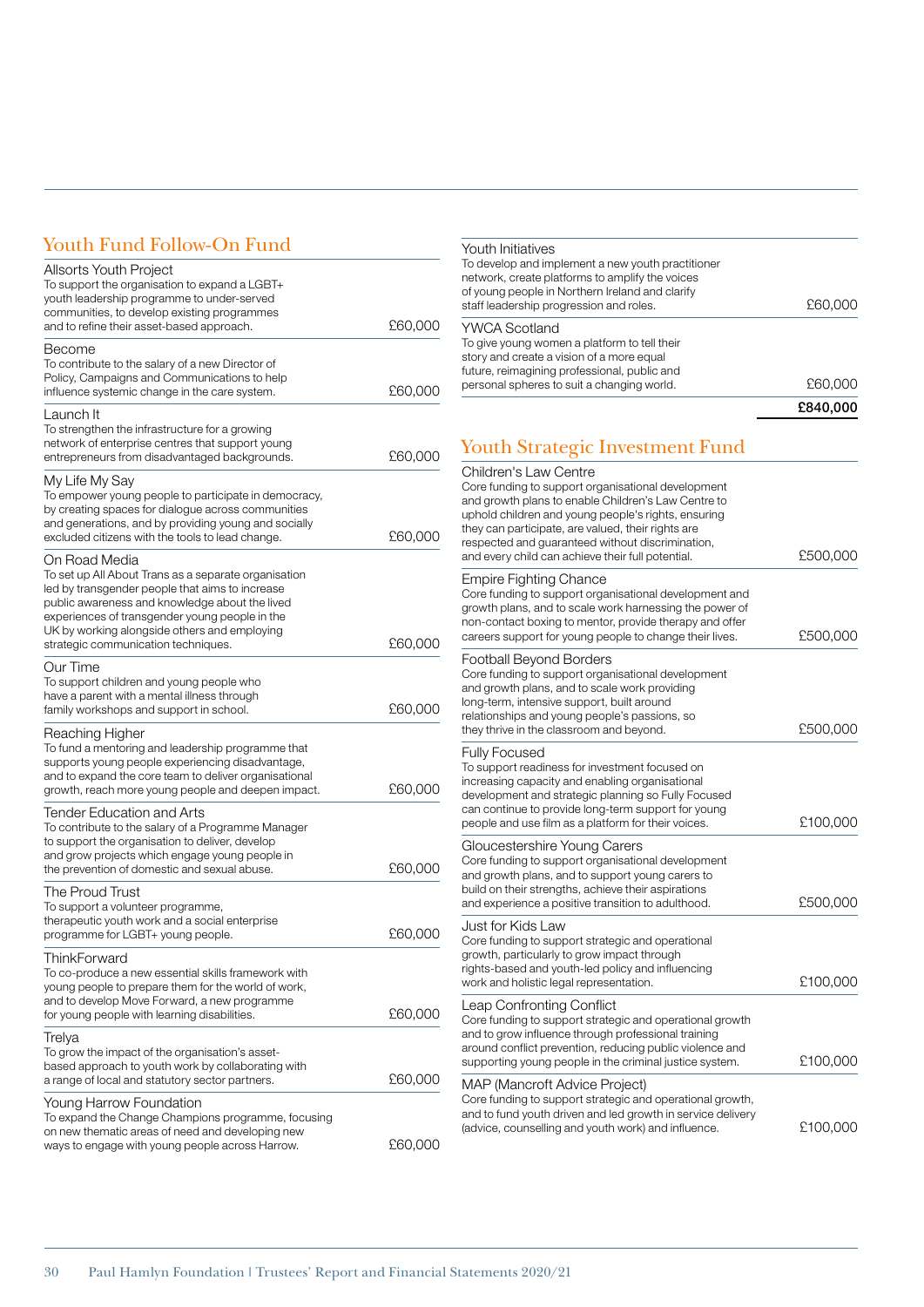|                                                                                                                                                                                                     | £2,689,297 |
|-----------------------------------------------------------------------------------------------------------------------------------------------------------------------------------------------------|------------|
| Direct charitable expenditure                                                                                                                                                                       | £89.297    |
| YoungMinds<br>Core funding to support organisational<br>infrastructure, development and sustainable<br>growth to improve the emotional wellbeing and<br>mental health of children and young people. | £100,000   |
| <b>StreetDoctors</b><br>Core funding to support strategic and operational<br>growth, and to scale work to train young people at<br>risk to become lifesavers in their communities.                  | £100,000   |

#### Youth Strategic Investment Fund – follow-on funding

|                                                                                                                                   | £410,000 |
|-----------------------------------------------------------------------------------------------------------------------------------|----------|
| YoungMinds<br>Towards organisational growth and development<br>as part of an annual package of support.                           | £40,000  |
| The Key<br>Towards organisational growth and development<br>as part of an annual package of support.                              | £30,000  |
| The Jericho Foundation<br>Towards organisational growth and development<br>as part of an annual package of support.               | £30,000  |
| StreetDoctors<br>Towards organisational growth and development<br>as part of an annual package of support.                        | £40,000  |
| StreetDoctors<br>Towards organisational growth and development<br>as part of an annual package of support.                        | £30,000  |
| Spark Inside<br>Towards organisational growth and development<br>as part of an annual package of support.                         | £30,000  |
| <b>Sheffield Young Carers</b><br>Towards organisational growth and development<br>as part of an annual package of support.        | £30,000  |
| Redthread<br>Towards organisational growth and development<br>as part of an annual package of support.                            | £30,000  |
| <b>MAP (Mancroft Advice Project)</b><br>Towards organisational growth and development<br>as part of an annual package of support. | £40,000  |
| <b>MAP (Mancroft Advice Project)</b><br>Towards organisational growth and development<br>as part of an annual package of support. | £30,000  |
| Leap Confronting Conflict<br>Towards organisational growth and development<br>as part of an annual package of support.            | £40,000  |
| Just for Kids Law<br>Towards organisational growth and development<br>as part of an annual package of support.                    | £40,000  |
|                                                                                                                                   |          |

#### Act For Change Fund (Covid response)

| 42nd Street<br>To employ and train peer-activists who will work<br>with young people experiencing social injustice<br>within mental health and social care systems,<br>devising campaigns to address this.                                                                | £12,000 |
|---------------------------------------------------------------------------------------------------------------------------------------------------------------------------------------------------------------------------------------------------------------------------|---------|
| Beatfreeks<br>To contribute to the salaries of staff who will develop<br>REACT, an approach to working with young people that<br>helps them to mobilise quickly and launch art activism<br>responses to issues in their lives and their communities.                      | £45,000 |
| Chilypep (Children and Young People's<br><b>Empowerment Project)</b><br>To create a Youth Led Social Action Studio and to<br>employ a Project Co-ordinator to support young<br>people to access leadership and campaign training.                                         | £1,500  |
| Comics Youth CIC<br>To set up and run a young person-led publishing<br>house focusing on comics and zines that<br>address systemic injustices faced by young<br>people experiencing mental health concerns,<br>especially those from LGBTQ+ communities.                  | £13,250 |
| FORWARD<br>To employ a youth programme lead to expand<br>an equality, rights and leadership programme to<br>work with young men as well as young women.                                                                                                                   | £12,000 |
| Grapevine Coventry and Warwickshire Ltd<br>To support Coventry Young Activists, a group of<br>young adults who experience social isolation to<br>develop, deliver and lead movement building initiatives<br>that address the root causes of loneliness.                   | £8,000  |
| Irise International<br>To support a grassroots advocacy<br>movement to end period poverty.                                                                                                                                                                                | £12,000 |
| Just for Kids Law<br>To fund a Youth Engagement Officer to bring<br>together young people who have been excluded<br>from school to organise and undertake social action<br>campaigning around the educational, emotional<br>and psychological impact of school exclusion. | £45,000 |
| Kent Refugee Action Network (KRAN)<br>To employ two young people with refugee status<br>as Youth Ambassadors to engage their peers<br>in developing the organisation and services,<br>and to influence issues affecting their lives.                                      | £1,500  |
| Leonard Cheshire<br>To support Changemakers, a peer-led youth disability<br>campaigning and leadership programme.                                                                                                                                                         | £20,000 |
| MAP (Mancroft Advice Project)<br>To support MAP's Young Activist Network<br>to access training, secure local government<br>commitments and co-produce service delivery in<br>order to combat bullying and discrimination.                                                 | £12,000 |
| My Life My Choice<br>To develop a youth parliament led by learning-<br>disabled young people to campaign around<br>injustices that they experience.                                                                                                                       | £18,500 |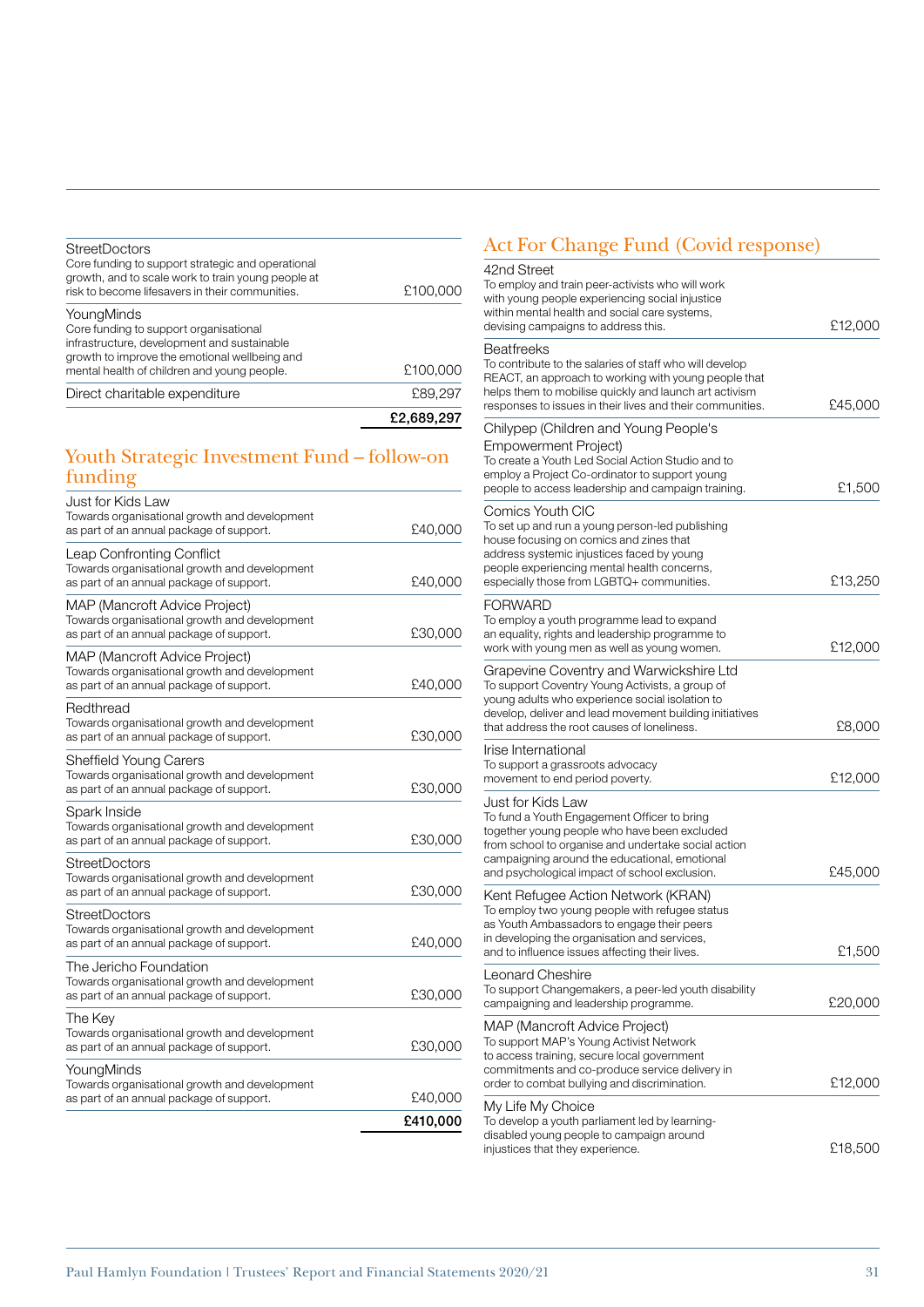| My Life My Say<br>To expand the scope and nature of democratic<br>engagement activities via a Young Leaders programme.                                                                                                                                                                                                                        | £1,500  |
|-----------------------------------------------------------------------------------------------------------------------------------------------------------------------------------------------------------------------------------------------------------------------------------------------------------------------------------------------|---------|
| Newport Mind<br>To employ a Service Development Worker to<br>work with young people to design and deliver<br>training and guidance for public sector staff about<br>mental health, including teachers and GPs.                                                                                                                                | £19,500 |
| Northern Ireland Youth Forum (NIYF)<br>To develop a Leadership Studio for young activists<br>in central Belfast and to contribute to the salary<br>of a youth worker who will deliver programmes<br>to young people experiencing disadvantage,<br>enabling them to become catalysts for change.                                               | £45,000 |
| Off the Record (OTR)<br>To employ a Project Co-ordinator to develop Zazi, a<br>youth-led change making movement that supports<br>young people from Black and minority ethnic<br>backgrounds who are experiencing mental health<br>issues to challenge stigma in their communities and<br>to deliver training to service providers in Bristol. | £12,000 |
| Peer Power Youth<br>To train Peer Leaders to support young people<br>in building self-esteem, creating community and<br>making change to policies and services using co-<br>production methods with statutory professionals.                                                                                                                  | £1,500  |
| Phoenix Education<br>To support young changemakers to design, plan and<br>deliver their own social action projects that will improve<br>young people's experience of the education sector.                                                                                                                                                    | £20,000 |
| Platform London<br>To support the organisation to increase the capacity<br>of young people with experience of marginalisation<br>to initiate their own social change projects and<br>influence the practice of youth organisations.                                                                                                           | £30,800 |
| Praxis<br>To employ a Youth Organiser to work with young people<br>impacted by immigration policy to improve public<br>perception of young people who migrate to the UK.                                                                                                                                                                      | £15,600 |
| RECLAIM<br>To support young people to campaign nationally<br>and locally around issues of discrimination,<br>inequality and stigmatisation arising from<br>unfair economic and political systems.                                                                                                                                             | £20,000 |
| TCC (Trefnu Cymunedol Cymru / Together<br><b>Creating Communities)</b><br>To increase work with young people who<br>experience injustice, particularly those seeking<br>asylum, facing exclusion from school or from<br>Gypsy, Traveller and Roma communities.                                                                                | £1,500  |
| The 4Front Project<br>To support the youth-led 4Mation campaign<br>and the 4Mation Peace Fellowship to build<br>the capacity of young activists.                                                                                                                                                                                              | £20,000 |

| <b>Total Investing in Young People</b>                                                                                                                                                                                                                                                  | £5,902,867 |
|-----------------------------------------------------------------------------------------------------------------------------------------------------------------------------------------------------------------------------------------------------------------------------------------|------------|
|                                                                                                                                                                                                                                                                                         | £361,370   |
| Of which was funded from our<br>Covid-19 Response Fund (UK)                                                                                                                                                                                                                             | (£311,200) |
| Direct charitable expenditure                                                                                                                                                                                                                                                           | £50,170    |
| Youth Access<br>To support the charity's Rights Advocates Training<br>Programme, and link young people with those in<br>power to increase the reach and impact of the Our<br>Minds, Our Future mental health campaign.                                                                  | £45,000    |
| West End Women and Girls Centre<br>To fund a peer education project to mobilise<br>young working-class women with lived experience<br>of gender inequality to influence policy and<br>build local campaigns in the North East.                                                          | £1,500     |
| Voice of Young People in Care (VOYPIC)<br>To support care-experienced young people<br>to plan, implement, manage and evaluate a<br>programme that aims to tackle stigma in care.                                                                                                        | £20,000    |
| UpRising<br>To fund a Campaigns and Engagement Officer to<br>develop alumni networks in social action, as part of<br>their work supporting young people from diverse<br>backgrounds to take up leadership positions across<br>politics, business, and the public and voluntary sectors. | £45,000    |
| The Winch<br>To employ a Youth Worker and Youth Organisers to<br>support young people experiencing disadvantage<br>who are training to lead social action for change.                                                                                                                   | £20,000    |
| The Warren Youth Project<br>To support the development of the youth-led<br>empowerment and governance structure at the<br>heart of The Warren, which offers free support,<br>guidance, training, music, education and<br>counselling services to young people in Hull.                  | £45,000    |
| The Hummingbird Project<br>To enhance support and social action opportunities<br>for graduates of the Young Leaders Programme, the<br>formation of a Youth Board and staffing resources.                                                                                                | £17,750    |
| The Advocacy Academy<br>To run a Social Justice Fellowship for young people who<br>are passionate about making a difference in the world<br>and to contribute to the salary of a Programme Director<br>to focus on developing its model and deepening impact.                           | £40,000    |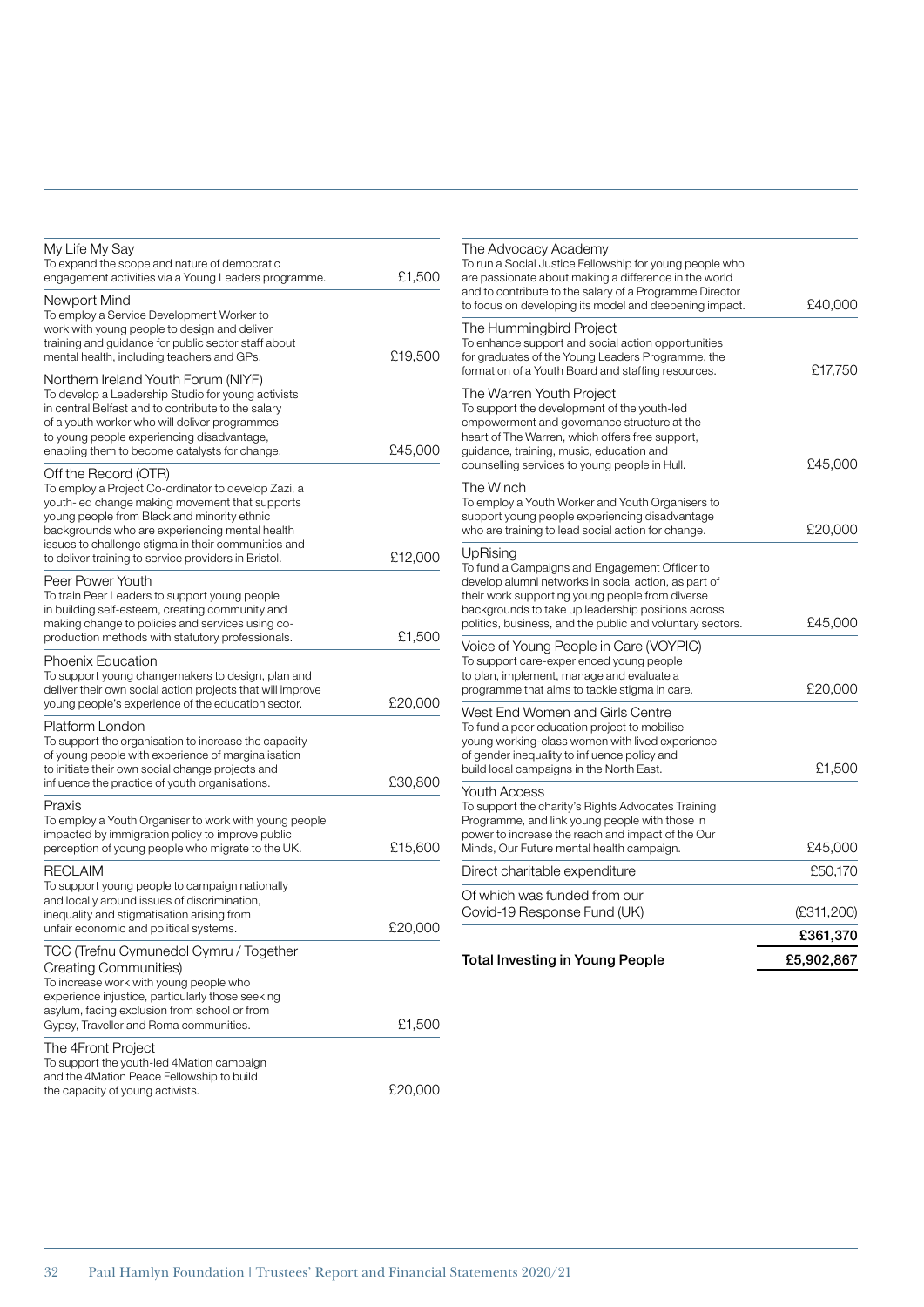#### Migration and Integration Shared Ground Fund

| Act Build Change<br>To develop a programme of collective training,<br>shaped by and for the migration sector,<br>focusing on self and collective care.                                                                                                                                                                                 | £58,000  |
|----------------------------------------------------------------------------------------------------------------------------------------------------------------------------------------------------------------------------------------------------------------------------------------------------------------------------------------|----------|
| <b>Action Foundation</b><br>To develop robust internal data management<br>processes and to build staff capacity to ensure<br>data can be collected from across the organisation<br>to support external advocacy to influence policy<br>for people who have migrated to the UK.                                                         | £160,000 |
| Asylum Justice<br>To scale and sustain the organisation's service<br>delivery model that provides quality immigration<br>advice and casework services and to increase<br>capacity to focus on advocacy work.                                                                                                                           | £200,000 |
| City of Sanctuary UK<br>To strengthen the City of Sanctuary network, to enhance<br>organisational sustainability and to campaign to build a<br>welcoming environment for people who migrate to the UK.                                                                                                                                 | £220,000 |
| IMIX<br>To test and develop a new narrative frame for the<br>public and policy debate on destitution affecting<br>people who have migrated and to co-create<br>a programme of work with people with lived<br>experience alongside destitution organisations.                                                                           | £60,000  |
| Immigration Law Practitioners Association (ILPA)<br>To deliver the Advancing Justice for Migrants in the UK<br>Fund to support strategic litigation in the field of migration.                                                                                                                                                         | £150,000 |
| KIN<br>To empower and amplify the voices of migrants within<br>the UK Black community to enhance community<br>cohesion and support for migration system reform.                                                                                                                                                                        | £120,000 |
| Migrant Action<br>Core funding to enhance the organisation's capacity<br>to provide emergency and recovery support to<br>vulnerable migrants living precariously as result of<br>Covid-19, and to influence system change towards<br>greater access to justice and recourse to public<br>funds for people who have migrated to the UK. | £55,000  |
| Migrants Organise<br>To employ core staff to organise migrants and refugees<br>and build the movement for systemic change to<br>immigration policy and an end of the hostile environment.                                                                                                                                              | £375,000 |
| Migration Policy Scotland<br>To develop the infrastructure to incorporate lived<br>experiences of migration across the organisation's<br>work, including planning, delivery and evaluation.                                                                                                                                            | £45,000  |
| NACCOM (No Accommodation Network)<br>To connect people with lived experience of<br>migration and of destitution, and frontline charities<br>to secure concrete policy changes, ensuring<br>that everyone can access safe housing.                                                                                                      | £240,000 |

|                                                                                                                                                                                                                                                                                         | £2,996,000 |
|-----------------------------------------------------------------------------------------------------------------------------------------------------------------------------------------------------------------------------------------------------------------------------------------|------------|
| United Legal Access<br>To deliver advice and casework to Windrush<br>Compensation Scheme claimants, via an<br>innovative pro bono legal clinic.                                                                                                                                         | £20,000    |
| UKLGIG (UK Lesbian & Gay Immigration Group)<br>To support a new national campaign to advocate<br>for reform of the asylum and immigration system<br>that galvanises the LGBTQI+ community.                                                                                              | £225,000   |
| The Unity Project<br>To tackle inequality and discrimination behind<br>the 'no recourse to public funds' policy<br>for people who migrate to the UK.                                                                                                                                    | £105,000   |
| The Refugee, Asylum and Migration Policy<br>(RAMP) Project<br>To provide Conservative MPs with migration researchers<br>and advisers to support them to engage constructively<br>on migration policy, and to improve collaboration<br>and the quality and quantity of political debate. | £120,000   |
| The Institute of Race Relations<br>To support the organisation's communications<br>capacity in order to reach new audiences and grow its<br>impact in the areas of migration and racial justice.                                                                                        | £128,000   |
| Stop Funding Hate<br>To build the capacity of individuals and organisations to<br>undertake digital campaigns that combat media hate.                                                                                                                                                   | £100,000   |
| Settled<br>To employ a Service Coordinator to oversee activities<br>throughout the North of England, map unmet need,<br>manage multi-lingual volunteer-run services, monitor<br>impact and build capacity to deliver immigration advice.                                                | £120,000   |
| Runnymede Trust<br>To contribute to core salaries to support greater<br>collaboration between the migration and race equality<br>sectors to inform and drive forward advocacy, policy and<br>campaigns on migration, integration and racial justice.                                    | £240,000   |
| Refugee Legal Support (RLS)<br>To influence the post-Brexit replacement of the<br>Dublin family reunion procedures by contributing<br>to advocacy and strategic litigation.                                                                                                             | £50,000    |
| Privacy International<br>To work in partnership with the migration sector<br>to protect the digital rights of people who migrate<br>to the UK, exposing, scrutinising and challenging<br>abuses in the immigration enforcement system.                                                  | £175,000   |
| North Kensington Law Centre<br>To create a collaboration of community groups,<br>university law clinics and law centres to provide<br>free legal representation for people who were<br>affected by the Windrush scandal.                                                                | £30,000    |

Paul Hamlyn Foundation | Trustees' Report and Financial Statements 2020/21 33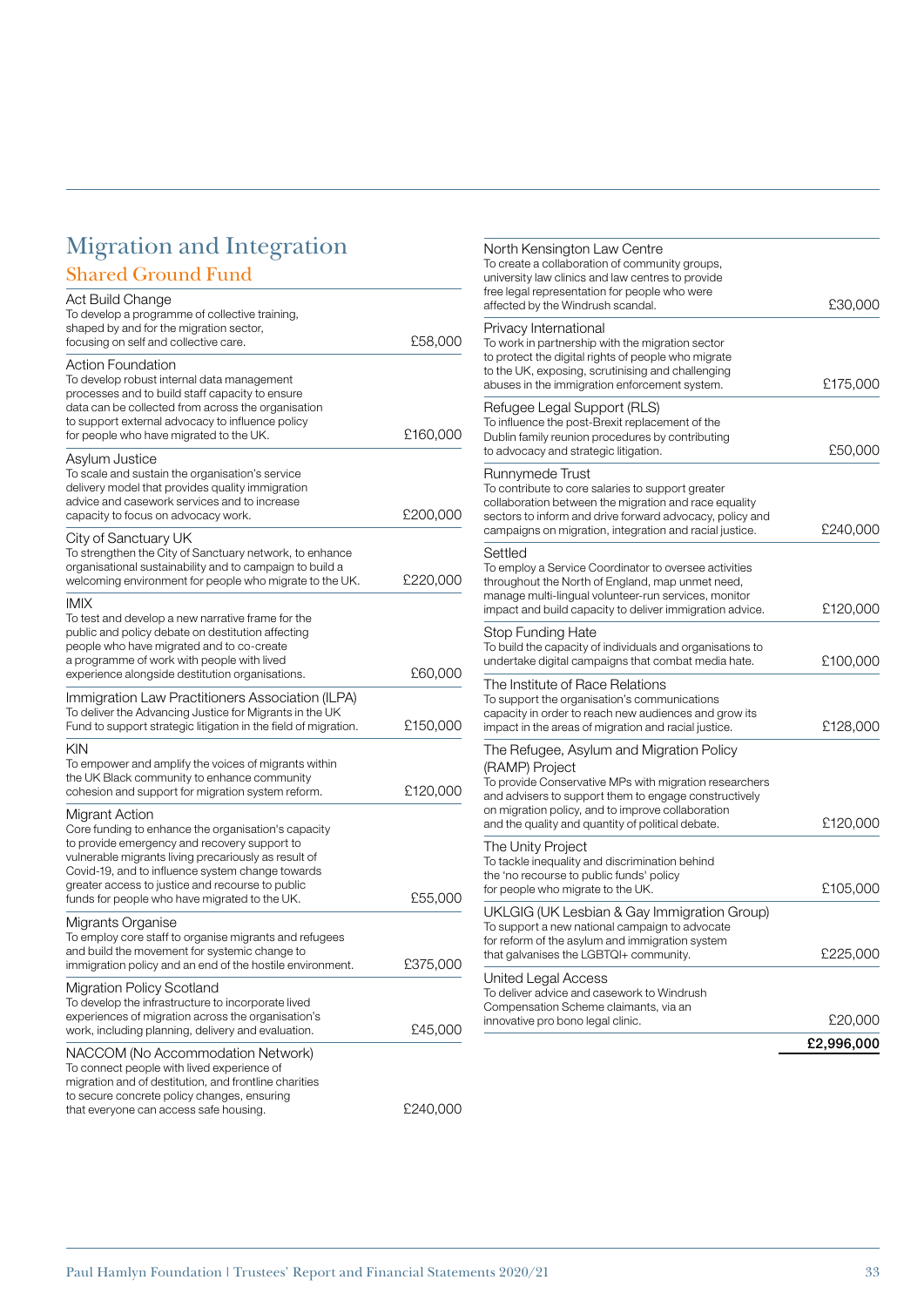#### Shared Ground Fund: More and Better

| of the Withdrawal Agreement through policy<br>development, working with partners, and undertaking<br>advocacy and legal action where appropriate.<br>Direct charitable expenditure                                                                                                                                                                                                       | £185,000<br>£150,000<br>£702<br>£1,132,702 |
|------------------------------------------------------------------------------------------------------------------------------------------------------------------------------------------------------------------------------------------------------------------------------------------------------------------------------------------------------------------------------------------|--------------------------------------------|
|                                                                                                                                                                                                                                                                                                                                                                                          |                                            |
| the3million<br>To monitor, influence and hold to account the<br>UK's implementation of the citizens' rights parts                                                                                                                                                                                                                                                                        |                                            |
| South London Refugee Association<br>To deliver a programme to influence systems<br>in London for supporting care leavers who<br>have insecure immigration status.                                                                                                                                                                                                                        |                                            |
| Project 17<br>To expand and develop the organisation's policy<br>and campaigns work towards ending destitution of<br>migrant families, led by people with lived experience<br>of no recourse to public funds andworking in<br>partnership with Praxis Community Projects.                                                                                                                | £240,000                                   |
| Positive Action for Refugees and Asylum<br>Seekers (PAFRAS)<br>To deliver a programme to influence the<br>systems in Yorkshire for supporting care<br>leavers with insecure immigration status.                                                                                                                                                                                          | £155,000                                   |
| Greater Manchester Immigration Aid Unit<br>(GMIAU)<br>To use a range of approaches to policy and<br>communications to show how hostile environment<br>policies affect children, young people and their families<br>in the North West, and propose solutions to injustices<br>caused by immigration problems at local authority<br>level and regionally to inform national policy change. | £202,000                                   |
| <b>British Red Cross</b><br>To improve coordination and collaboration<br>between refugee and asylum agencies and<br>to help secure policy and practice change for<br>people who use the UK asylum system.                                                                                                                                                                                | £20,000                                    |
| <b>Bristol Refugee Rights</b><br>To support the second phase of a project to<br>influence systems in Bristol for care leavers<br>with insecure immigration status.                                                                                                                                                                                                                       | £180,000                                   |

#### Supported Options Fund

|                               | £43,122 |
|-------------------------------|---------|
| Direct charitable expenditure | £43.122 |

## Justice Collaboration

| <b>Total Migration and Integration</b>                                                                                                                                                                                     | £4.438.399 |
|----------------------------------------------------------------------------------------------------------------------------------------------------------------------------------------------------------------------------|------------|
|                                                                                                                                                                                                                            | £266,575   |
| Direct charitable expenditure                                                                                                                                                                                              | £40.575    |
| Praxis<br>To develop the infrastructure to support grassroots<br>organisations to identify people with immigration issues<br>and make better referrals to appropriate advice providers.                                    | £107,000   |
| London Funders<br>To develop a strategy for the long-term<br>funding of immigration advice services in<br>London in collaboration with Justice Together<br>Initiative and its contributing funders.                        | £12.000    |
| Coram Children's Legal Centre<br>To deliver a three-year programme to improve how<br>children, young people and families experience<br>immigration advice in London by building<br>partnerships between service providers. | £107.000   |

## India

#### India Open Grants Fund

| <b>AAINA</b><br>To identify and work with Deaf Blind people in<br>two districts to develop a network of disabled<br>people and their care-givers that can link with<br>social security provision from government.                                                                               | £56,945 |
|-------------------------------------------------------------------------------------------------------------------------------------------------------------------------------------------------------------------------------------------------------------------------------------------------|---------|
| Aamhi Aamachya Arogya Sathi<br>Support to set up social enterprises and assemble<br>an association of disabled people to play an active<br>role in helping their members access services,<br>entitlements and psychological support.                                                            | £69,809 |
| Aawaj Jankalyan Samiti<br>To research the causes of child trafficking and<br>develop a preventive system for addressing the issue<br>across source and destination areas and building<br>community awareness in Madhya Pradesh.                                                                 | £68,210 |
| Abhar Mahila Samiti<br>To empower young women to become changemakers<br>in rural communities in the Bundelkhand region<br>of Madhya Pradesh through career and health<br>camps and leadership programmes.                                                                                       | £63,564 |
| Anjali<br>Emergency support to deal with the<br>impact of Cyclone Amphan.                                                                                                                                                                                                                       | £4,540  |
| <b>Bal Sakha Assam</b><br>To build a socially conscious system of managing labour<br>in tea gardens by working with management teams,<br>training social advisors and tea garden employees<br>and creating a new course for students pursuing<br>courses in Tea Management Training Institutes. | £38,326 |
| Barasat Unnayan Prostuti<br>To expand a programme co-developed with social<br>workers and survivors of human trafficking to raise<br>awareness of the issue in local communities and<br>to signpost relevant resources and services.                                                            | £71.297 |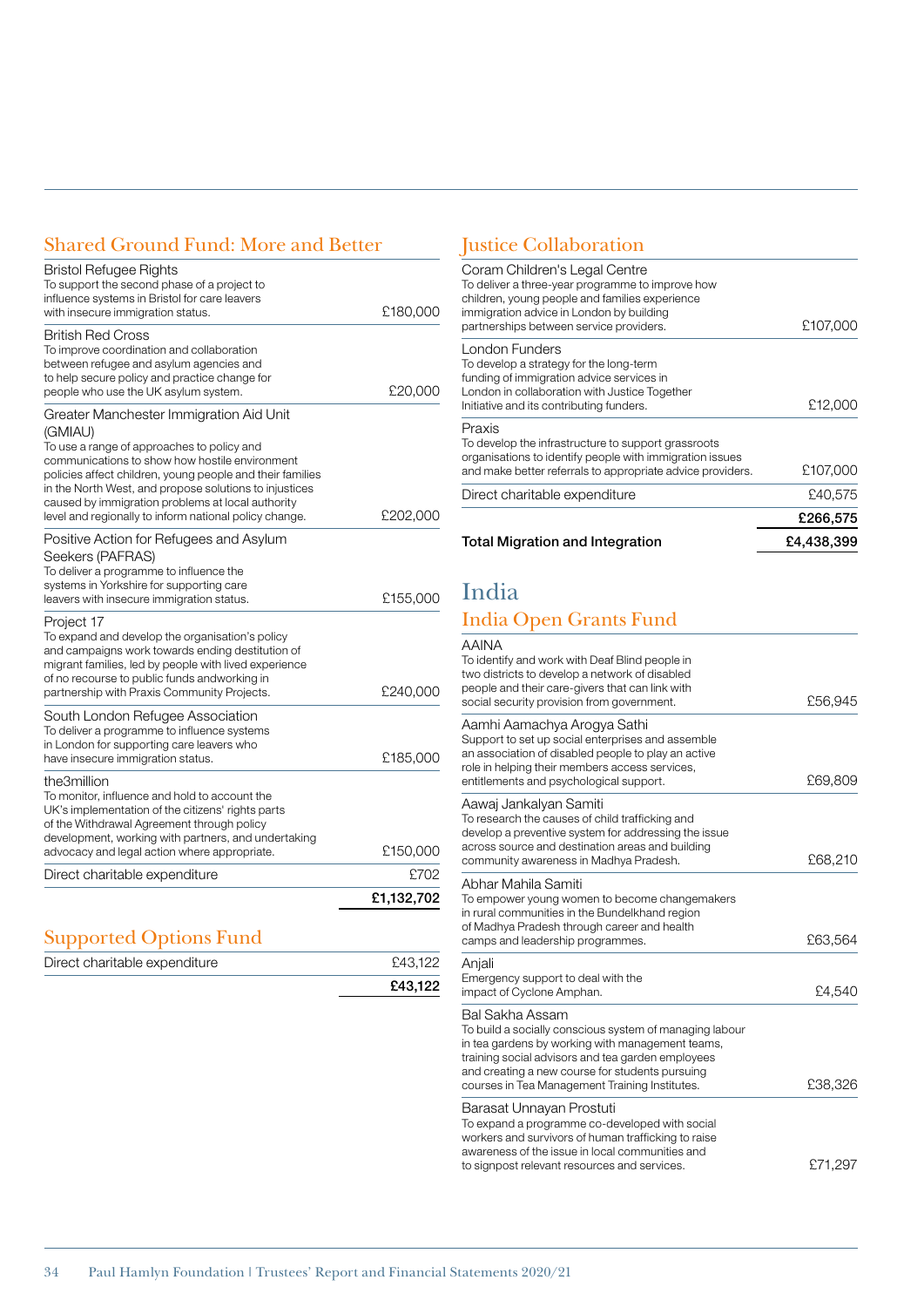| Barasat Unnayan Prostuti<br>Emergency support to deal with the<br>impact of Cyclone Amphan.                                                                                                                                                                                                                                                                                                          | £3,171   |
|------------------------------------------------------------------------------------------------------------------------------------------------------------------------------------------------------------------------------------------------------------------------------------------------------------------------------------------------------------------------------------------------------|----------|
| Breakthrough Trust<br>To engage with a network of content creators across<br>cinema, digital, advertising and the media to make<br>and disseminate work that promotes gender equity.                                                                                                                                                                                                                 | £49,609  |
| Center for Community Development through<br>Network, Education, Research, Training,<br>Resource Mobilisation and Capacity Building<br>(Cod Nerc)<br>Support to strengthen the local helping ecosystem to                                                                                                                                                                                             |          |
| reduce vulnerability of urban migrant families in Mizoram<br>and to help residents to access government support.                                                                                                                                                                                                                                                                                     | £43,612  |
| Centre For Action Research & Management<br>in Developing Attitudes Knowledge & Skills in<br>Human Resources (CARMDAKSH)<br>To develop a village-level support system to strengthen<br>veterinary services, and to introduce an integrated<br>approach to rearing livestock and improve management<br>knowledge, creating a primary and dependable<br>source of income for local farming communities. | £38,288  |
| Chhattisgarh Agricon Samiti<br>To support rural and tribal communities in the region to<br>address the adverse effects of climate change through<br>assessment, training and capacity building, and to<br>foster inclusion and community wellbeing by forming<br>a collaborative community-based organisation.                                                                                       | £27,073  |
| Conservation of Nature through Rural Awakening<br>(CONARE)<br>To scale up agricultural livelihood training and support to<br>500 Chenchu families and create a cohort of young men<br>and women to increase independence and sustainability.                                                                                                                                                         | £60,560  |
| DiYA Foundation<br>To support DiYA to enhance livelihood opportunities,<br>strengthen and federate women's collectives to take<br>up social advocacy, and establish livelihood support<br>systems through a group of 20 community-level experts.                                                                                                                                                     | £112,959 |
| Grameen Evam Samajik Vikas Sanstha<br>To support the final phase of a project to improve working<br>conditions and access to government entitlements for<br>mine and construction workers in Central Rajasthan.                                                                                                                                                                                      | £54,391  |
| Gramrajya Vikas Evam Prashikshan Sansthan<br>To expand learning programmes for girls in<br>government schools to ensure basic and quality<br>education provision for children from denotified<br>tribe communities in the Bundi district.                                                                                                                                                            | £45,102  |
| Integrated Social & Institutional Development for<br>Empowerment (InSIDE-North East)<br>To develop an education and livelihood support<br>programme for young people experiencing<br>disadvantage in conflict areas in Manipur.                                                                                                                                                                      | £44,310  |
| Iswar Sankalpa<br>Emergency support to deal with the<br>impact of Cyclone Amphan.                                                                                                                                                                                                                                                                                                                    | £4,673   |

| Jai Bharati Shiksha Kendra<br>To build on the organisation's work to collectivise<br>members of tribal communities at village, cluster<br>and block levels to foster community-based<br>management and development of land.                                                                         | £21,451  |
|-----------------------------------------------------------------------------------------------------------------------------------------------------------------------------------------------------------------------------------------------------------------------------------------------------|----------|
| Jana Sanskriti Centre for Theatre of the Oppressed<br>Emergency support to deal with the<br>impact of Cyclone Amphan.                                                                                                                                                                               | £5,104   |
| Kadam Jan Vikas<br>To address the the increase in cases of suicide for<br>people aged 10-39 years in the Gwalior district<br>of Madhya Pradesh, raise awareness, provide<br>counselling, and direct people to relevant services,<br>alongside a new mental health support helpline.                 | £59,121  |
| Kalpavriksh Environment Action Group<br>To consolidate previous work on community-led<br>conservation through extensive research, documentation,<br>networking, multi-actor consultations and outreach,<br>and to democrarise conservation governance.                                              | £78,925  |
| Khoj – A Quest for Knowledge Hope Opportunity<br>and Justice<br>To build the capacity of Gram-Sabha members to<br>develop and implement Natural Resource Management<br>plans in the Amravati district of Maharashtra.                                                                               | £59,313  |
| Kolkata Sanved<br>Emergency support to deal with the<br>impact of Cyclone Amphan.                                                                                                                                                                                                                   | £1,502   |
| Kotra Adivasi Sansthan<br>To strengthen labour and trade collectives,<br>improve working conditions and enable<br>access to legal aid, training, medical and other<br>services for people who migrate to work in small<br>industrial towns in western Rajasthan.                                    | £76,918  |
| Lokmitra<br>To strengthen community-led initiatives to support<br>pre-school and primary education in Banda.                                                                                                                                                                                        | £124,376 |
| Manav Vikas Bahuudheshiya Gramin Seva<br>Sanstha<br>To support the developmental needs of children<br>with visual, hearing and multi-sensory impairments<br>by offering training to parents, carers and<br>teachers in language and motor skill development,<br>and by supplying assistive devices. | £64,038  |
| Muskaan<br>To support tribal and minoritised communities in Bhopal<br>to access rights and entitlements, build local leadership<br>capacity and develop an adult education offer.                                                                                                                   | £39,811  |
| Network for Youth Development & Healthy<br>Environment (NYDHEE)<br>To work with 200 families across 8 villages<br>to explore alternatives to recurring cycles of<br>migration through a sustaining livelihoods package<br>and support from community workers.                                       | £55,195  |
| New Alipore Praajak Development Society<br>Emergency support to deal with the<br>impact of Cyclone Amphan.                                                                                                                                                                                          | £4,122   |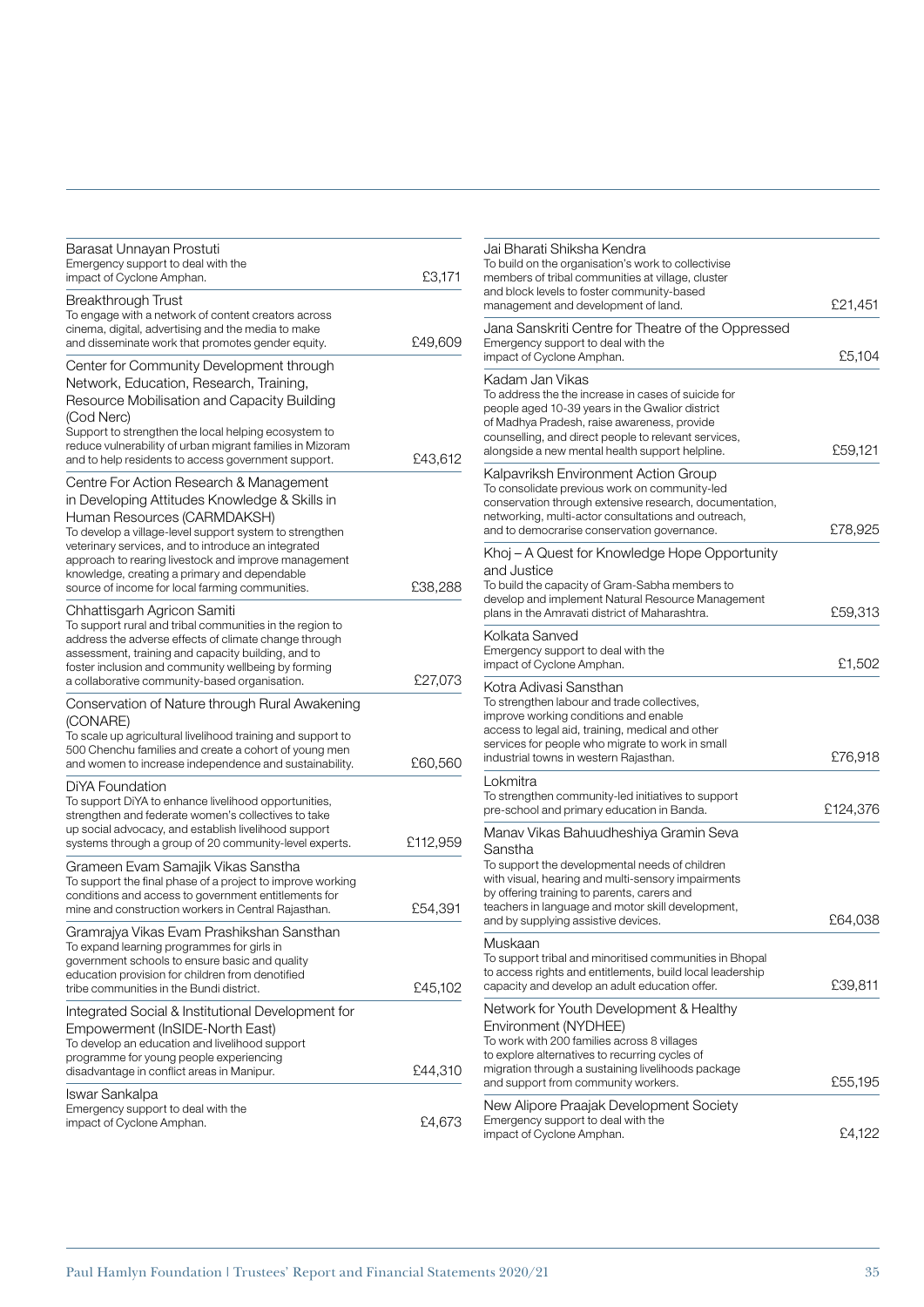| Praxis – Institute for Participatory Practices<br>To develop the professional capacity of a<br>second cohort of individuals and community<br>organisations in Bihar to empower them to take<br>charge of local development agendas.                                                  | £62,320 |
|--------------------------------------------------------------------------------------------------------------------------------------------------------------------------------------------------------------------------------------------------------------------------------------|---------|
| Prayas<br>To support the wellbeing of migrant construction workers<br>in the city of Ahmedabad by working with families who<br>have migrated to improve their access to public services<br>including education, early childhood care and healthcare.                                 | £55,898 |
| Rural Volunteers Centre<br>To support households across ten villages to<br>develop household-level disaster resilience<br>plans with a specific focus on increasing family<br>income to build economic resilience.                                                                   | £41,704 |
| <b>SAFA Society</b><br>To work with four Muslim settlement communities<br>experiencing impoverishment to encourage<br>economic empowerment and community ownership<br>across social, cultural and urban spaces.                                                                      | £61,388 |
| Samagra Seva<br>To address the high drop-out rates among Mushahar<br>schoolchildren through provision of Cultural<br>Education Centres, and to strengthen school<br>and village councils to support schools and liaise<br>with local government to implement policy.                 | £58,746 |
| Samata<br>To develop a toolkit to support tribal leaders<br>to advocate with government and judiciary in<br>addressing issues of access, control and use<br>of natural resources by tribal communities.                                                                              | £39,302 |
| SAMVEDNA<br>To engage with men and young people in the<br>Bedia community around issues of alternative<br>livelihood opportunities, human rights, gender,<br>dignity, and gender-based violence, and<br>develop peer networks across districts.                                      | £67,422 |
| SANATAN UNNAYAN SANGSTHA<br>To work closely with families affected by tea garden<br>closures in the Barack Valley through a series of<br>initiatives across finance, nutrition and child education.                                                                                  | £35,341 |
| SANHITA<br>To build capacity of Sexual Harassment committees<br>at government and local district level to provide a<br>safe workspace for women workers in government<br>settings and unorganised industry sectors.                                                                  | £40,615 |
| SARVA SEVA SAMITY SANSTHA (SSSS)<br>To undertake an ethnographic study of the Mal<br>Pahariya tribe community in order to understand<br>their current realities and challenges and co-design<br>an intervention framework for longer term work.                                      | £31,130 |
| Savera Foundation<br>To continue to build a sustainable programme to<br>address water and food security, by renovating<br>water resources, providing agricultural training,<br>connecting with government facilities and creating<br>and supporting community-based 'water leaders'. | £84,479 |

|                                                                                                                                                                                                                                                                                                                                                          | £2,593,854 |
|----------------------------------------------------------------------------------------------------------------------------------------------------------------------------------------------------------------------------------------------------------------------------------------------------------------------------------------------------------|------------|
| Exchange rate differences                                                                                                                                                                                                                                                                                                                                | £95,747    |
| Yuva Vikas Mandal<br>To support 30 Dignity Centres in the Sehore district of<br>Madhya Pradesh to enable children from communities<br>that have historically experienced disadvantage<br>to pursue alternative occupations, and to develop<br>online academic support for local young people.                                                            | £72,868    |
| Vidarbha Nature Conservation Society<br>To continue to build the capacity of gram<br>sabhas and village Community Forest Rights<br>management committees in 25 villages of Deori<br>and Armori block of Gadchiroli district.                                                                                                                             | £58,210    |
| Synroplang for Social Transformation<br>To provide education to children in rural traditional<br>Khasi villages through evening learning sessions,<br>monthly residential learning camps, and day-<br>schools to prepare children for Open Basic<br>Examinations, and to deliver Class X, a project to<br>prepare children in five examination subjects. | £44,530    |
| Synergy Sansthan<br>To strengthen the organisation's programme of holistic,<br>experiential learning programmes for young people, and<br>to maximise the impact of their youth-led approach.                                                                                                                                                             | £65,820    |
| Suchana Uttor Chandipur Community Society<br>Support to strengthen first language literacy among<br>Santal and Kora children in Birbhum, West Bengal.                                                                                                                                                                                                    | £84,690    |
| South Orissa Voluntary Action (SOVA)<br>To support communities that have been<br>displaced following the construction of the Upper<br>Kolab dam to resettle and integrate with host<br>communities through livelihood enhancement<br>strategies and peace-building initiatives.                                                                          | £74,949    |
| Sense International India<br>To build a strong infrastructure of regional and<br>state learning centres, expanding services in<br>five states in Eastern India to support children<br>and adults with sensory impairments, and to<br>develop the capacities of partner organisations to<br>become centres of excellence in the region.                   | £72,380    |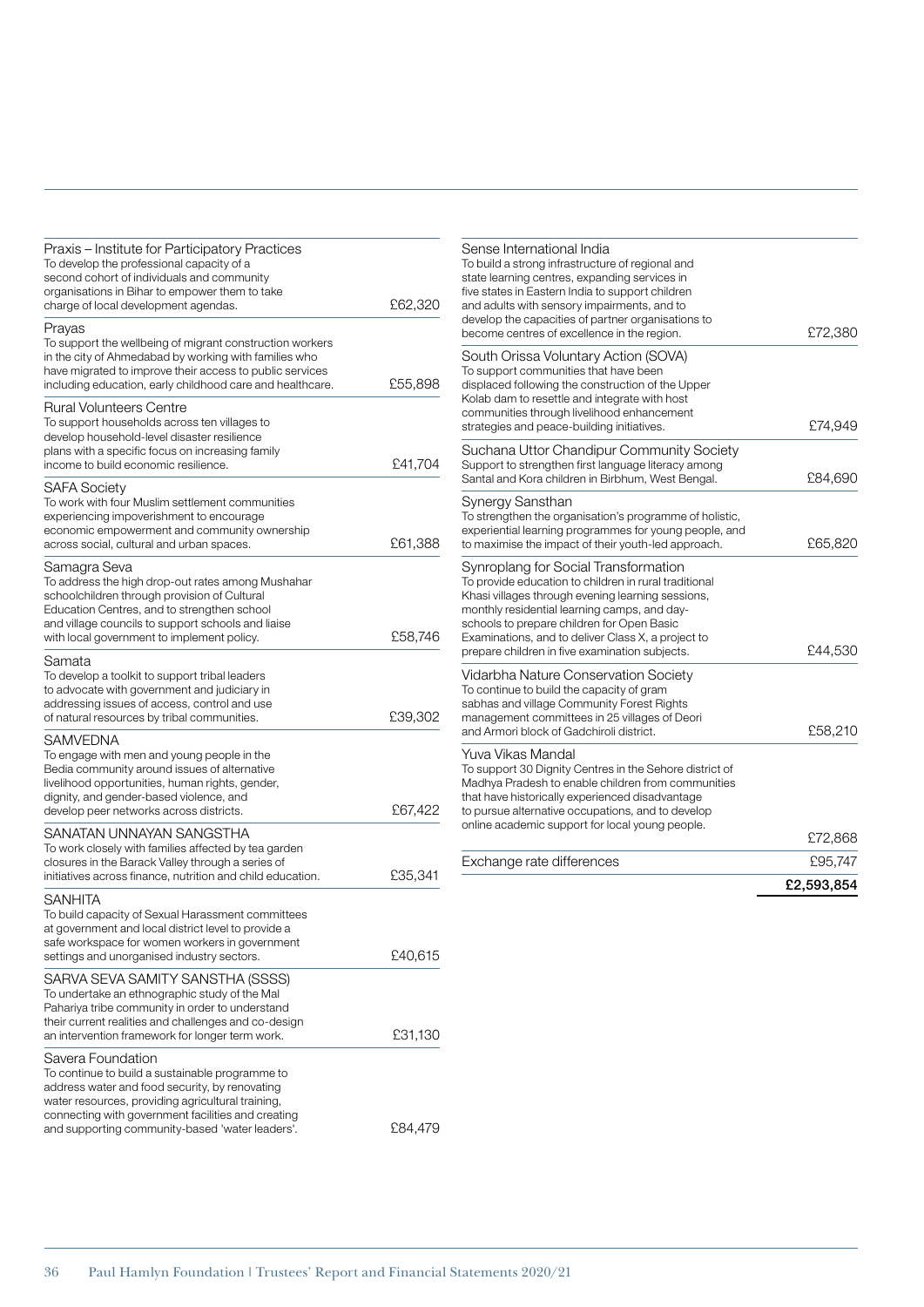#### Covid Response Fund (India)

| <b>Basic Health Care Services</b><br>To aid the organisation in dealing with the<br>challenges posed by Covid-19.                                              | £20,962 |
|----------------------------------------------------------------------------------------------------------------------------------------------------------------|---------|
| <b>Basic Health Care Services</b><br>To aid the organisation in dealing with the<br>challenges posed by Covid-19.                                              | £20,417 |
| Bhasha Sanshodhan Prakashan Kendra (Bhasha<br>Research and Publication Centre)<br>To aid the organisation in dealing with the<br>challenges posed by Covid-19. | £21,120 |
| Jan Sahas Social Development Society<br>To aid the organisation in dealing with the<br>challenges posed by Covid-19.                                           | £20,275 |
| Jan Sahas Social Development Society<br>To aid the organisation in dealing with the<br>challenges posed by Covid-19.                                           | £20,417 |
| Jubayer Masud Educational & Charitable Trust<br>To aid the organisation in dealing with the<br>challenges posed by Covid-19.                                   | £20,909 |
| Muskaan<br>To aid the organisation in dealing with the<br>challenges posed by Covid-19.                                                                        | £21,120 |
| Prayas<br>To aid the organisation in dealing with the<br>challenges posed by Covid-19.                                                                         | £21,120 |
| Prayas<br>To aid the organisation in dealing with the<br>challenges posed by Covid-19.                                                                         | £20,972 |
| Samavesh Society for Development and<br>Governance<br>To aid the organisation in dealing with the<br>challenges posed by Covid-19.                             | £20,486 |
| We awarded 89 grants up to £20,000 totalling<br>£1.264.659 which are not listed here. Full<br>details of these can be found on our website                     |         |
|                                                                                                                                                                |         |

|                    | £1,264,659 |
|--------------------|------------|
|                    | £1,472,457 |
| <b>Total India</b> | £4,066,311 |
|                    |            |

# Evidence and Learning

| <b>Total Evidence and Learning</b>                                                                                                                                                                                                                                                                                                                                               | £333,177 |
|----------------------------------------------------------------------------------------------------------------------------------------------------------------------------------------------------------------------------------------------------------------------------------------------------------------------------------------------------------------------------------|----------|
| Direct charitable expenditure                                                                                                                                                                                                                                                                                                                                                    | £225,177 |
| Shift<br>Support for research project looking at motivations, needs<br>and obstacles in sustaining volunteering communities<br>which have emerged through Covid-19 lockdown.                                                                                                                                                                                                     | £20,000  |
| Refugee Action<br>Support to map legal advice provision and<br>demand for immigration advice.                                                                                                                                                                                                                                                                                    | £20,000  |
| London Funders<br>Contribution to the costs of commissioning learning<br>partners on behalf of the London Community Response<br>Fund to explore potential for continued and longer-term<br>funder collaboration, highlight opportunities to build on the<br>work of civil society groups responding to crisis and find<br>ways to strengthen approaches to equity and inclusion. | £18,000  |
| CAST (Centre for the Acceleration of Social<br>Technology)<br>To further develop the grant advisor web<br>service, providing open, transparent feedback<br>between grant seekers and grant makers.                                                                                                                                                                               | £10,000  |
| <b>Black South West Network</b><br>To support collaboration between Black South<br>West Network, University of Bristol and the Bristol<br>Mayor's Office to test and learn from a One City<br>approach to tackling systemic racism.                                                                                                                                              | £40,000  |

# Voice, Influence and Partnerships

| <b>Total Voice, Influence and Partnerships</b>                                                                                                                                                                                                                                                                                | £165,409 |
|-------------------------------------------------------------------------------------------------------------------------------------------------------------------------------------------------------------------------------------------------------------------------------------------------------------------------------|----------|
| Direct charitable expenditure                                                                                                                                                                                                                                                                                                 | £5,409   |
| sounddelivery media<br>To develop a spokespersons network to<br>enable people with lived experience to change<br>perceptions, influence policy and create<br>positive change through first-hand stories.                                                                                                                      | £80,000  |
| Liberty<br>To support message-testing on public perceptions of<br>judicial review to inform a collaborative public campaign.                                                                                                                                                                                                  | £15,000  |
| Bureau Local<br>To underpin the Bureau's strategic plans to<br>strengthen the local news ecosystem, reporting on<br>inequality to spark positive action and change.                                                                                                                                                           | £50,000  |
| Asylum Reform Initiative,<br>hosted by British Red Cross<br>Contribution to an alliance of six national organisations<br>(Asylum Matters, British Red Cross, Freedom<br>from Torture, Refugee Action, Refugee Council,<br>Scottish Refugee Council) set up to work for long-<br>term, deep change in Britain's asylum system. | £15,000  |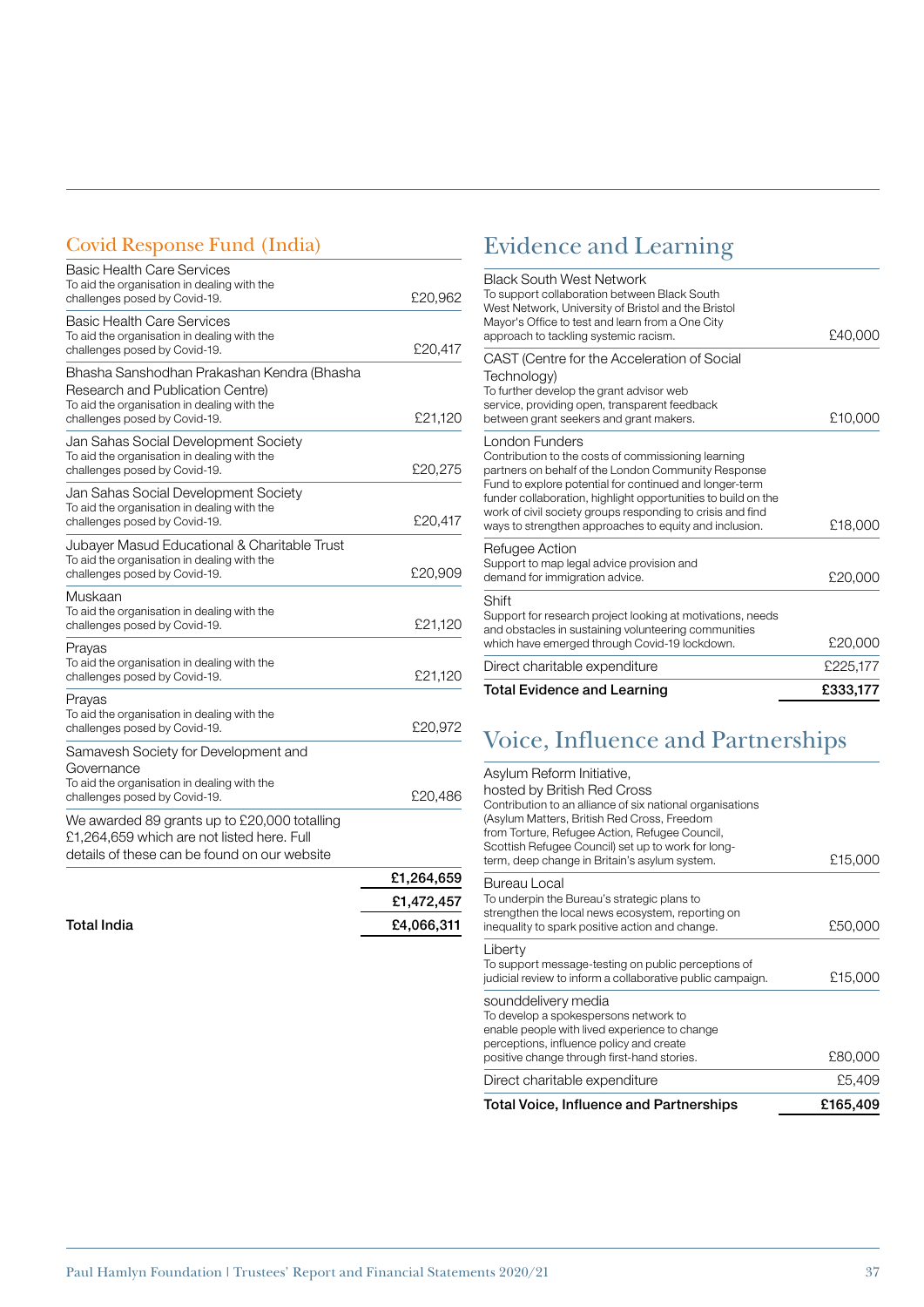## Other grants

#### Backbone Fund

|                                                                                                                                                                                                                                                   | £1,400,000 |
|---------------------------------------------------------------------------------------------------------------------------------------------------------------------------------------------------------------------------------------------------|------------|
| YouthAction Northern Ireland<br>Core funding to build evidence-based work,<br>recommend policy solutions and build networks<br>between the youth sector and decision makers.                                                                      | £150,000   |
| <b>Public Law Project</b><br>Core funding to support the organisation to improve<br>access to justice for those marginalised through<br>poverty, discrimination or disadvantage.                                                                  | £250,000   |
| On Road Media<br>Core funding to strengthen organisational capacity and<br>achieve long term narrative change through strategic<br>communications, aiming to improve public opinion of<br>misrepresented groups within the voluntary sector.      | £200,000   |
| Immigration Law Practitioners Association (ILPA)<br>Core funding to develop organisational capacity<br>and resources, providing expertise and<br>influencing policy on migration law in the UK.                                                   | £200,000   |
| <b>IMIX</b><br>Core funding to support the organisation to reframe<br>the debate on migration, coordinating strategic<br>communication on refugee and integration issues<br>to achieve impact in the public debate.                               | £200,000   |
| Campaign Bootcamp<br>Core funding to build financial resilience and<br>expand a programme of work supporting people<br>impacted by injustice to run effective campaigns.                                                                          | £200,000   |
| ACEVO (Association of Chief Executives of<br><b>Voluntary Organisations)</b><br>Core funding to build membership networks, offering<br>support and challenge to the voluntary sector, and to<br>promote strong and effective leadership practice. | £200,000   |

#### Covid Response Fund

| Albany Theatre<br>To support testing of Artists for Change, a new way<br>of working that switches from traditional top-down<br>programming to a co-creation model with local<br>people, artists and community organisations.                | £43.500 |
|---------------------------------------------------------------------------------------------------------------------------------------------------------------------------------------------------------------------------------------------|---------|
| Allsorts Gloucestershire<br>To support continued delivery of key services and support<br>to children and young people with disabilities, and consult<br>with older members to inform future planning and delivery.                          | £30.000 |
| Arika<br>To provide support to Arika's grassroots partners who<br>deliver frontline support to vulnerable and marginalised<br>communities, including those who are experiencing<br>increased levels of violence and poverty under lockdown. |         |

#### Arika To provide support to Arika's grassroots partners who deliver frontline support to vulnerable and marginalised communities, including those who are experiencing increased levels of violence and poverty under lockdown. £40,000 Arts at the Old Fire Station A one-year extension to existing grant to provide some financial stability, support the organisation in dealing with the challenges posed by Covid-19, and continue to provide a valued offer to Crisis Members and those facing tough times. <br> **E85,000** Artsplay Highland To support the completion of Lit Up with Arts, a project trialling a new approach to support early years learners in language, literacy, and musical development. £30,000 Aspen UK To support the first year of the Aspen UK Young Leaders Fellowship which will develop up to 250 young leaders to build networks, bridge divides and find creative solutions to social problems. £100,000 Asylum Matters (City of Sanctuary) To support the organisation in helping its partners convene, act and advocate locally and nationally for the rights of asylum seekers, in increasingly difficult and unprecedented circumstances. <br>**E30,000** Baobab Foundation To support the research and development phase for the new organisation, delivered by a small project team and overseen by their steering group over six months.  $£50,000$ Black Box To support core organisational costs and planning through the pandemic for a venue championing an inclusive approach, including its work with learning disabled people. £80,000 C4WS Homeless Project To run a Covid-secure homeless shelter in Camden over the winter months in 2020-21. <br> $£45,000$ Camden People's Theatre (CPT) To support delivery of a revised programme, including artists commissions and development of new ways of presenting live performance in the era of social distancing.  $E70,000$ Central England Law Centre To support the continuation of a family reunion project providing quality, holistic support to refugees and their families that works to break down unnecessary barriers, before and after arrival in the UK. <br> **E32,500** Chol Theatre To support core costs and the development of online

resources and continuing professional development to sustain engagement with teachers and children,

extending the theatre's reach while schools are closed.  $£30,000$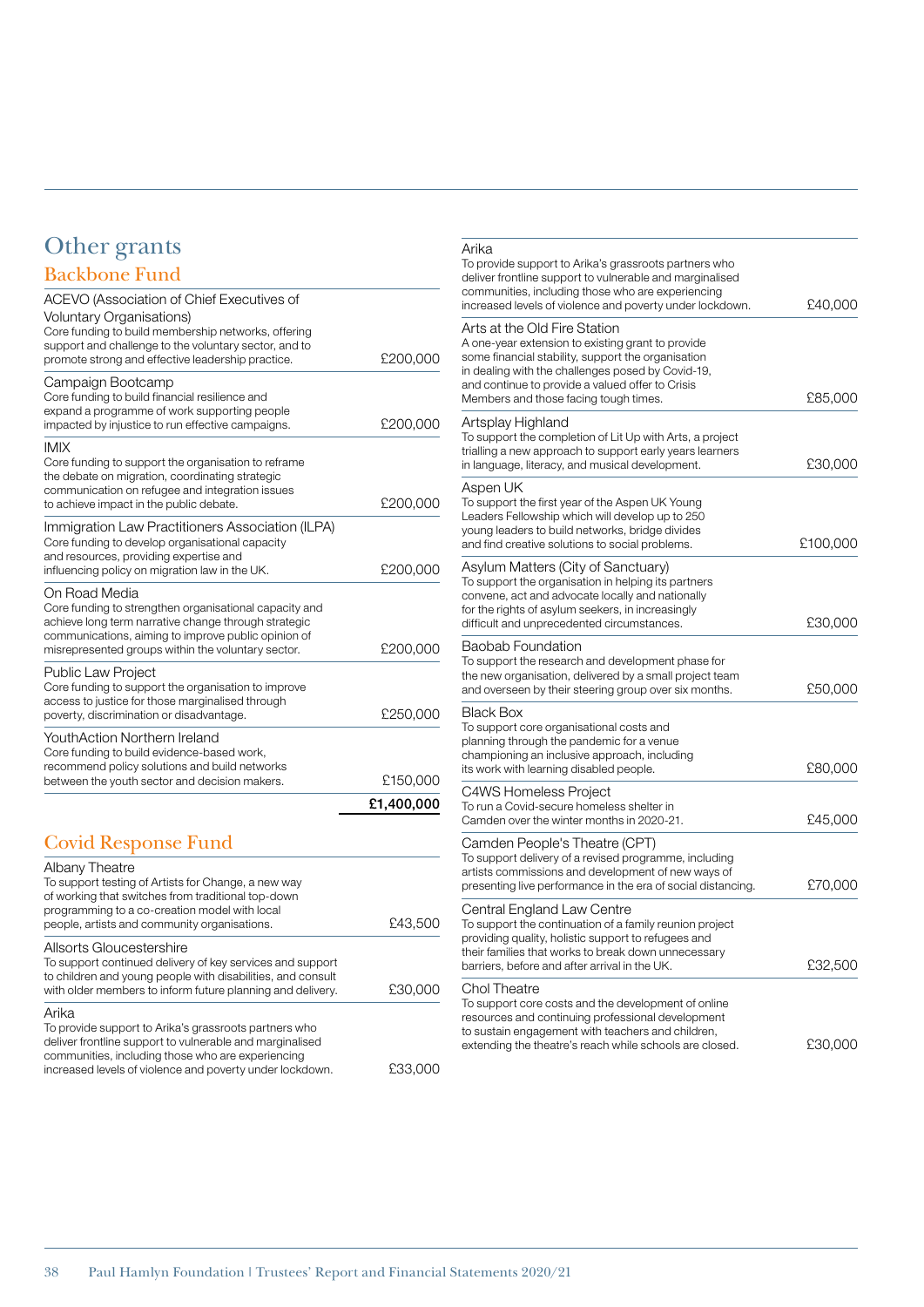| Clean Break<br>To maintain crucial and skilled support to women who<br>are marginalised and vulnerable during lockdown<br>and undertake future organisational planning around<br>the return to theatres and building-based work.                                                | £40,000  |
|---------------------------------------------------------------------------------------------------------------------------------------------------------------------------------------------------------------------------------------------------------------------------------|----------|
| Cove Park<br>A one-year extension to existing grant to support the<br>ongoing development and delivery of community<br>engagement programme Hands On Cove Park and<br>adapt to the longer-term impact of Covid-19 through<br>online resources and maximising use of facilities. | £29,000  |
| Create London<br>A one-year extension to existing grant to support the<br>organisation in maintaining the White House, a public<br>space for art and social activity, in-house and adapt<br>plans and fundraising strategy for 2021 onwards.                                    | £56,000  |
| Creative Futures UK<br>To support the Sound Communities project, a professional<br>development programme for early years education<br>professionals and music leaders building communities of<br>practice in locations across London and the South East.                        | £40,000  |
| Daily Life Ltd<br>To support collaboration with Newcastle-<br>based organisation Wunderbar to develop<br>a new peer support programme for creative<br>practitioners experiencing marginalisation and<br>the disproportionate effects of Covid-19.                               | £23,150  |
| Dance Base<br>To support the continuation of the Scottish<br>Dance for Parkinson's network through bespoke<br>embedded delivery at regional partner hubs,<br>extended programming and future planning.                                                                          | £88,813  |
| Detention Action<br>To sustain the organisation's Community Support<br>Project and to build on progress in policy and<br>practice around immigration detention.                                                                                                                 | £50,000  |
| Disasters Emergency Committee (DEC)<br>To contribute to the DEC's fundraising that supports<br>work in response to Covid-19 across the world.                                                                                                                                   | £100,000 |
| Ditch the Label<br>To support core costs, and increase online mentoring<br>support to young people struggling with the<br>impact of the pandemic in the key areas of bullying,<br>identity, relationships and mental wellbeing.                                                 | £46,000  |
| Do It Now Now (DINN)<br>To create a fund for Black social enterprise<br>founders, enabling them to meet the needs<br>of the people they support and reduce<br>potential closures in the Covid-19 crisis.                                                                        | £66,500  |
| Doctors of the World UK<br>To support the organisation's leadership and<br>coordination role ensuring that the Covid-19<br>vaccine programme is equally available to all in<br>the UK, regardless of immigration status.                                                        | £30,000  |

| Education Endowment Foundation (EEF)<br>To support a two-prong approach that mitigates and<br>compensates for Covid-19's negative impacts on<br>education attainment, responding to the needs of schools,<br>pupils and families and addressing policy responses. | £100,000 |
|-------------------------------------------------------------------------------------------------------------------------------------------------------------------------------------------------------------------------------------------------------------------|----------|
| Engage<br>To support provision of opportunities for artists,<br>professionals and freelancers to adapt their practice to a<br>new working context in light of the Covid-19 pandemic.                                                                              | £28,500  |
| <b>Fevered Sleep</b><br>To develop and adapt participatory projects that address<br>lived experience of trauma during the pandemic, and to<br>continue partnerships that support artist wellbeing.                                                                | £60,000  |
| Fitzrovia Youth in Action<br>To aid the organisation in dealing with the challenges<br>posed by Covid-19 and maintain support of members<br>and partner agencies to facilitate online peer<br>support groups for young people's wellbeing.                        | £30,000  |
| Getaway Girls<br>To continue essential support provision for young<br>women, especially those experiencing structural<br>inequality and poverty, through a strengths-<br>based approach that empowers and engages<br>young women in building a positive future.   | £50,000  |
| Glasgow International<br>To provide core support to festival staff and ensure<br>the running of the Glasgow International's festival<br>performances, events and commissions in 2021 as<br>it recovers from the impacts of the pandemic.                          | £75,000  |
| Gloucester Culture Trust<br>To support three of Gloucester Culture Trust's partner<br>organisations to maintain provision of keystone arts<br>participation programmes for young people and<br>to improve accessibility of a new cultural hub.                    | £50,000  |
| Hampshire Cultural Trust<br>To support the continuation of Horizon 20:20, an arts<br>education intervention for young people attending<br>Hampshire's Education Centres for alternative provision,<br>where artists work with young people and teachers.          | £111,000 |
| <b>Hatch Enterprise</b><br>Core support to aid the organisation in dealing<br>with the challenges posed by Covid-19.                                                                                                                                              | £50,000  |
| Hideaway Youth Project<br>To adapt to the impact of the pandemic,<br>and develop a new model of 'blended'<br>outreach and detached youth work.                                                                                                                    | £30,000  |
| HMDT Music<br>To support digital provision of high-quality arts-based<br>learning for children and young people experiencing<br>disadvantage, through partnerships with schools,<br>local artists, and arts organisations in Lancashire.                          | £30,000  |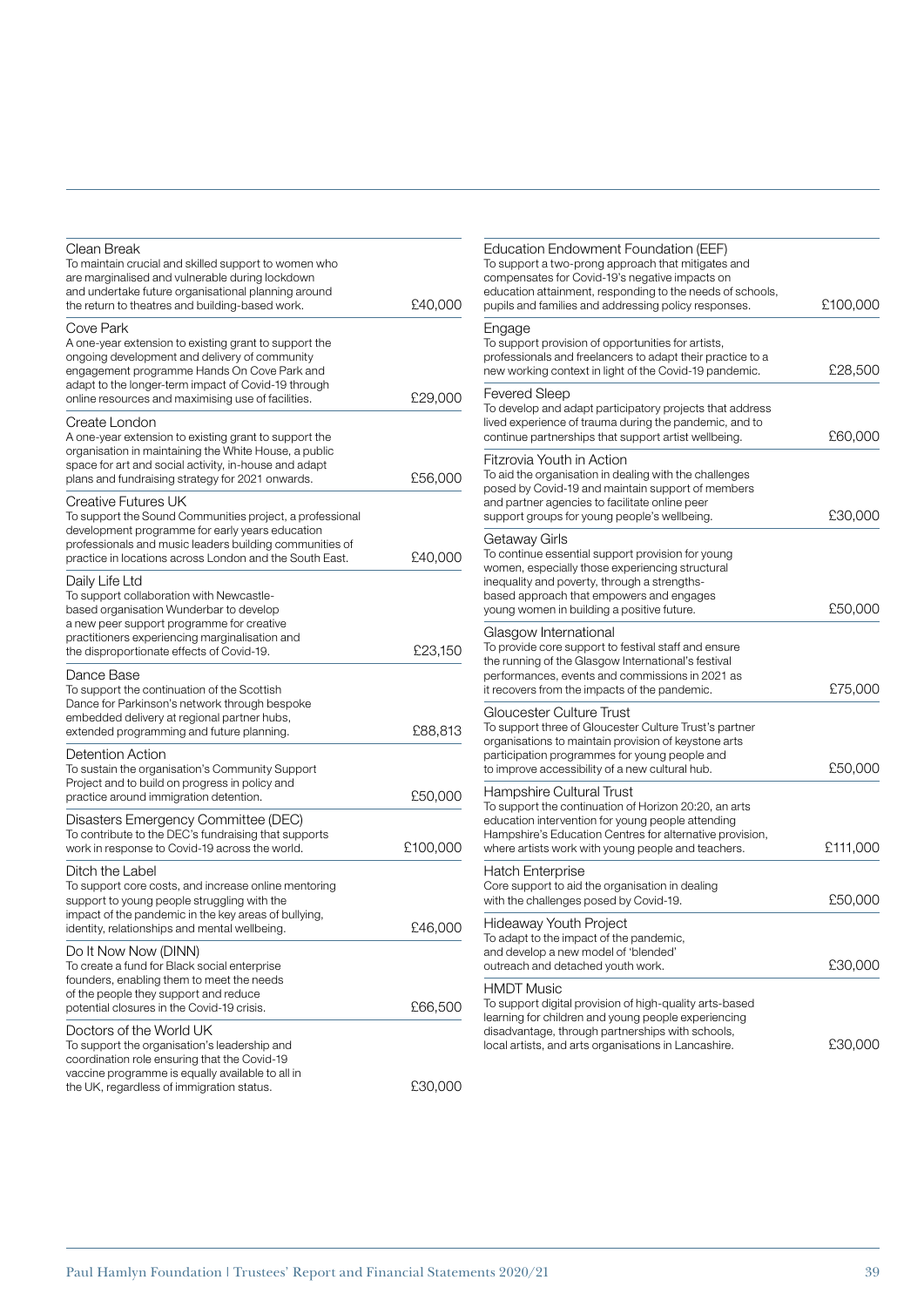| Independent Workers Union<br>of Great Britain (IWGB)<br>To support employment of additional legal<br>caseworkers, enabling the organisation to<br>meet the ongoing and increasing Covid-related<br>casework needs of migrant workers.                                                                              | £65,500  |
|--------------------------------------------------------------------------------------------------------------------------------------------------------------------------------------------------------------------------------------------------------------------------------------------------------------------|----------|
| Intoart<br>To support provision of welfare and pastoral support of<br>Intoart members with learning disabilities and maintain<br>organisational resilience throughout the pandemic.                                                                                                                                | £42,000  |
| Islington Mill<br>To support the organisation's community of artists,<br>craftspeople and creative businesses to respond to<br>needs and opportunities, and to initiate collaborative<br>commissions for Islington Mill tenants.                                                                                   | £70,000  |
| Khulisa<br>To respond to the surge in demand from current and<br>new partner schools, prisons and local authorities,<br>through digital therapy programmes and resources<br>to support vulnerable young people and staff.                                                                                          | £30,000  |
| Live Music Now (LMN)<br>To provide core support for LMN to adapt to<br>digital delivery and provide summer music-<br>making sessions for children and young<br>people with special educational needs.                                                                                                              | £61,390  |
| LocalMotion<br>To support an extended set-up phase for this<br>collaborative place-based consortium of funders<br>and allow for the development of feasibility studies<br>in six identified locations across the UK.                                                                                               | £50,000  |
| London Community Response Fund<br>(through the City Bridge Trust)<br>To contribute to the London Community Response<br>Fund, an emergency scheme coordinated by<br>London Funders to support organisations in the<br>capital facing immediate financial pressures and<br>uncertainty due to the Covid-19 pandemic. | £250,000 |
| Madlove Ltd<br>Support for a long-term project by artist James Leadbitter,<br>aka the vacuum cleaner, that blends research, design,<br>building and exhibitions to reimagine mental health<br>support and the environments this support happens in.                                                                | £80,000  |
| Magic Me<br>To support the Artists in Care Homes programme<br>to adapt to deliver a bespoke programme of remote<br>activities in care home settings in Essex.                                                                                                                                                      | £102,000 |
| MAIA<br>To provide time and capacity for business planning<br>and adaptation alongside the development of a<br>new fundraising plan for 2021/22 onwards.                                                                                                                                                           | £29,800  |
| Manchester Camerata<br>To support delivery of the orchestra's Camerata in the<br>Community work, which uses music to improve lives<br>across education, health and social care through artist-<br>led sessions in communities across the North West.                                                               | £40,000  |

| Micro Rainbow<br>To help address residents' immediate needs<br>by funding internet access and delivering a<br>pilot six-month online dance and movement<br>programme with integrated pastoral support.                                               | £30,000  |
|------------------------------------------------------------------------------------------------------------------------------------------------------------------------------------------------------------------------------------------------------|----------|
| <b>Migration Museum</b><br>To adapt the museum's programme to digital and<br>distanced delivery and explore new approaches<br>to digital engagement to reach a larger more<br>diverse audience and widen debate.                                     | £50,000  |
| Mind the Gap<br>To extend the Engage programme and progress partner<br>venues beyond the need for specialist interventions<br>in order to better include learning disabled artists,<br>audiences and participants in their work long-term.           | £46,400  |
| National Association for Voluntary & Community<br>Action (NAVCA)<br>To support NAVCA to continue offering vital support to<br>development and local sector support organisations<br>and develop the association's long-term sustainability.          | £30,000  |
| National Theatre<br>To adapt the delivery of the primary school<br>drama and theatre-making programme Let's<br>Play in response to Covid-19 and build further<br>sustainability into the programme.                                                  | £50,000  |
| National Theatre Wales<br>To support the continuation of National Theatre<br>Wales' TEAM programme of community co-created<br>programmes in Pembrokeshire and Wrexham.                                                                               | £65,000  |
| National Youth Agency (NYA)<br>To protect, champion and support the most<br>vulnerable young people while focusing on<br>rebuilding the future of youth services.                                                                                    | £50,000  |
| New Philanthropy Capital (NPC)<br>To develop digital solutions, products and tools<br>to support young people and the youth sector to<br>reach their potential, leading to collective digital<br>resources for young people and youth workers.       | £100,000 |
| Northern Ireland Youth Forum (NIYF)<br>To support core funding and allow the organisation<br>to focus on fundraising, supporting staff, and<br>leading on the adaptation to new digital and<br>hybrid ways of working during the pandemic.           | £30,000  |
| Off the Record (OTR)<br>Core support for staff salaries and fundraising,<br>to aid the organisation in dealing with the<br>challenges posed by Covid-19.                                                                                             | £30,000  |
| Open Up Music<br>To provide high-quality musical opportunities for young<br>disabled people and hold institutions accountable for the<br>widespread exclusion of young disabled people, offering<br>frameworks to increase access across the sector. | £100,000 |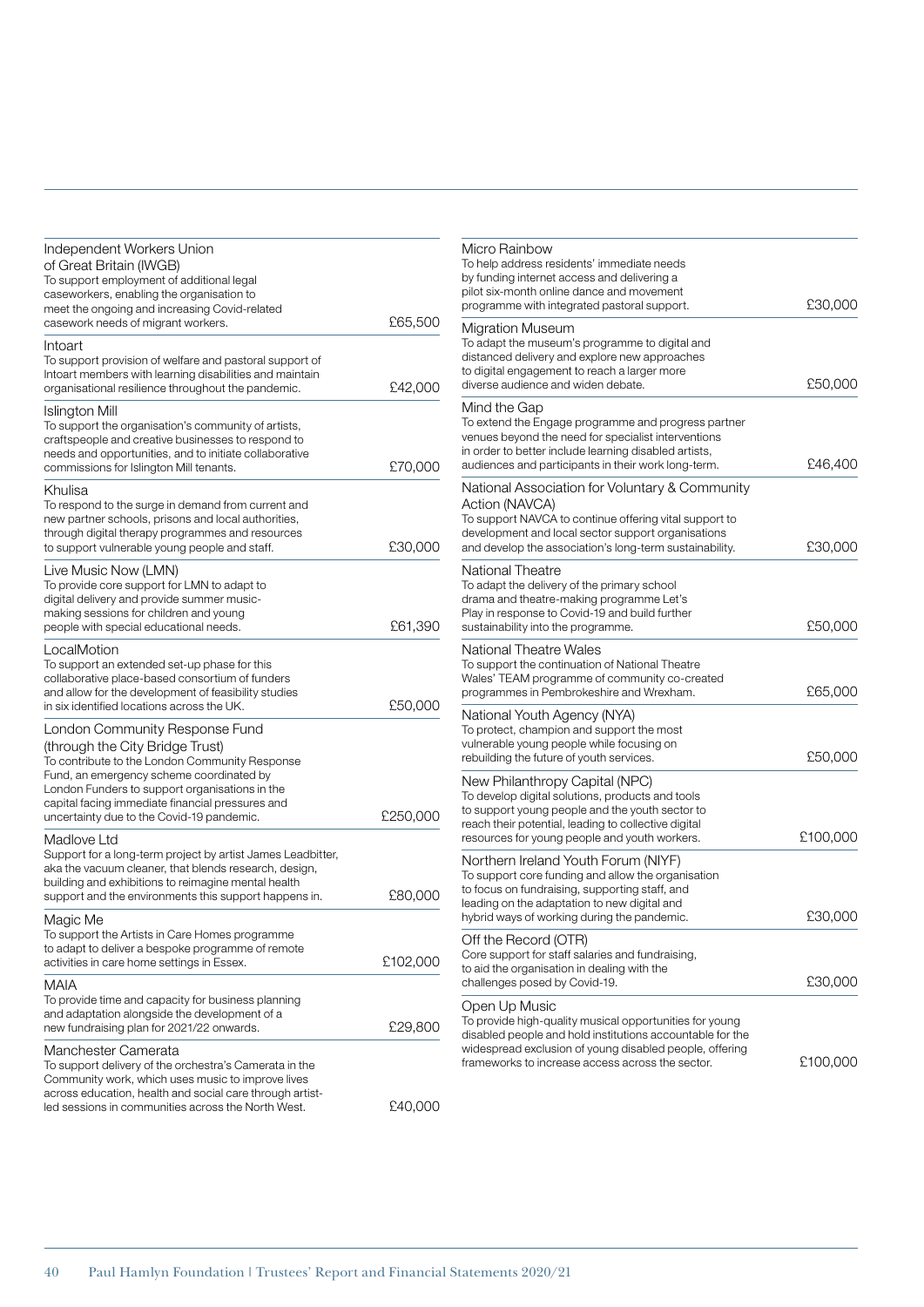| Paines Plough<br>To support a new small-scale touring network,<br>facilitate the small-scale tour of new work in 2021<br>and 2022, and continue audience development to                                                                                                          | £66,000  |
|----------------------------------------------------------------------------------------------------------------------------------------------------------------------------------------------------------------------------------------------------------------------------------|----------|
| encourage audiences back into arts venues.<br>Peace First<br>To develop a UK pilot programme to support young<br>people experiencing injustice and inequality to lead<br>social change through a digital platform that provides<br>tools, resources, mentoring and small grants. | £50,000  |
| <b>Pears Foundation</b><br>To contribute to a pooled Covid Relief Fund as<br>part of the DCMS Community Match Challenge<br>scheme - UK Youth will support small youth<br>organisations who have not had access to crisis<br>funding they need to survive the pandemic.           | £500,000 |
| People United<br>To support long term organisational planning including<br>artist commissions, a digital strategy, and an accessible<br>online platform for arts and prosocial behaviour.                                                                                        | £60,000  |
| Power2<br>To support redevelopment of the flagship Teens and<br>Toddlers programme in light of the pandemic and<br>oversee relationships with schools across programmes.                                                                                                         | £30,000  |
| Praxis<br>To support the remote delivery of Brighter Futures, a<br>project working with young people to ensure their access<br>to food, accommodation, financial support, health<br>guidance, digital access and one-to-one support.                                             | £60,000  |
| Project 17<br>To deliver a one-year pilot project to expand<br>advice services to families with no recourse to<br>public funds across the UK by providing remote<br>advice using video conferencing in areas that do<br>not have face to face services of this kind.             | £50,000  |
| Project Art Works<br>To support the research and development of Art<br>Freedom Care – a new delivery plan that focuses on<br>rights, representation, and creative collaborations<br>with autistic people with complex needs.                                                     | £100,000 |
| Racial Justice Network<br>To support the mentoring and development of antiracist<br>collectives and refine the organisation's programmes,<br>collaborations and partnerships in order to meet<br>increased demand for their Unlearning Racism training.                          | £25,000  |
| RECLAIM<br>To contribute to core work supporting young<br>people through the pandemic and to develop a<br>new project bringing young people together with<br>cultural leaders, policy workers and teachers.                                                                      | £50,000  |
| Refugee Action<br>To support the continuation of Respond and<br>Adapt, a partnership programme between Refugee<br>Action, Migration Exchange and NACCOM,<br>which supports organisations responding to the<br>pandemic to build for long-term recovery.                          | £90,000  |
|                                                                                                                                                                                                                                                                                  |          |

| Refugee Action<br>To help establish a pooled fund between Migration<br>Exchange, Refugee Action and NACCOM, to support<br>frontline charities working in the migration sector<br>where people are facing vulnerability and challenge.<br>Royal Exchange Theatre (RET)<br>To support key delivery roles and engagement<br>activity for RET's Young Company and<br>ensure sustainability of the programme.<br>Royal Liverpool Philharmonic<br>To support In Harmony, a programme that aims<br>to improve the education, aspirations and health<br>of young people and families in Anfield and West<br>Everton and transform communities through music.<br>Scottee<br>To extend our support of Scottee and Friends for a year,<br>investing in the company's artistic research, development<br>and programming throughout lockdown and reopening.<br>Shape Arts<br>To support the organisation's programme Unlimited<br>to extend commissioning support for disabled artists,<br>offering micro-commissions to disabled artists in<br>Northern Ireland and providing ad hoc emergency funding<br>for disabled artists to access equipment and support.<br>South East Dance<br>To aid the continuation of the organisation's<br>national programme Little Big Dance and support<br>the artist community in post-Covid recovery.<br>The Access to Justice Foundation (ATJF)<br>To contribute to The Community Justice Fund, a joint<br>funder initiative which provides emergency support<br>to specialist social welfare legal advice organisations<br>to cope with the immediate impact of Covid-19.<br>The Black Curriculum<br>To support organisational development and the growth<br>of a campaign to design a curriculum that focuses on<br>the realities and experiences of Black British people,<br>incorporating a variety of teaching methods and art forms.<br>The Centre for Literacy in Primary Education (CLPE)<br>To support adaptation of teacher continuing<br>professional development resources and courses<br>for digital delivery and home learning, and further<br>develop the sustainability and impact of the<br>organisation's new online learning model.<br>The Centre for Youth Impact |          |
|--------------------------------------------------------------------------------------------------------------------------------------------------------------------------------------------------------------------------------------------------------------------------------------------------------------------------------------------------------------------------------------------------------------------------------------------------------------------------------------------------------------------------------------------------------------------------------------------------------------------------------------------------------------------------------------------------------------------------------------------------------------------------------------------------------------------------------------------------------------------------------------------------------------------------------------------------------------------------------------------------------------------------------------------------------------------------------------------------------------------------------------------------------------------------------------------------------------------------------------------------------------------------------------------------------------------------------------------------------------------------------------------------------------------------------------------------------------------------------------------------------------------------------------------------------------------------------------------------------------------------------------------------------------------------------------------------------------------------------------------------------------------------------------------------------------------------------------------------------------------------------------------------------------------------------------------------------------------------------------------------------------------------------------------------------------------------------------------------------------------------------------------------------------------------------------------------------------|----------|
|                                                                                                                                                                                                                                                                                                                                                                                                                                                                                                                                                                                                                                                                                                                                                                                                                                                                                                                                                                                                                                                                                                                                                                                                                                                                                                                                                                                                                                                                                                                                                                                                                                                                                                                                                                                                                                                                                                                                                                                                                                                                                                                                                                                                              | £400,000 |
|                                                                                                                                                                                                                                                                                                                                                                                                                                                                                                                                                                                                                                                                                                                                                                                                                                                                                                                                                                                                                                                                                                                                                                                                                                                                                                                                                                                                                                                                                                                                                                                                                                                                                                                                                                                                                                                                                                                                                                                                                                                                                                                                                                                                              | £77,000  |
|                                                                                                                                                                                                                                                                                                                                                                                                                                                                                                                                                                                                                                                                                                                                                                                                                                                                                                                                                                                                                                                                                                                                                                                                                                                                                                                                                                                                                                                                                                                                                                                                                                                                                                                                                                                                                                                                                                                                                                                                                                                                                                                                                                                                              | £80,000  |
|                                                                                                                                                                                                                                                                                                                                                                                                                                                                                                                                                                                                                                                                                                                                                                                                                                                                                                                                                                                                                                                                                                                                                                                                                                                                                                                                                                                                                                                                                                                                                                                                                                                                                                                                                                                                                                                                                                                                                                                                                                                                                                                                                                                                              | £90,000  |
|                                                                                                                                                                                                                                                                                                                                                                                                                                                                                                                                                                                                                                                                                                                                                                                                                                                                                                                                                                                                                                                                                                                                                                                                                                                                                                                                                                                                                                                                                                                                                                                                                                                                                                                                                                                                                                                                                                                                                                                                                                                                                                                                                                                                              | £200,000 |
|                                                                                                                                                                                                                                                                                                                                                                                                                                                                                                                                                                                                                                                                                                                                                                                                                                                                                                                                                                                                                                                                                                                                                                                                                                                                                                                                                                                                                                                                                                                                                                                                                                                                                                                                                                                                                                                                                                                                                                                                                                                                                                                                                                                                              | £60,000  |
|                                                                                                                                                                                                                                                                                                                                                                                                                                                                                                                                                                                                                                                                                                                                                                                                                                                                                                                                                                                                                                                                                                                                                                                                                                                                                                                                                                                                                                                                                                                                                                                                                                                                                                                                                                                                                                                                                                                                                                                                                                                                                                                                                                                                              | £300,000 |
|                                                                                                                                                                                                                                                                                                                                                                                                                                                                                                                                                                                                                                                                                                                                                                                                                                                                                                                                                                                                                                                                                                                                                                                                                                                                                                                                                                                                                                                                                                                                                                                                                                                                                                                                                                                                                                                                                                                                                                                                                                                                                                                                                                                                              | £80,000  |
|                                                                                                                                                                                                                                                                                                                                                                                                                                                                                                                                                                                                                                                                                                                                                                                                                                                                                                                                                                                                                                                                                                                                                                                                                                                                                                                                                                                                                                                                                                                                                                                                                                                                                                                                                                                                                                                                                                                                                                                                                                                                                                                                                                                                              | £50,000  |
| To maintain online delivery and evaluation resources<br>to ensure the Centre continues to play a key role in<br>learning and impact work beyond the pandemic.                                                                                                                                                                                                                                                                                                                                                                                                                                                                                                                                                                                                                                                                                                                                                                                                                                                                                                                                                                                                                                                                                                                                                                                                                                                                                                                                                                                                                                                                                                                                                                                                                                                                                                                                                                                                                                                                                                                                                                                                                                                | £50,000  |
| The Difference<br>To develop Difference Leaders by upskilling secondary<br>phase teachers with leadership experience placed in<br>Alternative Provision schools and to ensure that Covid-19<br>adjustments maintain effectiveness and impact.                                                                                                                                                                                                                                                                                                                                                                                                                                                                                                                                                                                                                                                                                                                                                                                                                                                                                                                                                                                                                                                                                                                                                                                                                                                                                                                                                                                                                                                                                                                                                                                                                                                                                                                                                                                                                                                                                                                                                                | £75,000  |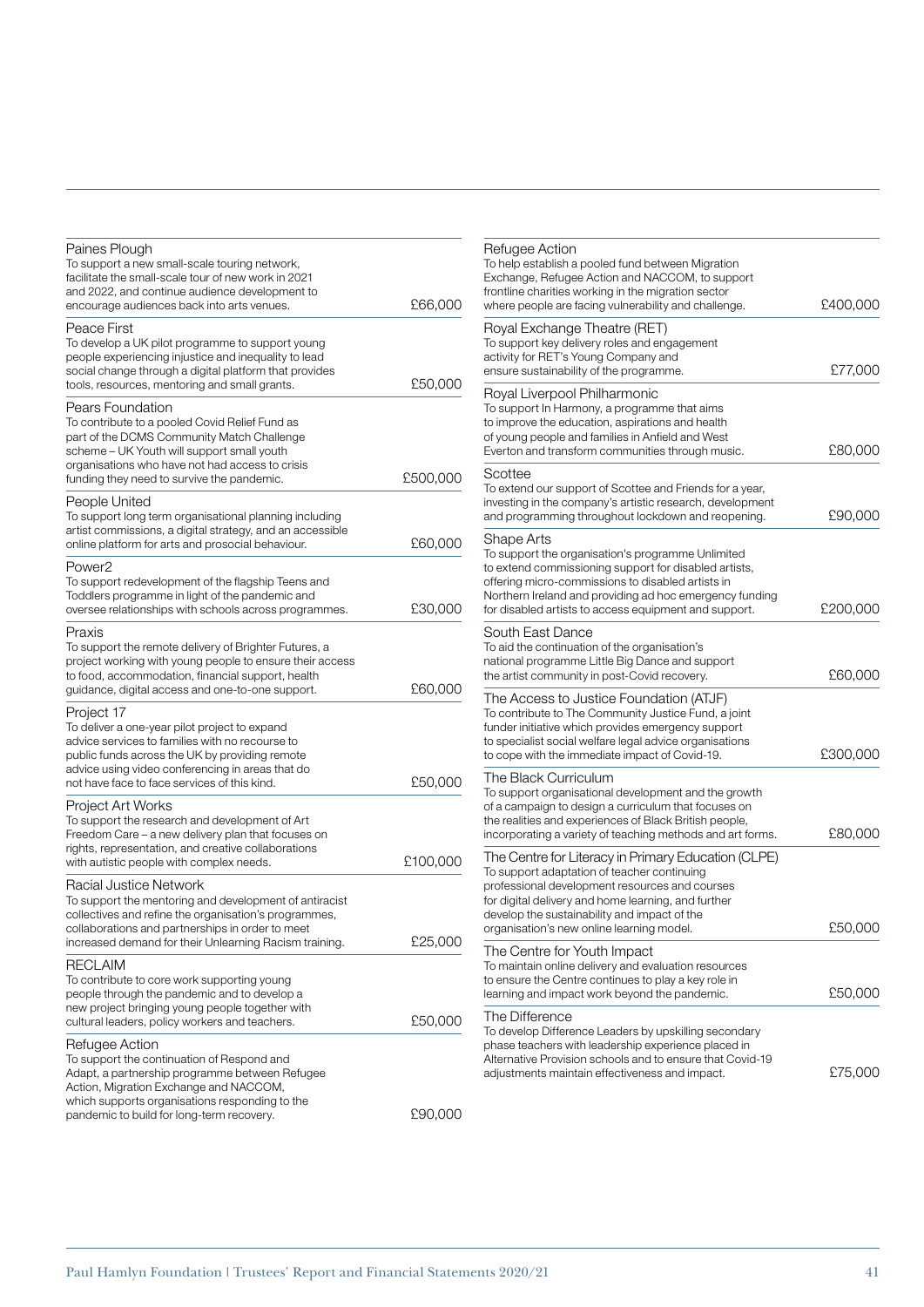| The Duncairn (through 174 Trust)<br>To increase capacity and ensure continuity of a<br>new digital programme for its local community,<br>improve support for volunteers and staff, and<br>allow for long-term planning through Covid-19. | £31,000     |
|------------------------------------------------------------------------------------------------------------------------------------------------------------------------------------------------------------------------------------------|-------------|
| The Larder Cook School<br>To contribute to the salaries of the CEO, Director<br>of Training and a Group Worker to strengthen the<br>organisation and enhance long term sustainability.                                                   | £30,000     |
| The Mix<br>To adapt services to meet young people's needs<br>around mental health, information advice and digital<br>guidance, and respond to the changing context of<br>Covid-19 with partners across youth services.                   | £100,000    |
| The Social Change Nest<br>To provide core funding for essential start-up<br>support to new grassroots movements and<br>unconstituted networks, and meet increased<br>demand from Mutual Aid Groups during Covid-19.                      | £70,000     |
| UK Youth<br>To facilitate youth organisations who provide<br>support, develop skills and give access to<br>opportunities for 9 to 25-year-olds regardless<br>of their background or circumstances.                                       | £50,000     |
| We Belong<br>To sustain emergency hardship support for young<br>people who lack permanent immigration status as well<br>as improve systems of staff support and training.                                                                | £30,000     |
| <b>Young Futures</b><br>To sustain high quality and transformative transition<br>services for care leavers with a focus on young<br>residents' mental health and life-prospects.                                                         | £30,000     |
| Young Roots<br>To sustain support for young refugees and asylum<br>seekers who are vulnerably housed and plan future<br>organisational fundraising for 2021 onwards.                                                                     | £30,000     |
| Your Own Place<br>To develop digital training packages and<br>sustain services for young people to maintain<br>secure tenancies and plan for the future.                                                                                 | £30,000     |
| We awarded 344 grants up to £20,000 totalling<br>£6,258,562 which are not listed here. Full<br>details of these can be found on our website.                                                                                             | £6,258,562  |
| Additional support via the Awards for<br>Artists programme to provide support<br>to a greater number of artists as a                                                                                                                     |             |
| response to the Covid-19 pandemic<br>Additional support provided via the<br>Act for Change Fund as a response                                                                                                                            | £520,000    |
| to the Covid-19 pandemic                                                                                                                                                                                                                 | £311,200    |
|                                                                                                                                                                                                                                          | £13,318,815 |

#### Development Fund

| Ashoka UK & Ireland<br>To support Ashoka in the development of a<br>Young Change Leader internship programme<br>and to recruit two people to these roles.                                                                                                      | £20,000  |
|----------------------------------------------------------------------------------------------------------------------------------------------------------------------------------------------------------------------------------------------------------------|----------|
| <b>Barrow Cadbury Trust</b><br>Contribution to the Funders for Race Equality Alliance.                                                                                                                                                                         | £15,000  |
| Bossing It<br>To create a space and network for womxn of colour in<br>leadership positions in the impact sector, to find support<br>and share experience, ideas and opportunities.                                                                             | £10,000  |
| Centre for Innovation in Voluntary Action<br>To develop the Create Equity Fund, an investment<br>fund to support Black and minority ethnic<br>led organisations to address longstanding<br>racial inequalities in the cultural sector.                         | £15,000  |
| Creative Opportunities<br>To underpin the director's salary for a year,<br>alongside a tailored package of coaching<br>and training to build staff capacity.                                                                                                   | £20,000  |
| Culture Commons<br>To create a series of creative and cultural industries<br>workforce panels with Metro Mayors.                                                                                                                                               | £20,000  |
| Field Day (through the Nerve Centre)<br>To support Stay Alive, a short film<br>exploring the issue of survival.                                                                                                                                                | £20,000  |
| Friends Provident Foundation<br>To develop an annual index of diversity,<br>inclusion and transparency in the foundation<br>sector to improve accountability.                                                                                                  | £15,000  |
| Julie's Bicycle<br>To support Season for Change 2020, a<br>nationwide festival of culture and climate action<br>that aimed to invite communities throughout the<br>country to connect to the climate crisis through<br>arts, culture and creative experiences. | £20,000  |
| Positive Money<br>To mobilise community supporters and to campaign<br>on climate finance in the run up to COP26.                                                                                                                                               | £20,000  |
| Students Organising for Sustainability UK<br>To develop and support Teach the Future, a youth-<br>led campaign to repurpose the education system<br>around the climate emergency and ecological crisis.                                                        | £16,500  |
| The Social Change Nest<br>To create a youth-led movement that aims to<br>double the number of young trustees under<br>the age of 26 on charity boards by 2024.                                                                                                 | £10,000  |
| The Ubele Initiative<br>To fund the Exhale Retreat to support 20 Black<br>women working in social justice organisations,<br>trusts and foundations to create and share<br>strategies for collective social change.                                             | £20,000  |
|                                                                                                                                                                                                                                                                | £221,500 |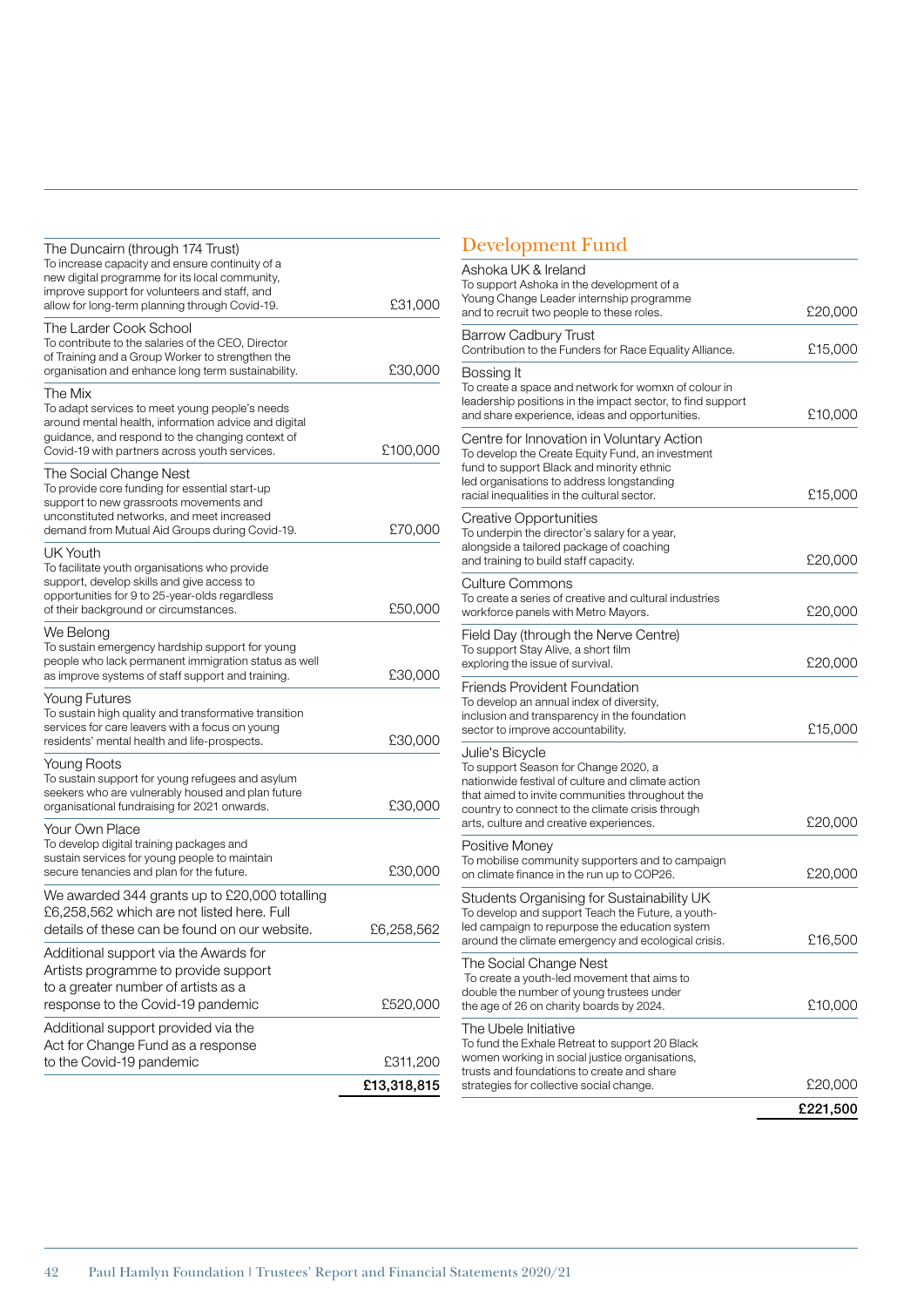#### Major Grants – inflation allowance increase

| Amqueddfa Cymru – National Museum Wales<br>Inflation allowance for the £300,000 grants<br>per year for ten years made in 2019/20.              |        |
|------------------------------------------------------------------------------------------------------------------------------------------------|--------|
| Centre on Migration, Policy, and Society<br>(COMPAS)<br>Inflation allowance for the £200,000 grants<br>per year for ten years made in 2018/19. | £3,408 |
| Koestler Arts<br>Inflation allowance for the £150,000 grants<br>per year for ten years made in 2018/19.                                        | £2.556 |
| Nerve Centre<br>Inflation allowance for the £200,000 grants<br>per year for ten years made in 2019/20.                                         | 476N)  |
|                                                                                                                                                | £7.464 |

## Our Neighbourhood Fund

| Copenhagen Youth Project (CYP)<br>Core funding to support work to engage and inform<br>young people in the Caledonian Road and Barnsbury<br>area of London and to provide a safe, youth-led<br>space where they can learn and develop. | £25,000  |
|----------------------------------------------------------------------------------------------------------------------------------------------------------------------------------------------------------------------------------------|----------|
| Coram's Fields<br>To support a drop-in service provision for under fives in<br>an area with poverty and overcrowded accommodation.                                                                                                     | £26,000  |
| Global Generation<br>Core funding to contribute to the running of the Story<br>Garden in Camden, bringing the local community<br>together through food growing, communal<br>meals, shared stories and creative activities.             | £40,000  |
| New Horizon Youth Centre<br>Core funding to support the provision of holistic support<br>for young people experiencing homelessness in London.                                                                                         | £50,000  |
| Women at the Well<br>Core funding to underpin the work of this women-<br>only service located in King's Cross and dedicated<br>to supporting women whose lives are affected<br>by, or at risk of being affected by, prostitution.      | £90,000  |
| Young Camden Foundation<br>Contributing funding for Camden-based charities<br>offering services and support to children and<br>young people, building capacity and championing<br>critical issues facing the local community.          | £40,000  |
|                                                                                                                                                                                                                                        | £271,000 |

#### Strategic Interventions Fund

|                                                                                                                                                                                                                                                                          | £575,000 |
|--------------------------------------------------------------------------------------------------------------------------------------------------------------------------------------------------------------------------------------------------------------------------|----------|
| University of Manchester<br>To design and implement a methodology for<br>assessing and supporting the wellbeing of young<br>people in years 8 to 10 in up to 250 secondary<br>schools across Greater Manchester.                                                         | £150,000 |
| The Difference<br>A three year grant to support this leadership<br>programme for teachers around inclusive school<br>leadership and mark the tenure of Sir Anthony<br>Salz as trustee of Paul Hamlyn Foundation as he<br>stepped down from the Board at the end of 2020. | £150,000 |
| Social Finance<br>To support an extension of our support of the Impact<br>Incubator for two years - a collaboration between<br>Social Finance and UK charitable foundations that<br>seeks to drive systemic change on social issues.                                     | £200,000 |
| Nick of Time Productions<br>To produce a verbatim play about the Grenfell Inquiry -<br>Value Engineering - at the Tabernacle Theatre in October<br>2021, then at the Birmingham Rep in November of 2021.                                                                 | £75,000  |

## Other Grants and support

| The Helen Hamlyn Trust                                    | £2,000,000  |
|-----------------------------------------------------------|-------------|
| Direct charitable expenditure                             | £12,000     |
|                                                           | £2,012,000  |
| <b>Total Other grants</b>                                 | £17,805,779 |
| Total grants awarded and<br>direct charitable expenditure | £40,265,517 |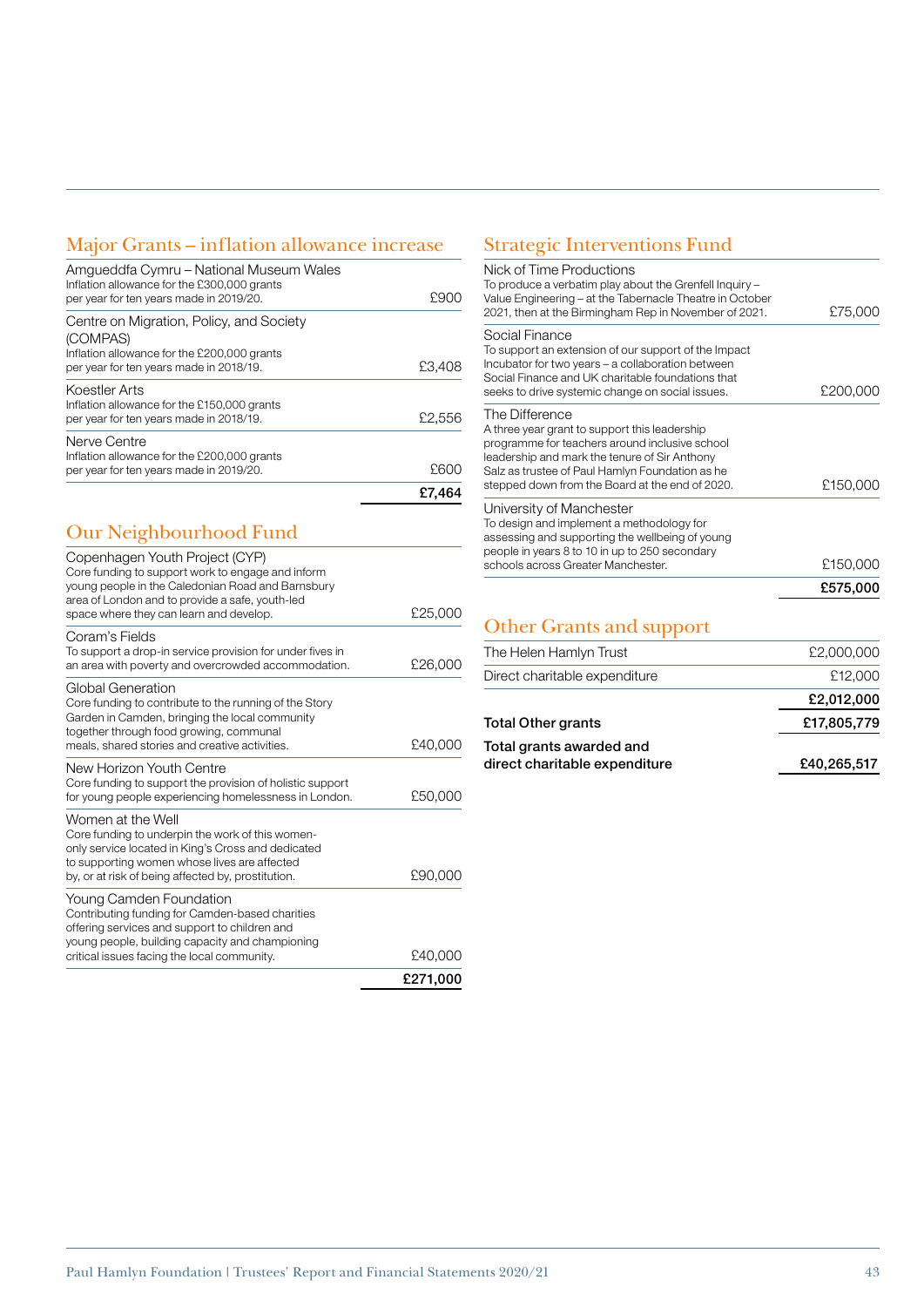#### Organisations receiving more than one grant included in the listing above:

Due to the Covid-19 Emergency Fund many more grantees than usual received more than one grant in the year.

Thirty-eight grantees received two grants from the Covid-19 India Fund.

Forty-four grantees received two or more grants from the Covid-19 UK Fund.

A further sixty-eight grantees received a single Covid-19 award and a single award from another fund.

#### The following grantees received more than one award in the year from the non-Covid programmes:

Barasat Unnayan Prostuti (Awarded four grants totalling £90,162: £71,297 & £3,171 from the India Open Grants Fund and £10,439 & £5,255 from the India Covid Response Fund)

IMIX (Awarded two grants totalling £260,000: £200,000 from the Backbone Fund and £60,000 from the Shared Ground Fund)

Immigration Law Practitioners Association (ILPA) (Awarded three grants totalling £370,000; £200,000 from the Backbone Fund, £150,000 from the Shared Ground Fund and £20,000 from the Covid Response Fund)

Just for Kids Law (Awarded four grants totalling £205,000; £100,000 from the Youth Strategic Investment Fund, £45,000 from the Act for Change Fund (Covid Response) Fund, £40,000 from the Youth Strategic Investment Fund – follow-on Fund and £20,000 from the Covid Response Fund)

Leap Confronting Conflict (Awarded three grants totalling £160,000; £100,000 from the Youth Strategic Investment Fund, £40,000 from the Youth Strategic Investment Fund – follow-on Fund and £20,000 from the Covid Response Fund)

London Funders (Awarded two grants totalling £30,000; £18,000 from the Evidence and Learning Fund and £12,000 from the Justice Collaboration Fund)

MAP (Mancroft Advice Project) (Awarded five grants totalling £202,000; £100,000 from the Youth Strategic Investment Fund, £40,000 & £30,000 from the Youth Strategic Investment Fund – follow-on Fund £20,000 from the Covid Response Fund and £12,000 from the Act for Change Fund (Covid Response) Fund)

My Life My Say (Awarded three grants totalling £71,500; £60,000 from the Youth Strategic Investment Fund – follow-on Fund, £10,000 from the Covid Response Fund and £1,500 from the Act for Change Fund (Covid Response) Fund)

On Road Media (Awarded three grants totalling £270,000; £200,000 from the Backbone Fund, £60,000 from the Youth Strategic Investment Fund – follow-on Fund and £10,000 from the Covid Response Fund)

Praxis (Awarded four grants totalling £202,600; £107,000 the Justice Collaboration Fund, £60,000 & £20,000 from the Covid Response Fund and £15,600 from the Act for Change Fund (Covid Response) Fund)

StreetDoctors (Awarded four grants totalling £190,000; £100,000 from the Youth Strategic Investment Fund, £40,000 & £30,000 from the Youth Strategic Investment Fund – follow-on Fund and £20,000 from the Covid Response Fund)

YoungMinds (Awarded three grants totalling £160,000; £100,000 the Youth Strategic Investment Fund, £40,000 from the Youth Strategic Investment Fund – follow-on Fund and £20,000 from the Covid Response Fund)

Youth Access (Awarded three grants totalling £72,000; £45,000 from the Act for Change Fund (Covid Response) Fund, £20,000 from the Covid Response Fund and £7,200 from the Youth Fund)

The trustees confirm they have provided all information required by the auditors and that they have not identified any material uncertainties relating to going concern and therefore continue to prepare the accounts on a going concern basis.

The Trustees' Report and the Strategic Report were approved on 6 July 2021 by:

#### Jane Hamlyn

Tim Bunting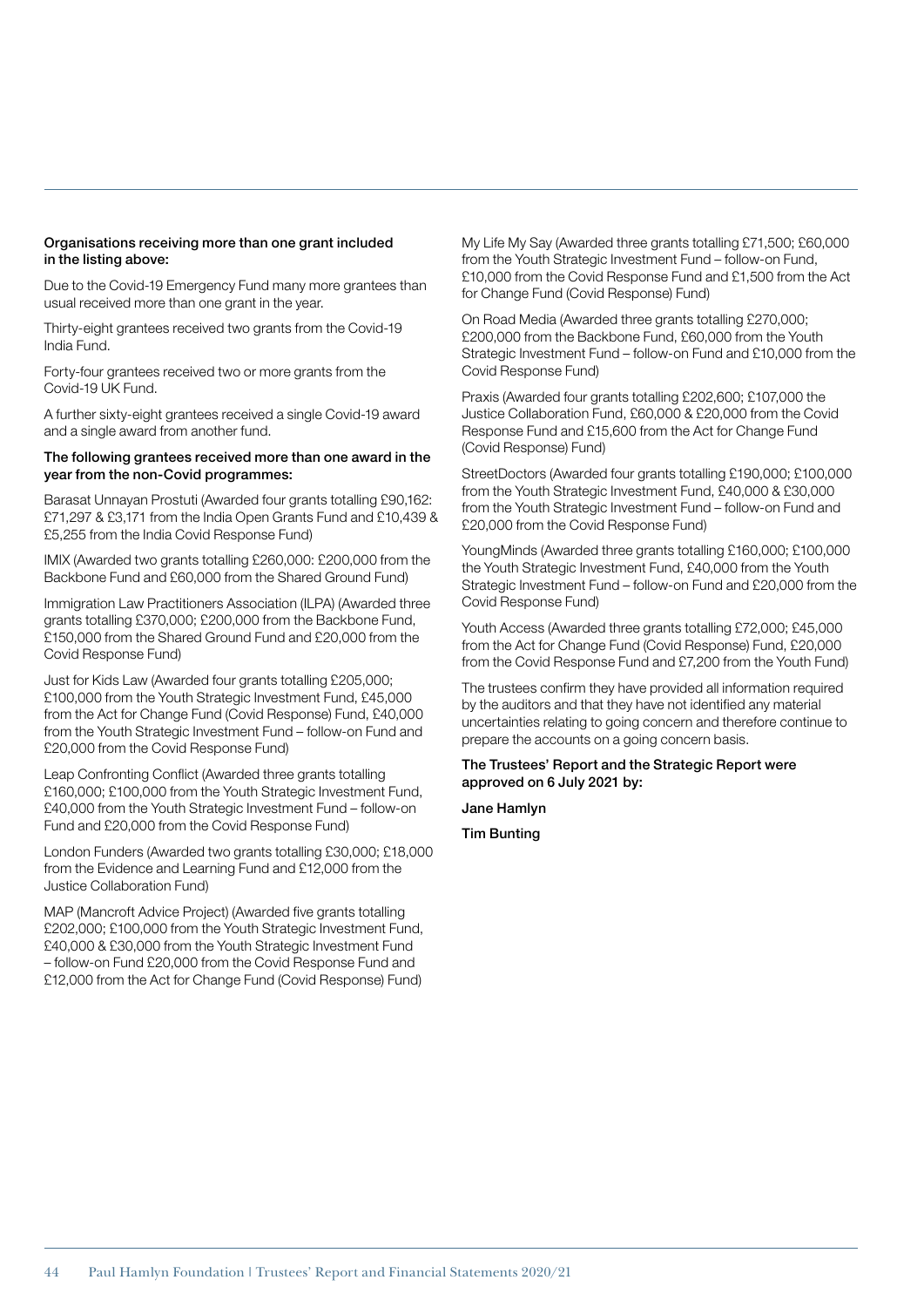#### Opinion on the financial statements

In our opinion, the financial statements:

- give a true and fair view of the state of the Charitable Company's affairs as at 31 March 2021 and of its incoming resources and application of resources for the year then ended;
- have been properly prepared in accordance with United Kingdom Generally Accepted Accounting Practice; and
- have been prepared in accordance with the requirements of the Companies Act 2006.

We have audited the financial statements of Paul Hamlyn Foundation ("the Charitable Company") for the year ended 31 March 2021 which comprise the statement of financial activities, the balance sheet, the cash flow statement and notes to the financial statements, including a summary of significant accounting policies. The financial reporting framework that has been applied in their preparation is applicable law and United Kingdom Accounting Standards, including Financial Reporting Standard 102 The Financial Reporting Standard applicable in the UK and Republic of Ireland (United Kingdom Generally Accepted Accounting Practice).

#### Basis for opinion

We conducted our audit in accordance with International Standards on Auditing (UK) (ISAs (UK)) and applicable law. Our responsibilities under those standards are further described in the Auditor's responsibilities for the audit of the financial statements section of our report. We are independent of the Charitable Company in accordance with the ethical requirements relevant to our audit of the financial statements in the UK, including the FRC's Ethical Standard, and we have fulfilled our other ethical responsibilities in accordance with these requirements. We believe that the audit evidence we have obtained is sufficient and appropriate to provide a basis for our opinion.

#### Conclusions related to going concern

In auditing the financial statements, we have concluded that the Trustees' use of the going concern basis of accounting in the preparation of the financial statements is appropriate.

Based on the work we have performed, we have not identified any material uncertainties relating to events or conditions that, individually or collectively, may cast significant doubt on the Charitable Company's ability to continue as a going concern for a period of at least twelve months from when the financial statements are authorised for issue.

Our responsibilities and the responsibilities of the Trustees with respect to going concern are described in the relevant sections of this report.

#### Other information

The Trustees are responsible for the other information. The other information comprises the information included in the Trustees Report and Financial Statements, other than the financial statements and our auditor's report thereon. The other information comprises: the Chair's Statement, the Chief Executive's Statement and the Trustees' and Directors' Report. Our opinion on the financial statements does not cover the other information and, except to the extent otherwise explicitly stated in our report, we do not express any form of assurance conclusion thereon. Our responsibility is to read the other information and, in doing so, consider whether the other information is materially inconsistent with the financial statements or our knowledge obtained in the audit or otherwise appears to be materially misstated. If we identify such material inconsistencies or apparent material misstatements, we are required to determine whether there is a material misstatement in the financial statements or a material misstatement of the other information. If, based on the work we have performed, we conclude that there is a material misstatement of this other information, we are required to report that fact.

We have nothing to report in this regard.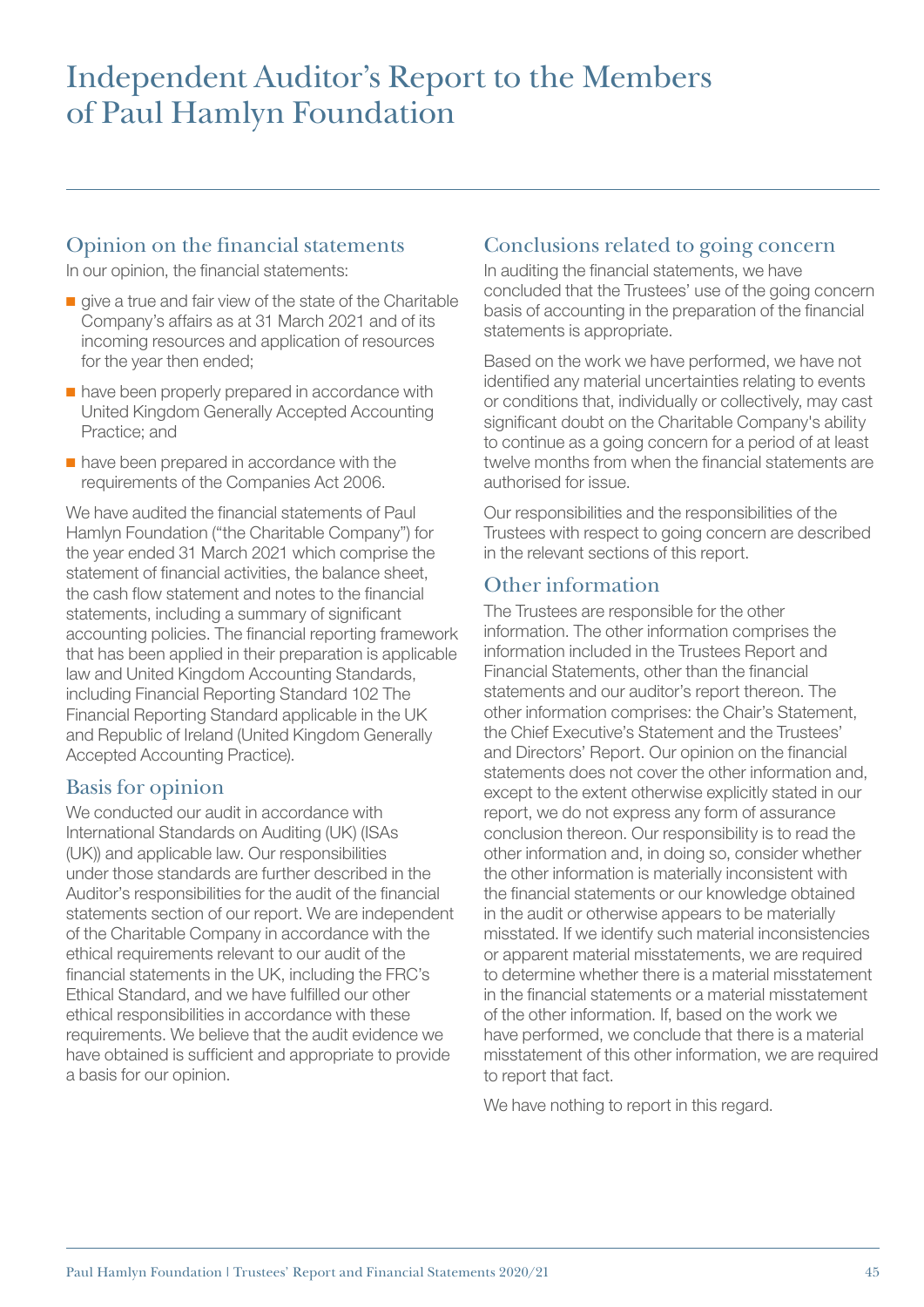#### Other Companies Act 2006 reporting

In our opinion, based on the work undertaken in the course of the audit:

- the information given in the Trustees' and Directors' Report, which includes the Directors' Report and the Strategic report prepared for the purposes of Company Law, for the financial year for which the financial statements are prepared is consistent with the financial statements; and
- the Strategic report and the Directors' Report, which are included in the Trustees' and Directors' Report, have been prepared in accordance with applicable legal requirements.

In the light of the knowledge and understanding of the Charitable Company and its environment obtained in the course of the audit, we have not identified material misstatements in the Strategic report or the Trustee's report.

We have nothing to report in respect of the following matters in relation to which the Companies Act 2006 requires us to report to you if, in our opinion;

- adequate accounting records have not been kept, or returns adequate for our audit have not been received from branches not visited by us; or
- the financial statements are not in agreement with the accounting records and returns; or
- certain disclosures of Directors' remuneration specified by law are not made; or
- we have not received all the information and explanations we require for our audit.

#### Responsibilities of trustees

As explained more fully in the Statement of Trustees' responsibilities, the Trustees (who are also the directors of the charitable company for the purposes of company law) are responsible for the preparation of the financial statements and for being satisfied that they give a true and fair view, and for such internal control as the Trustees determines is necessary to enable the preparation of financial statements that are free from material misstatement, whether due to fraud or error.

In preparing the financial statements, the Trustees are responsible for assessing the Charitable Company's ability to continue as a going concern, disclosing, as applicable, matters related to going concern and using the going concern basis of accounting unless the Trustees either intend to liquidate the Charitable Company or to cease operations, or have no realistic alternative but to do so.

#### Auditor's responsibilities for the audit of the financial statements

We have been appointed as auditor under the Companies Act 2006 and report in accordance with the Act and relevant regulations made or having effect thereunder.

Our objectives are to obtain reasonable assurance about whether the financial statements as a whole are free from material misstatement, whether due to fraud or error, and to issue an auditor's report that includes our opinion. Reasonable assurance is a high level of assurance, but is not a guarantee that an audit conducted in accordance with ISAs (UK) will always detect a material misstatement when it exists. Misstatements can arise from fraud or error and are considered material if, individually or in the aggregate, they could reasonably be expected to influence the economic decisions of users taken on the basis of these financial statements.

#### Extent to which the audit was capable of detecting irregularities, including fraud

Irregularities, including fraud, are instances of noncompliance with laws and regulations. We design procedures in line with our responsibilities, outlined above, to detect material misstatements in respect of irregularities, including fraud. The extent to which our procedures are capable of detecting irregularities, including fraud is detailed below:

Based on our understanding of the Charity and the industry in which it operates, we identified that the principal laws and regulations that directly affect the financial statements to be relevant companies acts and charities acts in the UK. We assessed the extent of compliance with these laws and regulations as part of our procedures on the related financial statement items. We considered the Charity's own assessment of the risks that irregularities may occur either as a result of fraud or error. We also considered financial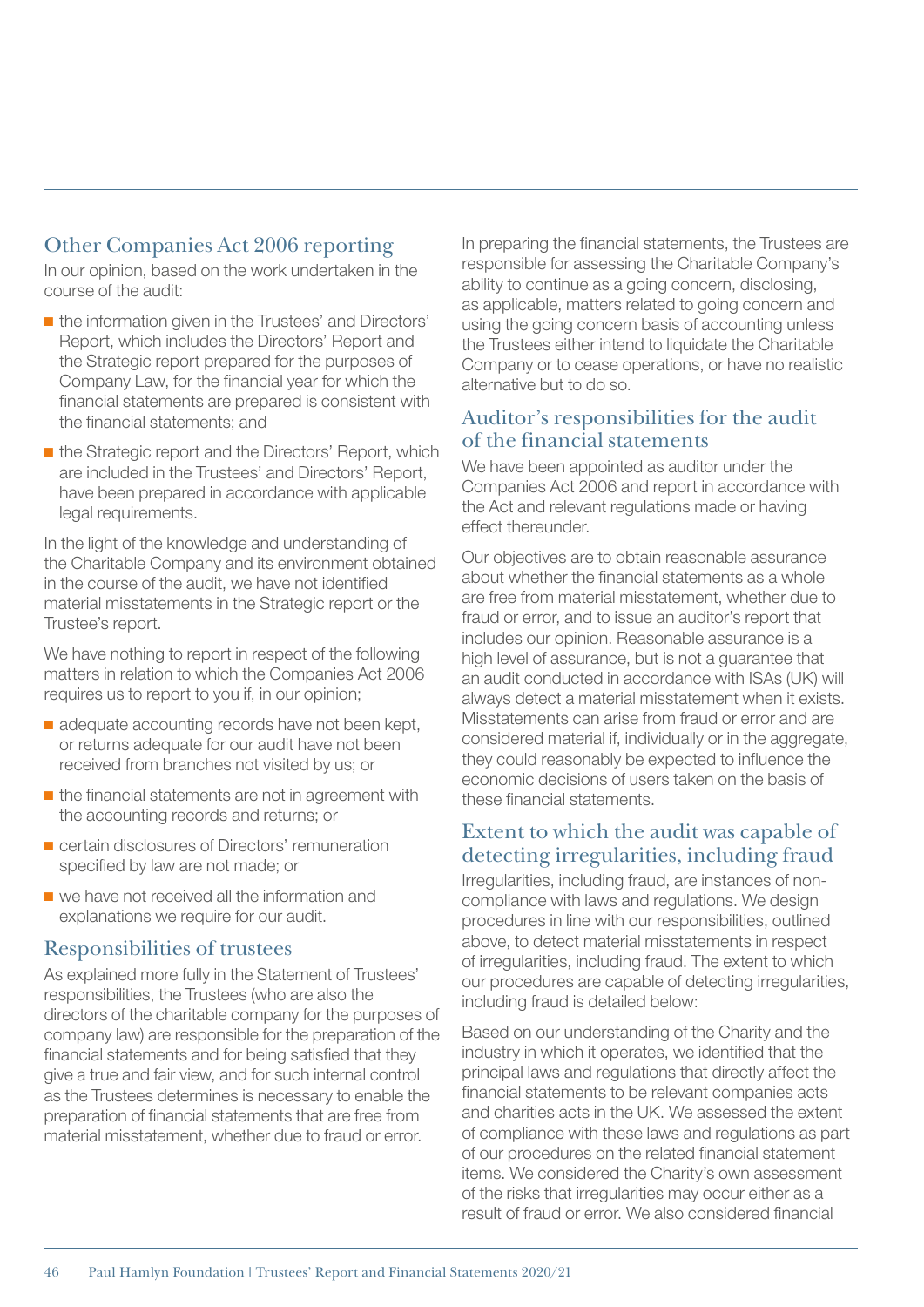performance and key drivers for performance targets, including the performance of the investment portfolio. We also considered the risks of non-compliance with other requirements imposed by the Charity Commission, and we considered the extent to which non-compliance might have a material effect on the financial statements.

In addition, the Charity is subject to many other laws and regulations where the consequences of noncompliance could have a material effect on amounts or disclosures in the financial statements, for instance through the imposition of fines or litigation. We identified the following areas as those most likely to have such an effect: employment law and health and safety regulations. Auditing standards limit the required audit procedures to identify non-compliance with these laws and regulations to enquiry of those charged with governance and other management and inspection of regulatory and legal correspondence if any.

Our tests included agreeing the financial statement disclosures to underlying supporting documentation, enquiries of the Finance Committee and management and review of minutes of meetings of those charged with governance. We made enquiries regarding any matters identified as a Serious Incident as reportable to the Charity Commission. We also performed analytical procedures to identify any unusual or unexpected relationships that may indicate risks of material misstatement due to fraud.

We challenged assumptions made by management in their significant accounting estimates, in particular in relation to the valuation of unlisted investments.

We did not identify any matters relating to irregularities, including fraud. As in all of our audits, we also addressed the risk of management override of internal controls, including testing journals and evaluating whether there was evidence of bias by management or the Board that represented a risk of material misstatement due to fraud.

Our audit procedures were designed to respond to risks of material misstatement in the financial statements, recognising that the risk of not detecting a material misstatement due to fraud is higher than the risk of not detecting one resulting from error, as fraud may involve deliberate concealment by, for example, forgery, misrepresentations or through collusion.

There are inherent limitations in the audit procedures performed and the further removed non-compliance with laws and regulations is from the events and transactions reflected in the financial statements, the less likely we are to become aware of it.

A further description of our responsibilities for the audit of the financial statements is located at the Financial Reporting Council's ("FRC's") website at: https://www.frc.org.uk/auditorsresponsibilities. This description forms part of our auditor's report.

#### Use of our report

This report is made solely to the Charitable Company's members, as a body, in accordance with Chapter 3 of Part 16 of the Companies Act 2006. Our audit work has been undertaken so that we might state to the Charitable Company's members those matters we are required to state to them in an auditor's report and for no other purpose. To the fullest extent permitted by law, we do not accept or assume responsibility to anyone other than the Charitable Company and the Charitable Company's members as a body, for our audit work, for this report, or for the opinions we have formed.

#### Heather Wheelhouse (Senior Statutory Auditor)

For and on behalf of BDO LLP, statutory auditor

London Date: 14 July 2021

BDO LLP is a limited liability partnership registered in England and Wales (with registered number OC305127).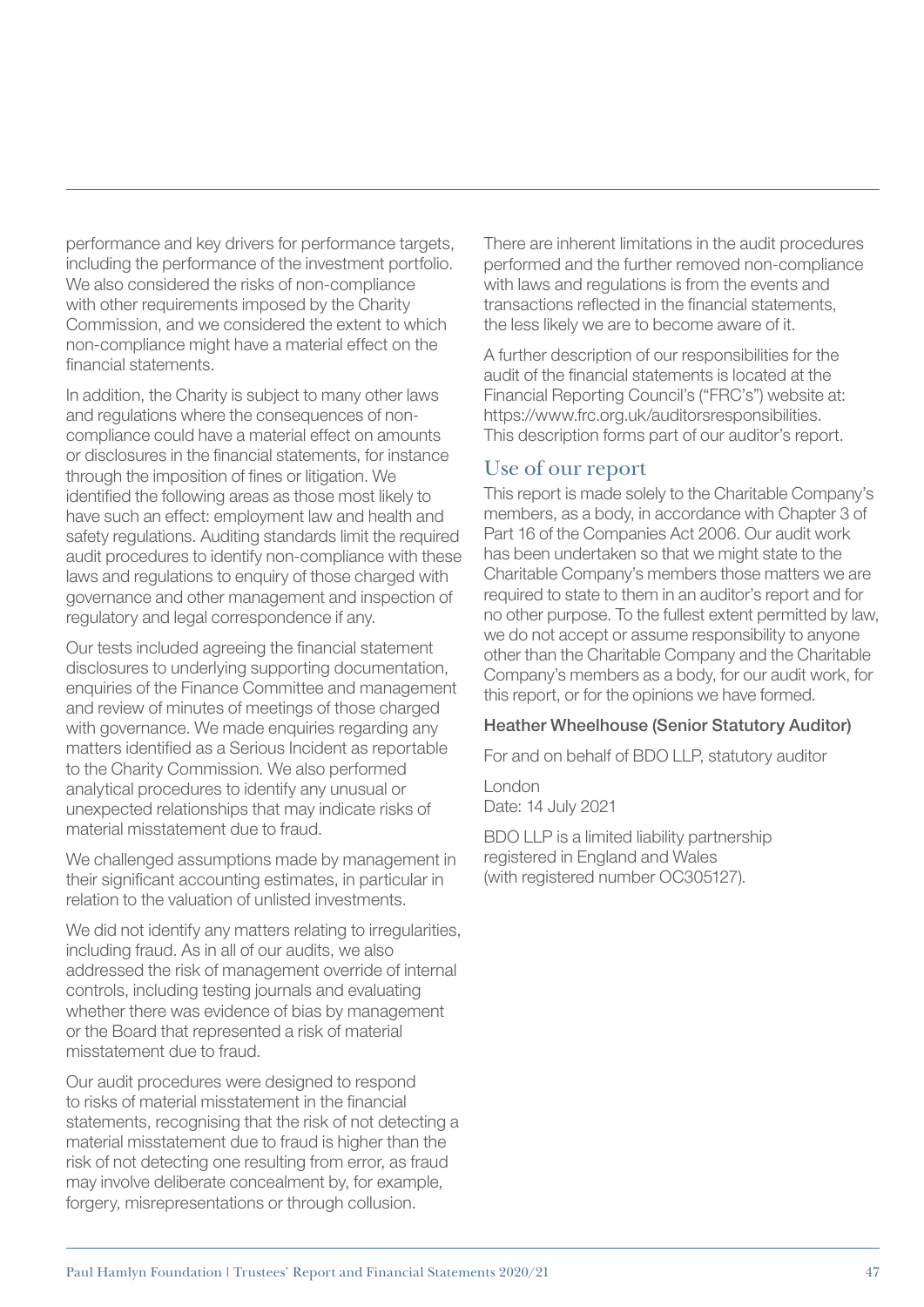# Statement of Financial Activities

#### for the year ended 31 March 2021 (including the Income and Expenditure Account)

|                                                    |       | 2021                  | 2020                                |
|----------------------------------------------------|-------|-----------------------|-------------------------------------|
|                                                    | Notes | Total funds (i)<br>£m | Prior year<br>total funds (i)<br>Em |
| Income and endowments from:                        |       |                       |                                     |
| Donations                                          | 2     | 0.97                  | 2.09                                |
| Investments                                        | 3     | 38.79                 | 30.10                               |
| Other                                              | 4     |                       | 0.02                                |
| Total                                              |       | 39.76                 | 32.21                               |
| <b>Expenditure on:</b>                             |       |                       |                                     |
| Investment management costs                        | 5     | 6.15                  | 5.72                                |
| Charitable activities                              | 6     | 43.69                 | 51.53                               |
| Total                                              |       | 49.84                 | 57.25                               |
| Net (expenditure) before investment gains/(losses) |       | (10.08)               | (25.04)                             |
| Net gains/(losses) on investments                  | 10    | 179.20                | (9.79)                              |
| Net income/(expenditure)                           |       | 169.12                | (34.83)                             |
| Net movement in funds                              |       | 169.12                | (34.83)                             |
| <b>Reconciliation of funds:</b>                    |       |                       |                                     |
| Total funds brought forward                        | 16    | 736.44                | 771.27                              |
| <b>Total funds carried forward</b>                 |       | 905.56                | 736.44                              |

(i) All restricted, unrestricted and endowment funds. In line with the Charities SORP, paragraph 4.11, PHF has adopted a single combined funds column. A summary of funds movements is included in note 16 (b).

The Statement of Financial Activities (SoFA) includes the Income and Expenditure Account and the Statement of Total Recognised Gains and Losses.

All amounts relate to continuing operations. All gains and losses recognised in the year are included in the Statement of Financial Activities (SoFA).

There are no material differences between the net income/(expenditure) for the year and their historical cost equivalents.

The notes on pages 51 to 65 form part of these financial statements.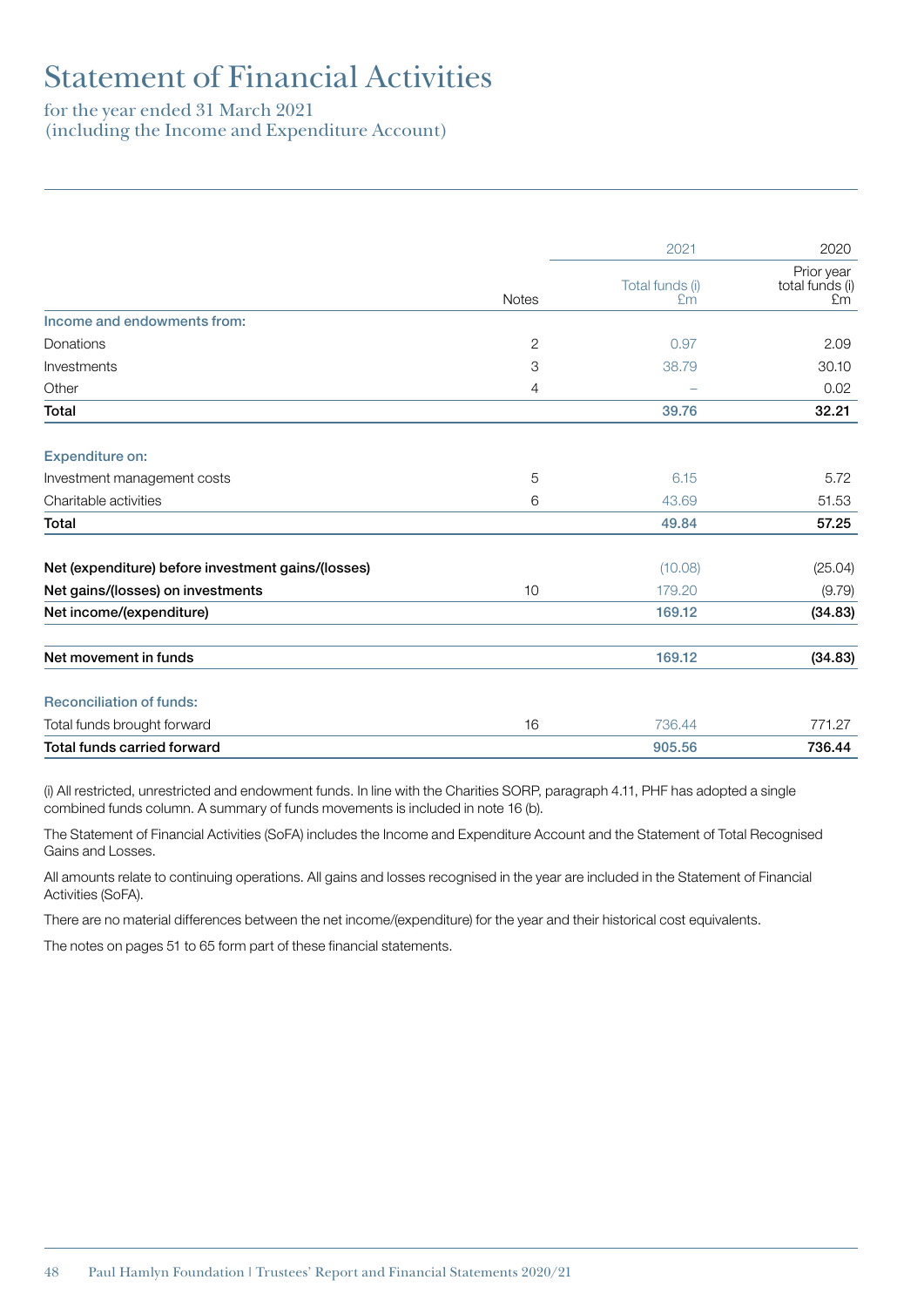# Balance Sheet

as at 31 March 2021

|                                                        |                | 2021                  | 2020                  |
|--------------------------------------------------------|----------------|-----------------------|-----------------------|
|                                                        | <b>Notes</b>   | Total funds (i)<br>£m | Total funds (i)<br>Em |
| <b>Fixed assets</b>                                    |                |                       |                       |
| Tangible assets                                        | $\overline{9}$ | 6.22                  | 6.31                  |
| Investments                                            | 10             | 933.87                | 758.09                |
| <b>Total fixed assets</b>                              |                | 940.09                | 764.40                |
| <b>Current assets</b>                                  |                |                       |                       |
| <b>Debtors</b>                                         | 11             | 0.81                  | 1.40                  |
| Investments                                            | 12             | 4.04                  | 3.71                  |
| Cash at bank and in hand                               |                | 3.06                  | 17.86                 |
| <b>Total current assets</b>                            |                | 7.91                  | 22.97                 |
| <b>Liabilities</b>                                     |                |                       |                       |
| Creditors: Amount falling due within one year          | 13             | (22.52)               | (31.66)               |
| Net current liabilities                                |                | (14.61)               | (8.69)                |
| Total assets less current liabilities                  |                | 925.48                | 755.71                |
| Creditors: Amount falling due after more than one year | 14             | (19.92)               | (19.27)               |
| <b>Total net assets</b>                                |                | 905.56                | 736.44                |
| The Funds of the charity:                              | 16             |                       |                       |
| Represented by:                                        |                |                       |                       |
| Restricted income funds                                |                | 0.31                  | 0.07                  |
| Expendable Endowment and Unrestricted Funds            |                |                       |                       |
| - Investment valuation reserve                         |                | 374.77                | 204.15                |
| - Endowment Fund                                       |                | 530.48                | 532.22                |
| Total charity funds                                    |                | 905.56                | 736.44                |

(i) All restricted, unrestricted and endowment funds.

The notes on pages 51 to 65 form part of these financial statements.

The financial statements on pages 48 to 65 were approved and authorised for issue by the trustees on 6 July 2021 and were signed on their behalf by:

Trustee Trustee

Jane Hamlyn **Tim Bunting** 

Paul Hamlyn Foundation. A company limited by guarantee registered in England and Wales — number 5042279.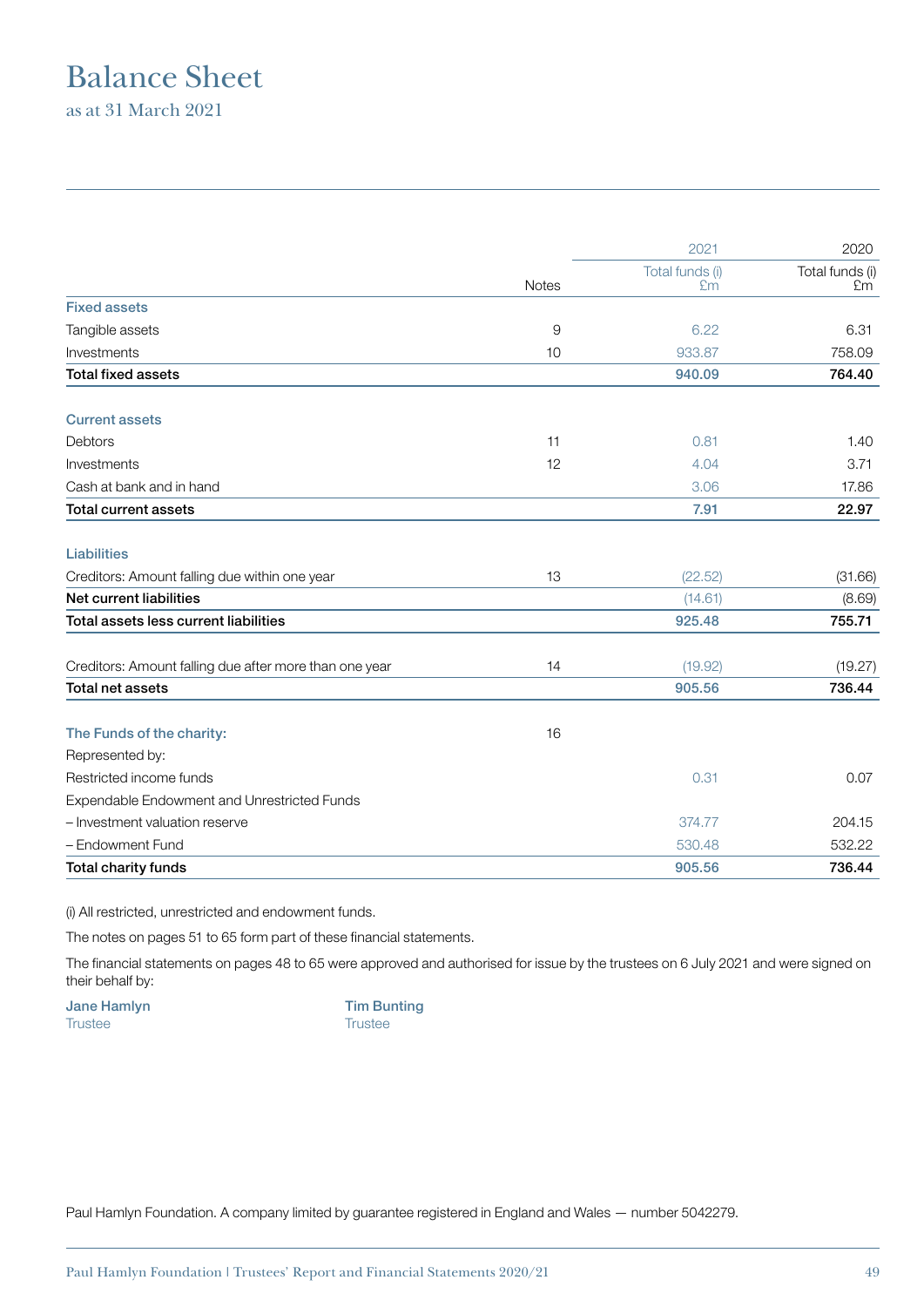# Statement of Cash Flows

for the year ended 31 March 2021

|                                                                                                     | 2021            | 2020            |
|-----------------------------------------------------------------------------------------------------|-----------------|-----------------|
|                                                                                                     | Total funds (i) | Total funds (i) |
| Cash from operating activities:                                                                     | £m              | £m              |
| Net cash used in operating activities                                                               | (50.73)         | (33.00)         |
|                                                                                                     |                 |                 |
| Cash flows from investing activities:                                                               |                 |                 |
| Investment income received                                                                          | 38.94           | 29.96           |
| Purchase of tangible fixed assets                                                                   | (0.08)          | (0.13)          |
| Purchase of fixed assets and other investments                                                      | (97.01)         | (105.18)        |
| Sale of fixed assets and other investments                                                          | 100.43          | 131.73          |
| Investment management charges paid                                                                  | (6.02)          | (6.01)          |
| Net cash provided by investing activities                                                           | 36.26           | 50.37           |
|                                                                                                     |                 |                 |
| Change in cash and cash equivalents in the year                                                     | (14.47)         | 17.37           |
| Cash and cash equivalents at the beginning of the year                                              | 21.57           | 4.20            |
| Cash and cash equivalents at the end of the year                                                    | 7.10            | 21.57           |
| Reconciliation of net (expenditure)/income to net<br>cash flow from operating activities:           |                 |                 |
| Net income/(expenditure) for the reporting period<br>(as per the Statement of Financial Activities) | 169.12          | (34.83)         |
| <b>Adjustments for:</b>                                                                             |                 |                 |
| Depreciation charges                                                                                | 0.16            | 0.15            |
| (Gains)/losses on investments                                                                       | (179.20)        | 9.79            |
| Investment income                                                                                   | (38.79)         | (30.10)         |
| Decrease/(increase) in debtors                                                                      | 0.44            | (0.82)          |
| (Decrease)/increase in creditors                                                                    | (8.60)          | 17.09           |
| Investment management charges                                                                       | 6.14            | 5.72            |
| Net cash (used in) operating activities                                                             | (50.73)         | (33.00)         |
|                                                                                                     |                 |                 |
| Analysis of cash and cash equivalents:                                                              |                 |                 |
| Cash in hand                                                                                        | 3.06            | 17.86           |
| Current asset investments (cash and cash equivalents)                                               | 4.04            | 3.71            |
| Total cash and cash equivalents                                                                     | 7.10            | 21.57           |
| (i) All Restricted, Unrestricted and Endowment Funds.                                               |                 |                 |

Analysis of changes in net debt: As at 1 April 2020 £m Cash flows £m As at 31 March 2021 £m Cash 17.86 (14.80) 3.06 Current asset investments (cash equivalents) 3.71 0.33 4.04 Net cash 21.57 (14.47) 7.10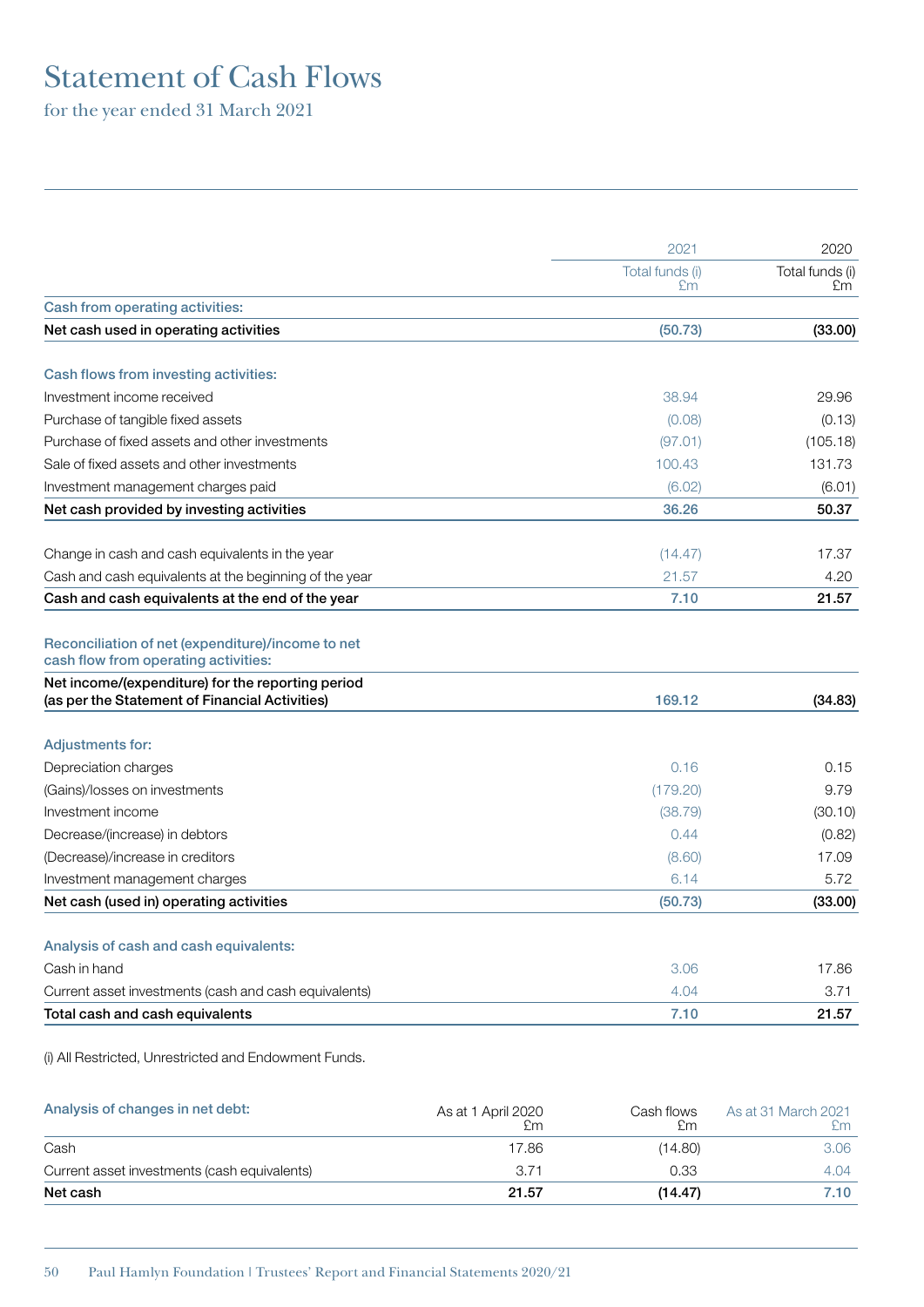# Notes to the Financial Statements

for the year ended 31 March 2021

#### 1. Principal accounting policies Basis of preparation

The financial statements are prepared in accordance with the Charities SORP (FRS 102) – second edition (Accounting and Reporting by Charities: Statement of Recommended Practice applicable for charities preparing their accounts in accordance with the Financial Reporting Standard applicable in the UK and Republic of Ireland (FRS 102) (effective 1 January 2019), FRS 102, the Companies Act 2006 and the Charities Act 2011.

There are no material uncertainties about the charity's ability to continue and the financial statements are prepared on a going-concern basis.

The charity is a public-benefit entity.

A summary of accounting policies that affect material items is provided below.

Under the terms of Paul Hamlyn's will, the endowment of the Foundation is expendable, although the current policy of the trustees is, where possible, to invest the assets of the Foundation to retain the real value of the endowment while also generating sufficient return to fund grant-making and other charitable activities.

#### i. Income

All income is included in the Statement of Financial Activities (SoFA) when the Foundation becomes entitled to the receipt, it is probable that the economic benefit associated with the transaction will come to the Foundation and the amount can be measured reliably.

#### ii. Donation income

Donations are recognised when the Foundation has been notified in writing of both the amount and the settlement date. In the event that a donation is subject to conditions that require a level of performance before the Foundation is entitled to the funds, the income is deferred and not recognised until either those conditions are fully met or the fulfilment of those conditions is wholly within the control of the Charity and it is probable that those conditions will be fulfilled in the accounting period.

#### iii. Investment income

Interest on funds held on deposit is included when receivable and the amount can be measured reliably by the Foundation. This is normally upon notification of the interest paid or payable by the bank.

Until 31 December 2020 distributions from unlisted funds were treated as income. Such distributions are an unspecified combination of interest income and return of investment asset. When the Foundation initially invested in unlisted funds, cash received was treated as income as this was considered the most appropriate treatment at the time as the underlying investments were not yet being sold. As the Foundation's portfolio of unlisted investments has matured the underlying investments are being disposed of, so it no longer seems reasonable to assume distributions are income. From 1 January 2021 distributions are therefore being treated as return of asset rather than as income. Had we not adopted this change of treatment in year we would have reported additional income of £11.34m, and a corresponding loss on the investment values.

Any future distributions from private equity funds will be accounted for in line with information provided by the general partners, and assumed to be return of capital where information is not provided.

Dividends are recognised once the dividend has been declared and notification has been received of the dividend due.

#### iv. Expenditure

Expenditure is the cost of generating funds and charitable expenditure including governance costs.

Liabilities are recognised as expenditure as soon as there is a legal or constructive obligation committing the Foundation to that expenditure, when it is probable that the settlement will be required and when the amount of the obligation can be measured reliably.

#### v. Cost of raising funds

Investment management fees, including fees to consultants, and internal investment management costs, including staff costs, are the only costs of raising funds.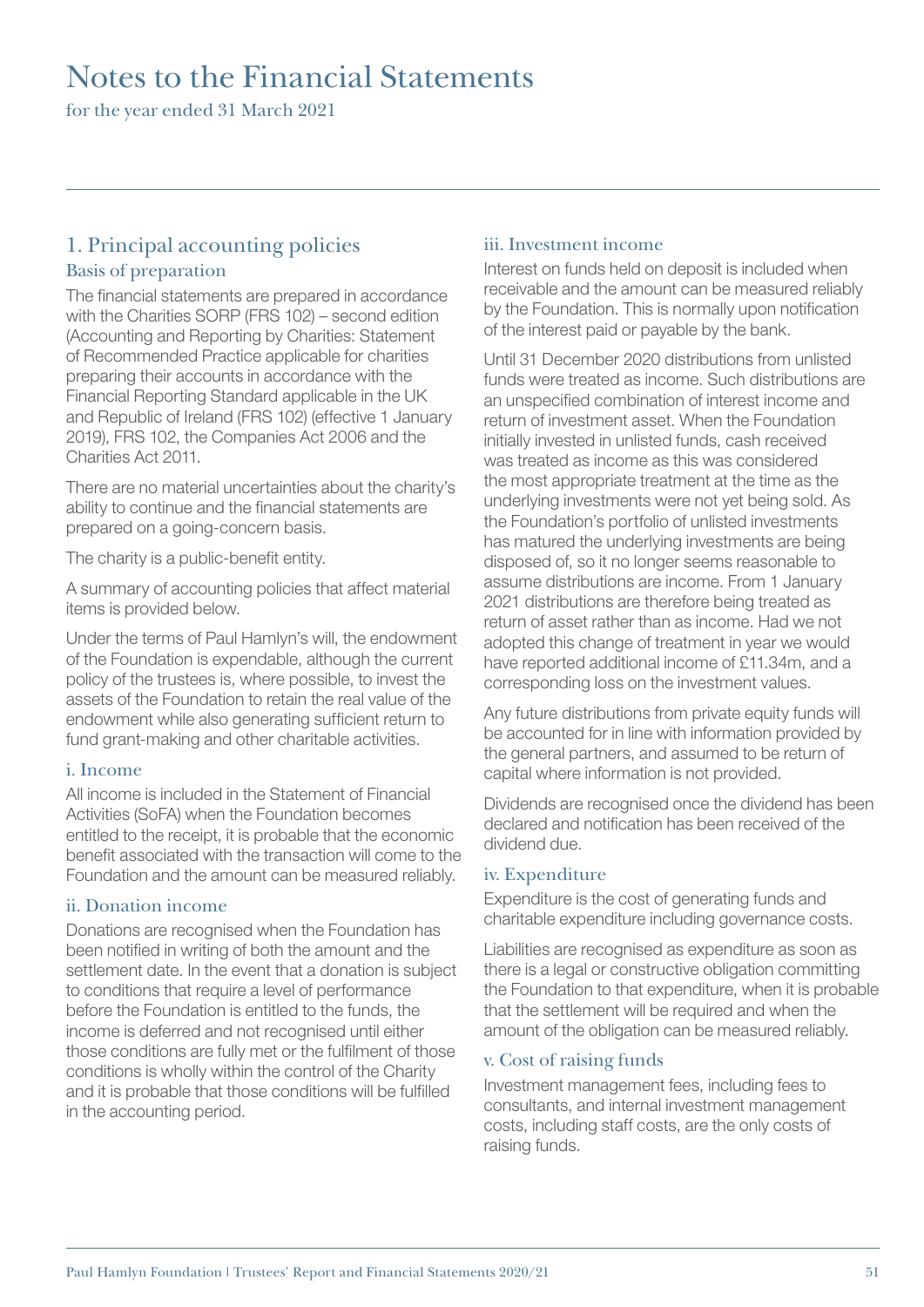#### vi. Charitable expenditure

The Foundation's charitable expenditure comprises grant-making and direct charitable activities. Grants are recognised at their full value at the point at which the Foundation has a clear obligation to make a payment to a third party and the recipient has been informed. Where the payment is planned to be more than 12 months after the reporting date of the Foundation's accounts, the Foundation reviews the present value of future payments, using the higher of the Bank of England base rate and the UK prime lending rate, and considers whether the effective financing cost is material to the Foundation's reporting. If so, the financing charge is disclosed in the Statement of Financial Activities (SoFA). Otherwise, the unadjusted value of the grant awarded is shown as a long-term or short-term creditor as appropriate. In 2020/21, the Foundation does not consider the effective financing cost of future payments as material and no adjustment has been made.

#### vii. Allocation of support costs

Where possible, support costs are attributed directly to the activity, or activities, to which they relate. These include support costs that relate to grant-making activities and include assessment and monitoring costs. However, some support costs — such as governance, personnel costs, finance-department costs and property-related expenditure — support more than one area of activity. These costs are apportioned across the activities they support on the basis of direct expenditure incurred by these activities as a percentage of total direct expenditure.

#### viii. Accounting for staff costs

The Foundation's normal staff costs comprise salaries and social-security contributions, contributions to the Foundation's defined contribution pension scheme, and benefits schemes including group health and life insurance. Any annual leave that an employee has accrued but not yet taken as at 31 March is calculated at the pro-rata cost of these days. If this figure is considered material, the cost is included within the SoFA, with a corresponding liability shown as falling due within one year. In 2019/20, the cost of accrued untaken leave was not considered material and no entry is included within the financial statements.

The Foundation defines its key management personnel as the trustees and its Senior Leadership Team comprising the Chief Executive; Chief Operating Officer; Director, Grants and Programmes; Director, Strategic Learning, Insight and Influence and Investment Director. Until 29 May 2020 the Senior Leadership Team included a Director of Evidence and Learning, the post of Director, Strategic Learning, Insight and Influence was created during the year.

Termination benefits may occur where the Foundation has agreed to terminate the employment of an employee and are included within the financial statements when the payment has been formally agreed or a detailed formal plan for the termination to which the Foundation is realistically unable to withdraw exists. The amount of termination benefit shown shall be either the amount agreed or paid, or the Foundation's best estimate of the expenditure required to settle the obligation. In 2020/21, one termination benefit was paid.

#### ix. Tangible fixed assets

All tangible fixed assets are held for charitable use.

The cost of tangible fixed assets is their purchase price including associated costs such as taxes and legal fees, together with any costs directly attributable to bringing the asset into working condition for its intended use.

The Foundation has adopted the cost model as defined in FRS 102, whereby the value of fixed assets is measured as the original cost less any accumulated depreciation and accumulated impairment losses. Impairment reviews take place on an annual basis. Only tangible fixed assets, or interrelated groups of tangible fixed assets, with a cost exceeding £1,000, are capitalised.

Depreciation is calculated to write off the cost of the tangible fixed asset on a straight-line basis over the expected useful economic life of the assets concerned, with a full-year depreciation in year one.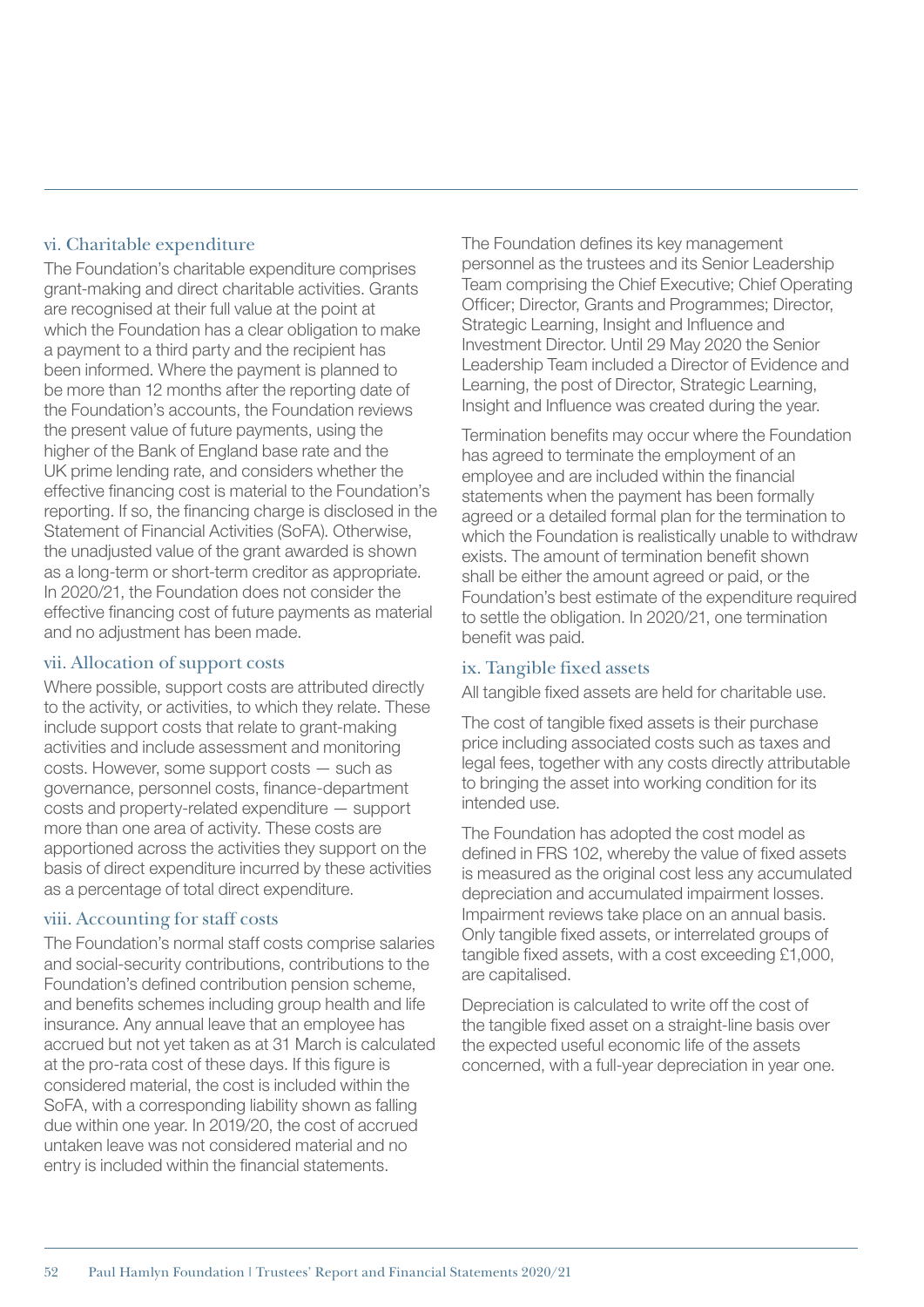The economic life for tangible fixed assets shown in these financial statements is as follows:

|                        | No. of years |
|------------------------|--------------|
| Furniture and fittings |              |
| Computer equipment     |              |
| Freehold building      |              |
|                        |              |

Land is not depreciated but is subject to an impairment review.

#### x. Intangible fixed assets

Occasionally, the Foundation holds intangible fixed assets. These are defined as non-monetary assets without physical substance, where the costs associated with the asset can be measured reliably and the Foundation can expect to receive future economic benefits from the asset.

The cost of intangible fixed assets is identified as their purchase cost including any taxes and any directly attributable costs of preparing the asset for its use. The Foundation has adopted the cost model as defined in FRS 102, whereby the value of intangible fixed assets is measured as the original cost less any accumulated depreciation and accumulated impairment. Depreciation is calculated to write off the cost of the intangible fixed asset on a straightline basis over its useful economic life which the Foundation's policy is to take as four years.

#### xi.Fixed-asset investments

#### a) Investments valuations

The Foundation's policy is to value its investment assets on a fair-value basis following FRS 102. The Foundation's approach is as follows:

#### Quoted investments

■ If an active market exists for the asset, the Foundation will recognise the asset at the quoted price, which is usually the current bid price;

Unquoted investments

- Where funds are managed by investment specialists on a pooled basis but the pooled funds are not listed assets themselves, the Foundation reviews the basis of valuation used by the fund as at the balance sheet date and confirms it is based on GAAP (Generally Accepted Accounting Principles) fair-value methodology, incorporating market values where possible;
- Where the Foundation is a partner in a limited partnership as part of a private equity or venturecapital investment, no readily identifiable market price will be available because the investments held have not yet been publicly listed. The Foundation relies on the most recent valuations from the respective manager provided in valuation reports or financial statements, but reviews the basis of valuation to ensure it is compliant with industrystandard methodology. The valuations are adjusted for cash flows if the valuation is not available at the balance sheet date. In 2020/21 we have paid particular attention to valuation and considered impairment in the light of the impact of Covid-19.

#### Hedge funds

■ Hedge funds are valued by reference to the fair value of their underlying securities. These valuations are provided by their third-party hedge-fund administrators. To verify the manager's valuations, the Foundation will review the funds' audited financial statements to confirm that the fund manager/partner is using an appropriate fair-value approach in line with GAAP standards.

In reviewing valuations for appropriateness, the Foundation also considers the audit arrangements in place, examines recent audit reports and undertakes an impairment review at least annually.

#### b) Forward currency contracts

Gains or losses on forward currency contracts are reported in the SoFA and the carrying value of cash balances adjusted for any gain or loss. No forward currency contracts were in place at 31 March 2021.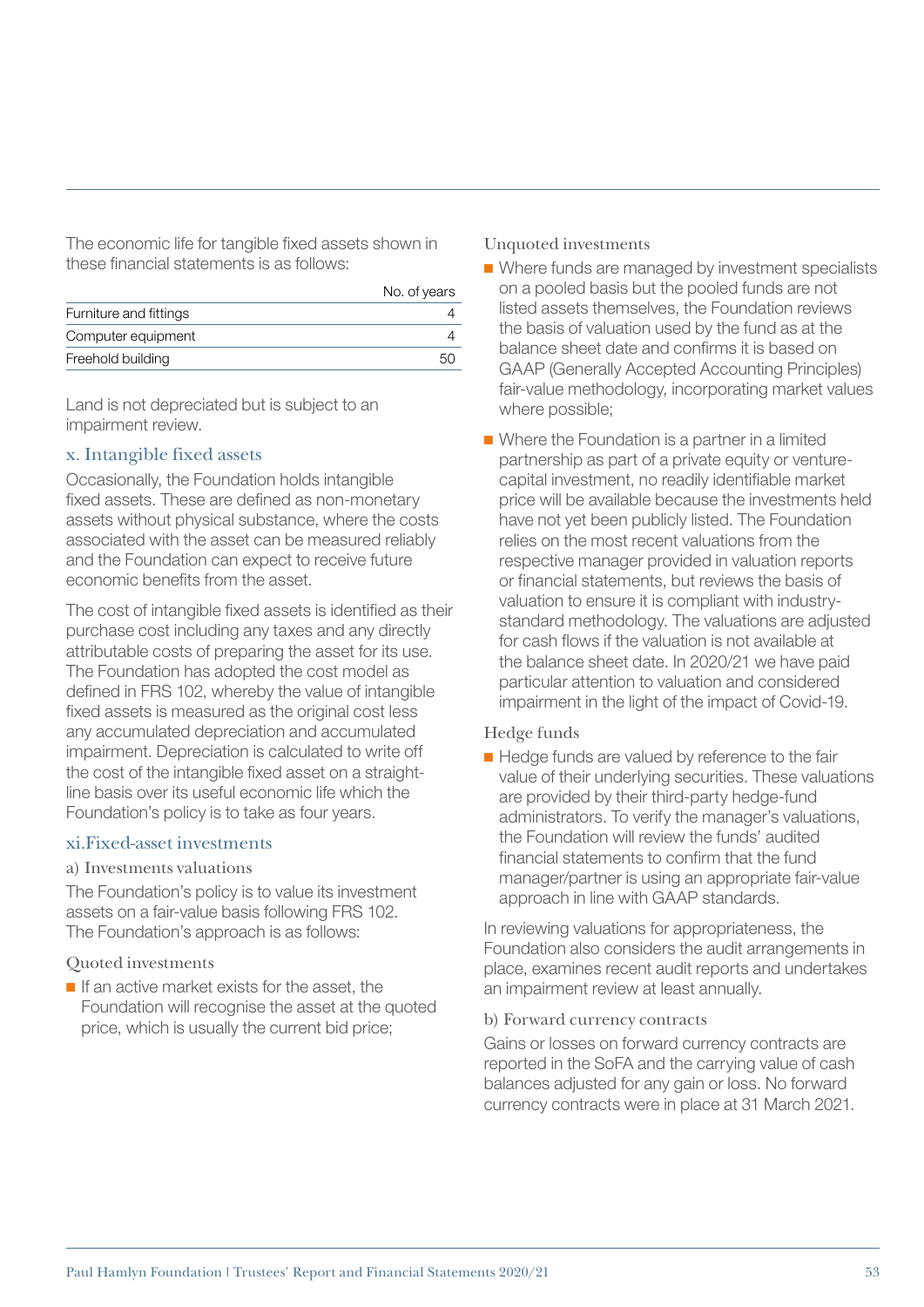#### xii. Debtors

Debtors include: amounts owed to the Foundation for goods or services for which the Foundation has paid in advance; and other amounts owed to the Foundation at the balance sheet date, including accrued investment income and external funding to which the Foundation is entitled. Amounts expected to be recovered within a year are shown at their anticipated receipt value. Any material amounts expected to be recovered after more than a year are shown at the present value at the balance-sheet date and adjustment made for the time value of money.

#### xiii. Current asset investments

Current asset investments comprise of cash or cash equivalents held for a short time (up to three months) in order to provide readily accessible funding for ongoing operations whilst maintaining an investment return if possible. These investments are measured at carrying value in the most recent bank or valuation statements. The Foundation reviews and identifies the best investment vehicles for balancing liquidity and return for these short-term holdings on a regular basis.

#### xiv. Cash at bank and in hand

Cash at bank and in hand comprises cash held in the bank and also all cash equivalents held in the form of short-term highly liquid investments (usually less than three months). This cash is held to meet commitments as they become due and little or no return is anticipated on these holdings. Cash is measured at carrying value in the most recent statement.

#### xv. Foreign currencies

Income in foreign currencies is recorded at the rate of exchange ruling on the date of receipt. Foreigncurrency investments and liabilities are valued at their year-end market value translated into sterling at the year-end exchange rate or at the contract rate where foreign-currency investments are subject to an underlying hedge. All gains or losses on translation are taken to the SoFA in the year in which they occur.

#### xvi. Pension costs

The Foundation makes payments to the defined contribution personal pension plans of all its employees. The payments are based on a salary percentage and are charged to the SoFA in the period to which they relate.

#### xvii. Taxation

Irrecoverable VAT is included as part of the expenditure to which it relates. The Foundation is a registered charity, and, as such, is entitled to certain tax exemptions on income and profits from investments if these profits are applied solely for charitable purposes.

#### xviii. Provisions and contingent liabilities policy

Provisions are recognised where there is a present obligation as a result of a past event, if it is probable that a transfer of economic benefits will be required to settle the obligation and a reliable estimate can be made of the amount of the obligation. If these conditions are not met, no provision is recognised. However, contingent liabilities are disclosed in the notes to the financial statements, unless the possibility of a transfer of economic benefits is remote.

#### xix. Financial instruments

With the exception of investments of £934 million held at fair value, the Foundation's basic financial instruments are measured at amortised cost. All financial liabilities are of a kind that qualify as basic financial instruments. Basic financial instruments are initially recognised at transaction value and subsequently measured at amortised cost.

#### xx. Judgements, estimates and assumptions

In the preparation of the accounts the trustees are required to make judgements, estimates and assumptions. Other than investments, the valuation of which has been discussed in detail within note xi, the trustees do not consider there to be any other significant judgements or estimates within the financial statements.

#### xxi. Going Concern

In considering whether the Foundation is a going concern, the trustees review commitments, of which the largest element is normally grant creditors, any contingent liabilities and costs of ongoing operation. The value of the assets of the Foundation, any impairment to these and liquidity and valuation risks are also reviewed. Based on these reviews the trustees then consider if the Foundation should be reported as a going concern. In 2020/21 this review concluded that the Foundation has adequate resources to continue in operational existence for the foreseeable future. Thus they continue to adopt the going concern basis of accounting in preparing the annual financial statements.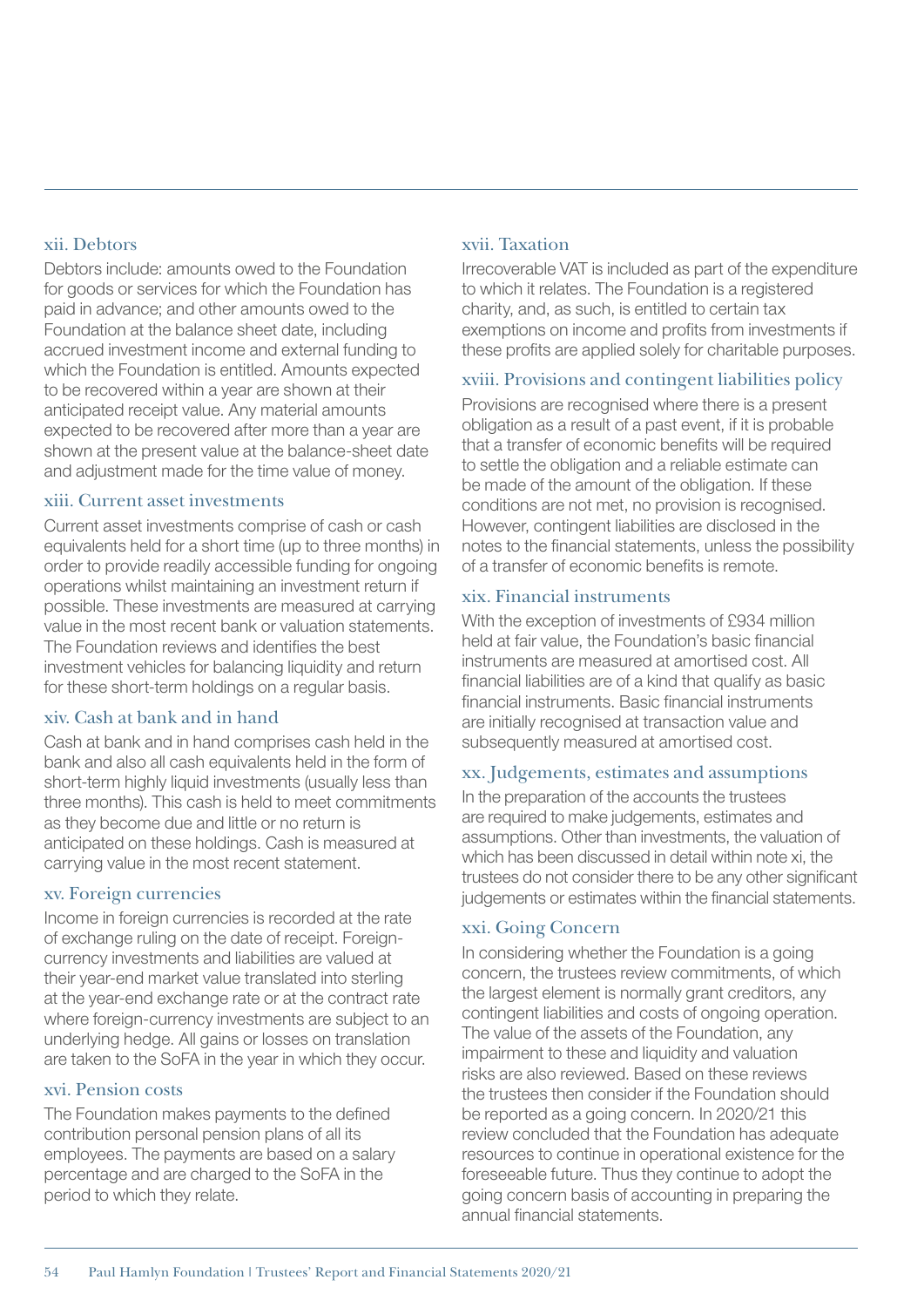#### 2. Donations

|               | 2021<br>Fm | 2020<br>£m |
|---------------|------------|------------|
| Donations     | 0.04       | 0.26       |
| Grant funding | 0.93       | 1.83       |
| Total         | 0.97       | 2.09       |

Donations include £0.96m of restricted grant funding from partners in collaborative projects (2019/20: £1.83m).

#### 3. Investment income

| Total                     | 38.79      | 30.10      |
|---------------------------|------------|------------|
| Unlisted investments      | 34.44      | 23.64      |
| <b>Term Deposits</b>      | 0.03       | 0.05       |
| Investment property funds | 1.39       | 1.66       |
| Fixed interest securities | 0.48       | 0.45       |
| Overseas equities         | 0.83       | 1.61       |
| UK equities               | 1.62       | 2.69       |
|                           | 2021<br>£m | 2020<br>£m |

#### 4. Other income

| Miscellaneous income | $\sim$ | 0.02   |
|----------------------|--------|--------|
|                      |        | $\sim$ |

In 2019/20 other income included receipts from funds previously written off of £14,792, there was no similar income in 2020/21.

#### 5. Investment management costs

| Total                 | 6.15       | 5.72       |
|-----------------------|------------|------------|
| management costs      | 0.23       | 0.22       |
| Internal investment   |            |            |
| fees and consultancy  | 5.92       | 5.50       |
| Investment management |            |            |
|                       | 2021<br>ዮm | 2020<br>ዮm |

With respect to hedge funds and some private equity funds, the management agreements of the underlying funds provide for compensation to the respective managers in the form of management and performance fees determined as a percentage of net assets. Fees in these cases are deducted from the funds' assets and are reflected in the net asset values reported.

Internal investment management costs in 2020/21 and 2019/20 include an Investment Director (part time), a Finance Manager (full time), an Assistant Accountant (Investments) (full time) and an Investments Assistant (part time). In 2020/21, all post holders worked part time on investments with the exception of the Assistant Accountant (Investments). The Finance Manager post was vacant for part of the year and the work was covered by the Interim Financial Controller, part of whose costs are included within investment management costs.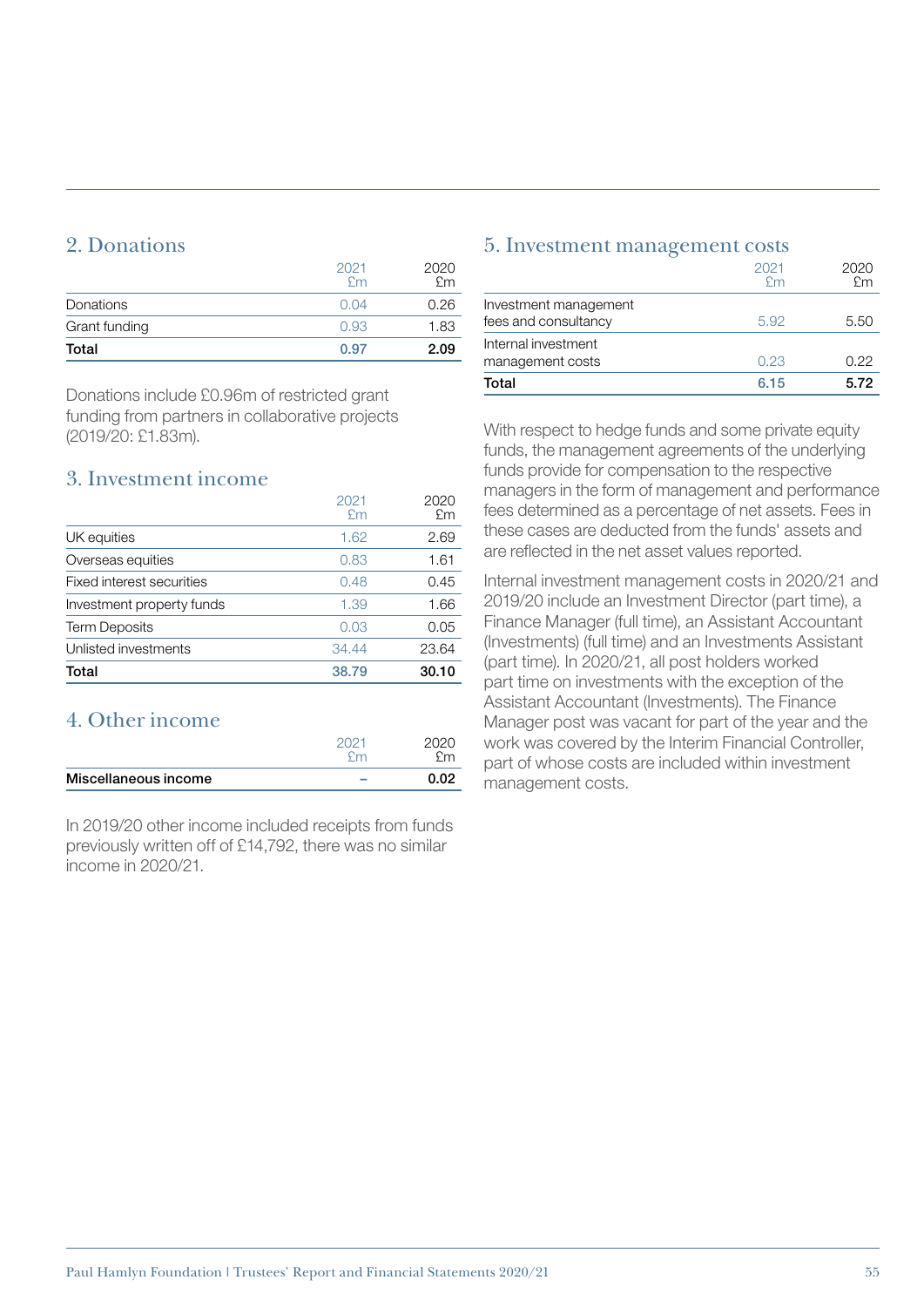#### 6. Charitable activities For the year ended 31 March 2021

During the year ended 31 March 2021, the following grants were awarded by the Foundation and charitable activities undertaken:

|                                         | Grants<br>awarded to<br>organisations<br>£m | Grants<br>awarded to<br>individuals<br>£m | <b>Direct</b><br>charitable<br>activity<br>£m | Support<br>costs<br>£m | Total<br>costs<br>£m |
|-----------------------------------------|---------------------------------------------|-------------------------------------------|-----------------------------------------------|------------------------|----------------------|
| Arts Access and Participation           | 3.28                                        |                                           | 0.01                                          | 0.51                   | 3.80                 |
| Education and Learning through the Arts | 2.48                                        | —                                         | 0.05                                          | 0.34                   | 2.87                 |
| Arts Evidence                           | 0.08                                        | $\overline{\phantom{0}}$                  | 0.10                                          | 0.01                   | 0.19                 |
| Investing in Young People               | 5.76                                        | —                                         | 0.14                                          | 0.60                   | 6.50                 |
| Migration and Integration               | 4.35                                        | —                                         | 0.09                                          | 0.44                   | 4.88                 |
| Nurturing Ideas and People              | 0.25                                        | 0.85                                      | 0.45                                          | 0.14                   | 1.69                 |
| Evidence and Learning                   | 0.11                                        |                                           | 0.23                                          | 0.02                   | 0.36                 |
| India                                   | 2.60                                        | $\overline{\phantom{0}}$                  |                                               | 0.32                   | 2.92                 |
| Voice, Influence and Partnerships       | 0.16                                        | —                                         | 0.01                                          | 0.01                   | 0.18                 |
| Emergency funding                       | 14.27                                       | 0.52                                      |                                               | 0.90                   | 15.69                |
| Other                                   | 4.47                                        |                                           | 0.01                                          | 0.27                   | 4.75                 |
| Total                                   | 37.81                                       | 1.37                                      | 1.09                                          | 3.56                   | 43.83                |
| Returned grants/adjustments             | (0.01)                                      |                                           |                                               |                        | (0.01)               |
| Exchange-rate adjustments               | (0.13)                                      | $\overline{\phantom{0}}$                  |                                               |                        | (0.13)               |
| Total                                   | 37.67                                       | 1.37                                      | 1.09                                          | 3.56                   | 43.69                |
| Numbers of grants awarded               |                                             |                                           |                                               |                        |                      |

| Total                          | nn  |
|--------------------------------|-----|
| .                              | ັບ∠ |
| Includes grants to individuals |     |

A schedule of the grants awarded in each programme area is given on pages 25 to 44. No Major Grants were awarded in the year (2019/20: six Major Grants totalling £14.5m within the 'Other' category).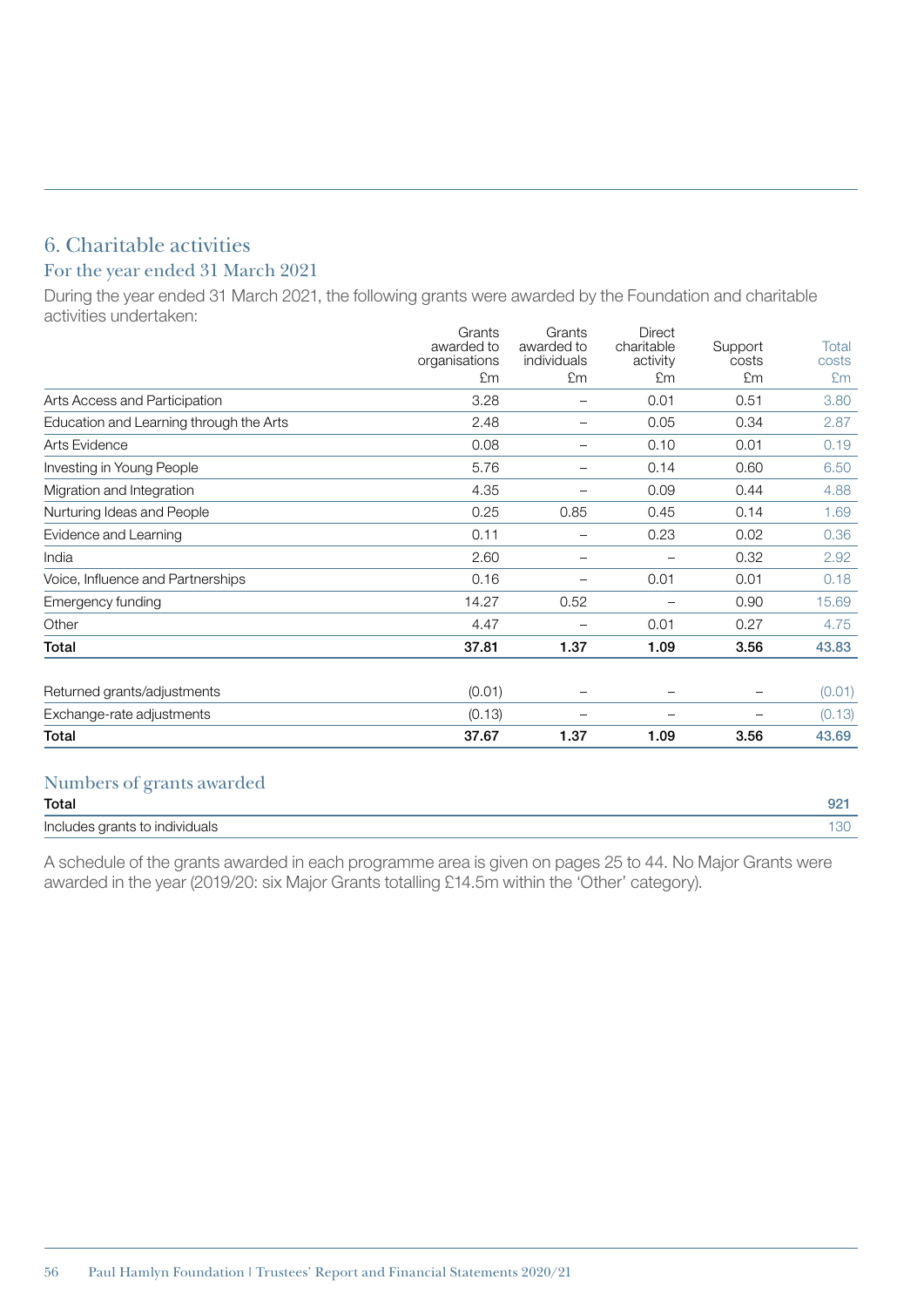#### For the year ended 31 March 2020

During the year ended 31 March 2020, the following grants were awarded by the Foundation and charitable activities undertaken:

| Grants<br>awarded to<br>organisations | Grants<br>awarded to<br>individuals | <b>Direct</b><br>charitable<br>activity | Support<br>costs | Total<br>costs |
|---------------------------------------|-------------------------------------|-----------------------------------------|------------------|----------------|
|                                       |                                     | £m                                      |                  | £m             |
| 5.65                                  |                                     | 0.01                                    | 0.58             | 6.24           |
| 3.79                                  |                                     | 0.10                                    | 0.35             | 4.24           |
| 0.14                                  |                                     | 0.05                                    | 0.01             | 0.20           |
| 6.83                                  |                                     | 0.18                                    | 0.60             | 7.61           |
| 3.62                                  |                                     | 0.12                                    | 0.37             | 4.11           |
| 0.41                                  | 0.78                                | 0.63                                    | 0.11             | 1.93           |
| 0.22                                  |                                     | 0.21                                    | 0.02             | 0.45           |
| 2.29                                  |                                     |                                         | 0.31             | 2.60           |
| 0.12                                  |                                     | 0.04                                    |                  | 0.16           |
| 23.00                                 |                                     | 0.02                                    | 1.18             | 24.20          |
| 46.07                                 | 0.78                                | 1.36                                    | 3.53             | 51.74          |
| (0.19)                                |                                     |                                         |                  | (0.19)         |
| (0.02)                                |                                     |                                         |                  | (0.02)         |
| 45.86                                 | 0.78                                | 1.36                                    | 3.53             | 51.53          |
|                                       | £m                                  | £m                                      |                  | £m             |

#### Numbers of grants awarded

| Total                          | 365 |
|--------------------------------|-----|
| Includes grants to individuals |     |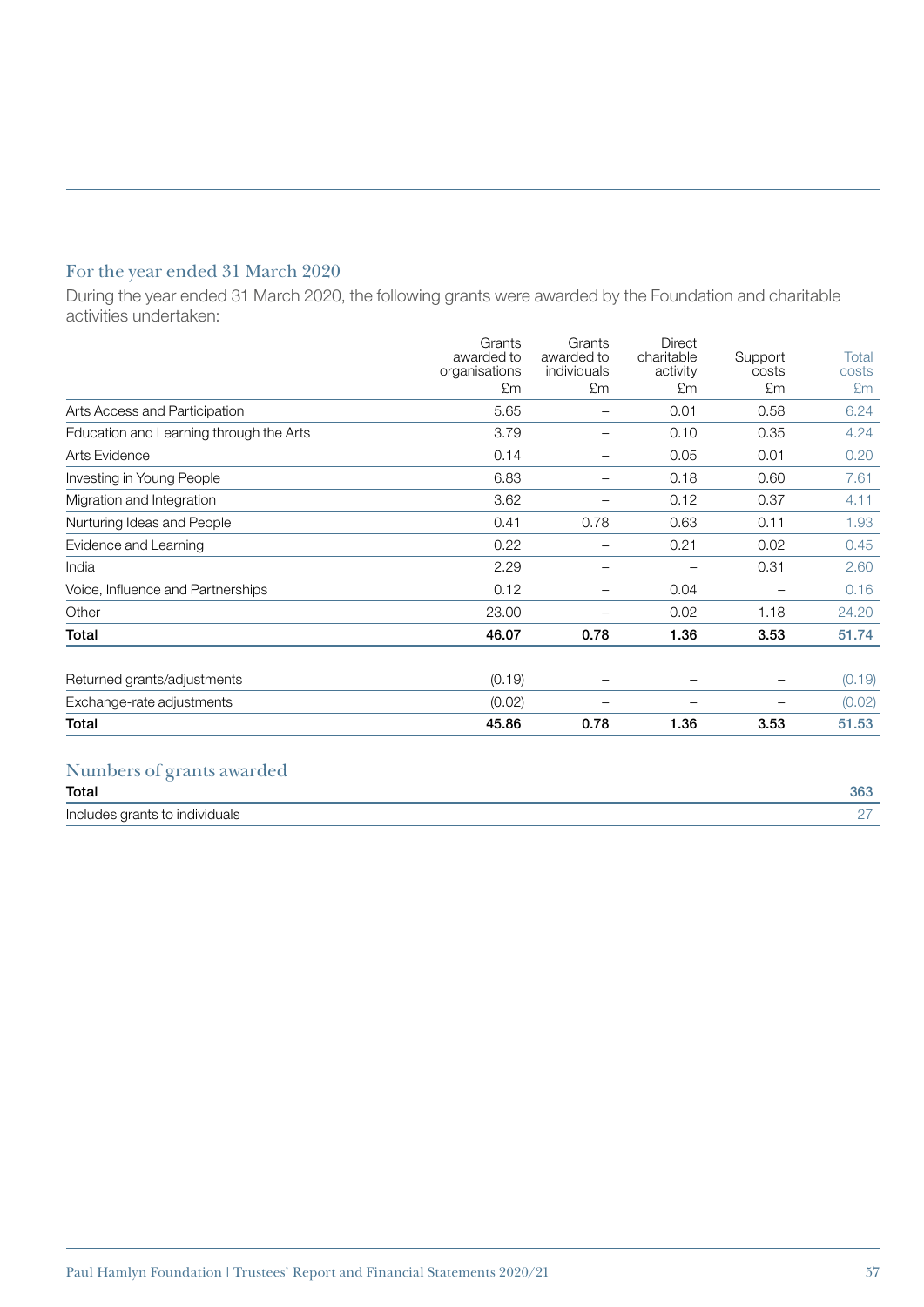#### 7. Support costs For the year ended 31 March 2021

|                                    | 2021<br>£m |
|------------------------------------|------------|
| Payroll and related costs          | 2.48       |
| Operations support                 | 0.21       |
| Property expenses                  | 0.10       |
| Communications                     | 0.11       |
| Office expenses                    | 0.43       |
| Depreciation and loss on disposals | 0.16       |
| Governance                         | 0.07       |
| Total                              | 3.56       |

Support costs reflect the management structure of the organisation. Payroll and related costs include the cost of temporary staff and recruitment. Where possible, support costs are directly attributed to the activity they support. Those that cannot be directly attributed are allocated to the major charitable activities of the Foundation on the basis of expenditure incurred.

|                                               | Payroll &<br>related<br>costs<br>£m | Operations<br>support<br>£m | Property<br>£m           | Comms<br>£m              | Office<br>£m                    | Depreciation Governance<br>£m | £m                              | Total<br>£m |
|-----------------------------------------------|-------------------------------------|-----------------------------|--------------------------|--------------------------|---------------------------------|-------------------------------|---------------------------------|-------------|
| Arts Access and<br>Participation              | 0.43                                | 0.01                        | 0.01                     | 0.01                     | 0.03                            | 0.01                          | 0.01                            | 0.51        |
| Education and<br>Learning through<br>the Arts | 0.28                                |                             | 0.01                     | 0.01                     | 0.03                            | 0.01                          |                                 | 0.34        |
| Arts Evidence                                 | 0.01                                | $\overline{\phantom{0}}$    |                          |                          | $\overbrace{\phantom{1232211}}$ | $\overline{\phantom{0}}$      |                                 | 0.01        |
| Investing in Young<br>People                  | 0.47                                | 0.01                        | 0.01                     | 0.02                     | 0.06                            | 0.02                          | 0.01                            | 0.60        |
| Migration and<br>Integration                  | 0.34                                | 0.01                        | 0.01                     | 0.01                     | 0.04                            | 0.02                          | 0.01                            | 0.44        |
| Nurturing Ideas<br>and People                 | 0.10                                | $\overline{\phantom{m}}$    | $\overline{\phantom{m}}$ | $\overline{\phantom{m}}$ | 0.03                            | 0.01                          | $\overbrace{\phantom{1232211}}$ | 0.14        |
| Evidence and<br>Learning                      | 0.01                                | $\overline{\phantom{0}}$    |                          |                          | 0.01                            |                               |                                 | 0.02        |
| India                                         | 0.10                                | 0.17                        | 0.01                     | 0.01                     | 0.02                            | 0.01                          | $\overbrace{\phantom{1232211}}$ | 0.32        |
| Voice, Influence<br>and Partnerships          | 0.01                                |                             | $\qquad \qquad -$        |                          |                                 |                               |                                 | 0.01        |
| Other                                         | 0.73                                | 0.01                        | 0.05                     | 0.05                     | 0.21                            | 0.08                          | 0.04                            | 1.17        |
| Total                                         | 2.48                                | 0.21                        | 0.10                     | 0.11                     | 0.43                            | 0.16                          | 0.07                            | 3.56        |

Governance costs include the costs of the audit by BDO LLP, which was £40,000 excluding VAT.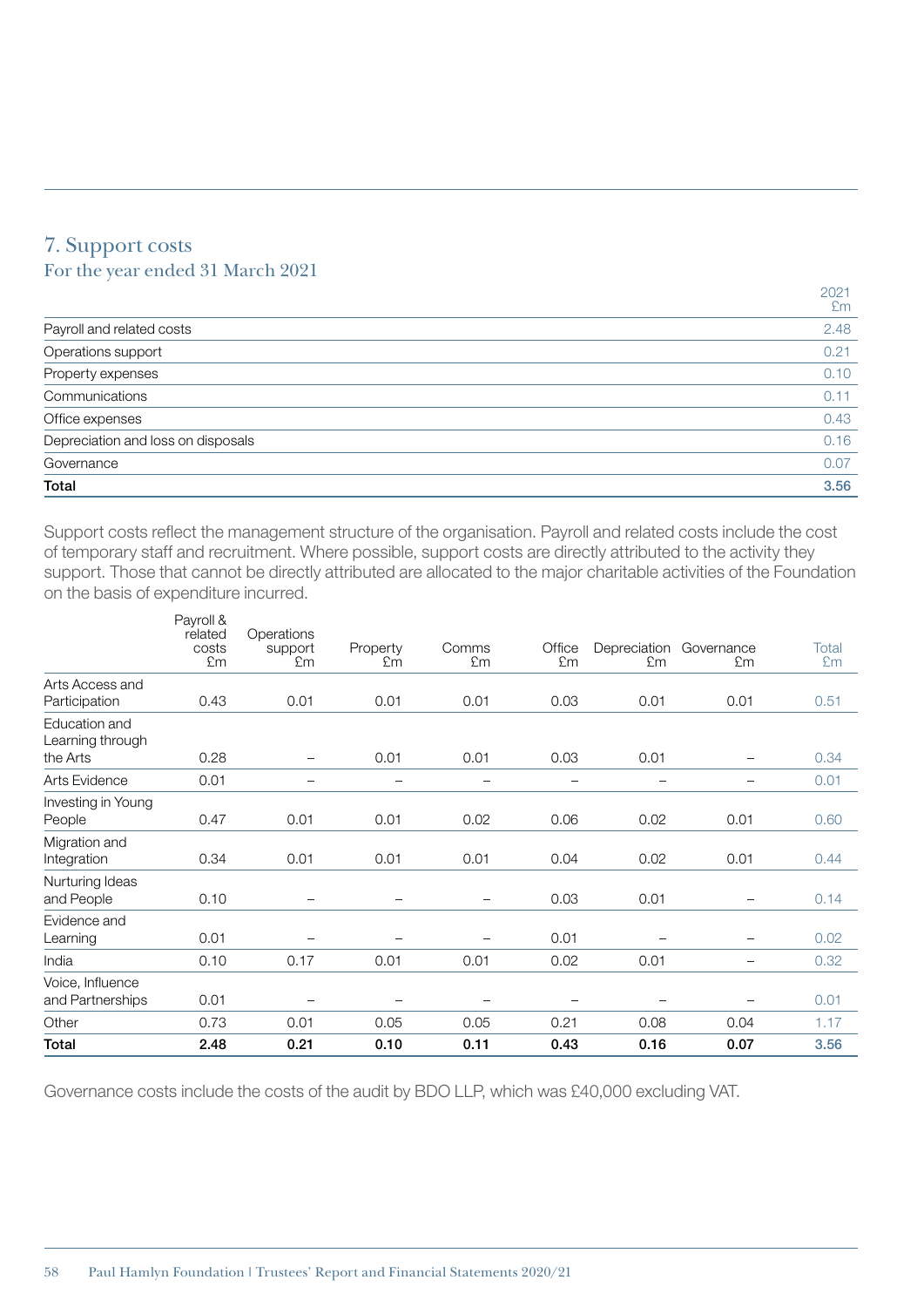#### For the year ended 31 March 2020

| Total                              | 3.53       |
|------------------------------------|------------|
| Governance                         | 0.09       |
| Depreciation and loss on disposals | 0.15       |
| Office expenses                    | 0.54       |
| Communications                     | 0.11       |
| Property expenses                  | 0.10       |
| Operations support                 | 0.26       |
| Payroll and related costs          | 2.28       |
|                                    | 2020<br>£m |

|                                      | Payroll &<br>related | Operations    |                          |                          |                          |                          |                          |             |
|--------------------------------------|----------------------|---------------|--------------------------|--------------------------|--------------------------|--------------------------|--------------------------|-------------|
|                                      | costs<br>£m          | support<br>£m | Property<br>£m           | Comms<br>£m              | Office<br>£m             | Depreciation<br>£m       | Governance<br>£m         | Total<br>£m |
| Arts Access and<br>Participation     | 0.45                 | 0.01          | 0.02                     | 0.01                     | 0.06                     | 0.02                     | 0.01                     | 0.58        |
| Education and<br>Learning through    |                      |               |                          |                          |                          |                          |                          |             |
| the Arts                             | 0.26                 | 0.01          | 0.01                     | 0.01                     | 0.04                     | 0.01                     | 0.01                     | 0.35        |
| Arts Evidence                        | 0.01                 | —             | $\overline{\phantom{0}}$ | $\overline{\phantom{0}}$ | $\overline{\phantom{0}}$ | $\overline{\phantom{0}}$ |                          | 0.01        |
| Investing in Young<br>People         | 0.45                 | 0.01          | 0.01                     | 0.02                     | 0.08                     | 0.02                     | 0.01                     | 0.60        |
| Migration and<br>Integration         | 0.27                 | 0.01          | 0.02                     | 0.01                     | 0.04                     | 0.01                     | 0.01                     | 0.37        |
| Nurturing Ideas<br>and People        | 0.08                 |               |                          | —                        | 0.02                     | 0.01                     |                          | 0.11        |
| Evidence and<br>Learning             | 0.01                 | 0.01          |                          |                          |                          |                          |                          | 0.02        |
| India                                | 0.07                 | 0.19          | —                        | 0.01                     | 0.03                     | 0.01                     | $\overline{\phantom{m}}$ | 0.31        |
| Voice, Influence<br>and Partnerships |                      |               |                          |                          |                          |                          |                          |             |
| Other                                | 0.68                 | 0.02          | 0.04                     | 0.05                     | 0.27                     | 0.07                     | 0.05                     | 1.18        |
| Total                                | 2.28                 | 0.26          | 0.10                     | 0.11                     | 0.54                     | 0.15                     | 0.09                     | 3.53        |

Governance costs include the costs of the audit by BDO LLP, which was £33,500 excluding VAT.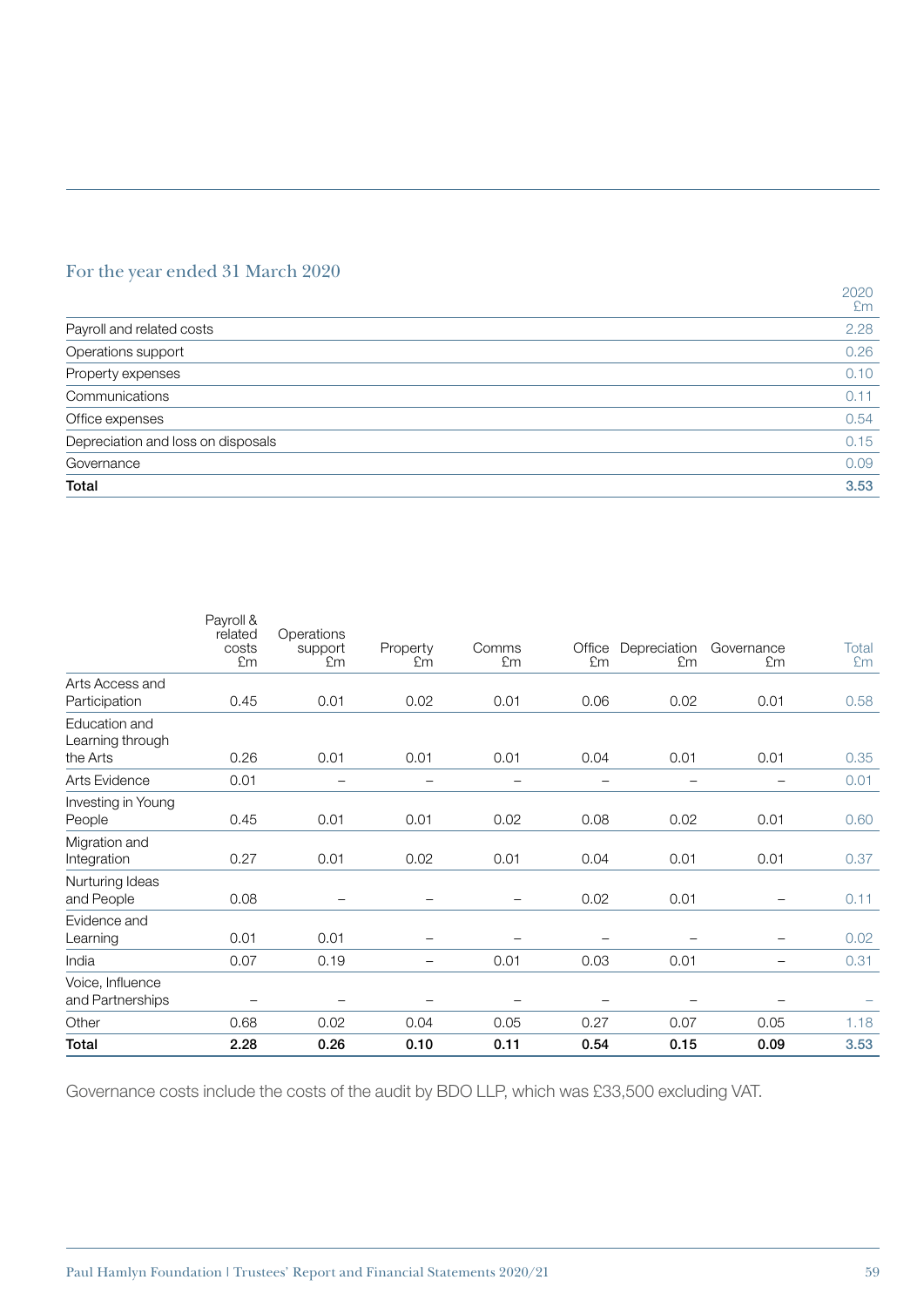#### 8. Staff costs and trustee expenses Trustee expenses

No trustee has been paid any remuneration in 2020/21.

A total of £4 has been paid for expenses on behalf of one trustee (2019/20: £22,243 on behalf of eight trustees). In 2019/20 these costs related to travel, subsistence and accommodation incurred by trustees in fulfilling their role as trustees of the Foundation, including a visit by four trustees to the Foundation's programme in India. A similar trip would have been expected to take place in 2020/21 but this was not possible due to the Covid-19 pandemic.

#### Staff costs

|                                                                    | 2021<br>Fm | 2020<br>ዮm |
|--------------------------------------------------------------------|------------|------------|
| Wages and salaries                                                 | 2.04       | 1.89       |
| Social security costs                                              | 0.22       | Ი.2Ი       |
| Employer's pension contribution<br>to defined contribution schemes | 0.24       | 0.23       |
| Other benefit schemes                                              | 0.13       | 0.08       |
| Total                                                              | 2.63       | 2.40       |

Termination costs of £30,050 were paid to one employee in the year (2019/20: redundancy costs of £19,847 to one employee).

The number of employees whose employee benefits (excluding employer pension costs) exceeded £60,000 during the year were as follows:

|                     | 2021 | 2020 |
|---------------------|------|------|
| $£60,000 - £70,000$ | 2    |      |
| $£70,001 - £80,000$ |      |      |
| $£80,001 - £90,000$ |      |      |
| £90,001 - £100,000  | 2    |      |
| £130,001 - £140,000 |      |      |
| £140,001 - £150,000 |      |      |

The Foundation considers its key management personnel to comprise the trustees and the senior leadership team. The trustees are unpaid.

Total employee benefits (including employer pension contributions) of £566,466 (2019/20: £654,214) were paid to five (2019/20: six) staff representing the senior leadership team of the Foundation.

#### Staff numbers

During the financial year 2020/21 the average headcount of the Foundation was 47 split between full time (33) and part time staff (14). The average full time equivalent number of staff employed was 43.82 (2019/20 average headcount: 45, average full time equivalent number of staff was 42.18).

The trustees are the directors of the Company. During the year and up to the date of approval of the financial statements, there was a qualifying third-party indemnity in place for directors as allowed by Section 234 of the Companies Act 2006.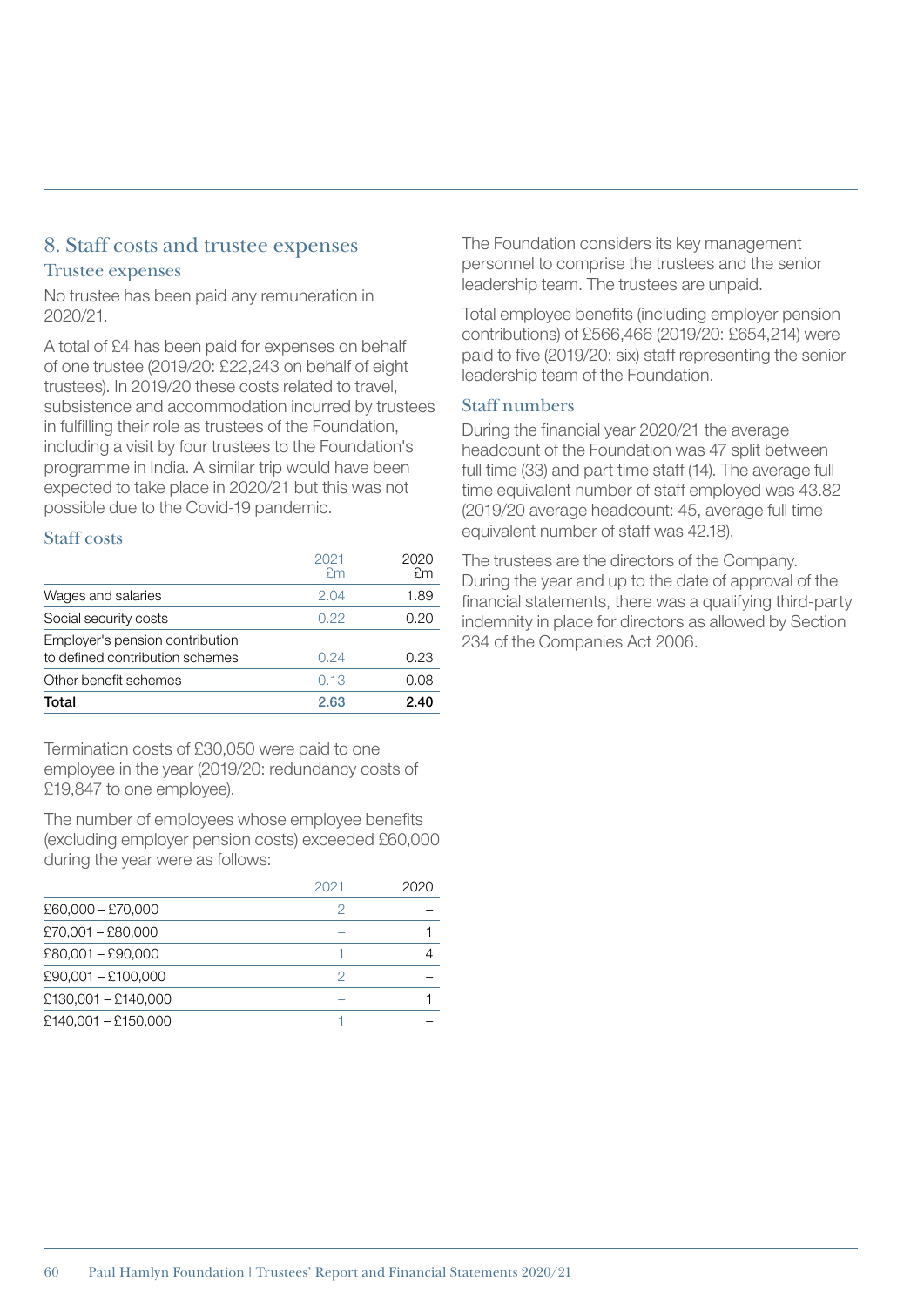#### 9. Fixed assets

|                                    | Freehold<br>buildings<br>and land<br>£m | Furniture and<br>fittings<br>£m | Computer<br>equipment<br>£m | Total<br>£m |
|------------------------------------|-----------------------------------------|---------------------------------|-----------------------------|-------------|
| Cost                               |                                         |                                 |                             |             |
| As at 1 April 2020                 | 6.98                                    | 0.27                            | 0.28                        | 7.53        |
| Acquisitions                       | 0.01                                    | 0.01                            | 0.06                        | 0.08        |
| <b>Disposals</b>                   | $\qquad \qquad -$                       |                                 | (0.03)                      | (0.03)      |
| As at 31 March 2021                | 6.99                                    | 0.28                            | 0.31                        | 7.58        |
| <b>Depreciation</b>                |                                         |                                 |                             |             |
| As at 1 April 2020                 | 0.77                                    | 0.26                            | 0.19                        | 1.22        |
| Charge for the period              | 0.10                                    | 0.01                            | 0.05                        | 0.16        |
| Adjustment on disposal             |                                         |                                 | (0.02)                      | (0.02)      |
| As at 31 March 2021                | 0.87                                    | 0.27                            | 0.22                        | 1.36        |
| Net book value                     |                                         |                                 |                             |             |
| Net book value as at 31 March 2021 | 6.12                                    | 0.01                            | 0.09                        | 6.22        |
| Net book value as at 1 April 2020  | 6.21                                    | 0.01                            | 0.09                        | 6.31        |

#### Freehold buildings and land

Land with a value of £1,666,000 (2020: £1,666,000) is included within Freehold buildings and land and is not depreciated.

Within the cost of Freehold buildings and land are costs of £96,933 (2020: £96,733) relating to the planning and design of alterations to the properties at 5-13 Leeke Street. As this represents work in progress at the year end, no depreciation has been charged against it. It is anticipated that once this work has been completed and brought into use it will be depreciated over 50 years in line with the Foundation's depreciation policy.

#### Intangible fixed assets

Included within the Computer equipment figure are intangible fixed assets of £6,729 at 31 March 2021 (2019/20: £7,919). These relate to the development costs of its new website. Depreciation is over 4 years and is charged to the SoFA depreciation line.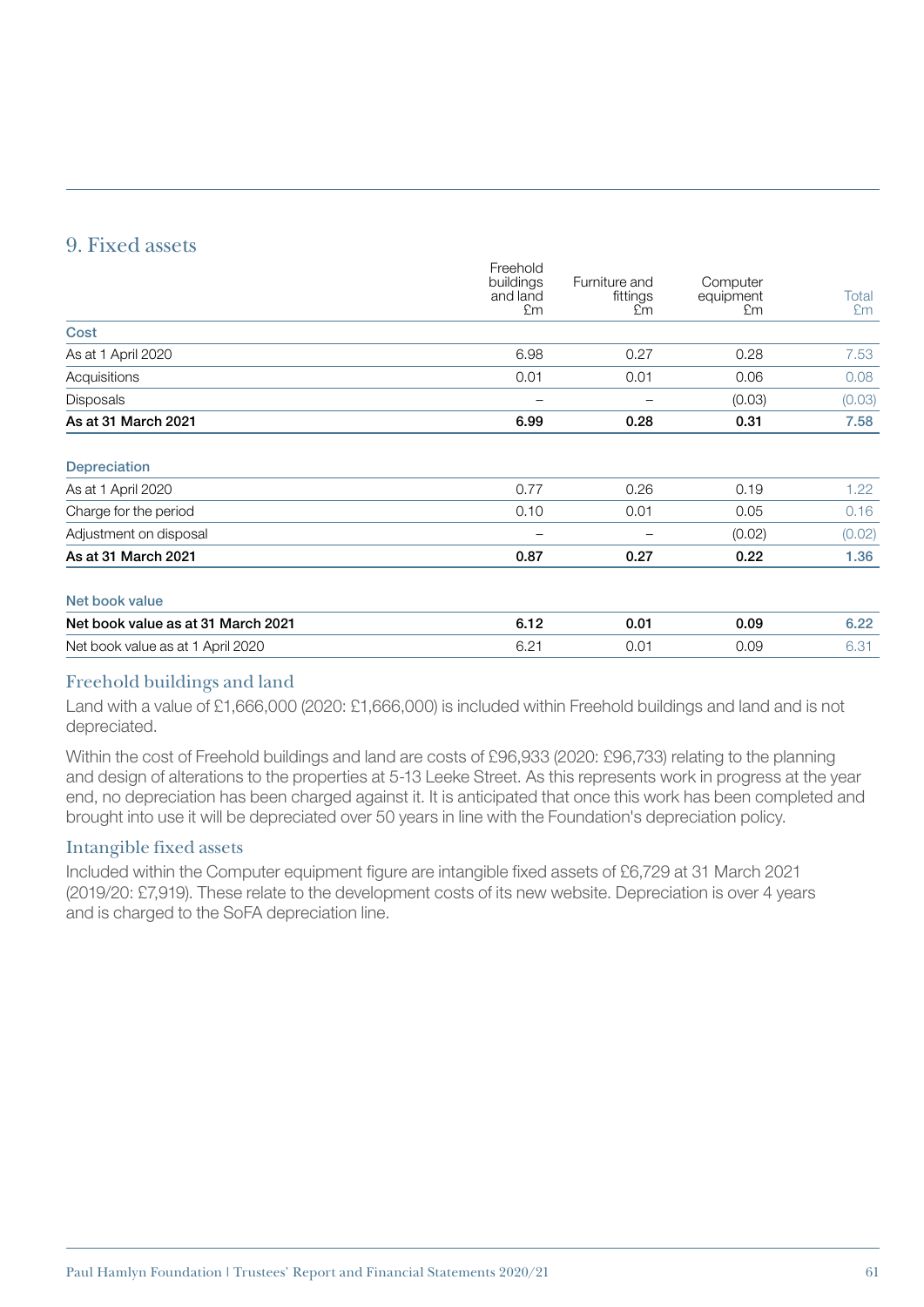#### 10. Investments

| Market value at 31 March 2021      | 933.87     | 758.09     |
|------------------------------------|------------|------------|
| (losses)                           | 179.20     | (9.79)     |
| Net realised and unrealised gains/ |            |            |
| Sales                              | (100.43)   | (131.73)   |
| Purchases                          | 97.01      | 105.18     |
| Market value at 1 April 2020       | 758.09     | 794.43     |
|                                    | 2021<br>£m | 2020<br>£m |

#### Investments at market value comprised:

|                                                       | 2021<br>F <sub>m</sub> | 2020<br>£m |
|-------------------------------------------------------|------------------------|------------|
| UK equities                                           | 83.65                  | 63.26      |
| Overseas equities                                     | 207.76                 | 164.98     |
| Fixed-interest securities                             | 53.65                  | 47.69      |
| Investment property funds                             | 31.50                  | 32.03      |
| Alternative securities                                | 220.27                 | 170.50     |
| Term deposits                                         | 61.47                  | 79.81      |
| Unlisted investments                                  | 275.57                 | 199.82     |
| Total (including cash held<br>by investment managers) | 933.87                 | 758.09     |

Trustees consider that any incidental cash balance held by an investment manager is an integral part of its asset allocation and have included it in the appropriate asset class. The trustees believe that the carrying value of the investments is supported by their underlying net assets.

The historical cost of the above assets is £559.1 million. The historical cost of the assets held by the Foundation at 31 March 2020 was £553.9 million.

The Foundation has committed, where contractual terms are made, to undertake a further £47.2 million of fixed asset investment acquisitions in private investment funds in future years (31 March 2020: £67.8 million).

#### 11. Debtors

|                           | 2021<br>fm | 2020<br>ዮm |
|---------------------------|------------|------------|
| Prepayments               | 0.19       | 0.24       |
| Accrued investment income | 0.31       | 0.46       |
| Other accrued income      | 0.31       | 0.69       |
| Other debtors             |            | 0.01       |
| Total                     | 0.81       | 1.40       |

#### 12. Current assets investments

|                           | 2021<br>۴m | 2020<br>ξm |
|---------------------------|------------|------------|
| Cash and cash equivalents |            |            |
| on deposit                | 4.04       | 371        |
| Total                     | 4.04       | 3.71       |

#### 13. Creditors – amount falling due within one year

| Total                        | 22.52         | 31.66      |
|------------------------------|---------------|------------|
| Taxation and social security | 0.06          | 0.06       |
| Deferred income              |               | 0.43       |
| Accruals                     | 0.34          | 0.17       |
| Trade creditors              | 0.12          | 0.29       |
| Grants payable               | 22.00         | 30.71      |
|                              | 2021<br>\$m\$ | 2020<br>£m |

#### 14. Creditors – amount falling due after more than one year

|                | 2021<br>fm | 2020<br>$\mathsf{Fm}$ |
|----------------|------------|-----------------------|
| Grants payable | 19.92      | 19.27                 |
| Total          | 19.92      | 19.27                 |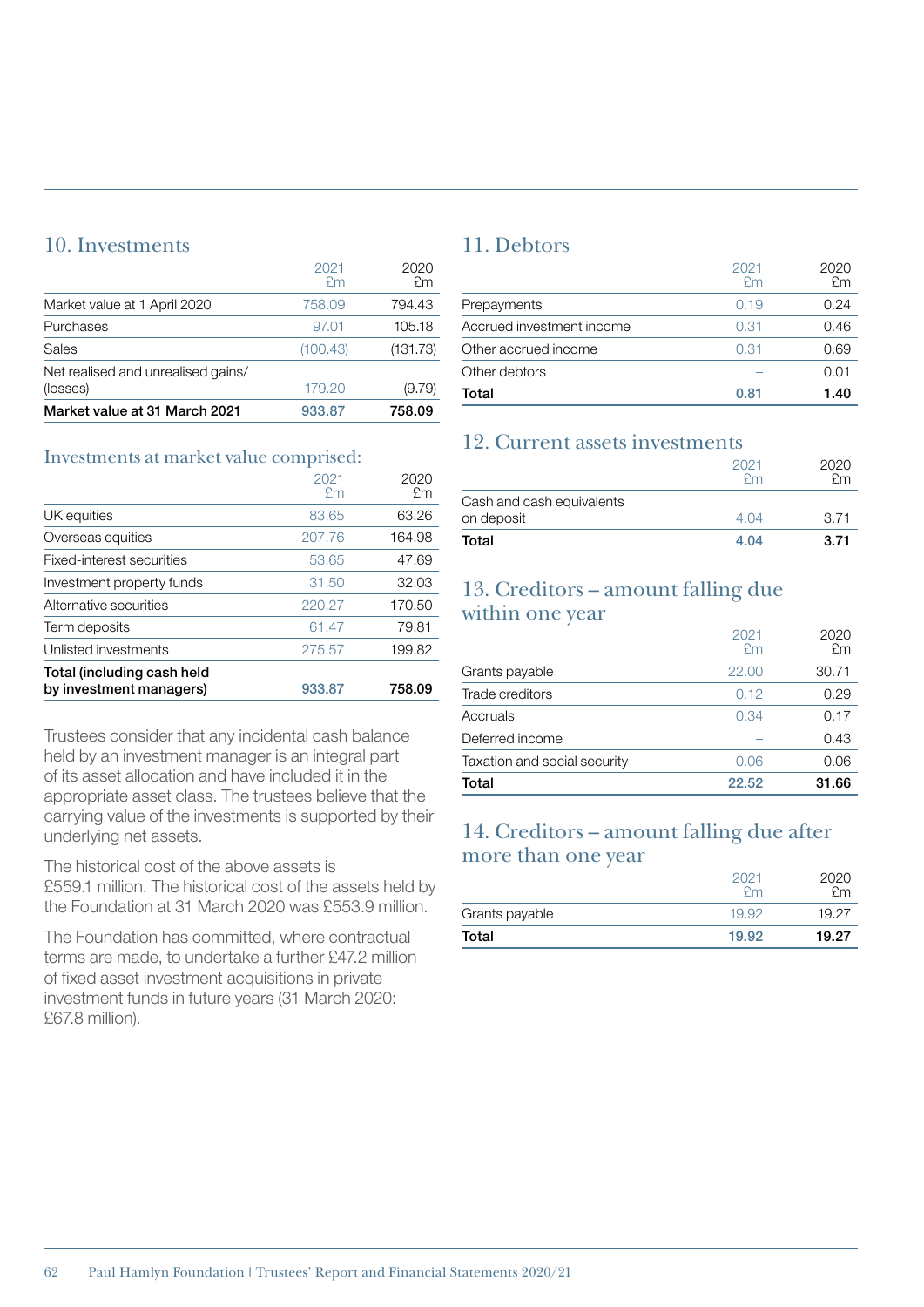#### 15. Analysis of net assets by fund At 31 March 2021

| Net assets                                       | 0.31                      | 374.77                                     | 530.48                           | 905.56      |
|--------------------------------------------------|---------------------------|--------------------------------------------|----------------------------------|-------------|
| Liabilities falling due after more than one year |                           |                                            | (19.92)                          | (19.92)     |
| Net current assets/(liabilities)                 | 0.31                      |                                            | (14.92)                          | (14.61)     |
| Other fixed assets                               |                           |                                            | 6.22                             | 6.22        |
| Fixed asset investments                          |                           | 374.77                                     | 559.10                           | 933.87      |
|                                                  | Restricted<br>funds<br>£m | Investment<br>revaluation<br>reserve<br>£m | Other<br>endowment<br>fund<br>£m | Total<br>£m |

#### At 31 March 2020

|                                                  | Restricted<br>funds<br>£m | Investment<br>revaluation<br>reserve<br>£m | Other<br>endowment<br>fund<br>£m | Total<br>£m |
|--------------------------------------------------|---------------------------|--------------------------------------------|----------------------------------|-------------|
| Fixed asset investments                          |                           | 204.15                                     | 553.94                           | 758.09      |
| Other fixed assets                               |                           |                                            | 6.31                             | 6.31        |
| Net current assets/(liabilities)                 | 0.07                      |                                            | (8.76)                           | (8.69)      |
| Liabilities falling due after more than one year |                           |                                            | (19.27)                          | (19.27)     |
| Net assets                                       | 0.07                      | 204.15                                     | 532.22                           | 736.44      |

#### 16. Funds of the Charity

#### a) Description of Funds

The funds of the charity comprise the endowment fund, the unrestricted fund and a small element of restricted funds.

The endowment fund represents the original and subsequent gifts of Paul Hamlyn to the Foundation. The trustees manage the endowment fund to maximise returns and also have the discretion to make disbursements from the endowment fund if they consider the circumstances appropriate. It is used to finance all the Foundation's major activities including grant-making.

The unrestricted fund comprises accumulated income, income generated in year and transfers from the endowment fund. It is used to finance the Foundation's working capital requirements.

Restricted funds have restrictions imposed by donors and can only be applied for the particular purposes specified by donors.

The majority of restricted funds received by the Foundation relate to projects operated in partnership with other funders where the Foundation holds the financial lead.

The Foundation does not consider the three funds as independently material and reports on a combined funds basis in its main financial statements.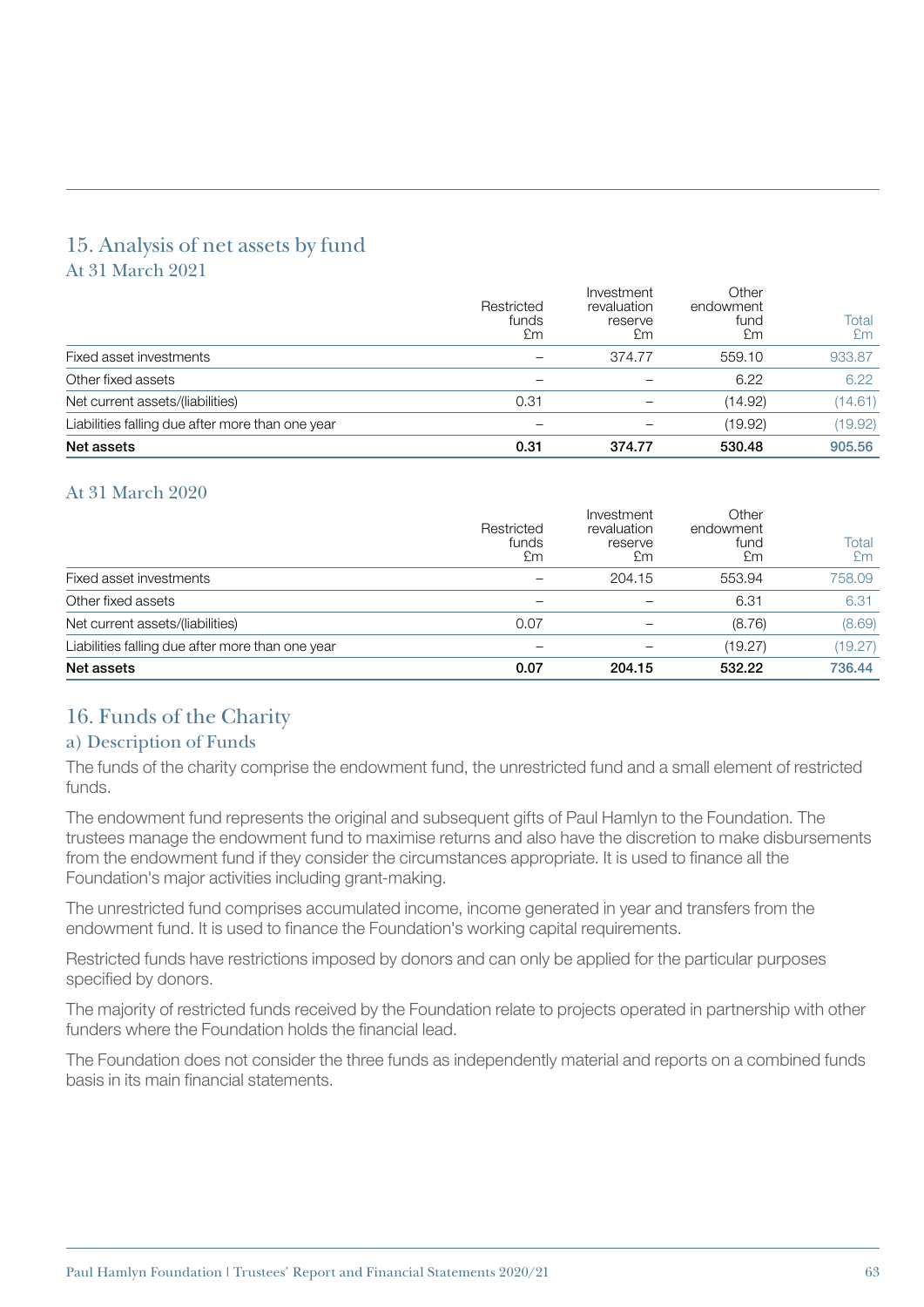# 16. Funds of the charity (continued)

#### a) Description of Funds (continued)

Restricted Funds summary

| Fund                                       | Purpose                           | Fund<br>balances<br>brought<br>forward<br>£m | Income<br>£m | Expenditure<br>£m | <b>Fund</b><br>balances<br>carried<br>forward<br>£m |
|--------------------------------------------|-----------------------------------|----------------------------------------------|--------------|-------------------|-----------------------------------------------------|
| National Lottery Community Fund            | Act for Change Fund               |                                              | 0.18         | (0.06)            | 0.12                                                |
| Esmée Fairbairn Foundation                 | Act for Change Fund               |                                              | 0.41         | (0.33)            | 0.08                                                |
| Unbound Philanthropy                       | Supported Options                 | 0.07                                         |              | (0.04)            | 0.03                                                |
| Clore Duffield Foundation on behalf of CLA | <b>Cultural Learning Alliance</b> |                                              | 0.03         | (0.02)            | 0.01                                                |
| Greater London Authority                   | Justice Collaboration             |                                              | 0.31         | (0.27)            | 0.04                                                |
| Individual                                 | India awards                      |                                              | 0.03         |                   | 0.03                                                |
| <b>Total Restricted Funds</b>              |                                   | 0.07                                         | 0.96         | (0.72)            | 0.31                                                |

#### b) Summary of fund movements

For the year ended 31 March 2021

|                                | Fund<br>balance<br>brought<br>forward<br>£m | Income<br>£m | Expenditure<br>£m | <b>Transfers</b><br>£m | <b>Net</b><br>gains and<br>losses<br>£m | Fund<br>balance<br>carried<br>forward<br>£m |
|--------------------------------|---------------------------------------------|--------------|-------------------|------------------------|-----------------------------------------|---------------------------------------------|
| Unrestricted Fund              |                                             | 38.80        | (49.12)           | 10.32                  |                                         |                                             |
| <b>Restricted Fund</b>         | 0.07                                        | 0.96         | (0.72)            |                        |                                         | 0.31                                        |
| Investment revaluation reserve | 204.15                                      |              |                   |                        | 170.62                                  | 374.77                                      |
| Endowment Fund                 | 532.22                                      |              |                   | (10.32)                | 8.58                                    | 530.48                                      |
| <b>Total funds</b>             | 736.44                                      | 39.76        | (49.84)           |                        | 179.20                                  | 905.56                                      |

For the year ended 31 March 2020

|                                | Fund<br>balance<br>brought<br>forward<br>£m | Income<br>£m | Expenditure<br>£m | <b>Transfers</b><br>£m | <b>Net</b><br>gains and<br>losses<br>£m | <b>Fund</b><br>balance<br>carried<br>forward<br>£m |
|--------------------------------|---------------------------------------------|--------------|-------------------|------------------------|-----------------------------------------|----------------------------------------------------|
| Unrestricted Fund              |                                             | 30.38        | (55.44)           | 25.06                  |                                         |                                                    |
| <b>Restricted Fund</b>         | 0.05                                        | 1.82         | (1.80)            |                        |                                         | 0.07                                               |
| Investment revaluation reserve | 288.43                                      |              |                   |                        | (84.28)                                 | 204.15                                             |
| Endowment Fund                 | 482.79                                      |              |                   | (25.06)                | 74.49                                   | 532.22                                             |
| <b>Total funds</b>             | 771.27                                      | 32.20        | (57.24)           |                        | (9.79)                                  | 736.44                                             |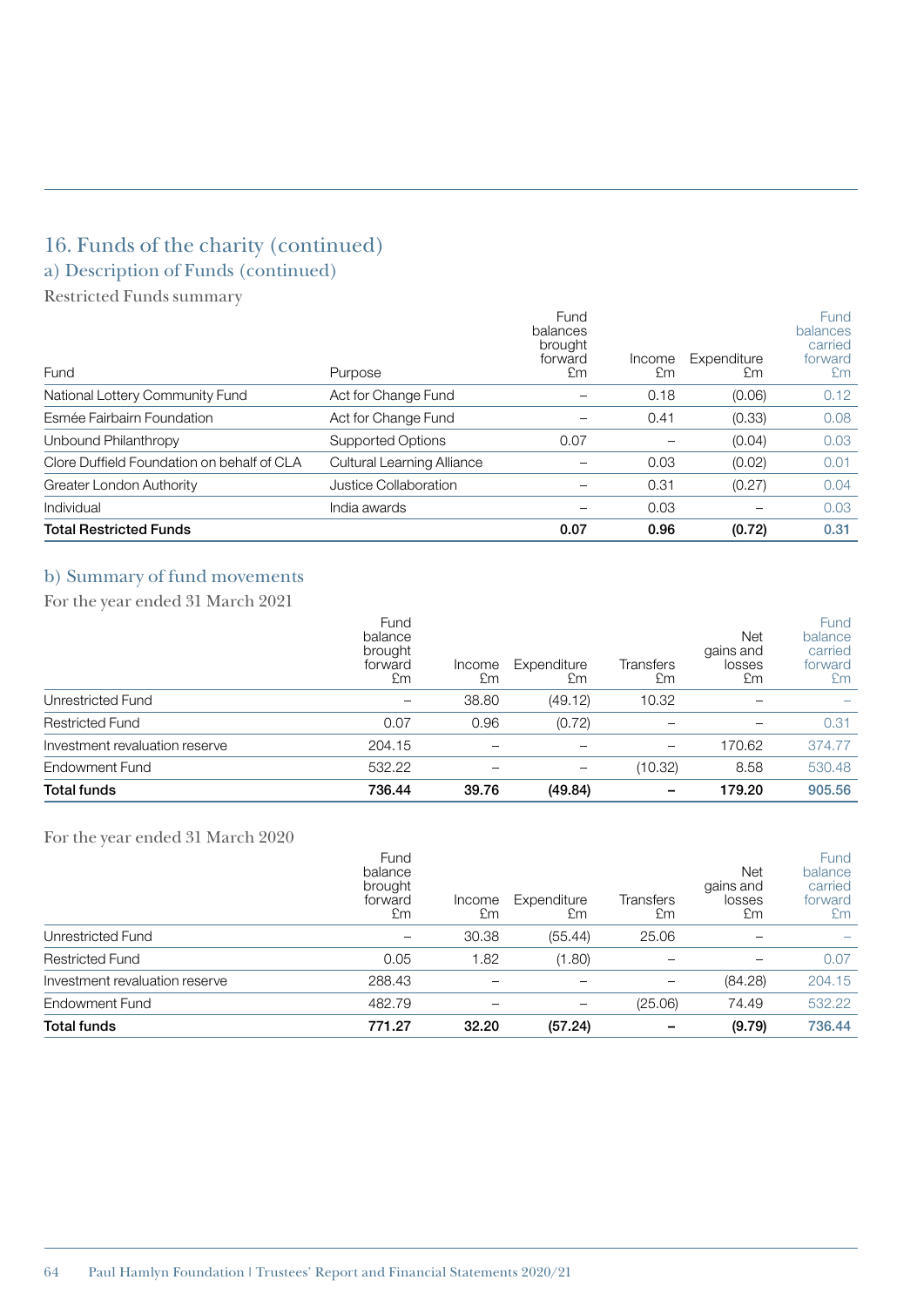#### c) Transfer from endowment fund to unrestricted fund

There was a transfer of £10.32 million from the Endowment Fund to the unrestricted fund in the year (2019/20: £25.06 million).

#### d) Investment revaluation reserve

The investment revaluation reserve is calculated as the difference between the market valuation and the historic cost of the Foundation's investments. In 2020/21 this was calculated as £374.8 million (2019/20 £204.2m).

#### 17. Contingent Liabilities

In March 2020, the trustees awarded a Major Grant of £7.5 million to Britten Pears Arts towards the creation of a national centre for music and health. Payment of the gift is contingent upon the successful completion of a number of actions to be undertaken by the grantee to the satisfactory completion of the Foundation, which were expected to be completed in 2020/21, and so this grant was disclosed as a contingent liability at 31 March 2020. Due to the impact of the Covid-19 pandemic on activities during 2020/21 the actions required by the grantee were not completed in this year, and so this remains a contingent liability at 31 March 2021.

#### 18. Related parties

The following key personnel and trustees have a controlling involvement or significant influence with the organisations listed below, to which the Foundation has awarded funding in the year or made payments following awards in earlier years. In all cases the individuals were not involved in decisions to make the award or in the direct management of the award.

#### **Trustees**

Awards and payments made in 2020/21

Tony Hall – Trustee and Chairman Designate of the National Gallery which was awarded and paid a grant of £5,343 in July 2020 (2019/20: £59,000)

Anthony Salz – Trustee of the Guardian Foundation which was awarded a grant of £50,000 in November 2019 which was paid in full in April 2020.

Michael Hamlyn – Trustee of the Nerve Centre which was awarded a grant of £2,000,000 in December 2019 and paid £200,000 of this plus £600 inflationary increase in February 2020 (2019/20: paid £200,000). Nerve Centre was also awarded £20,000 in 2020/21 which was paid in July 2020.

#### **Other**

The Foundation made a £2,000,000 grant and a payment of this amount to the Helen Hamlyn Trust in 2020/21 (2019/20: Grant awarded and paid £2,000,000). Helen Hamlyn is the widow of Paul Hamlyn, the father of Jane and Michael Hamlyn.

Anthony Salz is the executor of Paul Hamlyn's Estate, of which Paul Hamlyn Foundation is a significant beneficiary.

#### **Staff**

Awards and payments made in 2020/21

Lucy Palfreyman is a board member of Islington Giving which was awarded £150,000 in January 2019 and paid £50,000 in 2020/21 (2019/20: £50,000). They were also awarded £20,000 in 2020/21 which was paid in May 2020.

Régis Cochefert is a council member (trustee) of London Sinfonietta which was awarded a grant of £9,000 in 2020/21, which was paid in October 2020 (2019/20: £0).

Sachin Sachdeva's son joined Jana Sanskriti Centre for Theatre of the Opressed as a Programme Manager in 2019. The grantee was awarded a grant of £185,426 in 2018, of which they were paid £29,256 in 2020/21 (2019/20: £64,498). They were also awarded two further emergency grants in 2020/21 of £5,104 and £19,166 which were paid in full in the year.

#### Investment funds

Tim Bunting is a Director of Kobalt Music Group Ltd. The Foundation has an investment of £1.05m in Kobalt Music Royalties SICAV Luxembourg (2019/20: £5.25m).

Richard Robinson is an advisory board member of the Charities Property Fund in which the Foundation has an investment of £31.5m (2019/20: £32.0m).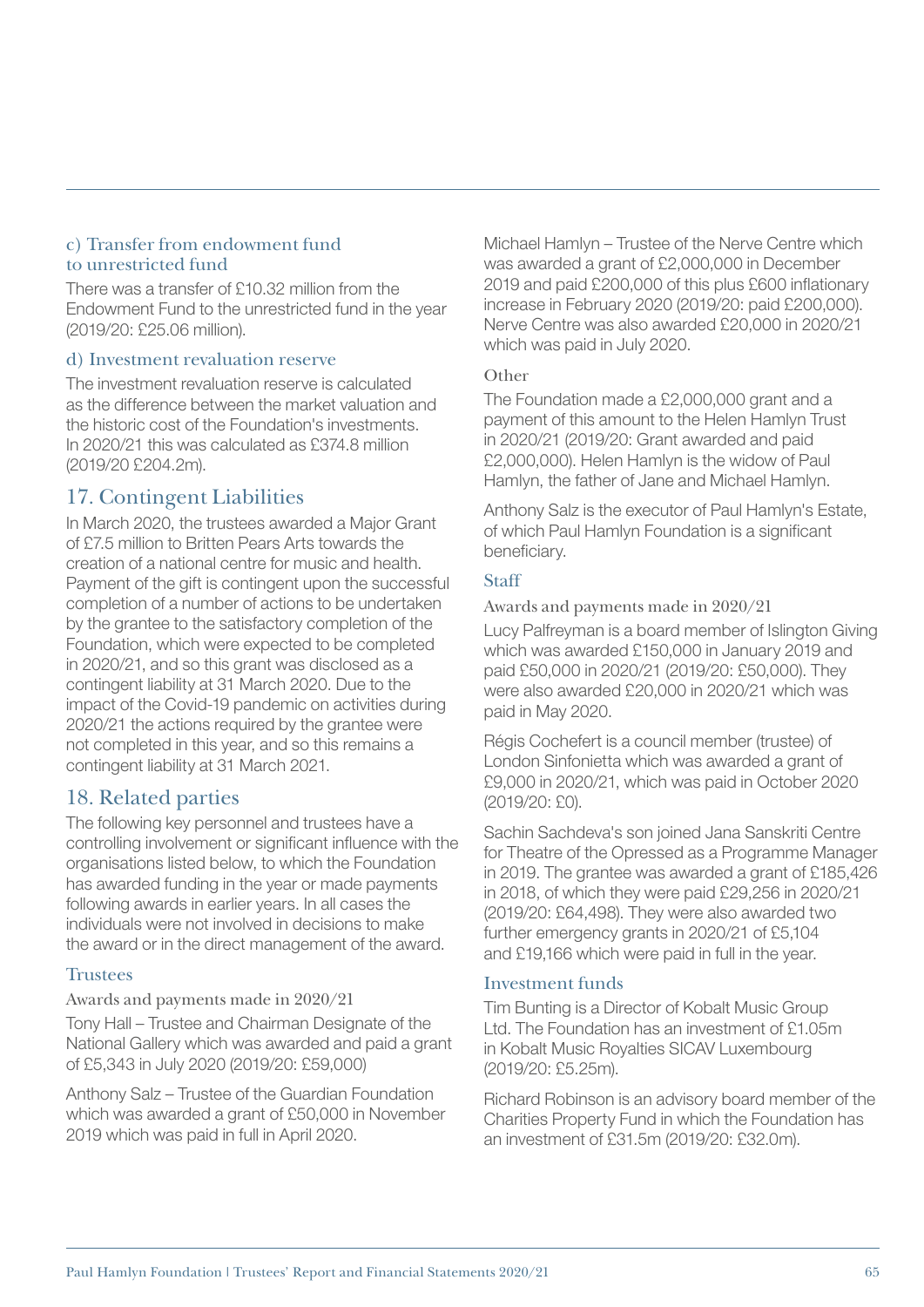# Trustees, Staff and Advisors

as at 31 March 2021

#### **Trustees**

Jane Hamlyn (Chair) Tim Bunting Tony Hall **Michael Hamlyn** Andrew Headley Charles Leadbeater Claire Whitaker Tom Wylie

UK staff **Position** 

Tom Cowie Grants Assistant

Lou Errington Grants Manager Noelle Gilbert Grants Manager Holly Green HR Officer Will Hapgood Grants Assistant

Charlotte House Grants Manager

Tara LaComber Grants Manager Lisa Lee Grants Assistant Jake Leeper Grants Manager Robin Nash **Executive Assistant**<br>
Lucy Palfreyman **Executive Chief Operating Offi** Jonathan Price Grants Manager Richard Robinson Investment Director

Sarah Jane Scaranaro Head of Programme – Arts

James Lingwood Janet McKenley Simpson

Angela Awuah Programme Coordinator, Act for Change Fund Ushi Bagga Head of Programme – Arts Helen Bayer **Communications** and Policy Assistant Catherine Bowell **Grants** Assistant Shuet-Kei Cheung Interim Grants Manager Régis Cochefert Director, Grants and Programmes Andrew Curtis **Research and Evaluation Manager** Tony Davey **Information and Facilities Manager** Holly Donagh Director, Strategic Learning, Insight and Influence Kirsty Gillan-Thomas Head of Evidence and Learning Sakina Hassanali Finance and Resources Team Administrator Kate Hitchcock Grants Manager Vivienne Jackson Programme and Learning Manager, Act for Change Fund Rohini Jhally Finance Assistant – Grants and Payments Marcello Moro IT and Finance Assistant<br>
Kamna Muralidharan Policy and Proiects Office Policy and Projects Officer **Chief Operating Officer** Ruth Pryce Head of Programme – Young People Louisa Robinson Grants Business Analyst Caroline Rogers **Assistant to the Chair and** Chief Executive Sukhwant Sagoo Assistant Accountant – Investments

Kate Sheerin Head of Finance Moira Sinclair Chief Executive Jane Tanner Grants Manager Yemisi Turner-Blake Grants Manager

India staff **Position** Sachin Sachdeva **Director, India** 

#### India consultants

Amod Khanna Jennifer Laing Shwetank Mishra Gazala Paul

Robert Adediran **Arts & Education** Neera Burra **India** 

Simon Gillis **Investments** Ruth Ibegbuna Ideas & Pioneers Sushma Iyengar **India** Rod Jack Investments Donald Peck India

Lucy Skelhorn Act for Change Fund Shankar Venkateswaran India Paul Woolley **Investments** 

Elizabeth Scott Finance Manager – Operations Alexander Sutton Head of Programme – Migration Catherine Sutton Head of Programme – Education Joanna Temple Head of Programme – Arts Lois Wells **Interim Financial Controller** Nina White Data and Information Assistant Sophie Woodward Head of Communications

Skalzang Youdon Programme Administrator

#### Advisors Panel/Committee

Johanne Clifton Teacher Development Fund Ngozi Lyn Cole Migration and Youth; Youth Strategic Investment Fund Liv Cornibert Act for Change Fund Teresa Cremin Teacher Development Fund Rys Farthing **Act for Change Fund**<br> **Islam Fessih** Migration and Youth Migration and Youth Joseph Gray Youth Strategic Investment Fund Gemma Juma **Migration and Youth**<br>Steve Moffitt **Container Container Teacher Development** Teacher Development Fund Andrew Noel Migration and Youth<br>Tanya Ovenden-Hope Teacher Developmer Teacher Development Fund Paul Reeve **Arts & Education**; Teacher Development Fund Hannah Tyreman Teacher Development Fund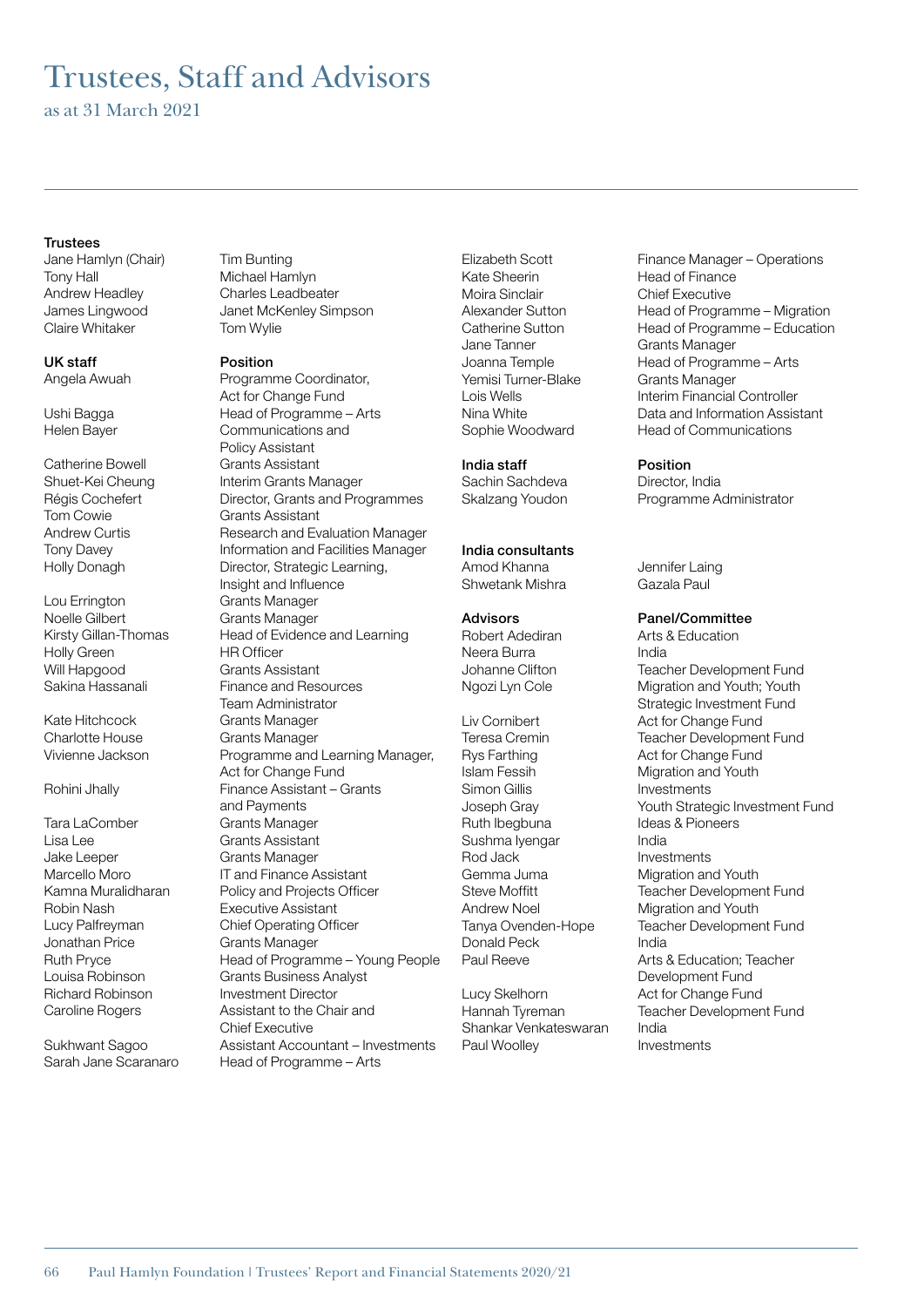#### Independent Auditors

BDO LLP, 55 Baker Street, London W1U 7EU

**Solicitors** Withers LLP, 20 Old Bailey, London EC4M 7AN

Farrer & Co, 66 Lincoln's Inn Fields, London WC2A 3LH

#### Bankers

NatWest PLC, 3rd Floor, Cavell House, 2a Charing Cross Road, London WC2H 0NN

C Hoare and Company, 37 Fleet Street, London EC4P 4DQ

#### Investment Advisers

Cambridge Associates LLC, 80 Victoria Street, 4th Floor Cardinal Place, London SW1E 5JL